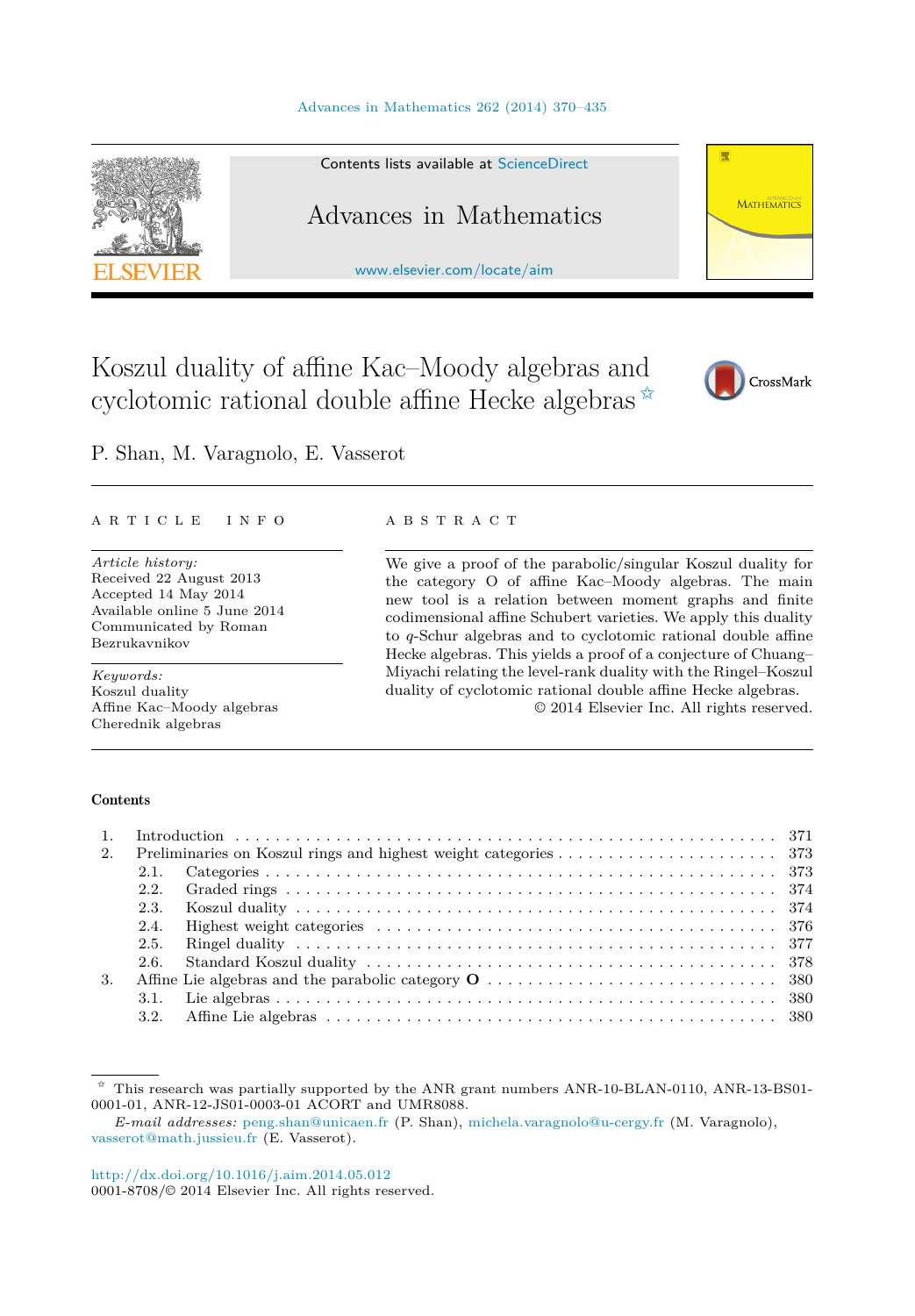|                  | 3.3.        |                                                                                                                  |     |
|------------------|-------------|------------------------------------------------------------------------------------------------------------------|-----|
|                  | 3.4.        |                                                                                                                  |     |
|                  | 3.5.        |                                                                                                                  |     |
|                  | 3.6.        |                                                                                                                  | 386 |
| $\overline{4}$ . |             |                                                                                                                  |     |
|                  | 4.1.        |                                                                                                                  | 387 |
|                  | 4.2.        |                                                                                                                  | 391 |
|                  | 4.3.        |                                                                                                                  |     |
|                  | 4.4.        |                                                                                                                  |     |
|                  | 4.5.        |                                                                                                                  | 398 |
|                  | 4.6.        |                                                                                                                  | 399 |
|                  | 4.7.        |                                                                                                                  | 401 |
|                  | 4.8.        |                                                                                                                  | 404 |
| .5.              |             |                                                                                                                  | 409 |
|                  | 5.1.        |                                                                                                                  | 409 |
|                  | 5.2.        |                                                                                                                  | 414 |
| 6.               |             | Type A and applications to CRDAHA $\ldots \ldots \ldots \ldots \ldots \ldots \ldots \ldots \ldots \ldots \ldots$ | 421 |
|                  | 6.1.        |                                                                                                                  | 422 |
|                  | 6.2.        |                                                                                                                  | 422 |
|                  | 6.3.        |                                                                                                                  | 424 |
|                  | 6.4.        |                                                                                                                  | 425 |
|                  | 6.5.        |                                                                                                                  | 426 |
|                  | 6.6.        | Koszulity of the q-Schur algebra $\dots \dots \dots \dots \dots \dots \dots \dots \dots \dots \dots \dots \dots$ | 426 |
|                  | Appendix A. | Finite codimensional affine Schubert varieties                                                                   | 427 |
|                  | A.1.        | Equivariant perverse sheaves on finite dimensional varieties $\dots \dots \dots \dots \dots$                     | 427 |
|                  | A.2.        | Equivariant perverse sheaves on infinite dimensional varieties $\dots \dots \dots \dots$                         | 430 |
|                  | A.3.        | Moment graphs and the Kashiwara flag manifold                                                                    | 431 |
| References       |             |                                                                                                                  | 434 |
|                  |             |                                                                                                                  |     |

# 1. Introduction

The purpose of this paper is to give a proof of the parabolic/singular Koszul duality for the category O of affine Kac–Moody algebras. The main motivation for this is the conjecture in [\[40\]](#page-65-0) (proved in [\[36\]\)](#page-65-0) relating the parabolic affine category O and the category O of cyclotomic rational double affine Hecke algebras (CRDAHA for short). Using the present work, we deduce from this conjecture the main conjecture of [\[9\]](#page-64-0) which claims that the category O of CRDAHA's is Koszul and that the Koszul equivalence is related to the level-rank duality on the Fock space.

There are several possible approaches to Koszul duality for affine Kac–Moody algebras. In [\[6\],](#page-64-0) a geometric analogue of the composition of the Koszul and the Ringel duality is given, which involves Whittaker sheaves on the affine flag variety. Our principal motivation comes from representation theory of CRDAHA's. For this, we need to prove a Koszul duality for the category O itself rather than for its geometric analogues.

One difficulty of the Kac–Moody case comes from the fact that, at a positive level, the category O has no tilting modules, while at a negative level it has no projective modules. One way to overcome this is to use a different category of modules than the usual category O. For instance, one may use the Whittaker category as in  $[6]$ , or a category of linear complexes as in [\[31\].](#page-65-0) To remedy this, we use a truncated version of the (affine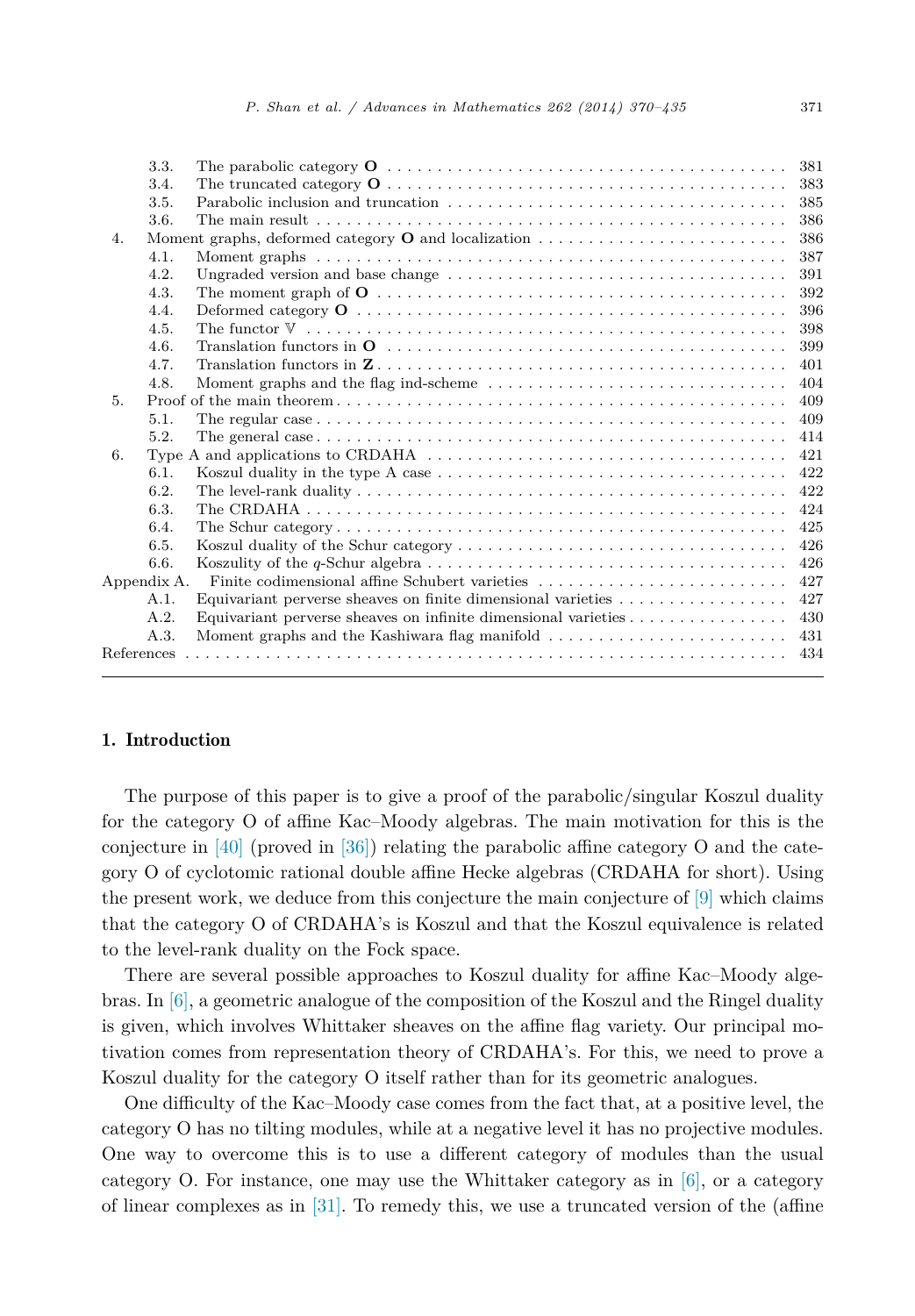parabolic) category O, more precisely we consider a Serre subcategory of O at negative levels and a Serre quotient of O at positive levels such that both have a finite number of simple objects. Note that this terminology may differ from the usual definition of a truncated category. Under truncation any singular block of an affine parabolic category O at a non-critical level yields a finite highest-weight category which contains both tilting and projective objects. We prove that these highest weight categories are Koszul and are Koszul dual to each other.

Note that the affine category O is related to two different types of geometry. In negative level it is related to the affine flag ind-scheme and to finite dimensional affine Schubert varieties. In positive level it is related to Kashiwara's affine flag manifold and to finite codimensional affine Schubert varieties. In negative level, a localization theorem (from the category O to perverse sheaves on the affine flag ind-scheme) has been worked out by Beilinson and Drinfeld in  $[4]$ , and Frenkel and Gaitsgory in [\[17\].](#page-64-0) A difficulty in the proof of the main theorem comes from the absence of a localization theorem (from the category O to perverse sheaves on Kashiwara's affine flag manifold) at the positive level. To overcome this we use standard Koszul duality and Ringel duality to relate the positive and negative level.

Our general argument is similar to the one in  $[3,5]$ . For this, we need an affine analogue of the Soergel functor on the category O. We use the functor introduced by Fiebig in [\[13\].](#page-64-0) To define it, we must introduce the deformed category O, which is a highest weight category over a localization of a polynomial ring, and some category of sheaves over a moment graph.

By the work of Fiebig, sheaves over moment graphs give an algebraic analogue of equivariant perverse sheaves associated with finite dimensional affine Schubert varieties. An important new tool in our work is a relation between sheaves over some moment graph and equivariant perverse sheaves associated with finite codimensional affine Schubert varieties, see [Appendix A.](#page-57-0) This relation is of independent interest.

Let us now explain the structure of the paper. Section [2](#page-3-0) contains generalities on highest weight categories and standard Koszul duality. In Section [3](#page-10-0) we introduce the affine parabolic category O and its truncated version. Section [4](#page-16-0) contains some generalities on moment graphs and the relation with the deformed affine category O. The Section [5](#page-39-0) is technical and contains the proof of the main theorem. Next, we apply the Koszul duality to CRDAHA and *q*-Schur algebras in Section [6.](#page-51-0)

The Kazhdan–Lusztig equivalence [\[27\]](#page-64-0) implies that the module category of the *q*-Schur algebra is equivalent to a highest weight subcategory of the affine category O of *GL<sup>n</sup>* at a negative level. Thus, our result implies that the *q*-Schur algebra is Morita equivalent to a Koszul algebra (and also to a standard Koszul algebra), see Section [6.6.](#page-56-0) [1](#page-56-0) To our knowledge, this was not proved so far. There are different possible approaches for proving that the *q*-Schur algebra is Koszul. Some are completely algebraic, see e.g., [\[33\].](#page-65-0) Some

After our paper was written, we received a copy of  $[9]$  where a similar result is obtained by different methods.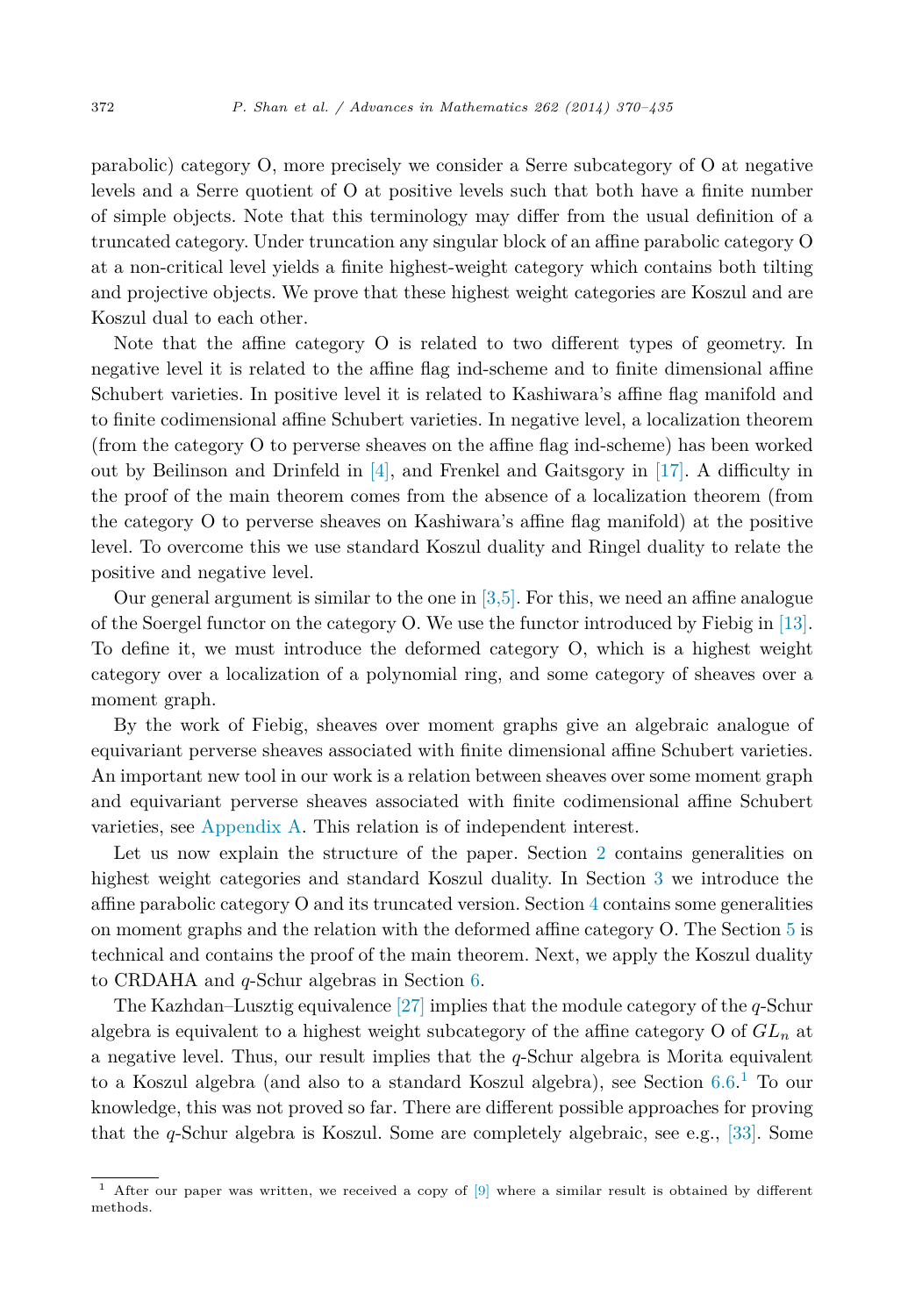<span id="page-3-0"></span>Finally, we apply the Koszul duality of the category O to CRDAHA. More precisely, in [\[40\]](#page-65-0) some higher analogue of the *q*-Schur algebra has been introduced. It is a highestweight subcategory of the affine parabolic category O. Since the category is standard Koszul, these higher *q*-Schur algebras are also Koszul and their are Koszul dual to each other. Next, it was conjectured in [\[40\]](#page-65-0) (and proved in [\[36\]\)](#page-65-0) that these higher *q*-Schur algebras are equivalent to the category O of the CRDAHA. Thus, our result also implies that the CRDAHA's are Koszul. Using this, we prove the level-rank conjecture for CRDAHA's in [\[9\].](#page-64-0)

### 2. Preliminaries on Koszul rings and highest weight categories

# *2.1. Categories*

For an object M of a category **C** let  $\mathbf{1}_M$  be the identity endomorphism of M. Let  $\mathbf{C}^{\mathrm{op}}$ be the category opposite to **C**.

A functor of additive categories is always assumed to be additive. If **C** is an exact category then  $\mathbb{C}^{\text{op}}$  is equipped with the exact structure such that  $0 \to M' \to M \to$  $M'' \to 0$  is exact in  $\mathbb{C}^{\text{op}}$  if and only if  $0 \to M'' \to M \to M' \to 0$  is exact in  $\mathbb{C}$ . An *exact functor* of exact categories is a functor which takes short exact sequences to short exact sequences. Unless specified otherwise, a functor will always be a covariant functor. A contravariant functor  $F : \mathbf{C} \to \mathbf{C}'$  is exact if and only if the functor  $F : \mathbf{C}^{\text{op}} \to \mathbf{C}'$  is exact.

Given an abelian category  $C$ , let  $\text{Irr}(C)$  be the set of isomorphism classes of simple objects. Let  $\text{Proj}(\mathbf{C})$  and  $\text{Inj}(\mathbf{C})$  be the sets of isomorphism classes of indecomposable projective, injective objects respectively. For an object *M* of **C** we abbreviate  $\text{Ext}_{\mathbf{C}}(M)$  =  $\text{Ext}_{\mathbf{C}}(M, M)$ , where  $\text{Ext}_{\mathbf{C}}$  stands for the direct sum of all  $\text{Ext}_{\mathbf{C}}^{i}$ 's.

Let *R* be a commutative, Noetherian, integral domain. An *R-category* is an additive category enriched over the tensor category of *R*-modules. Unless mentioned otherwise, a functor of *R*-categories is always assumed to be *R*-linear. A *hom-finite R-category* is an *R*-category whose Hom spaces are finitely generated over *R*.

An additive category is *Krull–Schmidt* if any object has a decomposition such that each summand is indecomposable with local endomorphism ring. A full additive subcategory of a Krull–Schmidt category is again Krull–Schmidt if every idempotent splits (i.e., if it is closed under direct summands). A hom-finite *k*-category over a field *k* is Krull–Schmidt if every idempotent splits (e.g., if it is abelian).

We call *finite abelian k-category* a *k*-category which is equivalent to the category of finite dimensional modules over a finite dimensional *k*-algebra. It is Krull–Schmidt.

For any abelian category **C**, let  $D^b(C)$  be the corresponding bounded derived category.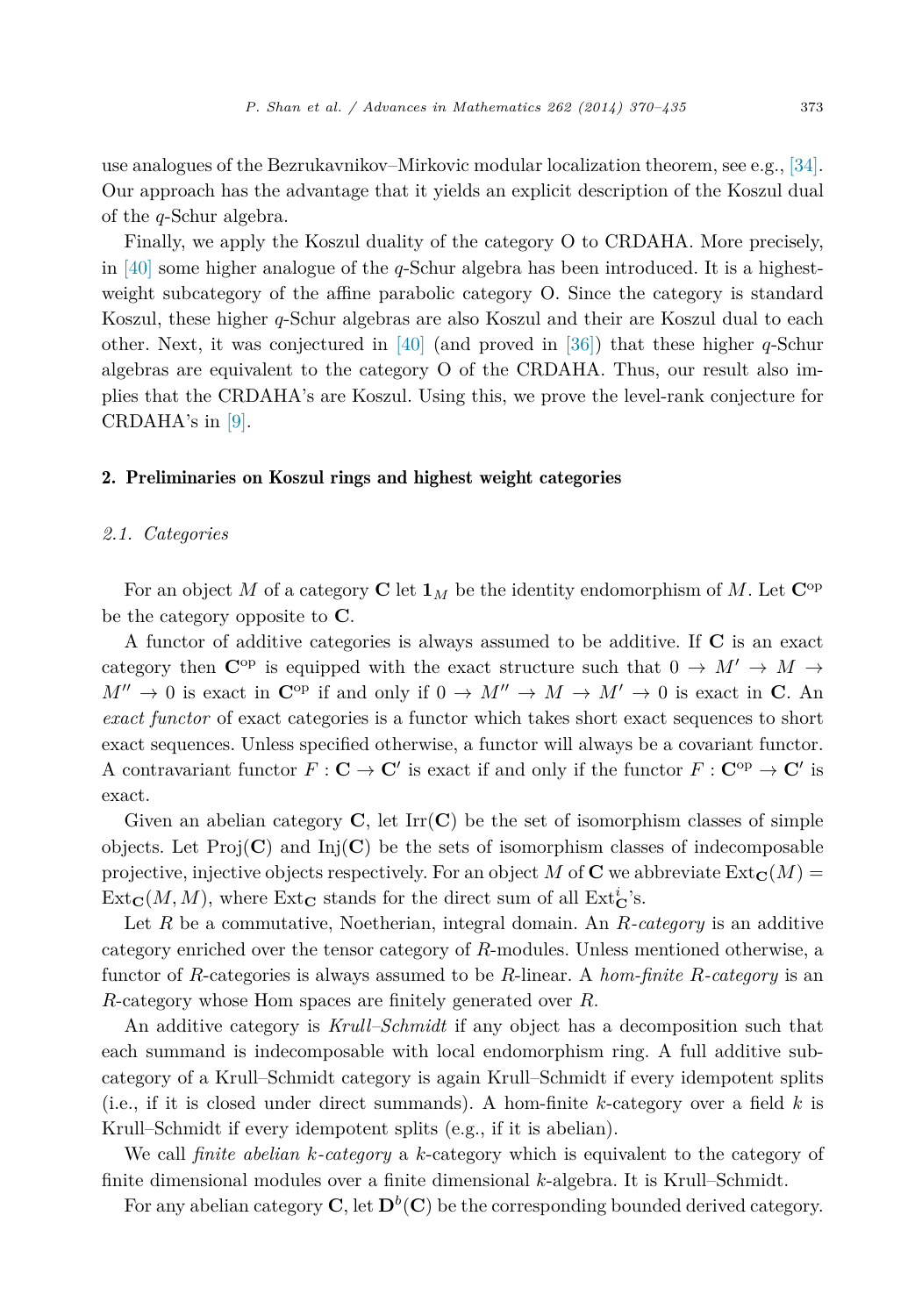# <span id="page-4-0"></span>*2.2. Graded rings*

For a ring *A* let *A*op be the opposite ring. Let *A*-Mod be the category of left *A*-modules and let *A*-mod be the subcategory of the finitely generated ones. We abbreviate  $\text{Irr}(A)$ Irr( $A$ -mod),  $Proj(A) = Proj(A$ -mod) and  $Inj(A) = Inj(A-mod)$ .

By a graded ring  $\bar{A}$  we'll always mean a Z-graded ring. Let  $\bar{A}$ -gmod be the category of finitely generated graded  $\overline{A}$ -modules. We abbreviate  $\mathbf{D}^b(\overline{A}) = \mathbf{D}^b(\overline{A}$ -gmod), Irr $(\overline{A}) =$ Irr( $\overline{A}$ -gmod), Inj( $\overline{A}$ ) = Inj( $\overline{A}$ -gmod) and Proj( $\overline{A}$ ) = Proj( $\overline{A}$ -gmod). Given a graded *A*–module *M* and an integer *j*, let  $M\langle j \rangle$  be the graded *A*–module obtained from  $\overline{M}$ by shifting the grading by *j*, i.e., such that  $(M\langle j \rangle)^i = M^{i-j}$ . Given  $M, N \in \overline{A}$ -gmod let hom  $_{\bar{A}}(M,N)$  and  $ext_{\bar{A}}(M,N)$  be the morphisms and extensions in the category of graded modules.

We say that the ring  $\bar{A}$  is *positively graded* if  $\bar{A}^{<0} = 0$  and if  $\bar{A}^{0}$  is a semisimple ring. A finite dimensional graded algebra  $\overline{A}$  over a field k is positively graded if  $\overline{A}^{<0} = 0$  and  $\bar{A}^0$  is semisimple as an  $\bar{A}$ -module. Here  $\bar{A}^0$  is identified with  $\bar{A}/\bar{A}^{>0}$ .

A graded module *M* is called *pure of weight i* if it is concentrated in degree −*i*, i.e.,  $M = M^{-i}$ . Suppose  $\overline{A}$  is a positively graded ring. Then any simple graded module is pure, and any pure graded module is semisimple.

Assume that *k* is a field and that  $\overline{A}$  is a positively graded *k*-algebra. We say that  $A$ is *basic* if  $\bar{A}^0$  isomorphic to a finite product of copies of *k* as a *k*-algebra.

Assume that  $\bar{A}$  is finite dimensional. Let  $\{1_x; x \in \text{Irr}(\bar{A}^0)\}\)$  be a complete system of primitive orthogonal idempotents of  $\overline{A}^0$ . The *Hilbert polynomial* of  $\overline{A}$  is the matrix  $P(\overline{A}, t)$ with entries  $\mathbb{N}[t]$  given by  $P(\bar{A}, t)_{x,x'} = \sum_i t^i \dim(1_x \bar{A}^i 1_{x'})$  for each  $x, x'$ . Assume further that  $\bar{A}$  is positively graded. We have canonical bijections  $\text{Irr}(A) = \text{Irr}(\bar{A}^0) = {\bar{A}^0}^1{}_x$ such that *x* is the isomorphism class of  $\bar{A}^01_x$ . Since *A*-mod is Krull–Schmidt, there is a canonical bijection top :  $\text{Proj}(A) \to \text{Irr}(A), P \mapsto \text{top}(P)$ . We have  $\text{top}(A1_x) = \overline{A}^01_x = x$ . The set  $\{1_x; x \in \text{Irr}(\bar{A}^0)\}\$ is a complete system of primitive orthogonal idempotents of A.

Given a graded commutative, Noetherian, integral domain *R*, a *graded R-category* is an additive category enriched over the monoidal category of graded *R*-modules.

# *2.3. Koszul duality*

Let *k* be a field and  $\overline{A}$  be a graded *k*-algebra which is positively graded (in the sense of Section 2.2). Let *A* be the (non-graded) *k*-algebra underlying  $\overline{A}$ .

The *Koszul dual* of  $\overline{A}$  is the graded *k*-algebra  $E(\overline{A}) = \text{Ext}_{A}(\overline{A}^{0})$ . Forgetting the grading of  $E(\overline{A})$ , we get a *k*-algebra  $E(A)$ . It is finite dimensional if *A* is finite dimensional and has finite global dimension.

A *linear projective resolution* of a graded A-module M is a graded projective resolution  $\ldots \rightarrow P_1 \rightarrow P_0 \rightarrow M \rightarrow 0$  such that, for each *i*, the projective graded  $\overline{A}$ -module  $P_i$  is finitely generated by a set of homogeneous elements of degree *i*.

We say that *A* is *Koszul* if each simple graded module which is pure of weight 0 has a linear projective resolution. If *A* is Koszul, then we say that *A has a Koszul grading*. If *A*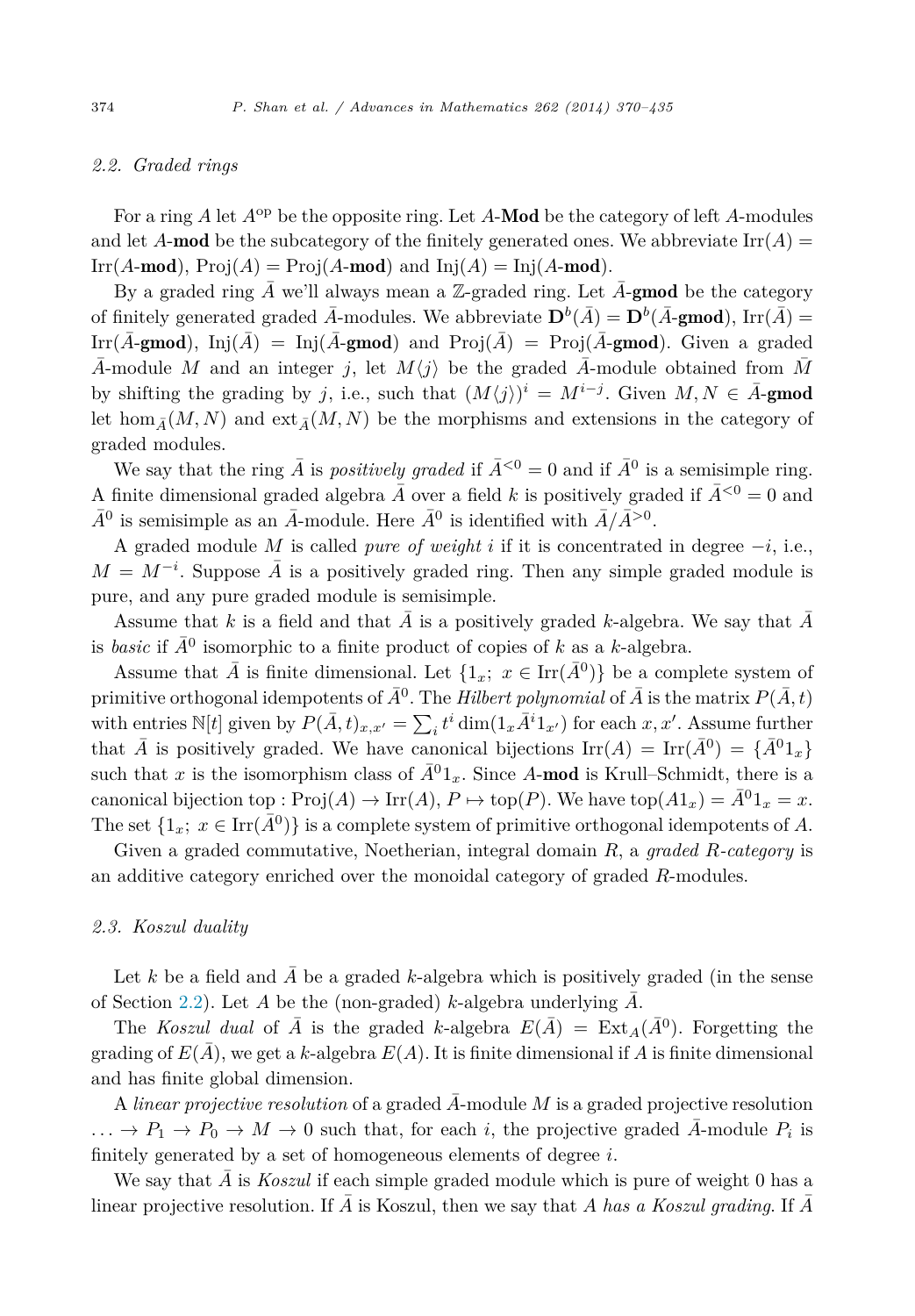<span id="page-5-0"></span>is finite dimensional then this grading is unique up to isomorphism of graded *k*-algebras, see [\[5, cor. 2.5.2\].](#page-64-0)

Assume that  $\overline{A}$  is finite dimensional, has finite global dimension and is Koszul. Then  $E(\bar{A})$  is Koszul and  $E^2(\bar{A}) = \bar{A}$  canonically, see [\[5, thm. 1.2.5\].](#page-64-0) Put  $\bar{A}^! = E(\bar{A})^{\rm op}$  and  $A^! = E(A)$ <sup>op</sup>. Note that  $\overline{A}^!$  is also Koszul by [\[5, prop. 2.2.1\].](#page-64-0)

For each  $x \in \text{Irr}(A) = \text{Irr}(\bar{A}^0)$  the idempotent  $1_x \in \bar{A}^0$  yields an idempotent  $1_x^1 =$  $E(1_x) \in E(A)$  in the obvious way. The set  $\{1_x^!, x \in \text{Irr}(A)\}\)$  is a complete system of primitive orthogonal idempotents of *E*(*A*).

By [5, [thm. 2.12.5, 2.12.6\],](#page-64-0) there is an equivalence of triangulated categories *E* :  $\mathbf{D}^b(\bar{A}) \to \mathbf{D}^b(\bar{A}^!)$  such that  $E(M\langle i \rangle) = E(M)[-i] \langle -i \rangle$  and  $E(\bar{A}^0 1_x) = \bar{A}^! 1_x^!$  for each  $x \in$ Irr(*A*). We'll call it the *Koszul equivalence*. By forgetting the grading, we get a bijection  $\text{Irr}(A) \to \text{Proj}(A^!)$ ,  $x \mapsto A^! 1_x^!$ . It induces a bijection  $(\bullet)^! = \text{top} \circ E : \text{Irr}(A) \to \text{Irr}(A^!)$ , which will be called the *natural bijection* between  $\text{Irr}(A)$  and  $\text{Irr}(A^!)$ .

Let **C** be a finite abelian *k*-category. We say that **C** *has a Koszul grading* if there is a projective generator *P* such that the ring  $A = \text{End}_{\mathbf{C}}(P)^\text{op}$  has a Koszul grading  $\overline{A}$ . We may also simply say that **C** *is Koszul* and we abbreviate  $C^! = A^!$ -mod.

The following lemmas are well-known.

**Lemma 2.1.** Let P, A, C be as above. If  $\overline{A}$  is a positively graded then  $E(\overline{A}) = \text{Ext}_{\mathbf{C}}(L)$ , *where*  $L = \text{top}(P)$ *.* 

**Proof.** The equivalence  $C \to A$ -mod,  $X \mapsto \text{Hom}_{\mathbf{C}}(P, X)$  takes  $L$  to  $\overline{A}/\overline{A}^{>0}$ . Therefore  $E(A) = \text{Ext}_{\mathbf{C}}(L).$ 

Lemma 2.2. *Let* **C** *be a finite abelian k-category with a Koszul grading. If* **D** *is a Serre subcategory and the inclusion*  $D \subset C$  *induces injections on extensions, then*  $D$  *has also a Koszul grading.*

**Proof.** Since **C** is a Krull–Schmidt category, any simple object admits a projective cover. See Section [2.1](#page-3-0) for details. Let  $P_L$  be the projective cover of  $L \in \text{Irr}(\mathbf{C})$ . The set Irr( $\mathbf{C}$ ) is finite and  $P = \bigoplus_{L} P_{L}$  is a minimal projective generator. Set  $A = \text{End}_{\mathbf{C}}(P)^{\text{op}}$ .

Let  $A_I$  be the quotient of *A* by the two-sided ideal *I* generated by  $\{1_{P_L}; L \notin \text{Irr}(\mathbf{D})\}.$ The pull-back by the ring homomorphism  $A \rightarrow A_I$  identifies  $A_I$ -mod with the full subcategory of *A*-mod consisting of the modules killed by *I*.

An object  $M \in \mathbb{C}$  belongs to **D** if and only if  $\text{Hom}_{\mathbb{C}}(P_L, M) = 0$  whenever  $L \notin$ Irr(**D**). Therefore, the equivalence  $Hom_{\mathbf{C}}(P, \bullet) : \mathbf{C} \to A$ -mod identifies **D** with the full subcategory of *A*-mod consisting of the modules killed by *I*. We deduce that **D** is equivalent to  $A_I$ -mod.

Now, let *A* be the Koszul grading on *A*. Since *A* is positively graded, the idempotent  $1_{P_L}$  has degree 0. Thus *I* is a homogeneous ideal of  $\bar{A}$ . Hence  $\bar{A}$  yields a grading  $\bar{A}_I$  on  $A_I$  such that  $\bar{A}_I^{<0} = 0$  and  $\bar{A}_I^0$  is semi-simple as an  $\bar{A}_I$ -module. Thus  $\bar{A}_I$  is also positively graded.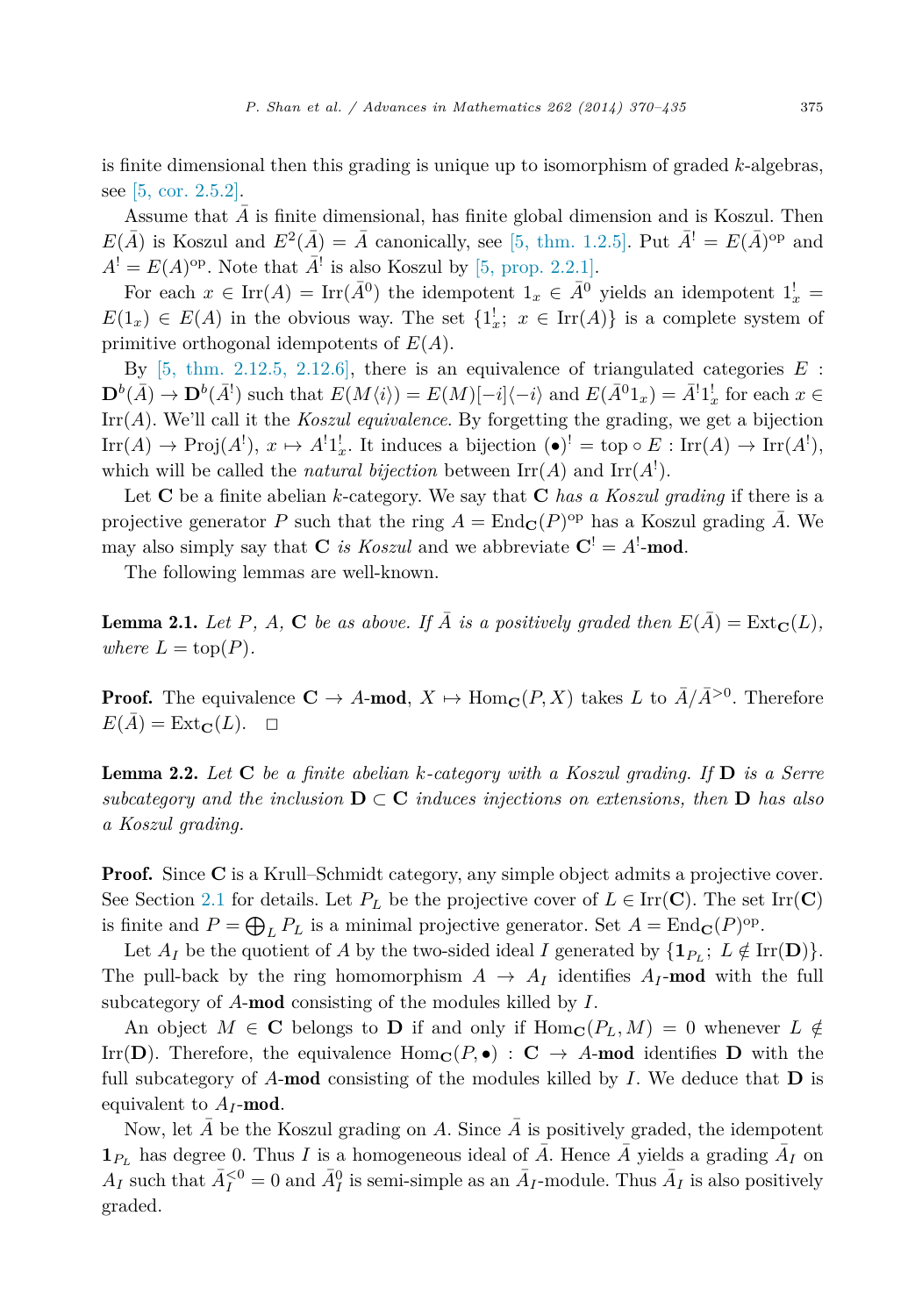<span id="page-6-0"></span>Fix a graded lift  $\bar{L}$  of  $L \in \text{Irr}(A)$ , see Section [2.6.](#page-8-0) The graded  $\bar{A}$ -module  $\bar{L}$  is pure. Let  $d_L$  be its degree. By [\[5, prop. 2.1.3\]](#page-64-0) we have  $ext_{\bar{A}}^i(\bar{L}, \bar{L}') = 0$  unless  $i = d_{L'} - d_L$ for  $L, L' \in \text{Irr}(\mathbf{C})$ . We must check that  $ext_{\bar{A}_I}^i(\bar{L}, \bar{L}') = 0$  unless  $i = d_{L'} - d_L$  if  $L, L' \in$ Irr(**D**). This is obvious because the inclusion  $A_I$ -gmod  $\subset A$ -gmod induces injections on extensions.  $\square$ 

# *2.4. Highest weight categories*

Let  $R$  be a commutative, Noetherian ring with 1 which is a local ring with residue field *k*.

Let **C** be an *R*-category which is equivalent to the category of finitely generated modules over a finite projective *R*-algebra *A*.

The category **C** is a *highest weight R-category* if it is equipped with a poset of isomorphism classes of objects  $(\Delta(\mathbf{C}), \leqslant)$  called the standard objects satisfying the following conditions:

- the objects of  $\Delta(\mathbf{C})$  are projective over *R*
- given  $M \in \mathbb{C}$  such that  $\text{Hom}_{\mathbb{C}}(D, M) = 0$  for all  $D \in \Delta(\mathbb{C})$ , we have  $M = 0$
- given  $D \in \Delta(\mathbf{C})$ , there is a projective object  $P \in \mathbf{C}$  and a surjection  $f : P \to D$ such that ker *f* has a (finite) filtration whose successive quotients are objects  $D' \in \Delta$ with  $D' > D$
- given  $D \in \Delta$ , we have  $\text{End}_{\mathbf{C}}(D) = R$
- given  $D_1, D_2 \in \Delta$  with  $\text{Hom}_{\mathbf{C}}(D_1, D_2) \neq 0$ , we have  $D_1 \leq D_2$ .

See [35, [def. 4.11\].](#page-65-0) Note that since *R* is local, any finitely generated projective *R*-module is free, hence the set  $\Delta$  in [\[35, def. 4.11\]](#page-65-0) is the set of finite direct sums of objects in  $\Delta$ . The partial order  $\leq$  is called the *highest weight order* on **C**. We write  $\Delta$ (**C**) = { $\Delta$ ( $\lambda$ )} $_{\lambda \in \Lambda}$ for *Λ* an indexing poset.

**Lemma 2.3.** Let **C** be a highest weight R-category. Given  $\lambda \in \Lambda$ , there is a unique (up *to isomorphism) indecomposable projective (resp. injective, tilting, costandard) object associate with*  $\lambda$ *, denoted by*  $P(\lambda)$  *(rep.*  $I(\lambda)$ *,*  $T(\lambda)$ *,*  $\nabla(\lambda)$ *) such that* 

- $(\nabla)$  Hom<sub>**C**</sub>( $\Delta(\mu), \nabla(\lambda)) \simeq \delta_{\lambda\mu} R$  *and*  $\text{Ext}^1_{\mathbf{C}}(\Delta(\mu), \nabla(\lambda)) = 0$  *for all*  $\mu \in \Lambda$ ,
- $(P)$  *there is a surjection*  $f: P(\lambda) \to \Delta(\lambda)$  *such that* ker *f has a filtration whose successive quotients are*  $\Delta(\mu)$ *'s with*  $\mu > \lambda$ *,*
- (*I*) there is an injection  $f : \nabla(\lambda) \hookrightarrow I(\lambda)$  such that cokerf has a filtration whose suc*cessive quotients are*  $\nabla(\mu)$ *'s with*  $\mu > \lambda$ *,*
- $(T)$  there is an injection  $f : \Delta(\lambda) \hookrightarrow T(\lambda)$  and a surjection  $g : T(\lambda) \to \nabla(\lambda)$  such *that* coker*f* (resp. ker *g*) has a filtration whose successive quotients are  $\Delta(\mu)$ 's (resp.  $\nabla(\mu)$ *'s)* with  $\mu < \lambda$ .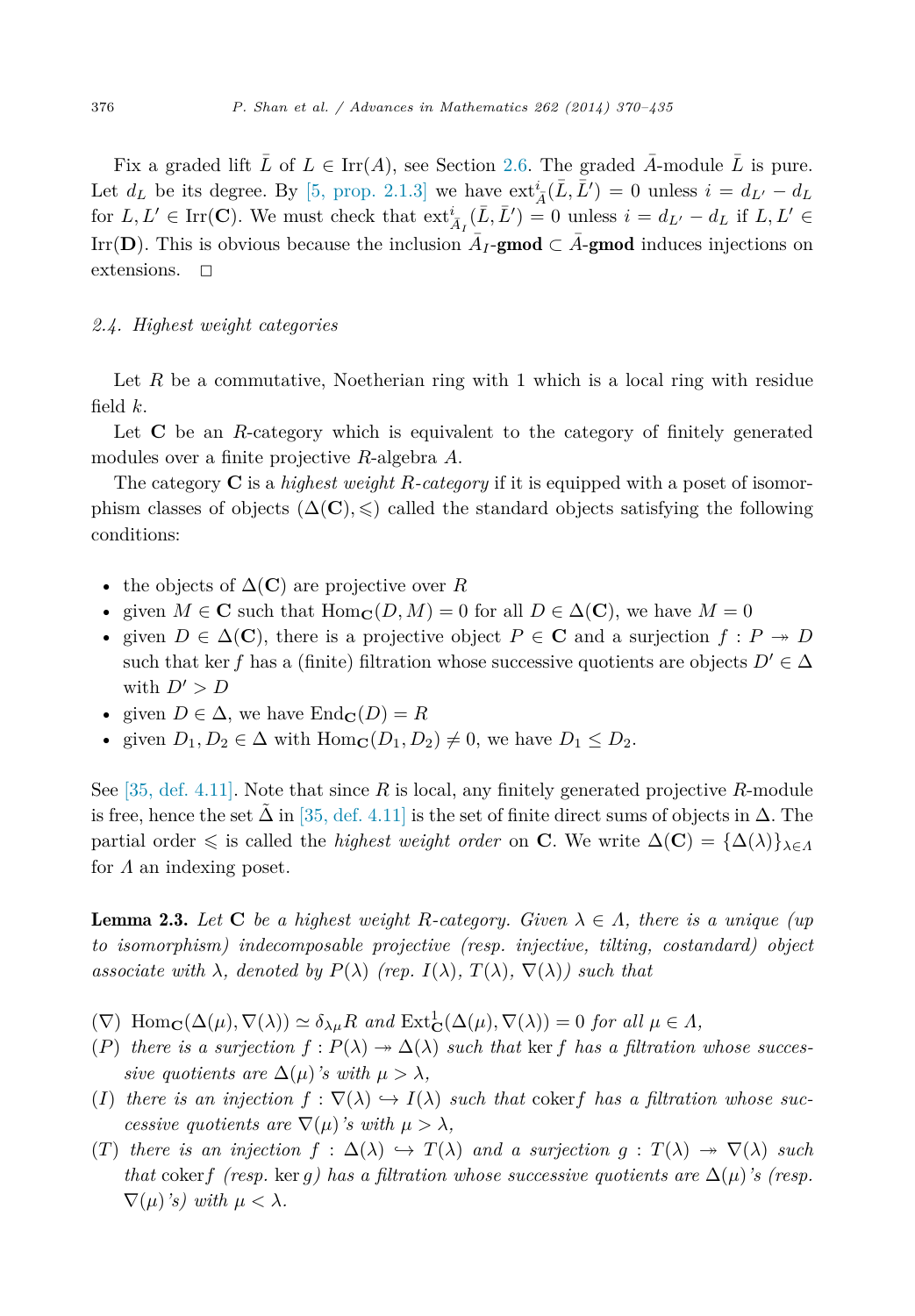<span id="page-7-0"></span>See e.g. [\[36, prop. 2.1\].](#page-65-0) The objects  $\nabla(\lambda)$ ,  $\Delta(\lambda)$ ,  $P(\lambda)$ ,  $I(\lambda)$  and  $T(\lambda)$  are projective over *R*. We have  $\text{Proj}(\mathbf{C}) = {P(\lambda)}_{\lambda \in \Lambda}$ ,  $\text{Inj}(\mathbf{C}) = {I(\lambda)}_{\lambda \in \Lambda}$ . The set Tilt(**C**) =  ${T(\lambda)}_{\lambda \in \Lambda}$  is the set of isomorphism classes of indecomposable tilting objects in **C**. Let  $\nabla(\mathbf{C}) = {\nabla(\lambda)}_{\lambda \in \Lambda}$ . Note that  $\Delta(\lambda)$  has a unique simple quotient  $L(\lambda)$ . The set of isomorphism classes of simple objects in **C** is given by  $\text{Irr}(\mathbf{C}) = \{L(\lambda)\}_{\lambda \in \Lambda}$ .

Let  $\mathbf{C}^{\Delta}$ ,  $\mathbf{C}^{\nabla}$  be the full subcategories of **C** consisting of the  $\Delta$ -*filtered* and  $\nabla$ -*filtered* objects, i.e., the objects having a finite filtration whose successive quotients are standard, costandard respectively. These categories are exact. Recall that a tilting object is by definition an object that is both  $\Delta$ -filtered and  $\nabla$ -filtered.

The opposite of **C** is a highest weight *R*-category such that  $\Delta(\mathbf{C}^{\text{op}}) = \nabla(\mathbf{C})$  with the opposite highest weight order.

Given a commutative local *R*-algebra *S* and an *R*-module *M*, we write  $SM = M \otimes_R S$ . Let  $S\mathbf{C} = SA$ -mod. We have the following, see e.g. [\[36, props. 2.1, 2.4, 2.5\].](#page-65-0)

Proposition 2.4. *Let* **C** *be a highest weight R-category, and let S be a commutative local R*-algebra with 1. For any  $M, N \in \mathbb{C}$  the following holds:

(a) if *S* is *R*-flat then  $S \text{Ext}^d_{\mathbf{C}}(M, N) = \text{Ext}^d_{S\mathbf{C}}(SM, SN)$  for all  $d \geq 0$ ,

*(b)* if either  $M \in \mathbb{C}$  is projective or  $(M \in \mathbb{C}^{\Delta}$  and  $N \in \mathbb{C}^{\nabla}$ , then we have  $S$  Hom<sub>*C*</sub>( $M, N$ ) = Hom<sub>*SC*</sub>( $SM, SN$ )*,* 

*(c) if M is R*-projective then *M is* projective in **C** (resp. *M is tilting in* **C**,  $M \in \mathbb{C}^{\Delta}$ ) *if and only if*  $kM$  *is projective in*  $kC$  *(resp.*  $kM$  *is tilting in*  $kC$ *,*  $kM \in kC^{\Delta}$ *)*,

*(d) if either (M is projective in* **C** *and N is R-projective) or*  $(M \in \mathbb{C}^{\Delta}$  *and*  $N \in \mathbb{C}^{\nabla}$ *) then*  $Hom_C(M, N)$  *is R-projective*,

*(e) the category S***C** *is a highest weight S-category on the poset Λ with standard objects*  $S\Delta(\lambda)$  *and costandard objects*  $S\nabla(\lambda)$ *. The projective, injective and tilting objects associated with*  $\lambda$  *are*  $SP(\lambda)$ *,*  $SI(\lambda)$  *and*  $ST(\lambda)$ *.*  $\Box$ 

**Remark 2.5.** For any subset  $\Sigma \subset \Lambda$ , let  $\mathbb{C}[\Sigma]$  be the Serre subcategory generated by all the  $L(\lambda)$  with  $\lambda \in \Sigma$  and let  $\mathbf{C}(\Sigma)$  be the Serre quotient  $\mathbf{C}/\mathbf{C}[\text{Irr}(\mathbf{C}) \setminus \Sigma]$ .

An *ideal* in the poset *Λ* is a subset of the form  $I = \bigcup_{i \in I} \{ \leq i \}.$ 

A *coideal* is the complement of an ideal, i.e., a subset of the form  $J = \bigcup_{j \in J} \{ \geq j \}.$ 

Now, assume that **C** is a highest weight category over a field *k*, and that *I*, *J* are respectively an ideal and a coideal of *Λ*. Then  $\mathbf{C}[I], \mathbf{C}(J)$  are highest weight categories and the inclusion  $C[I] \subset C$  induces injections on extensions by [\[10, thm. 3.9\],](#page-64-0) [\[11,](#page-64-0) [prop. A.3.3\].](#page-64-0)

# *2.5. Ringel duality*

Let *R* be a commutative, Noetherian ring with 1 which is a local ring with residue field *k*.

Let **C** be a highest-weight *R*-category which is equivalent to *A*-mod for a finite projective *R*-algebra *A*.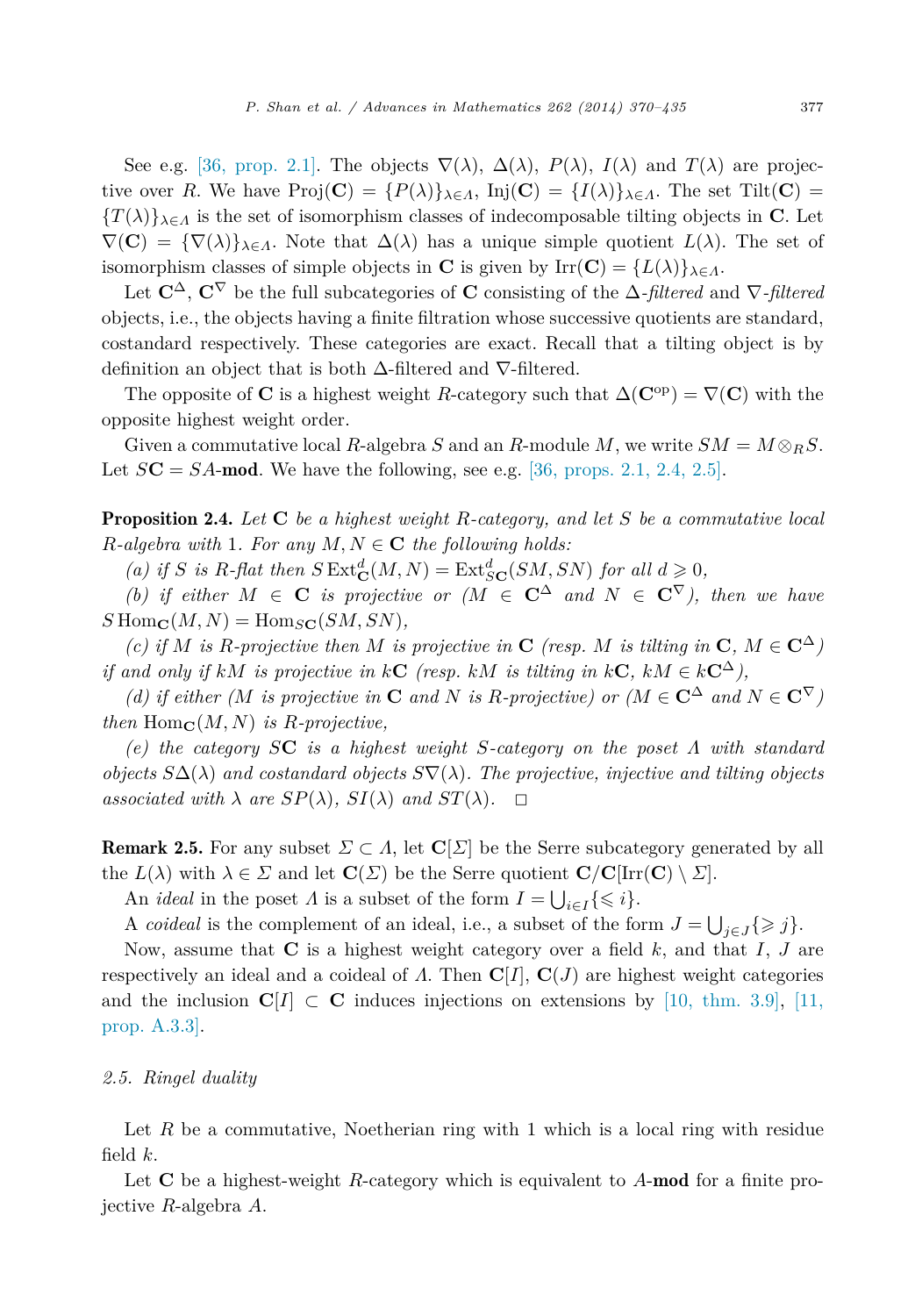<span id="page-8-0"></span>We call  $T = \bigoplus_{\lambda \in \Lambda} T(\lambda)$  the *characteristic tilting module*. Set  $D(A) = \text{End}_{\mathbf{C}}(T)$  and  $A^{\circ} = D(A)^{\text{op}}$ . The *Ringel dual* of *A* is the *R*-algebra  $A^{\circ}$ , the Ringel dual of **C** is the category  $\mathbf{C}^{\diamond} = A^{\diamond}$ -mod.

The category  $\mathbb{C}^{\diamond}$  is a highest-weight *R*-category on the poset  $\Lambda^{\rm op}$ . We have an equivalence of triangulated categories  $(\bullet)^{\diamond}$ :  $D^b(C) \rightarrow D^b(C^{\diamond})$  called the *Ringel equivalence*. It restricts to an equivalence of exact categories  $(\bullet)^{\diamond}$ :  $\mathbf{C}^{\Delta} \to (\mathbf{C}^{\diamond})^{\nabla}$  such that  $M \mapsto \text{RHom}_{\mathbf{C}}(M,T)^*$ . Here  $(\bullet)^*$  is the dual as a *k*-vector space. We have  $\Delta(\lambda)^\diamond = \nabla^\diamond(\lambda)$ ,  $P(\lambda)^\diamond = T^\diamond(\lambda)$  and  $T(\lambda)^\diamond = I^\diamond(\lambda)$ , for each  $\lambda \in \Lambda$ , see [\[35, prop. 4.26\].](#page-65-0)

The ring  $(A^{\circ})^{\circ}$  is Morita equivalent to *A*, see [\[35, prop. 4.26\]](#page-65-0) and [\[11, sec. A.4\].](#page-64-0)

Now, assume that  $R = k$ . For each primitive idempotent  $e \in A$ , there is a unique  $\lambda \in \Lambda$  such that  $Ae = P(\lambda)$ . We define  $e^{\diamond} \in A^{\diamond}$  to be the primitive idempotent such that  $A^{\circ}e^{\circ} = P^{\circ}(\lambda)$ . The bijection  $(\bullet)^{\circ}$ : Irr $(\mathbf{C}) \to \text{Irr}(\mathbf{C}^{\circ})$  given by  $L(\lambda) \mapsto L^{\circ}(\lambda)$  is called the *natural bijection* between  $\text{Irr}(\mathbf{C})$  and  $\text{Irr}(\mathbf{C}^{\diamond})$ .

The following is well-known, see, e.g., [11, [prop. A.4.9\].](#page-64-0)

**Lemma 2.6.** *A subset*  $I \subset \Lambda$  *is an ideal if and only if it is a coideal in*  $\Lambda^{op}$ *. We*  $have \mathbf{C}[I]^\diamond = \mathbf{C}^\diamond(I)$ , and the Ringel equivalence factors to an equivalence of categories  $\mathbf{C}[I]^{\Delta} \to \mathbf{C}^{\diamond}(I)^{\nabla}$ .

# *2.6. Standard Koszul duality*

Let *k* be a field and **C** be a highest weight *k*-category. Assume that **C** is equivalent to the category of finitely generated left modules over a finite dimensional *k*-algebra *A*.

Let  $\overline{A}$  be a graded *k*-algebra which is isomorphic to  $A$  as a *k*-algebra. We call  $\overline{A}$ a *graded lift* of *A*. A *graded lift* of an object  $M \in \mathbb{C}$  is a graded  $\overline{A}$ -module which is isomorphic to *M* as an *A*-module.

Assume that  $\tilde{A}$  is positively graded (in the sense of Section [2.2\)](#page-4-0). We have the following

**Proposition 2.7.** *Given*  $\lambda \in \Lambda$  *there exists unique graded lifts*  $\bar{L}(\lambda)$ ,  $\bar{P}(\lambda)$ ,  $\bar{I}(\lambda)$ ,  $\Delta(\lambda)$ ,  $\nabla(\lambda)$ ,  $T(\lambda)$  *such that* 

- $L(\lambda)$  *is pure of degree zero,*
- *the surjection*  $\bar{P}(\lambda) \rightarrow \bar{L}(\lambda)$  *is homogeneous of degree zero,*
- *the injection*  $\bar{L}(\lambda) \hookrightarrow \bar{I}(\lambda)$  *is homogeneous of degree zero,*
- *the surjection*  $f: \overline{P}(\lambda) \rightarrow \overline{\Delta}(\lambda)$  *in*  $(P)$  *is homogeneous of degree zero,*
- *the injection*  $f : \overline{\nabla}(\lambda) \hookrightarrow \overline{I}(\lambda)$  *in* (*I*) *is homogeneous of degree zero,*
- *both the injection*  $f : \overline{\Delta}(\lambda) \hookrightarrow \overline{T}(\lambda)$  *and the surjection*  $g : \overline{T}(\lambda) \twoheadrightarrow \overline{\nabla}(\lambda)$  *in* (*T*) *are homogeneous of degree zero.*

**Proof.** The existence of the graded lifts is proved in  $[30, \text{cor. } 4.5]$ . They are unique up to isomorphisms because, by [\[5, lem. 2.5.3\],](#page-64-0) the graded lift of an indecomposable object of  $k\mathbf{C}$  is unique up to a graded *A*-module isomorphism and up to a shift of the grading.  $\Box$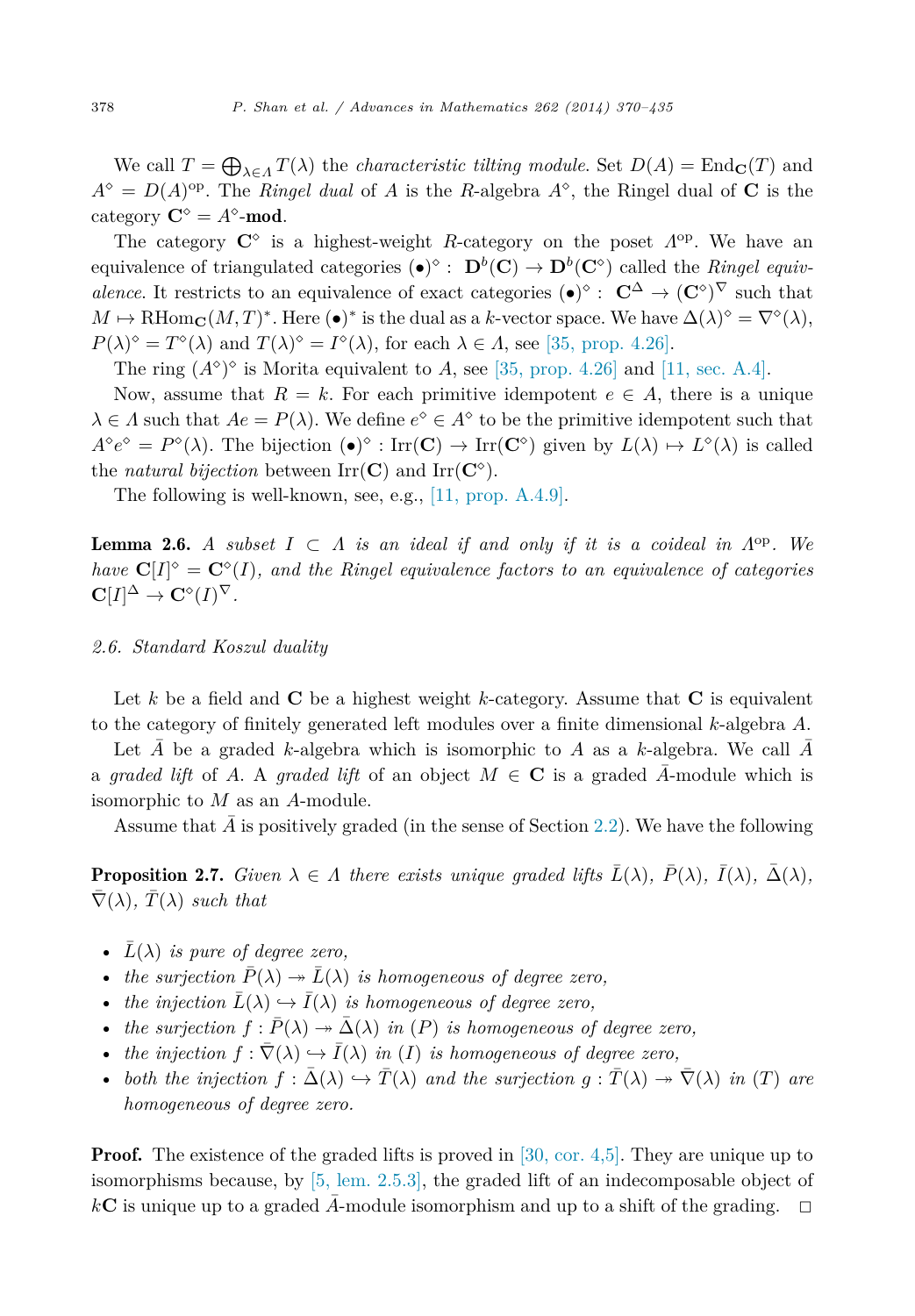The gradings above will be called the *natural gradings*. In particular, let  $\overline{T}$  =  $\bigoplus_{\lambda \in A} \overline{T}(\lambda)$ . The grading on  $\overline{T}$  induces a grading on the *k*-algebra *A*<sup> $\circ$ </sup> given by  $\overline{A}^{\circ}$  =  $\text{End}_{\mathbf{C}}(\overline{T})^{\text{op}}$ . It is called the *natural grading*.

A chain complex of projective (resp. injective, tilting) modules  $\ldots \to M_i \to M_{i-1} \to$ *...* is called *linear* provided that for every *<sup>i</sup>* <sup>∈</sup> <sup>Z</sup> all indecomposable direct summands of  $M_i \langle -i \rangle$  have the natural grading.

Following  $[2]$ , we say that *A* is *standard Koszul* provided that all standard modules have linear projective resolutions and all costandard modules have linear injective coresolutions. By [\[2, thm. 1\],](#page-64-0) a standard Koszul graded algebra is Koszul.

We will identify  $\Lambda = \{L(\lambda)\}_{\lambda \in \Lambda} = \{1_x; x \in \text{Irr}(A)\}\$ and equip the latter with the partial order  $\leq$ . Assume that  $\overline{A}$  is Koszul. By [\[2, thm. 3\],](#page-64-0) the graded *k*-algebra  $\overline{A}$  is standard Koszul if and only if  $\overline{A}^!$  is quasi-hereditary relatively to the poset  $\{1_x^!, x \in$ Irr(*A*)} such that  $1_x^! \leqslant 1_y^! \Leftrightarrow 1_x \geqslant 1_y$ .

Following [\[29\],](#page-65-0) we say that  $\overline{A}$  is *balanced* provided that all standard modules have linear tilting coresolutions and all costandard modules have linear tilting resolutions. By [\[30, thm. 7\],](#page-65-0) the graded *k*-algebra  $\overline{A}$  is balanced if and only if it is standard Koszul and if the graded *k*-algebra  $D(\bar{A})$  is positive.

If  $\overline{A}$  is balanced, then the following hold [\[29, thm. 1\]:](#page-65-0)

- $\bar{A}$ ,  $\bar{A}^{\circ}$ ,  $\bar{A}^!$  and  $(\bar{A}^!)^{\circ}$  are positively graded, quasi-hereditary, Koszul, standard Koszul and balanced,
- $(\bar{A}^!)^{\diamond} = (\bar{A}^{\diamond})^!$  as graded quasi-hereditary *k*-algebras,
- the natural bijection  $\text{Irr}(A) \to \text{Irr}(A^!)$  takes the highest weight order on  $\text{Irr}(A)$  to the opposite of the highest weight order on  $\text{Irr}(A^!)$ .

Note that the notation  $E(\bar{A})$  in [\[29\]](#page-65-0) corresponds to our notation  $\bar{A}^!$ .

We'll say that **C** *is standard Koszul or balanced* if we can choose the graded *k*-algebra  $\overline{A}$  in such a way that it is standard Koszul or balanced respectively.

**Remark 2.8.** Assume that the graded *k*-algebra *A* is standard Koszul. In particular, it is finite dimensional, Koszul and with finite global dimension. The Koszul equivalence is given by  $E = \text{RHom}_{A}(\bar{A}^{0}, \bullet)$ , up to the grading. See [\[5, sec. 2\],](#page-64-0) [\[37, sec. 3\]](#page-65-0) for details. It takes costandard (resp. injective, simple) modules to standard (resp. simple, projective) ones, by [\[2, prop. 2.7\],](#page-64-0) [\[5, thm. 2.12.5\].](#page-64-0)

**Remark 2.9.** Assume that  $\bar{A}$ ,  $\bar{A}^{\circ}$  are both positively graded (in the sense of Section [2.2\)](#page-4-0). The functor Hom<sub>C</sub>(• $\overline{T}$ )<sup>\*</sup> takes the natural graded indecomposable tilting objects in  $\overline{A}$ -gmod to the natural graded indecomposable projective ones in  $\overline{A}^{\circ}$ -gmod. It takes also the natural graded indecomposable injective objects in  $\overline{A}$ -**gmod** to natural graded indecomposable tilting ones in  $\bar{A}^{\diamond}$ -gmod.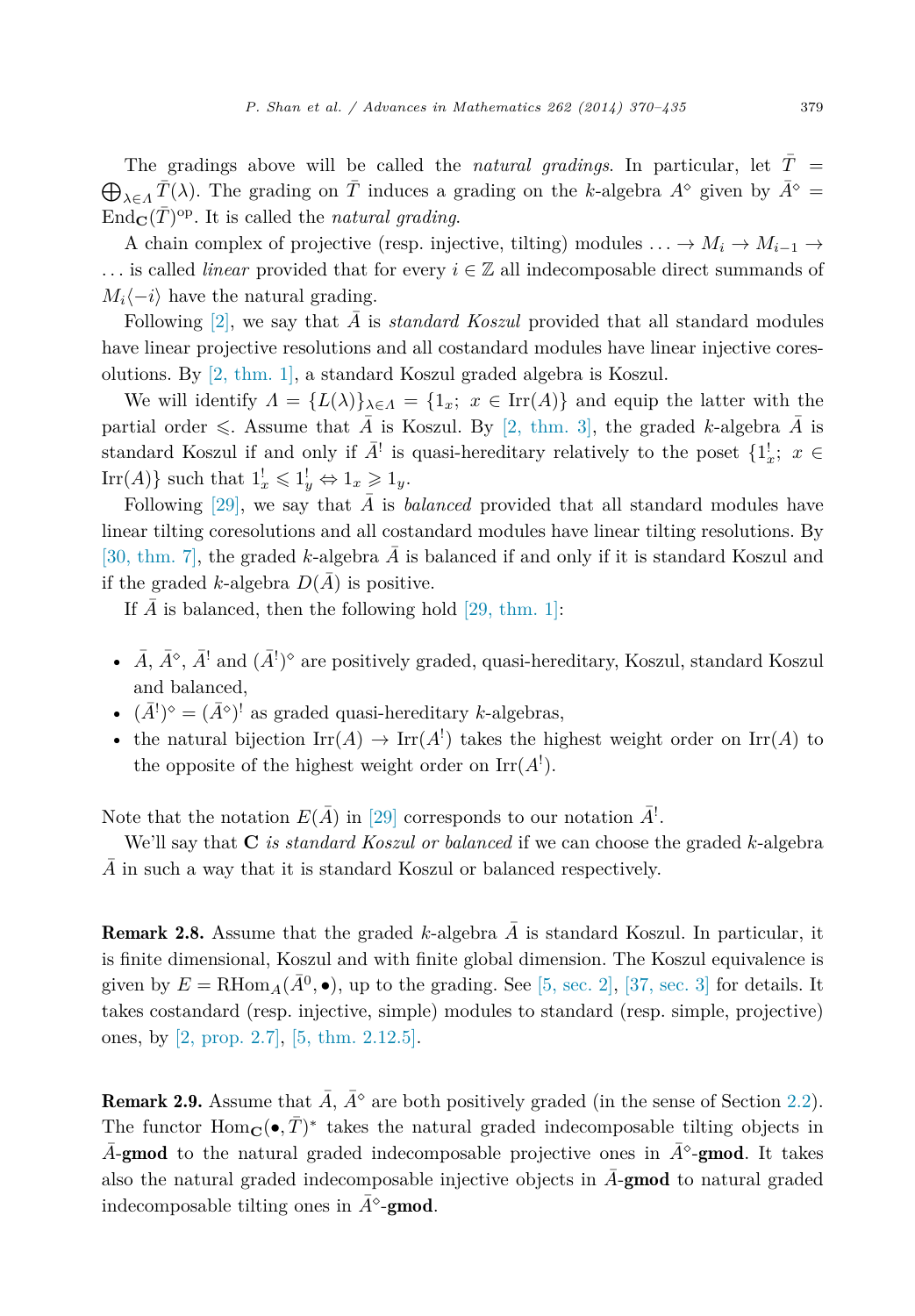<span id="page-10-0"></span>Let **C** be a highest weight category over a field  $k$  and  $I \subset \text{Irr}(\mathbf{C})$  be an ideal. Put  $J = \text{Irr}(\mathbf{C}) \setminus I$ . Assume that **C** is standard Koszul.

The category **C**[*I*] has a Koszul grading by [Lemma 2.2](#page-5-0) and [Remark 2.5.](#page-7-0) The natural bijection  $\text{Irr}(\mathbf{C}) \to \text{Irr}(\mathbf{C}^!)$  is an anti-isomorphism of posets. Thus, the images  $I^!, J^!$  of *I*, *J* are respectively a coideal and an ideal of  $\text{Irr}(\mathbf{C}^!)$ .

**Lemma 2.10.** For each ideal  $I \subset \text{Irr}(\mathbf{C})$  we have  $\mathbf{C}[I] = \mathbf{C}^!(I^!)$ .

**Proof.** Set  $L_I = \bigoplus_{L \in I} L$ . By [Lemma 2.1](#page-5-0) and [Remark 2.5,](#page-7-0) we have  $\mathbf{C}^! = \text{Ext}_{\mathbf{C}}(L)$ -mod and  $\mathbf{C}[I] = \text{Ext}_{\mathbf{C}}(L_I)$ -mod. Let  $e \in \text{End}_{\mathbf{C}}(L)$  be the projection from *L* to  $L_I$ . We have  $\text{Ext}_{\mathbf{C}}(L_I) = e \text{ Ext}_{\mathbf{C}}(L) e.$ 

The full subcategory  $K_I \subset \mathbb{C}^!$  consisting of the modules killed by *e* is a Serre subcategory and there is an equivalence  $\mathbb{C}^!/K_I \to \mathbb{C}[I]^!$ ,  $M \mapsto eM$ . In other words, the restriction with respect to the obvious inclusion  $\text{Ext}_{\mathbf{C}}(L_I) \subset \text{Ext}_{\mathbf{C}}(L)$ , yields a quotient functor  $\mathbf{C}^! \to \mathbf{C}[I]^!$  whose kernel is  $K_I$ .

Since **C** is standard Koszul, its Koszul dual **C**! is a highest weight category. We have  $\mathbf{C}^!(I^!) = \mathbf{C}^!/ \mathbf{C}^![J^!]$ , because  $J^! = \text{Irr}(\mathbf{C}^!) \setminus I^!$ . Since  $\mathbf{C}^![J^!]$  is the Serre subcategory of  $\mathbb{C}^!$  generated by  $J^!$ , it consists of the  $\text{Ext}_{\mathbb{C}}(L)$ -modules killed by *e*. This implies the lemma.  $\square$ 

# 3. Affine Lie algebras and the parabolic category **O**

# *3.1. Lie algebras*

Let g be a simple Lie C-algebra and let G be a connected simple group over C with Lie algebra g. Let  $T \subset G$  be a maximal tori and let  $\mathfrak{t} \subset \mathfrak{g}$  be its Lie algebra. Let  $\mathfrak{b} \subset \mathfrak{g}$ be a Borel subalgebra containing t.

The elements of  $\mathfrak{t}, \mathfrak{t}^*$  are called *coweights* and *weights* respectively. Given a root  $\alpha \in \mathfrak{t}^*$ Let  $\check{\alpha} \in \mathfrak{t}$  denote the corresponding coroot. Let  $\Pi \subset \mathfrak{t}^*$  be the set of roots of  $\mathfrak{g}, \Pi^+ \subset \Pi$ the set of roots of b, and  $\mathbb{Z}I$  be the root lattice. Let  $\rho$  be half the sum of the positive roots. Let  $\Phi = {\alpha_i; i \in I}$  be the set of simple roots in  $\Pi^+$ . Let W be the Weyl group. Let *N* be the dual Coxeter number of  $\mathfrak{g}$ .

# *3.2. Affine Lie algebras*

Let **g** be the affine Lie algebra associated with **g**. Recall that  $\mathbf{g} = \mathbb{C}\partial \oplus \widehat{L}\mathbf{g}$ , where  $\widehat{L}$ **g** is a central extension of  $L$ **g** = **g**  $\otimes$   $\mathbb{C}[t, t^{-1}]$  and  $\partial = t\partial_t$  is a derivation of  $\widehat{L}$ **g** acting trivially on the canonical central element **1** of  $L\mathfrak{g}$ . Consider the Lie subalgebras  $\mathbf{b} =$  $\mathfrak{b} \oplus \mathfrak{g} \otimes t\mathbb{C}[t] \oplus \mathbb{C}\partial \oplus \mathbb{C}1$  and  $\mathbf{t} = \mathbb{C}\partial \oplus \mathfrak{t} \oplus \mathbb{C}1$ .

Let  $\widehat{\Pi}$ ,  $\widehat{\Pi}$ <sup>+</sup> be the sets of roots of **g**, **b** respectively. We'll call an element of  $\widehat{\Pi}$  an *affine root*. The set of simple roots in  $\widehat{\Pi}^+$  is  $\widehat{\Phi} = {\alpha_i; i \in \{0\} \cup I}.$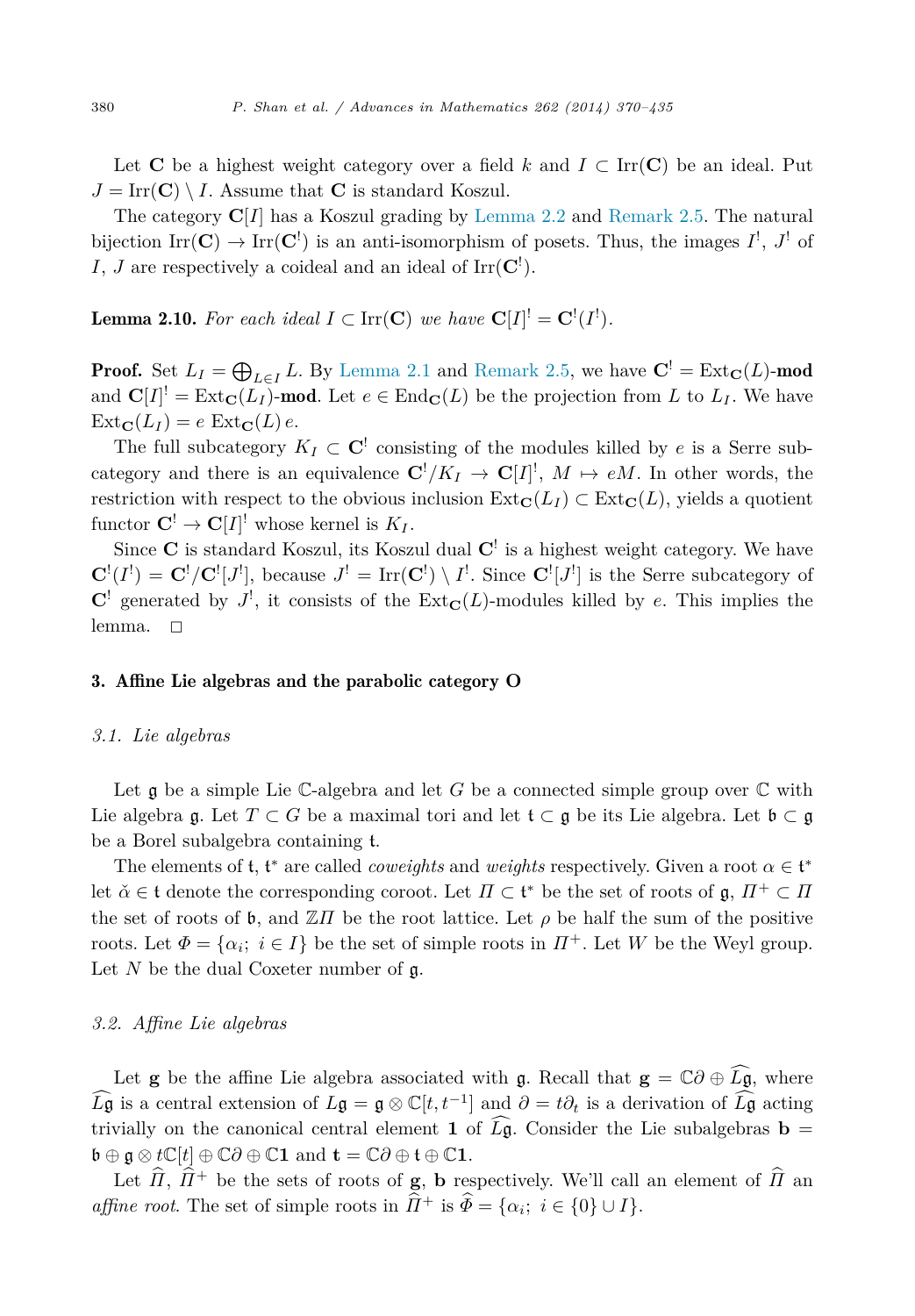<span id="page-11-0"></span>The elements of **t**, **t**<sup>∗</sup> are called *affine coweights* and *affine weights* respectively. Let  $(\bullet : \bullet) : \mathbf{t}^* \times \mathbf{t} \to \mathbb{C}$  be the canonical pairing. Let  $\delta$ ,  $\Lambda_0$ ,  $\hat{\rho}$  be the affine weights given by  $(\delta : \partial) = (A_0 : \mathbf{1}) = 1$ ,  $(A_0 : \mathbb{C}\partial \oplus \mathbf{t}) = (\delta : \mathbf{t} \oplus \mathbb{C}\mathbf{1}) = 0$  and  $\hat{\rho} = \rho + N A_0$ .

An element of **<sup>t</sup>**∗*/*C*<sup>δ</sup>* is called a *classical affine weight*. Let *cl* : **<sup>t</sup>**<sup>∗</sup> <sup>→</sup> **<sup>t</sup>**∗*/*C*<sup>δ</sup>* denote the obvious projection.

Let *e* be an integer  $\neq 0$ . We set  $\mathbf{t}_e^* = {\lambda \in \mathbf{t}^*; (\lambda : \mathbf{1}) = -e - N}$ . We'll use the identification  $\mathbf{t}^* = \mathbb{C} \times \mathbf{t}^* \times \mathbb{C}$  such that  $\alpha_i \mapsto (0, \alpha_i, 0)$  if  $i \neq 0, \Lambda_0 \mapsto (0, 0, 1)$  and  $\delta \mapsto (1, 0, 0).$ 

Let  $\check{\alpha} \in \mathbf{t}$  be the affine coroot associated with the real affine root  $\alpha$ . Let  $\langle \bullet : \bullet \rangle$  be the non-degenerate symmetric bilinear form on **t**<sup>\*</sup> such that  $(\lambda : \check{\alpha}_i) = 2\langle \lambda : \alpha_i \rangle / \langle \alpha_i : \alpha_i \rangle$ and  $(\lambda : \mathbf{1}) = \langle \lambda : \delta \rangle$ . Using  $\langle \bullet : \bullet \rangle$  we identify  $\check{\alpha}$  with an element of  $\mathbf{t}^*$  for any real affine root *α*.

Let  $\widehat{W} = W \ltimes \mathbb{Z} \Pi$  be the affine Weyl group and let  $\mathcal{S} = \{s_i = s_{\alpha_i}; \ \alpha_i \in \widehat{\Phi}\}\)$  be the set of simple affine reflections. The group  $\widehat{W}$  acts on  $\mathbf{t}^*$ . For  $w \in W$ ,  $\tau \in \mathbb{Z}H$  we have  $w(\Lambda_0) = \Lambda_0, w(\delta) = \delta, \tau(\delta) = \delta, \tau(\lambda) = \lambda - \langle \tau : \lambda \rangle \delta \text{ and } \tau(\Lambda_0) = \tau + \Lambda_0 - \langle \tau : \tau \rangle \delta/2.$ 

The  $\bullet$ -*action* on  $t^*$  is given by  $w \bullet \lambda = w(\lambda + \hat{\rho}) - \hat{\rho}$ . It factors to a *W*-action on **t**∗*/*C*δ*. Two (classical) affine weights *λ*, *μ* are *linked* if they belong to the same orbit of the •-action, and we write  $\lambda \sim \mu$ . Let  $W_{\lambda}$  be the stabilizer of an affine weight  $\lambda$  under the •-action. We say that  $\lambda$  is *regular* if  $W_{\lambda} = \{1\}.$ 

Set  $\mathcal{C}^{\pm} = {\lambda \in \mathbf{t}^*; \langle \lambda + \hat{\rho} : \alpha \rangle \geqslant 0, \alpha \in \widehat{\Pi}^{\pm} }$ . An element of  $\mathcal{C}^-$  (resp. of  $\mathcal{C}^+$ ) is called an *antidominant affine weight* (resp. a *dominant affine weight*). We write again  $C^{\pm}$  for  $cl(\mathcal{C}^{\pm})$ . We have the following basic fact, see e.g., [\[25, lem. 2.10\].](#page-64-0)

**Lemma 3.1.** Let  $\lambda$  be an integral affine weight of level  $-e - N$ . We have  $(u)$   $\sharp(\underline{W} \bullet \lambda \cap C^{-})=1$  *and*  $\sharp(\underline{W} \bullet \lambda \cap C^{+})=0$  *if*  $e > 0$ *,*  $(h)$   $\sharp(\tilde{W} \bullet \lambda \cap C^+) = 1$  *and*  $\sharp(\tilde{W} \bullet \lambda \cap C^-) = 0$  *if*  $e < 0$ *.* 

We say that  $\lambda$  is *negative* in the first case, and *positive* in the second case.

For  $\lambda \in C^{\pm}$  the subgroup  $W_{\lambda}$  of W is finite and is a standard parabolic subgroup. It is isomorphic to the Weyl group of the root system  $\{\alpha \in \hat{\Pi}; \ \langle \lambda + \hat{\rho} : \alpha \rangle = 0\}.$ 

#### *3.3. The parabolic category* **O**

Let P be the set of proper subsets of  $\widehat{\Phi}$ . An element of P is called a *parabolic type*. Fix a parabolic type *ν*. If *ν* is the empty set we say that *ν is regular*, and we write  $\nu = \phi$ .

Let  $\mathbf{p}_{\nu} \subset \mathbf{g}$  be the unique parabolic subalgebra containing **b** whose set of roots is generated by  $\hat{\Phi} \cup (-\nu)$ . Let  $\Pi_{\nu}$  be the root system of a Levi subalgebra of  $\mathbf{p}_{\nu}$ . Set  $\Pi_{\nu}^{+} = \Pi^{+} \cap \Pi_{\nu}$ . Let  $W_{\nu} \subset \widehat{W}$  be the Weyl group of  $\Pi_{\nu}$ . Let  $w_{\nu}$  be the longest element in *W<sub>v</sub>*. Let  $\tilde{\mathbf{O}}^{\nu}$  be the category of all **g**-modules *M* such that  $M = \bigoplus_{\lambda \in \mathbf{t}^*} M_\lambda$  with  $M_{\lambda} = \{m \in M; \ xm = \lambda(x)m, x \in \mathbf{t}\}\$ and  $U(\mathbf{p}_{\nu})m$  is finite dimensional for each *m* ∈ *M*. An affine weight  $\lambda$  is *v-dominant* if  $(\lambda : \check{\alpha}) \in \mathbb{N}$  for all  $\alpha \in \Pi_{\nu}^{+}$ . For any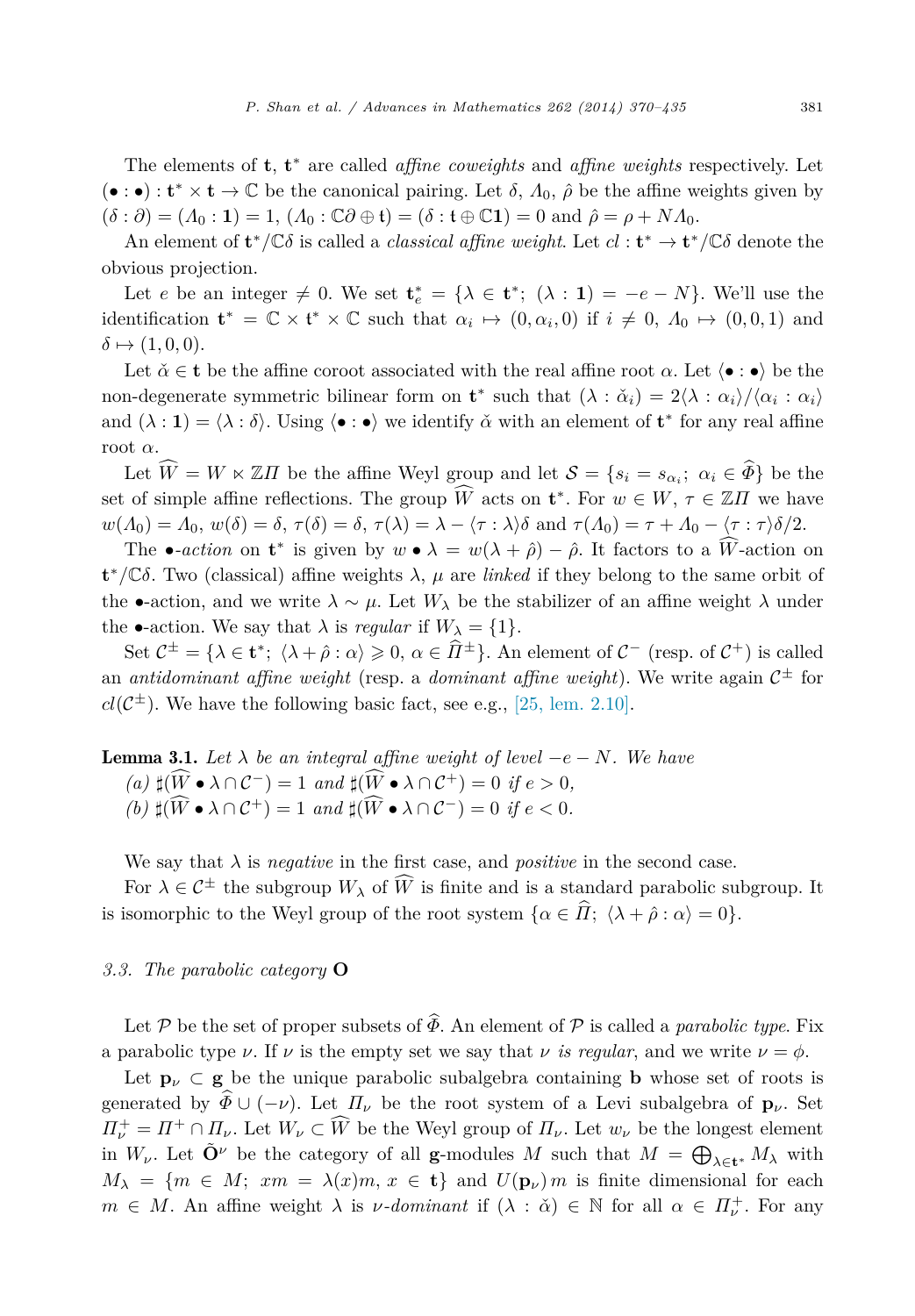<span id="page-12-0"></span>*ν*-dominant affine weight  $\lambda$ , let  $V^{\nu}(\lambda)$ ,  $L(\lambda)$  be the parabolic Verma module with the highest weight  $\lambda$  and its simple top.

Recall that *e* is an integer  $\neq$  0. For any weight  $\lambda \in \mathfrak{t}^*$ , let  $\lambda_e = \lambda - (e + N)\Lambda_0$  and  $z_{\lambda} = \langle \lambda : 2\rho + \lambda \rangle/2e$ . Let  $\mathbf{O}^{\nu} \subset \tilde{\mathbf{O}}^{\nu}$  be the full subcategory of the modules such that the highest weight of any of its simple subquotients is of the form  $\tilde{\lambda}_e = \lambda_e + z_\lambda \delta$ , where  $\lambda$  is a *ν*-dominant integral weight. We'll abbreviate  $V^{\nu}(\lambda_e) = V^{\nu}(\tilde{\lambda}_e)$  and  $L(\lambda_e) = L(\tilde{\lambda}_e)$ .

Now, fix  $\mu \in \mathcal{P}$  and assume that  $e > 0$ . We use the following notation

- o*μ,*<sup>−</sup> is an antidominant integral classical affine weight of level −*e*−*N* whose stabilizer for the  $\bullet$ -action of *W* is equal to  $W_{\mu}$ ,
- $o_{\mu,+} = -o_{\mu,-} 2\hat{\rho}$  is a dominant integral classical affine weight of level  $e N$  whose stabilizer for the  $\bullet$ -action of *W* is equal to  $W_{\mu}$ ,
- $\mathbf{O}^{\nu}_{\mu,\pm} \subset \mathbf{O}^{\nu}$  is the full subcategory consisting of the modules such that the highest weight of any of its simple subquotients is linked to  $o_{\mu,\pm}$ .

Let  $I_{\mu}^{\min}$ ,  $I_{\mu}^{\max} \subset W$  be the sets of minimal and maximal length representatives of the left cosets in  $W/W_\mu$ . Let  $\leqslant$  be the Bruhat order. We'll consider the posets

- $I_{\mu,-} = (I_{\mu}^{\max}, \preccurlyeq)$  where  $\preccurlyeq = \preccurlyeq$ , and  $I_{\mu,-}^{\nu} = \{x \in I_{\mu,-}; x \bullet \circ_{\mu,-} \text{ is } \nu\text{-dominant}\},\$
- $I_{\mu,+} = (I_{\mu}^{\min}, \preccurlyeq)$  where  $\preccurlyeq \geq \geq$ , and  $I_{\mu,+}^{\nu} = \{x \in I_{\mu,+}; x \bullet \circ_{\mu,+}$  is *v*-dominant}.

They have the following properties.

**Lemma 3.2.** *For any*  $μ$ *,*  $ν ∈ P$  *we have*  $(a)$   $x \in I^{\mu}_{\phi,+} \Leftrightarrow x^{-1} \in I_{\mu,+}$ *(b)*  $x \in I_{\phi,-}^{\mu}$  ⇔  $x^{-1} \in I_{\mu,-}$ ,  $(c)$   $I_{\phi,\pm}^{\mu} \cap I_{\nu,\mp} = \{xw_{\nu}; x \in I_{\nu,\pm}^{\mu}\},$  $(d)$   $x \in I_{\nu,+}^{\mu} \Leftrightarrow w_{\mu} x w_{\nu} \in I_{\nu,-}^{\mu}$ .

**Proof.** To prove (*a*) note that, since  $o_{\phi,+}$  is dominant regular, we have

$$
I_{\phi,+}^{\mu} = \{ x \in \widehat{W}; x \bullet \mathbf{o}_{\phi,+} \text{ is } \mu\text{-dominant} \}
$$
  
= 
$$
\{ x \in \widehat{W}; \langle \mathbf{o}_{\phi,+} + \hat{\rho} : x^{-1}(\check{\alpha}) \rangle \ge 0, \forall \alpha \in \Pi_{\mu}^{+} \}
$$
  
= 
$$
\{ x \in \widehat{W}; x^{-1}(\Pi_{\mu}^{+}) \subset \widehat{\Pi}^{+} \}
$$
  
= 
$$
\{ x \in \widehat{W}; x^{-1} \in I_{\mu,+} \}.
$$

The proof of (*b*) is similar and is left to the reader. Now we prove part (*c*). Choose positive integers  $d, f$  such that  $\pm (f - d) > -N$ . Then, the translation functor  $T_{\phi,\nu} : {}^z\mathbf{O}_{\phi,\pm} \to {}^z\mathbf{O}_{\nu,\pm}$  in [Proposition 4.36](#page-30-0) is well-defined for any  $z \in I_{\nu}^{\max}$ . By [Proposition 4.36\(](#page-30-0)d), (e), we have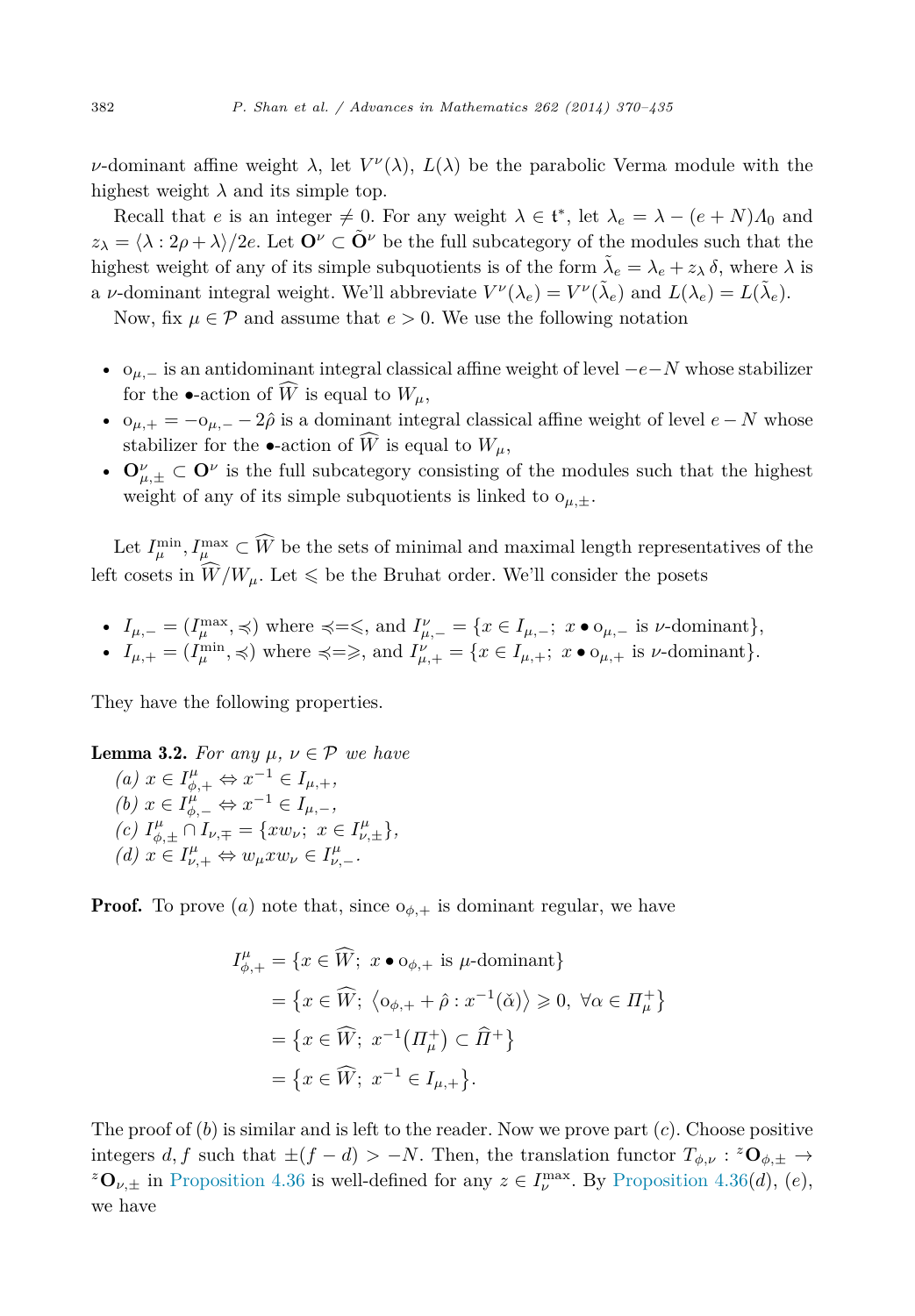$$
I_{\nu,\pm}^\mu=\big\{x;\ x w_\nu\in I_{\phi,\pm}^\mu,\, x\in I_{\nu,\pm}\big\}=\big\{x;\ x w_\nu\in I_{\phi,\pm}^\mu\cap I_{\nu,\mp}\big\}.
$$

<span id="page-13-0"></span>Part (*d*) is standard. More precisely, by [\[8, prop. 2.7.5\],](#page-64-0) if  $x \in I^{\mu}_{\nu,+}$  then we have  $W_{\mu} \cap$  $x(W_\nu) = \emptyset$  and  $x \in (I_\mu^{\min})^{-1} \cap I_\nu^{\min}$ . Then, we also have  $w_\mu x \in (I_\mu^{\max})^{-1} \cap I_\nu^{\min}$ , from which we deduce that  $w_{\mu}xw_{\nu} \in I^{\mu}_{\nu,-}$ . The lemma is proved.  $\Box$ 

For each  $x \in I_{\mu,\pm}^{\nu}$ , we write  $x_{\pm} = w_{\nu} x w_{\mu} \in I_{\mu,\pm}^{\nu}$ . From [Lemma 3.2](#page-12-0) and its proof, we get the following.

**Corollary 3.3.** *(a) We have*  $I_{\nu,+}^{\mu} = \{x; xw_{\nu} \in (I_{\mu}^{\min})^{-1} \cap I_{\nu}^{\max}\}\$  *and*  $I_{\nu,-}^{\mu} = \{x; xw_{\nu} \in (I_{\mu}^{\min})^{-1} \cap I_{\nu}^{\max}\}\$  $(I_\mu^{\max})^{-1} \cap I_\nu^{\min}$ .

*(b)* The map  $I_{\mu,\pm}^{\nu} \to I_{\nu,\pm}^{\mu}$ ,  $x \mapsto x^{-1}$  is an isomorphism of posets.

*(c)* The map  $I_{\mu,\pm}^{\nu} \to I_{\mu,\pm}^{\nu}$ ,  $x \mapsto x_{\pm}$  is an anti-isomorphism of posets.

The category  $\mathbf{O}^{\nu}_{\mu,\pm}$  is a direct summand in  $\mathbf{O}^{\nu}$  by the linkage principle, see [\[39,](#page-65-0) [thm. 6.1\],](#page-65-0) and we have  $\text{Irr}(\mathbf{O}_{\mu,\pm}^{\nu}) = \{L(x \bullet \mathbf{o}_{\mu,\pm}); x \in I_{\mu,\pm}^{\nu}\}$ . Further, for each  $x \in I_{\mu,+}^{\nu}$ , the simple module  $L(x \bullet o_{\mu,+})$  has a projective cover  $P^{\nu}(x \bullet o_{\mu,+})$  in  $O^{\nu}_{\mu,+}$ . For each  $x \in I_{\mu,-}^{\nu}$ , there is a tilting module  $T^{\nu}(x \bullet \mathfrak{o}_{\mu,-})$  in  $\mathbf{O}_{\mu,-}^{\nu}$  with highest weight  $x \bullet \mathfrak{o}_{\mu,-}$ , see e.g., [\[39\].](#page-65-0) Note that  $\mathbf{O}^{\nu}_{\mu,+}$  does not have tilting objects and  $\mathbf{O}^{\nu}_{\mu,-}$  does not have projective objects. Let  $\mathbf{O}_{\mu,\pm}^{\nu,\Delta}$  be the full subcategory of  $\mathbf{O}_{\mu,\pm}^{\nu,\Delta}$  consisting of objects with a finite filtration by the parabolic Verma modules. The following is a version of Ringel equivalence for the categories  $O_{\mu,\pm}^{\nu}$ .

**Lemma 3.4.** *There is an equivalence of exact categories*  $D : \mathbf{O}_{\mu,+}^{\nu,\Delta} \xrightarrow{\sim} (\mathbf{O}_{\mu,-}^{\nu,\Delta})^{\text{op}}$  *which maps*  $V^{\nu}(x \bullet o_{\mu,+})$  *to*  $V^{\nu}(x_{-} \bullet o_{\mu,-})$ *, and*  $P^{\nu}(x \bullet o_{\mu,+})$  *to*  $T^{\nu}(x_{-} \bullet o_{\mu,-})$ *.* 

**Proof.** Note that  $x_{-} \bullet o_{\mu,-} = w_{\nu} x \bullet o_{\mu,-} = -w_{\nu}(x \bullet o_{\mu,+} + \hat{\rho}) - \hat{\rho}$ . So the lemma is given by [\[39, thm. 6.6, proof of cor. 7.6\].](#page-65-0)  $\Box$ 

**Remark 3.5.** Recall that the BGG-duality on  $\mathbf{O}^{\nu}_{\mu,-}$  is an equivalence d :  $\mathbf{O}^{\nu}_{\mu,-} \xrightarrow{\sim} \mathbf{O}^{\nu, \text{op}}_{\mu,-}$ which maps a simple module to itself, maps a parabolic Verma module to a dual parabolic Verma module, and maps a tilting module to itself. Let  $\mathbf{O}_{\mu,-}^{\nu,\nabla}$  be the full subcategory of  $\mathbf{O}^{\nu}_{\mu,-}$  consisting of objects with a finite filtration by dual parabolic Verma modules. Then we have an equivalence

$$
\mathrm{d} \circ D: \mathbf{O}^{\nu,\Delta}_{\mu,+} \xrightarrow{\sim} \mathbf{O}^{\nu,\nabla}_{\mu,-}
$$

which maps  $V^{\nu}(x \bullet o_{\mu,+})$  to  $d(V^{\nu}(x_{-} \bullet o_{\mu,-}))$ , and  $P^{\nu}(x \bullet o_{\mu,+})$  to  $T^{\nu}(x_{-} \bullet o_{\mu,-})$ .

# *3.4. The truncated category* **O**

Fix parabolic types  $\mu, \nu \in \mathcal{P}$  and an integer  $e > 0$ . Fix an element  $w \in W$ . We define the *truncated parabolic category* **O** at the negative/positive level in the following way.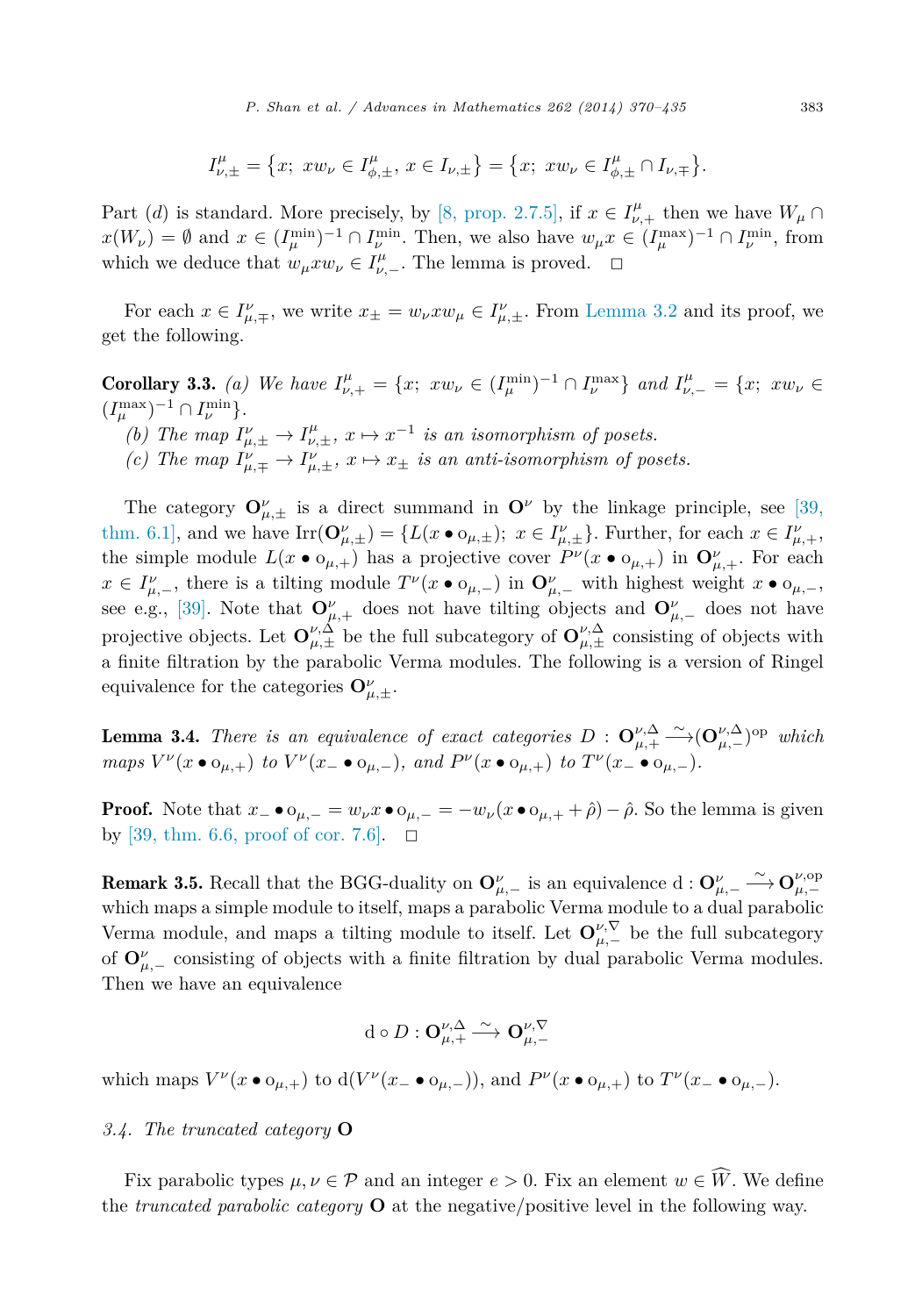<span id="page-14-0"></span>First, set  ${}^wI^{\nu}_{\mu,-} = \{x \in I^{\nu}_{\mu,-}; x \preccurlyeq w\}$  and let  ${}^w\mathbf{O}^{\nu}_{\mu,-}$  be the full subcategory of  $\mathbf{O}^{\nu}_{\mu,-}[{}^{w}I^{\nu}_{\mu,-}]$  consisting of the finitely generated modules. We have  $\text{Irr}({}^{w}\mathbf{O}^{\nu}_{\mu,-})$  =  ${L(x \bullet o_{\mu,-}); x \in {^wI}_{\mu,-}^{\nu}}$ . For each  $x \in {^wI}_{\mu,-}^{\nu}$ , the modules  $V^{\nu}(x \bullet o_{\mu,-})$  and  $T^{\nu}(x \bullet o_{\mu,-})$ belong to  ${}^w\mathbf{O}^{\nu}_{\mu,-}$ . We may write  $T^{\nu}(x \bullet \mathbf{o}_{\mu,-}) = {}^w T^{\nu}(x \bullet \mathbf{o}_{\mu,-})$ . The module  $L(x \bullet \mathbf{o}_{\mu,-})$  has a projective cover in  $^w\mathbf{O}^{\nu}_{\mu,-}$ . We denoted it by  $^wP^{\nu}(x \bullet \mathfrak{o}_{\mu,-})$ . Let  $^wP^{\nu}_{\mu,-}$  be the minimal projective generator,  $^wT^{\nu}_{\mu,-}$  the characteristic tilting module, and let  $^wL^{\nu}_{\mu,-}$  be the sum of simple modules.

# **Definition 3.6.** Set  ${}^w \bar{A}_{\mu,-}^{\nu} = \text{Ext}_{w} \mathbf{o}_{\mu,-}^{\nu} ({}^w L_{\mu,-}^{\nu})^{\text{op}}$  and  ${}^w \! A_{\mu,-}^{\nu} = \text{End}_{w} \mathbf{o}_{\mu,-}^{\nu} ({}^w P_{\mu,-}^{\nu})^{\text{op}}$ .

**Lemma 3.7.** *The category*  $^wO_{\mu,-}^{\nu} \simeq {^wA}_{\mu,-}^{\nu}$  **-mod** *is a highest weight category with the set of standard objects*  $\Delta({}^w\mathbf{O}^{\nu}_{\mu,-}) = \{V^{\nu}(x \bullet \mathbf{o}_{\mu,-}); x \in {}^wI^{\nu}_{\mu,-}\}\$ and the highest weight order *given by the partial order*  $\preccurlyeq$  *on*  ${}^wI_{\mu,-}^{\nu}$ .

**Proof.** First, the category  $\mathbf{O}^{\nu}_{\mu,-}$  is a highest weight category in the sense of [\[10, def. 3.1\],](#page-64-0) i.e., it satisfies the axioms in Section [2.4](#page-6-0) although it is not equivalent to the module category of a finite dimensional algebra. By [\[10, thm. 3.5\]](#page-64-0) the subcategory  $^wO_{\mu,-}^\nu$  is also highest weight. Since  ${}^wO_{\mu,-}^{\nu} \simeq {}^wA_{\mu,-}^{\nu}$  **mod** and  ${}^wA_{\mu,-}^{\nu}$  is finite dimensional, the category  ${}^wO_{\mu,-}^{\nu}$  is a highest weight category in the sense of Section 2.4.  $\Box$  $^w\mathbf{O}_{\mu}^{\nu}$  is a highest weight category in the sense of Section [2.4.](#page-6-0)  $\Box$ 

Next, set  ${}^{w}I^{\nu}_{\mu,+} = \{x \in I^{\nu}_{\mu,+}; x \geqslant w\}$  and let  ${}^{w}O^{\nu}_{\mu,+}$  be the full subcategory of  $\mathbf{O}_{\mu,+}^{\nu}({}^{w}I_{\mu,+}^{\nu})$  consisting of the finitely generated objects. We have Irr $({}^{w}O_{\mu,+}^{\nu})$  =  ${L(x \bullet o_{\mu,+})$ ;  $x \in {}^{w}I_{\mu,+}^{\nu}$ . Let  ${}^{w}L_{\mu,+}^{\nu} = \bigoplus_{x \in {}^{w}I_{\mu,+}^{\nu}} L(x \bullet o_{\mu,+})$  and let  ${}^{w}P_{\mu,+}^{\nu} = \bigoplus_{x \in {}^{w}I_{\mu,+}^{\nu}} L(x \bullet o_{\mu,+})$  $x \in W^{\nu}_{\mu,+}$   $P^{\nu}(x \bullet \mathbf{o}_{\mu,+}).$ 

**Definition 3.8.** Set  ${}^w \bar{A}_{\mu,+}^{\nu} = \text{Ext}_{w} \mathbf{o}_{\mu,+}^{\nu} ({}^w L_{\mu,+}^{\nu})^{\text{op}}$  and  ${}^w A_{\mu,+}^{\nu} = \text{End}_{w} \mathbf{o}_{\mu,-}^{\nu} ({}^w P_{\mu,+}^{\nu})^{\text{op}}$ .

Consider the quotient functor

$$
F=\mathrm{Hom}_{\mathbf{O}_{\mu,+}^{\nu}}\left({}^w\!P_{\mu,+}^{\nu},\bullet\right):\mathbf{O}_{\mu,+}^{\nu}\to{}^w\!A_{\mu,+}^{\nu}\text{-}\mathbf{Mod}.
$$

Its kernel is the full subcategory generated by the modules  $L(x \bullet o_{\mu,+})$  with  $x \notin {^v}L^{\nu}_{\mu,+}$ . So, we have an equivalence of categories  $\mathbf{O}_{\mu,+}^{\nu}(^{\nu}I_{\mu,+}^{\nu}) \simeq {}^{w}A_{\mu,+}^{\nu}$ -Mod. It restricts to an equivalence

$$
^w\textbf{O}_{\mu,+}^\nu\simeq {^w\!A}_{\mu,+}^\nu\textbf{-mod}.
$$

For each  $x \in {^wI}_{\mu,+}^{\nu}$ , we'll view  $V^{\nu}(x \bullet \mathfrak{0}_{\mu,+})$  as an object in  ${^w\mathbb{O}}_{\mu,+}^{\nu}$  by identifying it with the  ${}^wA^{\nu}_{\mu,+}$ -module  $F(V^{\nu}(x \bullet \mathfrak{o}_{\mu,+}))$ . We denote  ${}^wP^{\nu}(x \bullet \mathfrak{o}_{\mu,+}) = F(P^{\nu}(x \bullet \mathfrak{o}_{\mu,+}))$ .

For each  $x \in {}^{w}I^{\nu}_{\mu,\pm}$ , let  $1_x$  be the (obvious) idempotents in the C-algebras  ${}^{w}\bar{A}^{\nu}_{\mu,\pm}$ and  $^{w}A^{\nu}_{\mu,\pm}$ , associated with the modules  $L(x \bullet o_{\mu,\pm})$  and  $^{w}P^{\nu}(x \bullet o_{\mu,\pm})$ . We'll abbreviate  $1_x^{\circ} = (1_x)^{\circ}, \, ^wA_{\mu, -}^{\nu, \circ} = (^wA_{\mu, -}^{\nu})^{\circ}$  and  $^v\mathbf{O}_{\mu, -}^{\nu, \circ} = (^v\mathbf{O}_{\mu, -}^{\nu})^{\circ}.$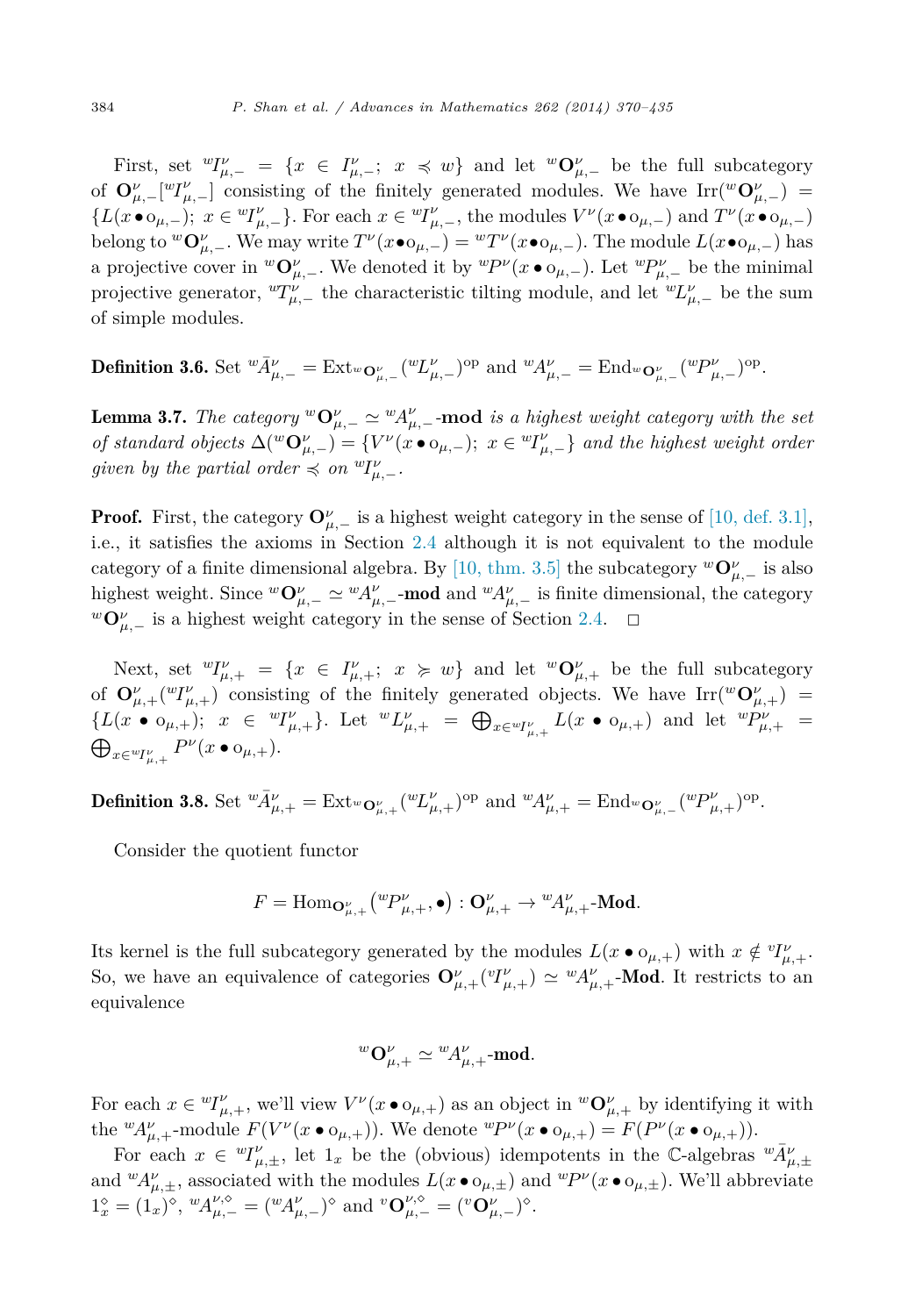<span id="page-15-0"></span>**Proposition 3.9.** *Assume that*  $w \in I_{\mu,+}^{\nu}$  *and*  $v = w_- \in I_{\mu,-}^{\nu}$ .

(a) The category  ${}^w\mathbf{O}^{\nu}_{\mu,+} \simeq {}^w\!A^{\nu}_{\mu,+}$ -mod *is a highest weight category with the set of standard objects*  $\Delta({}^w\mathbf{O}^{\nu}_{\mu,+}) = {V^{\nu}(x \bullet o_{\mu,+})}$ ;  $x \in {}^wI^{\nu}_{\mu,+}$  *and the highest weight order given by the partial order*  $\preccurlyeq$  *on*  ${}^wI^{\nu}_{\mu,+}$ .

*(b)* There is an equivalence of highest weight categories  $^v\mathbf{O}_{\mu,-}^{\nu,\diamond} \simeq ^w\mathbf{O}_{\mu,+}^{\nu}$  which takes  $V^{\nu}(x \bullet o_{\mu,-})^{\diamond}$  *to*  $V^{\nu}(x_{+} \bullet o_{\mu,+})$  *for any*  $x \in {^vI}_{\mu,-}^{\nu}$ .

(c) There is a  $\mathbb{C}$ -algebra isomorphism  ${}^w A_{\mu,-}^{\nu,\diamond} \simeq {}^v A_{\mu,+}^{\nu}$  such that  $1_x^\diamond \mapsto 1_{(x_+)}$  for any  $x \in {}^{vI}\!I^{\nu}_{\mu,-}$ .

**Proof.** First, note that the anti-isomorphism of posets  $I_{\mu,+}^{\nu} \to I_{\mu,-}^{\nu}$ ,  $x \mapsto x_{-}$ , in [Corol](#page-13-0)[lary 3.3](#page-13-0) restricts to an anti-isomorphism of posets

$$
{}^{w}\!I_{\mu,+}^{\nu}\stackrel{\sim}{\longrightarrow}{}^{v}\!I_{\mu,-}^{\nu}.
$$

Therefore by [Remark 3.5](#page-13-0) the functor d ∘ *D* maps  ${}^{w}P^{\nu}_{\mu,+}$  to  ${}^{v}T^{\nu}_{\mu,-}$ , and yields an algebra isomorphism  $\text{End}_{\mathbf{O}_{\mu,+}^{\nu}}({}^wP_{\mu,+}^{\nu})^{\text{op}} \simeq \text{End}_{\mathbf{O}_{\mu,-}^{\nu}}({}^vT_{\mu,-}^{\nu})^{\text{op}}.$  So, we have  ${}^w\mathbf{O}_{\mu,+}^{\nu} = ({}^v\mathbf{O}_{\mu,-}^{\nu})^{\circ}$ . In particular  $^wO_{\mu,+}^{\nu}$  is a highest weight category because it is the Ringel dual of a highest weight category. The rest of the proposition follows from the generalities on Ringel duality in Section [2.5.](#page-7-0)  $\Box$ 

We'll denote by  ${}^wT^{\nu}(x \bullet o_{\mu,+})$  the tilting object associated with  $V^{\nu}(x \bullet o_{\mu,+})$  in  ${}^w\mathbf{O}^{\nu}_{\mu,+}$ and by  ${}^wT^{\nu}_{\mu,+}$  the characteristic tilting module. If  $\nu = \phi$ , we also abbreviate  ${}^w\mathbf{O}_{\mu,+}$  $^{w}\mathbf{O}_{\mu,\pm}^{\phi}$ , suppressing  $\phi$  everywhere in the notation.

**Remark 3.10.** The highest weight category  $^wO_{\mu,\pm}^{\nu}$  does not depend on the choice of  $o_{\mu,\pm}$ and *e* but only on  $\mu$ ,  $\nu$  and on the sign of the level, see [\[13, thm. 11\].](#page-64-0)

**Remark 3.11.** Write  $D = d \circ (\bullet)^{\diamond}$ , where d is the BGG duality. Then, D restrict to an equivalence of categories  $^wO_{\mu,+}^{\nu,\Delta} \to (^vO_{\mu,-}^{\nu,\Delta})^{\text{op}}.$ 

### *3.5. Parabolic inclusion and truncation*

Let  $i = i_{\nu,\phi}$  be the canonical inclusion  $^w\mathbf{O}_{\mu,\pm}^{\nu} \subset {}^w\mathbf{O}_{\mu,\pm}$ . It is a fully faithful functor and it admits a left adjoint  $\tau = \tau_{\phi,\nu}$  which takes an object of  $^wO_{\mu,\pm}$  to its largest quotient which lies in  $^wO_{\mu,\pm}^{\nu}$ . We'll call *i* the *parabolic inclusion functor* and  $\tau$  the *parabolic truncation functor*.

Since *i* is exact, the functor  $\tau$  takes projectives to projectives. We have

- (a)  $i(L(x \bullet o_{\mu,\pm})) = L(x \bullet o_{\mu,\pm})$  for  $x \in {^wI}_{\mu,\pm}^{\nu}$ ,
- (b)  $\tau({}^wP(x \bullet o_{\mu,\pm})) = {}^wP^{\nu}(x \bullet o_{\mu,\pm})$  for  $x \in {}^wI_{\mu,\pm}^{\nu}$ ,
- $\sigma(\mathbf{r}) \tau(\mathbf{v}P(x \bullet \mathbf{o}_{\mu,\pm})) = 0$  for  $x \in \mathbf{v}I_{\mu,\pm} \setminus \mathbf{v}I_{\mu,\pm}^{\nu}$ .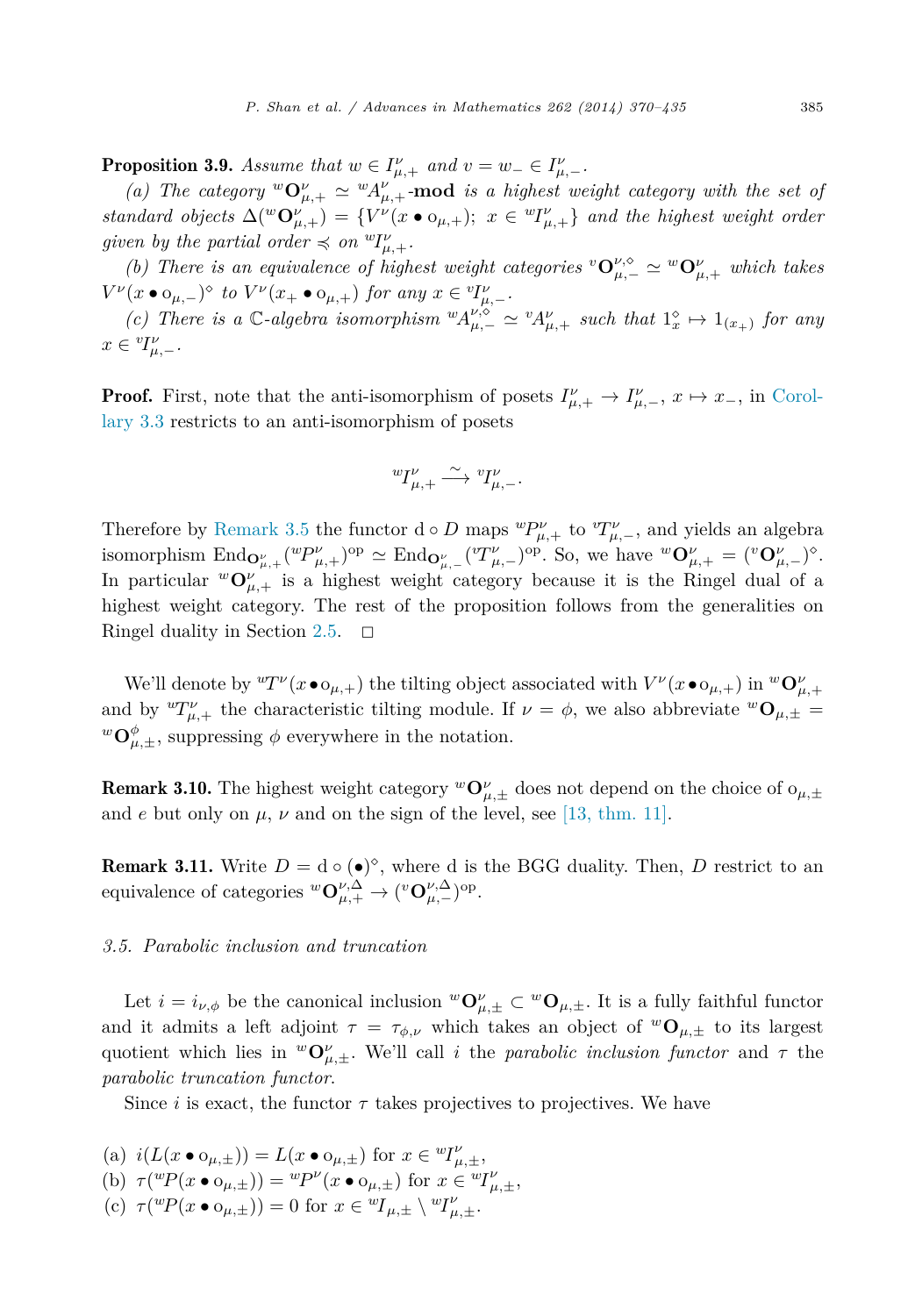<span id="page-16-0"></span>The same argument as in  $[5, \text{thm. } 3.5.3]$ , using  $[17, \text{thm. } 5.5]$ , implies that the functor *i* is injective on extensions in  $^wO_{\mu,-}^\nu$ . See the proof of [Proposition 4.47](#page-36-0) for more details.

By [Lemma](#page-8-0) 2.6, for each  $w \in I_{\mu,-}^{\nu}$ , the Ringel equivalence yields equivalences of triangulated categories  $\mathbf{D}^b({}^v\mathbf{O}_{\mu,+}) \to \mathbf{D}^b({}^w\mathbf{O}_{\mu,-})$  and  $\mathbf{D}^b({}^v\mathbf{O}_{\mu,+}^{\nu}) \to \mathbf{D}^b({}^w\mathbf{O}_{\mu,-}^{\nu})$ , where  $v = w_+ := w_\nu w w_\mu$ , such that the diagram below commutes



Thus, the parabolic inclusion functor *i* is also injective on extensions in  $^v\mathbf{O}^\nu_{\mu,+}$ .

# *3.6. The main result*

Fix integers  $e, f > 0$  and parabolic types  $\mu, \nu \in \mathcal{P}$ . We choose  $o_{\mu, \pm}$  of level  $\pm e - N$ and  $o_{\nu,\pm}$  of level  $\pm f - N$ . Fix an element  $w \in W$ . Assume that  $w \in I_{\mu,+}^{\nu}$ , and set  $v = w_-^{-1} \in I_{\nu,-}^{\mu}.$ 

The main result of this paper is the following.

**Theorem 3.12.** We have  $\mathbb{C}$ -algebra isomorphisms  ${}^wA^{\nu}_{\mu,+} = {}^v\bar{A}^{\mu}_{\nu,-}$  and  ${}^w\bar{A}^{\nu}_{\mu,+} = {}^vA^{\mu}_{\nu,-}$  such that  $1_x \mapsto 1_y$  with  $y = x_{-}^{-1}$  for each  $x \in {^wI}_{\mu,\mp}^{\nu}$ . The graded  $\mathbb{C}$ -algebras  ${^wA}_{\mu,+}^{\nu}$  and  ${^vA}_{\nu,-}^{\mu}$ *are Koszul and balanced. They are Koszul dual to each other, i.e., we have a graded*  $\mathbb{C}$ -algebra isomorphism  $({}^w \overline{A}_{\mu,+}^{\nu})^! = {}^v \overline{A}_{\nu,-}^{\mu}$  such that  $1_x^! = 1_y$  for each  $x \in {}^w I_{\mu,+}^{\nu}$ . The *categories*  $^wO_{\mu,+}^{\nu}$ ,  $^vO_{\nu,-}^{\mu}$  are Koszul and are Koszul dual to each other.  $\Box$ 

We'll abbreviate  ${}^w \bar{A}^{\nu,!}_{\mu,\pm} = ({}^w \bar{A}^{\nu}_{\mu,\pm})^!$ .

**Remark 3.13.** Since  ${}^w\bar{A}^{\nu}_{\mu,+}$  and  ${}^v\bar{A}^{\mu}_{\nu,-}$  are balanced, the Koszul duality commutes with the Ringel duality. In particular, for  $w \in I_{\mu,-}^{\nu}$  and  $v = w^{-1} \in I_{\nu,-}^{\mu}$ , composing  $(\bullet)^{!}$  and  $(\bullet)$ <sup>o</sup> we get a graded C-algebra isomorphism  $({}^w \bar{A}^{\nu, \diamond}_{\mu, -})' = {}^v \bar{A}^{\mu}_{\nu, -}$  such that  $(1_x^{\diamond})' = 1_y$  with *y* =  $x^{-1}$  for each  $x \in {}^{w}I_{\mu,-}^{\nu}$ .

# 4. Moment graphs, deformed category **O** and localization

First, we introduce some notation. Fix integers  $e, f > 0$  and parabolic types  $\mu, \nu \in \mathcal{P}$ . Let *V* be a finite dimensional C-vector space, let *S* be the symmetric C-algebra over *V* and let m ⊂ *S* be the maximal ideal generated by *V* . We may regard *S* as a graded C-algebra such that *V* has the degree 2.

Let  $R$  be a commutative, Noetherian, integral domain which is a (possibly graded) *S*-algebra with 1.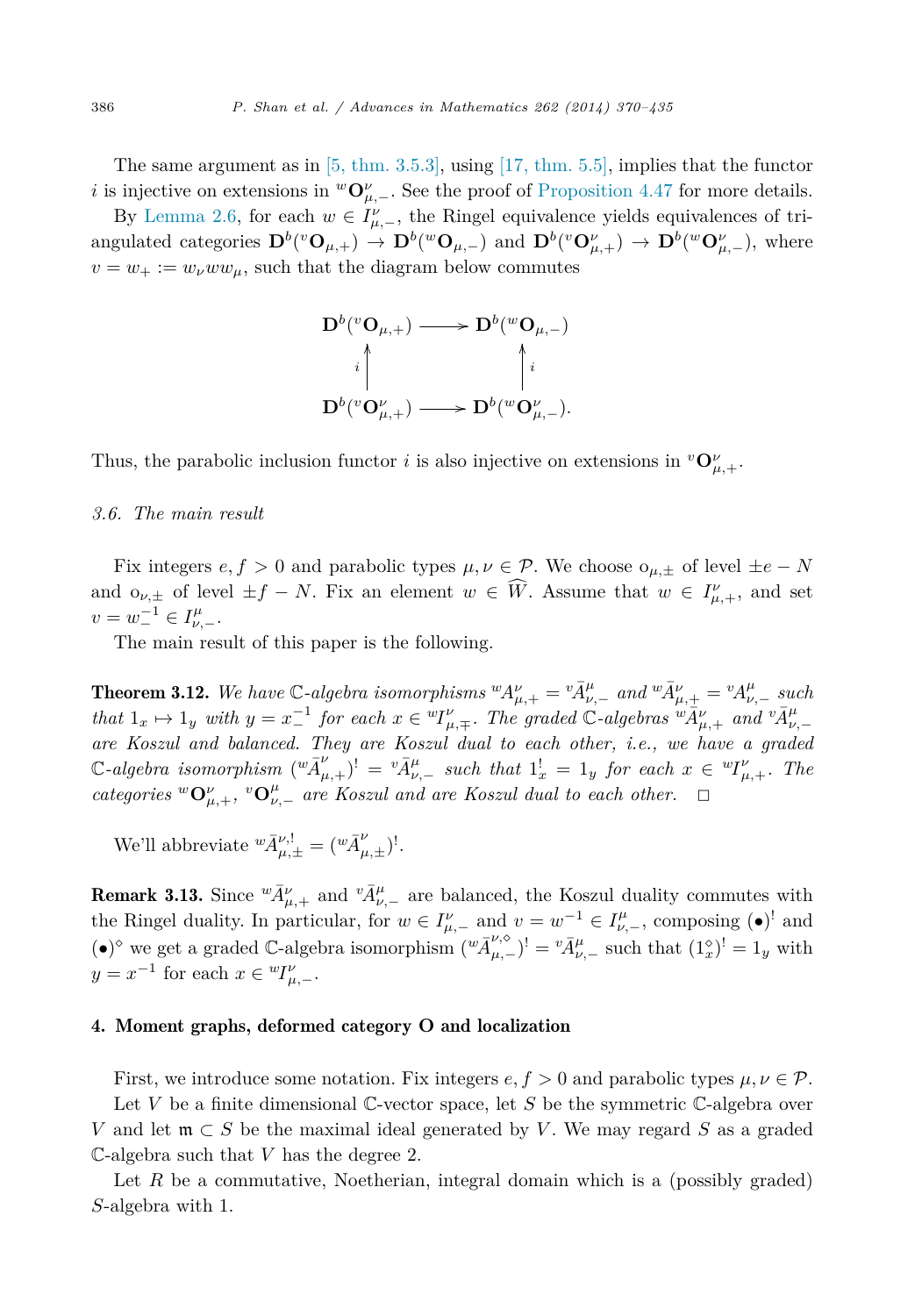Let  $S_0$  be the localization of  $S$  at the ideal  $\mathfrak m$  and let  $k$  be the residue field of  $S_0$ . Note that  $k = \mathbb{C}$  and that  $S_0$  has no natural grading.

# *4.1. Moment graphs*

Assume that  $R = S$ , viewed as a graded C-algebra.

**Definition 4.1.** A *moment graph* over *V* is a tuple  $\mathcal{G} = (I, H, \alpha)$  where  $(I, H)$  is a graph with a set of vertices *I*, a set of edges *H*, each edge joins two vertices, and  $\alpha$  is a map  $H \to \mathbb{P}(V)$ ,  $h \mapsto k\alpha_h$ .

We say that the moment graph G is a *GKM-graph* if we have  $k\alpha_{h_1} \neq k\alpha_{h_2}$  for any edges  $h_1 \neq h_2$  adjacent to the same vertex.

**Definition 4.2.** An order on G is a partial order  $\preccurlyeq$  on I such that the two vertices joined by an edge are comparable.

Given an order  $\leq$  on  $\mathcal{G}$  let  $h', h''$  denote the *origin* and the *goal* of the edge *h*. In other words *h*<sup> $\prime$ </sup> and *h*<sup> $\prime$ </sup> are two vertices joined by *h* and we have  $h' \prec h''$ .

**Remark 4.3.** We use the terminology in [\[21\].](#page-64-0) In [\[14\],](#page-64-0) a moment graph is always assumed to be ordered. We'll also assume that  $\mathcal G$  is *finite*, i.e., that the sets  $I$  and  $H$  are finite.

**Definition 4.4.** A graded R-sheaf over G is a tuple  $\mathcal{M} = (\mathcal{M}_x, \mathcal{M}_h, \rho_{x,h})$  with

- a graded *R*-module  $\mathcal{M}_x$  for each  $x \in I$ ,
- a graded *R*-module  $\mathcal{M}_h$  for each  $h \in H$  such that  $\alpha_h \mathcal{M}_h = 0$ ,
- a graded *R*-module homomorphism  $\rho_{x,h} : \mathcal{M}_x \to \mathcal{M}_h$  for *h* adjacent to *x*.

A morphism  $\mathcal{M} \to \mathcal{N}$  is an  $I \sqcup H$ -tuple f of graded R-module homomorphisms  $f_x$ :  $\mathcal{M}_x \to \mathcal{N}_x$  and  $f_h : \mathcal{M}_h \to \mathcal{N}_h$  which are compatible with  $(\rho_{x,h})$ .

The *R*-modules  $\mathcal{M}_x$  are called the *stalks* of  $\mathcal{M}$ . For  $J \subset I$  we set

$$
\mathcal{M}(J) = \{ (m_x)_{x \in J}; \ m_x \in \mathcal{M}_x, \ \rho_{h',h}(m_{h'}) = \rho_{h'',h}(m_{h''}), \ \forall h \text{ with } h', h'' \in J \}.
$$

Note that  $\mathcal{M}(\lbrace x \rbrace) = \mathcal{M}_x$ . The *space of global sections* of the graded *R*-sheaf  $\mathcal{M}$  is the graded *R*-module  $\Gamma(\mathcal{M}) = \mathcal{M}(I)$ .

We say that M is of *finite type* if all  $\mathcal{M}_x$  and all  $\mathcal{M}_h$  are finitely generated graded *R*-modules. If M is of finite type, then the graded *R*-module *Γ*(M) is finitely generated, because *R* is Noetherian.

The graded structural algebra of G is the graded *R*-algebra  $\bar{Z}_R = \{(a_x) \in R^{\oplus I};$  $a_{h'} - a_{h''} \in \alpha_h R, \ \forall h$  }.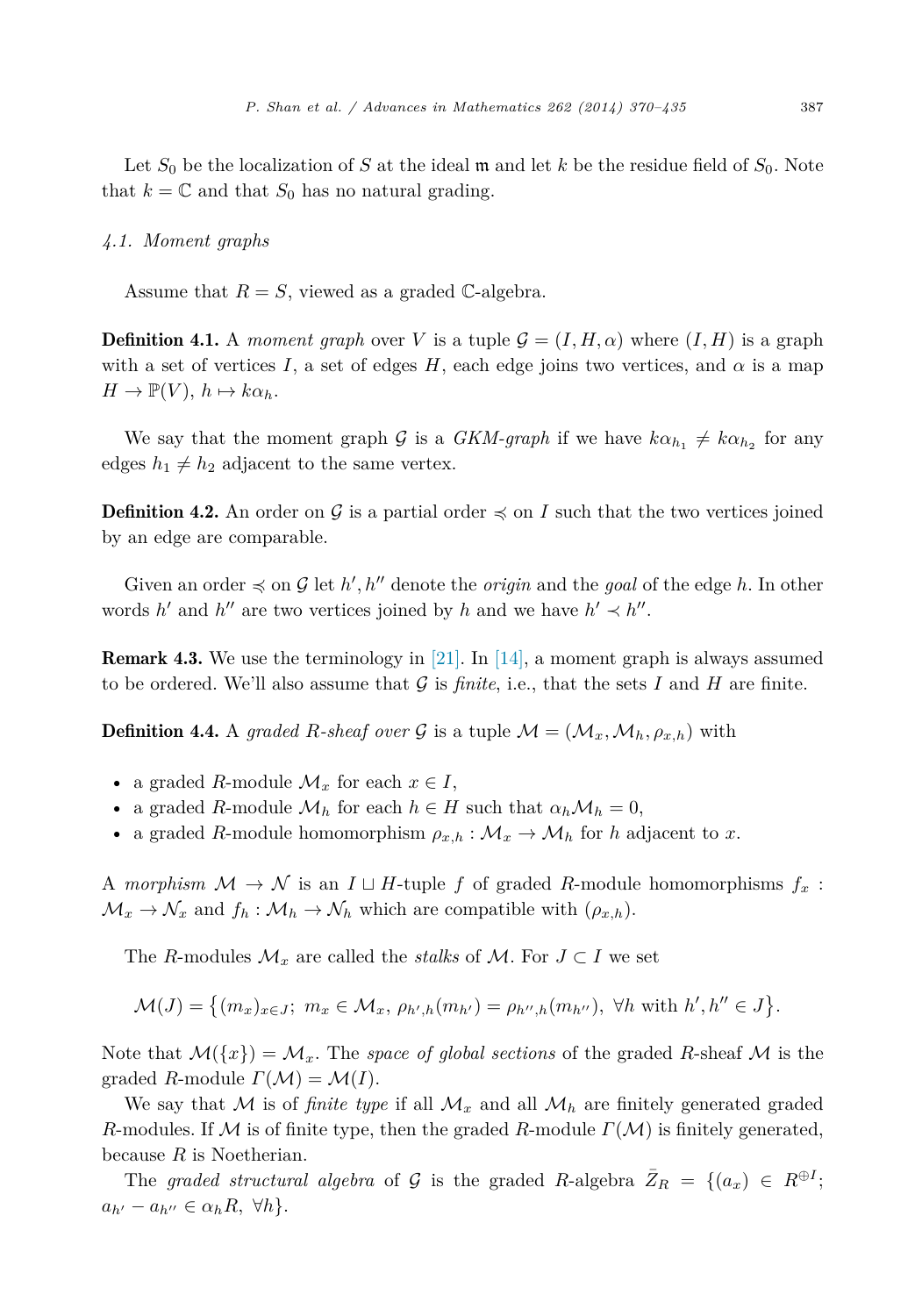**Definition 4.5.** Let  $\mathbf{F}_R$  be the category consisting of the graded R-sheaves of finite type over G whose stalks are torsion free R-modules. Let  $\mathbf{Z}_R$  be the category consisting of the graded  $Z_R$ -modules which are finitely generated and torsion free over  $R$ .

The categories  $\mathbf{F}_R$  and  $\mathbf{Z}_R$  are Krull–Schmidt graded *R*-categories (because they are hom-finite *R*-categories and each idempotent splits). Taking the global sections yields a  $f$ unctor  $\Gamma: \mathbf{F}_R \to \mathbf{Z}_R$ .

We'll call again graded *R*-sheaves the objects of  $\mathbf{Z}_R$ , hoping it will not create any confusion.

The global sections functor  $\Gamma$  has a left adjoint  $\mathcal L$  called the *localization functor* [\[14,](#page-64-0) [thm. 3.6\],](#page-64-0) [\[21, prop. 2.16, sec. 2.19\].](#page-64-0)

We say that M is *generated by global sections* if the counit  $\mathcal{L}\Gamma(\mathcal{M}) \to \mathcal{M}$  is an isomorphism, or, equivalently, if  $M$  belongs to the essential image of  $\mathcal L$ . This implies that the obvious map  $\Gamma(\mathcal{M}) \to \mathcal{M}_x$  is surjective for each x. The functor  $\Gamma$  is fully faithful on the full subcategory of  $\mathbf{F}_R$  of the graded *R*-sheaves which are generated by global sections, see [\[14, sec. 3.7\].](#page-64-0)

For each subsets  $E \subset H$  and  $J \subset I$ , we set  $\mathcal{M}_E = \bigoplus_{h \in E} \mathcal{M}_h$  and

$$
\rho_{J,E} = \bigoplus_{x \in J} \bigoplus_{h \in E} \rho_{x,h} : \mathcal{M}(J) \to \mathcal{M}_E.
$$

Let  $d_x$  be the set of edges with goal x,  $u_x$  be the set of edges with origin x and  $e_x = d_x \bigsqcup u_x$ . Given an order  $\preccurlyeq$  on  $\mathcal{G}$ , we set  $\mathcal{M}_{\partial x} = \text{Im}(\rho_{\prec x, d_x})$ ,  $\mathcal{M}^x = \text{Ker}(\rho_{x, e_x})$  and  $\mathcal{M}_{[x]} = \text{Ker}(\rho_{x,d_x}),$  where we abbreviate  $\rho_{x,E} = \rho_{\{x\},E}.$  Following [\[16, sec. 4.3\],](#page-64-0) we call  $\mathcal{M}^x$  the *costalk* of  $\mathcal M$  at *x*. Note that  $\mathcal M^x$ ,  $\mathcal M_{[x]}$ ,  $\mathcal M_x$  are graded  $\bar{Z}_R$ -modules such that  $\mathcal{M}^x \subset \mathcal{M}_{[x]} \subset \mathcal{M}_x$ .

Assume from now on that the moment graph  $\mathcal G$  is a GKM graph. Let us quote the following definitions, see  $[21, \text{lem. } 3.2]$  and  $[14, \text{lem. } 4.8]$ .

**Definition 4.6.** Assume that  $M \in \mathbf{F}_R$  is generated by global sections. Then,

(*a*) M is *flabby* if  $\text{Im}(\rho_{x,d_x}) = M_{\partial x}$  for each  $x \in I$ ,

(*b*) M is  $\Delta$ -*filtered* if it is flabby and if the graded  $\bar{Z}_R$ -module  $\mathcal{M}_{[x]}$  is a free graded *R*-module for each  $x \in I$ .

Now, we can define the following categories.

**Definition 4.7.** Let  $\bar{\mathbf{F}}_{R,\preccurlyeq}^{\Delta}$  be the full subcategory of  $\bar{\mathbf{F}}_R$  consisting of the  $\Delta$ -filtered objects. Let  $\bar{\mathbf{Z}}_{R,\preccurlyeq}^{\Delta}$  be the essential image of  $\bar{\mathbf{F}}_{R,\preccurlyeq}^{\Delta}$  by  $\Gamma$ .

We may abbreviate  $\bar{\mathbf{F}}_R^{\Delta} = \bar{\mathbf{F}}_{R,\preccurlyeq}^{\Delta}$  and  $\bar{\mathbf{Z}}_R^{\Delta} = \bar{\mathbf{Z}}_{R,\preccurlyeq}^{\Delta}$  when the order is clear from the context. The categories  $\bar{\mathbf{F}}_R^{\Delta}$  and  $\bar{\mathbf{Z}}_R^{\Delta}$  are Krull–Schmidt graded *R*-categories. Since  $\Delta$ -filtered objects are generated by global sections, from the discussion above we deduce that L, *Γ* are mutually inverse equivalences of graded  $R$ -categories between  $\bar{\mathbf{F}}_R^{\Delta}$  and  $\bar{\mathbf{Z}}_R^{\Delta}$ .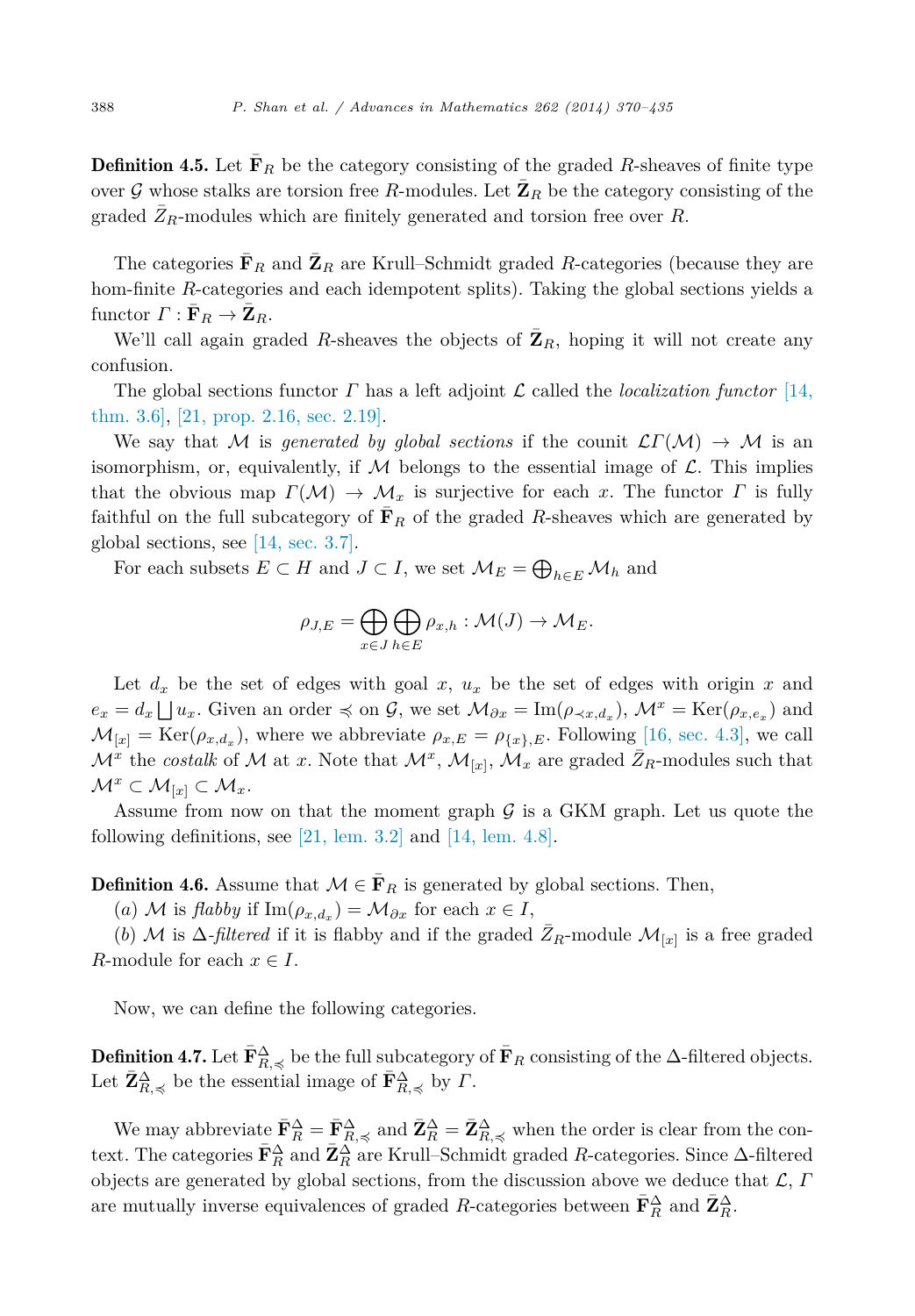<span id="page-19-0"></span>For each  $M \in \mathbf{Z}_R^{\Delta}$  we write  $M^x = \mathcal{L}(M)^x$ ,  $M_{[x]} = \mathcal{L}(M)_{[x]}$ ,  $M_x = \mathcal{L}(M)_x$ ,  $M_{\prec x} =$  $\mathcal{L}(M)_{\prec x}, M_{\partial x} = \mathcal{L}(M)_{\partial x}$  and  $M_h = \mathcal{L}(M)_h$ .

The categories  $\bar{\mathbf{F}}_R^{\Delta}$  and  $\bar{\mathbf{Z}}_R^{\Delta}$  are exact categories with the exact structures defined as follows. Following [\[14, lem. 4.5\],](#page-64-0) we say that a sequence  $0 \to M' \to M \to M'' \to 0$  in  $\bar{\mathbf{Z}}_R^{\Delta}$ is exact if and only if the sequence of (free)  $R$ -modules  $0 \to M'_{[x]} \to M_{[x]} \to M''_{[x]} \to 0$  is exact for each  $x \in I$ . This yields an exact structure on  $\bar{\mathbf{Z}}_R^{\Delta}$ . We transport it to an exact structure on  $\bar{\mathbf{F}}_R^{\Delta}$  via the equivalence  $(\mathcal{L}, \Gamma)$ .

**Remark 4.8.** The forgetful functor  $\bar{\mathbf{Z}}_R^{\Delta} \to \bar{\mathbf{Z}}_R$  is exact by [\[15, lem. 2.12\].](#page-64-0) Here  $\bar{\mathbf{Z}}_R$  is equipped with the exact structure naturally associated with its structure of abelian category. To avoid confusion we'll call it the *stupid* exact structure.

**Remark 4.9.** Let  $M \in \mathbf{Z}_R^{\Delta}$ . Then, we have  $M \simeq \Gamma \mathcal{L}(M)$  and  $M_x = \mathcal{L}(M)_x$ . For each  $J \subset I$ , let  $M_J$  be the image of the obvious map  $M = \Gamma \mathcal{L}(M) \to \bigoplus_{x \in J} M_x$ , see also [\[15,](#page-64-0) [def. 2.7\].](#page-64-0) It is a graded *R*-module, and we have  $M_J = \mathcal{L}(M)(J)$  by [\[14, lem. 3.4\].](#page-64-0) Since  $\bar{Z}_{R,x} = R$  for all *x*, the set  $(\bar{Z}_R)_J$  is a graded *R*-subalgebra of  $R^{\oplus J}$ . So  $M_J$  is a graded  $(\bar{Z}_R)$ <sub>*J*</sub>-module.

We'll use two different notions of projective objects in the exact category  $\bar{\mathbf{Z}}_R^{\Delta}$ , compare [\[21, sec. 3.8\].](#page-64-0)

Definition 4.10. (*a*) A module  $M \in \mathbf{Z}_R^{\Delta}$  is *projective* if the functor  $\text{Hom}_{\mathbf{Z}_R}(M, \bullet)$  on  $\mathbf{Z}_R^{\Delta}$ maps short exact sequences to short exact sequences.

(*b*) A module  $M \in \mathbf{Z}_R$  is *F-projective* if  $\mathcal{L}(M)$  is flabby,  $M_x$  is a projective graded *R*-module for each *x*,  $M_h = M_{h'}/\alpha_h M_{h'}$  and  $\rho_{h',h}$  is the canonical map for each *h*.

**Remark 4.11.** If  $M \in \mathbf{Z}_R^{\Delta}$  is F-projective, then it is projective [\[14, prop. 5.1\].](#page-64-0) Note that [\[14, prop. 5.1\]](#page-64-0) uses *reflexive* graded *R*-sheaves. However, Δ-filtered graded *R*-sheaves are automatically reflexive by [\[14, sec. 4\].](#page-64-0)

We say that an object  $M \in \mathbf{Z}_R^{\Delta}$  is *tilting* if the contravariant functor  $\text{Hom}_{\mathbf{Z}_R}(\bullet, M)$ on  $\bar{\mathbf{Z}}^{\Delta}_R$  maps short exact sequences.

For each graded *R*-module *M*, let *M*<sup>∗</sup> be its *dual graded R-module*, i.e., we set  $M^* = \bigoplus_i (M^*)^i$  with  $(M^*)^i = \hom_R(M, R\langle i \rangle)$ . Here  $\hom_R$  is the Hom space of graded *R*-modules. Since  $\bar{Z}_R$  is commutative, the graded dual *R*-module  $M^*$  of a graded  $\bar{Z}_R$ -module *M* is a graded  $\bar{Z}_R$ -module.

As above, let the symbols Tilt and Proj denote the sets of indecomposable tilting and projective objects. By [\[14, sec. 4.6\],](#page-64-0) the following holds.

**Proposition 4.12.** The duality  $D$  :  $\bar{\mathbf{Z}}_R \to \bar{\mathbf{Z}}_R$  such that  $M \mapsto M^*$  restricts to an  $\vec{P}_{R,\preccurlyeq} = \sum_{k=1}^{\infty} \vec{P}_{R,\preccurlyeq} \rightarrow (\vec{Z}_{R,\succeq}^{\Delta})^{\text{op}}$ . In particular, it yields bijections Proj $(\vec{Z}_{R,\preccurlyeq}^{\Delta}) \rightarrow$  $\mathrm{Tilt}(\bar{\mathbf{Z}}_{R,\succ}^{\Delta})$  and  $\mathrm{Tilt}(\bar{\mathbf{Z}}_{R,\preccurlyeq}^{\Delta}) \to \mathrm{Proj}(\bar{\mathbf{Z}}_{R,\succ}^{\Delta})$ .  $\Box$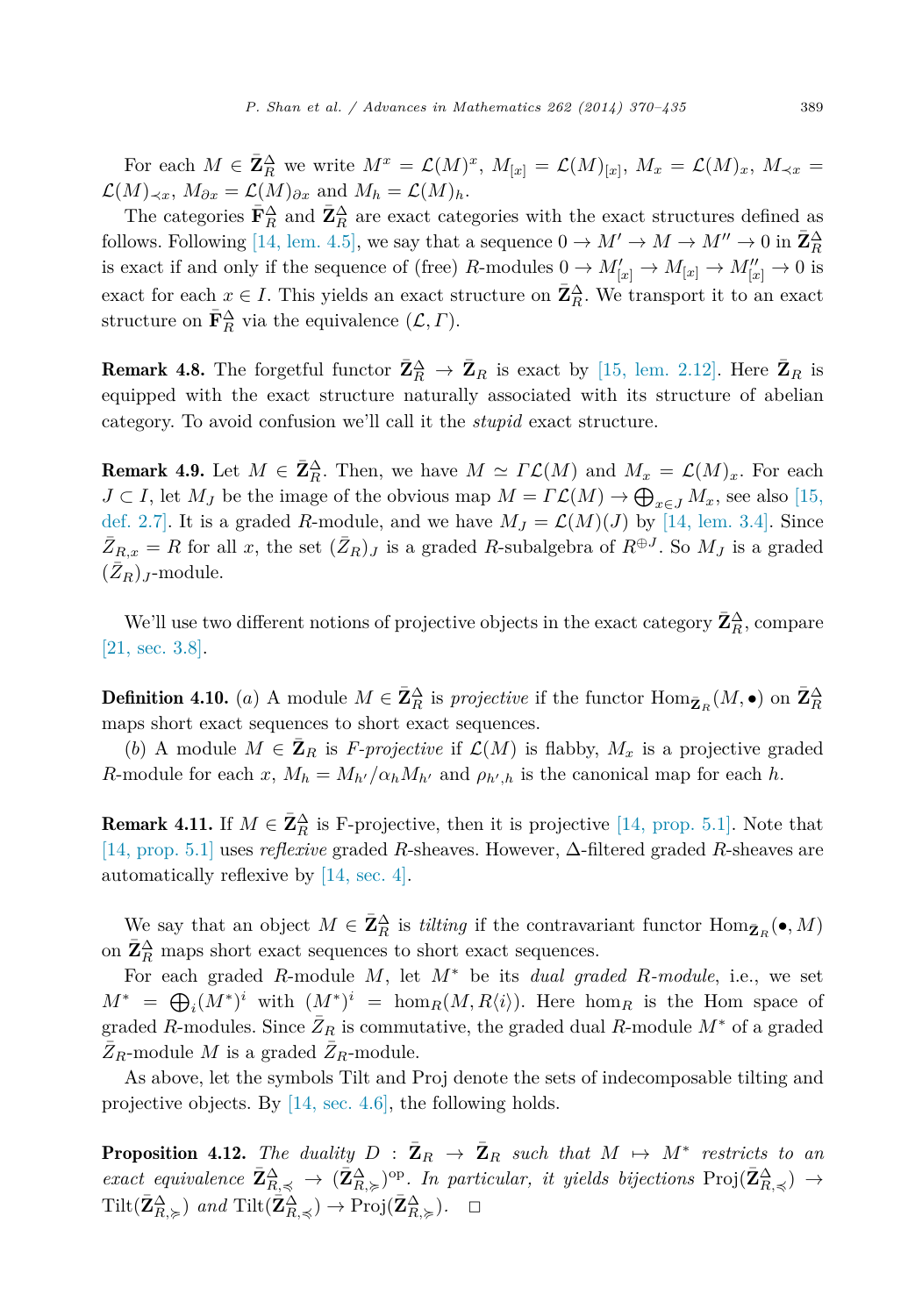<span id="page-20-0"></span>We define the *support* of a graded *R*-sheaf *M* on G to be the set supp $(M) = \{x \in I;$  $M_x \neq 0$ . We can now turn to the following important definition.

**Proposition-Definition 4.13.** *(See [\[14\].](#page-64-0)) Let*  $(G, \preccurlyeq)$  *be an ordered GKM-graph. There is a* unique object  $\bar{B}_{R,\preccurlyeq}(x)$  in  $\bar{\mathbf{Z}}_R$  which is indecomposable, F-projective, supported on the *coideal*  $\{\succcurlyeq x\}$  *and with*  $\bar{B}_{R,\preccurlyeq}(x)_x = R$ *. We call*  $\bar{B}_{R,\preccurlyeq}(x)$  *a graded BM-sheaf.* 

We may abbreviate  $\bar{B}_R(x) = \bar{B}_{R,\preccurlyeq}(x)$  and  $\bar{C}_R(x) = \bar{C}_{R,\preccurlyeq}(x) = D(\bar{B}_{R,\succcurlyeq}(x)).$ 

Remark 4.14. The existence and unicity of graded BM-sheaves is proved in [\[14, thm. 5.2\]](#page-64-0) using the Braden–MacPherson algorithm [\[7, sec. 1.4\].](#page-64-0) See also [\[16, thm. 6.3\].](#page-64-0) The construction of  $B_R(x)$  is as follows.

- Set  $B_R(x)_y = 0$  for  $y \neq x$ .
- Set  $B_R(x)_x = R$ .
- Let  $y > x$  and suppose we have already constructed  $\bar{B}_R(x)_z$  and  $\bar{B}_R(x)_h$  for any  $z, h$ such that  $y \succeq z, h', h'' \succeq x$ . For  $h \in d_y$  set
	- $-\bar{B}_R(x)_h = \bar{B}_R(x)_{h'}/\alpha_h \bar{B}_R(x)_{h'}$  and  $\rho_{h',h}$  is the canonical map,
	- $-\bar{B}_R(x)_{\partial y} = \text{Im}(\rho_{\prec y,d_y}) \subset \bar{B}_R(x)_{d_y}$
	- $-\bar{B}_R(x)_y$  is the projective cover of the graded *R*-module  $\bar{B}_R(x)_{\partial y}$ ,
	- $-\rho_{y,h}$  is the composition of the projective cover map  $\bar{B}_R(x)_y \to \bar{B}_R(x)_{\partial y}$  with the obvious projection  $\bar{B}_R(x)_{d_y} \to \bar{B}_R(x)_h$ .

**Proposition 4.15.** An F-projective object in  $\mathbf{Z}_R$  is a direct sum of objects of the form  $B_R(x)\langle j \rangle$  *with*  $x \in I$  *and*  $j \in \mathbb{Z}$ *.* 

**Proof.** See [21, [prop. 3.9\].](#page-64-0)  $\Box$ 

Next, following [14, [sec. 4.5\],](#page-64-0) we introduce the following.

**Proposition-Definition 4.16.** *There is a unique object*  $\bar{V}_R(x) \in \mathbf{Z}_R$  *that is isomorphic to R* as a graded *R*-module and on which the tuple  $(z_y) \in Z_R$  acts by multiplication with  $z_x$ . *We call it a* graded Verma-sheaf*.*

Proposition 4.17. *(a) The graded Verma-sheaves are* Δ*-filtered and self-dual.*

- *(b)* We have  $\bar{V}_R(x)^y = \bar{V}_R(x)_y = \bar{V}_R(x)_{[y]} = R$  if  $x = y$  and 0 else.
- *(c)* For  $M \in \mathbf{Z}_R$  *we have*

 $\text{Hom}_{Z_R}(\bar{V}_R(x)\langle i \rangle, M) = M^x \langle -i \rangle,$  $\text{Hom}_{Z_R}\big(M, \bar{V}_R(y)\langle j \rangle\big) = (M_y)^* \langle j \rangle,$  $\hom_{\bar{Z}_R}(\bar{V}_R(x)\langle i\rangle, \bar{V}_R(y)\langle j\rangle) = \delta_{x,y} R^{i-j}.$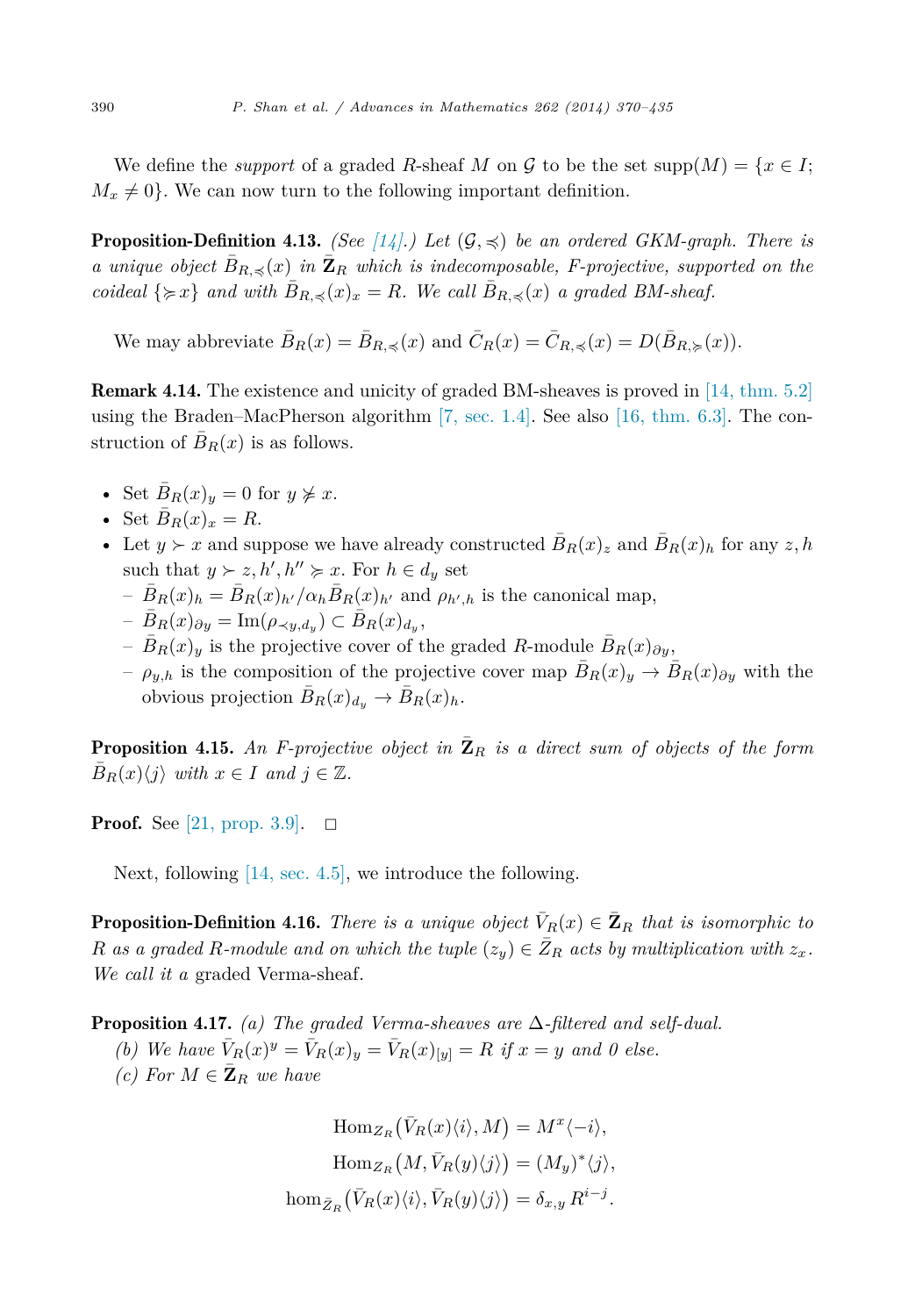<span id="page-21-0"></span>**Proof.** Obvious, see e.g., [\[21, sec. 3.11\].](#page-64-0)  $\Box$ 

**Remark 4.18.** A  $\Delta$ -filtered graded *R*-sheaf *M* has a filtration  $0 = M_0 \subseteq M_1 \subseteq \ldots \subseteq$  $M_n = M$  by graded  $\bar{Z}_R$ -submodules with [\[14, rk. 4.4, sec. 4.5\]](#page-64-0)

$$
\bigoplus_{r=1}^{n} M_r/M_{r-1} = \bigoplus_{y} M_{[y]}, \qquad M_r/M_{r-1} = \bar{V}_R(y_r)\langle i_r \rangle, \quad r \leq s \Rightarrow y_s \leq y_r.
$$

In particular, a  $\Delta$ -filtered graded  $\bar{Z}_R$ -module is free and finitely generated as a graded *R*-module.

**Remark 4.19.** From [Proposition 4.17\(](#page-20-0)*c*) we deduce that  $(M_y)^* = (M^*)^y$ .

# *4.2. Ungraded version and base change*

Assume that *R* is the localization of *S* with respect to some multiplicative set. Then, we define an *R*-sheaf over  $\mathcal{G}$ , its space of global sections, the structural algebra  $Z_R$ , the categories  $\mathbf{F}_R$ ,  $\mathbf{Z}_R$ , etc., in the obvious way, by forgetting the grading in the definitions above. In particular, we define as above an exact category  $\mathbf{Z}_R^{\Delta}$ .

Now, assume that  $R = S$ . Forgetting the grading yields a faithful and faithfully exact functor  $\bar{\mathbf{Z}}_R^{\Delta} \to \mathbf{Z}_R^{\Delta}$ . See, e.g., [\[20\],](#page-64-0) for details on faithfully exact functors. Let  $V_R(x)$ ,  $B_R(x)$ ,  $C_R(x)$  be the images of  $\bar{V}_R(x)$ ,  $\bar{B}_R(x)$ ,  $\bar{C}_R(x)$ . We call  $V_R(x)$  a Verma-sheaf and  $B_R(x)$  a BM-sheaf.

Next, for each morphism of  $S$ -algebras  $R \to R'$  we consider the *base change* functor •  $\otimes_R R'$ : *R*-mod  $\rightarrow R'$ -mod given by  $M \mapsto R'M = M \otimes_R R'$ .

Assume that *R*<sup> $\prime$ </sup> is the localization of *R* with respect to some multiplicative subset. Then, the base change yields functors  $\bullet \otimes_R R' : \mathbf{F}_R \to \mathbf{F}_{R'}$  and  $\bullet \otimes_R R' : \mathbf{Z}_R \to$ **Z**<sub>*R*</sub>. These functors commute with *Γ*,  $\mathcal{L}$  and the canonical map  $R'$  Hom $_{\mathbf{Z}_R}(M, N) \to$  $\text{Hom}_{\mathbf{Z}_{R'}}(R'M, R'N)$  is an isomorphism, see [\[21, secs. 2.7, 2.18, 3.15\].](#page-64-0) Further, the base change commutes with the functor  $M \mapsto M_{[x]}$ , it preserves the flabby sheaves, the Verma sheaves, the F-projective ones and it yields an exact and faithful functor  $\mathbf{Z}_R^{\Delta} \to \mathbf{Z}_{R'}^{\Delta}$ , see [\[21, sec. 3.15\].](#page-64-0)

Assume now that *R* is the localization of *S* with respect to some multiplicative set. Then, we define  $V_R(x) = RV_S(x)$ ,  $B_R(x) = RB_S(x)$  and  $C_R(x) = RC_S(x)$ . Note that  $B_R(x)$ ,  $C_R(x)$  are F-projective by [\[21, sec. 3.8\],](#page-64-0) and that if  $R = S_0$  then  $B_R(x)$ ,  $C_R(x)$ are indecomposable by [\[21, sec. 3.16\].](#page-64-0) Further, any *F*-projective *R*-sheaf in **F***<sup>R</sup>* is a direct sum of objects of the form  $B_R(x)$  with  $x \in I$ , see [\[21, prop. 3.13\].](#page-64-0)

Forgetting the grading and taking the base change, we get the functor  $\varepsilon$  : *S*-gmod  $\rightarrow$  $S_0$ -mod. It is faithful and faithfully exact. Indeed, if  $\varepsilon(M) = 0$ , then there is an element  $f \in S \setminus \mathfrak{m}$  such that  $fM = 0$ . Since *M* is graded, this implies that  $M = 0$ . Hence  $\varepsilon$ is faithful, and by [\[20, thm. 1.1\]](#page-64-0) it is also faithfully exact. Finally, note that a graded *S*-module *M* is free over *S* (as a graded module) if and only if  $\varepsilon(M)$  is free over  $S_0$ .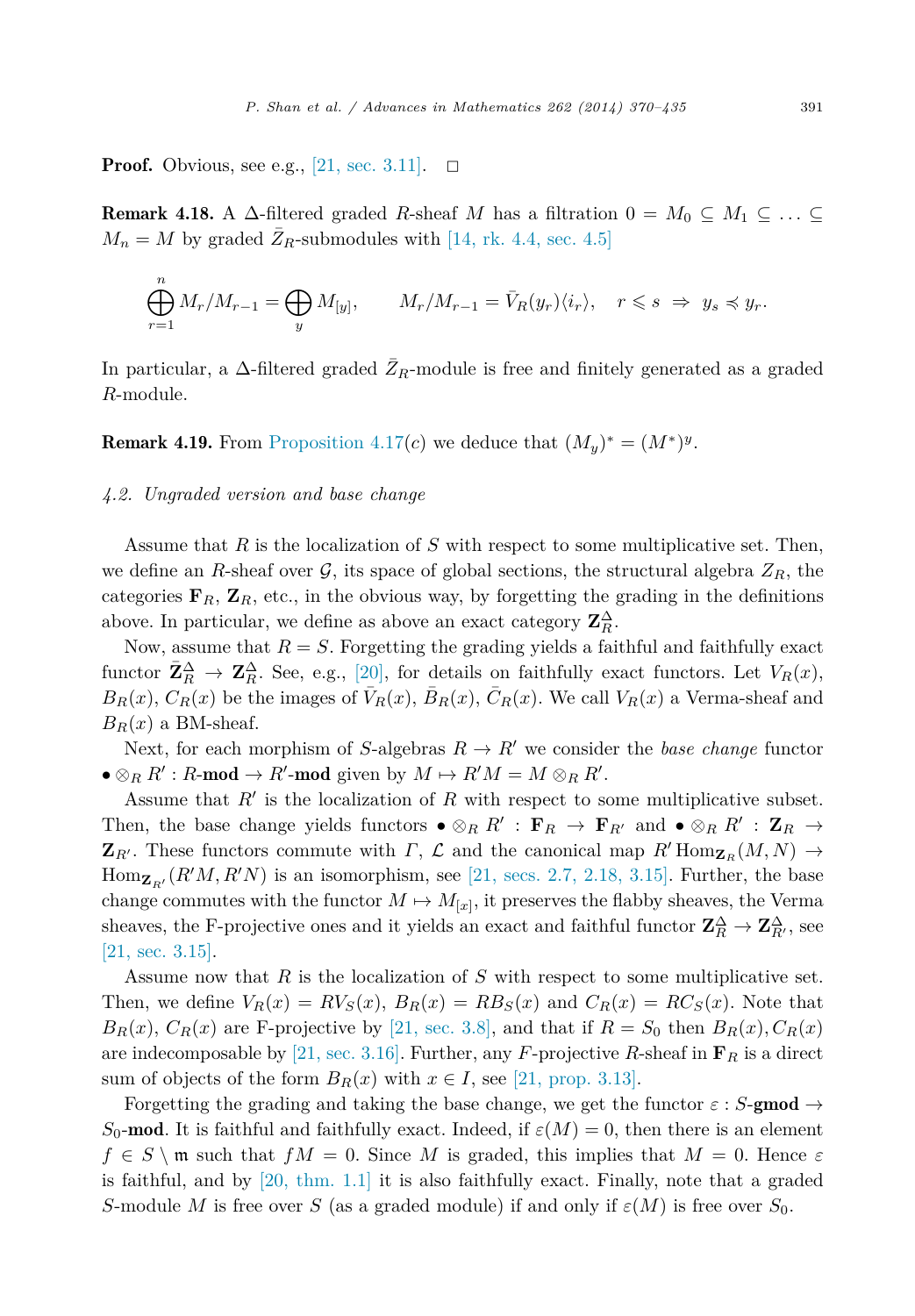<span id="page-22-0"></span>Similarly, consider the functor  $\varepsilon : \mathbf{Z}_S \to \mathbf{Z}_{S_0}$  given by forgetting the grading and taking the base change. We have the following lemma.

**Lemma 4.20.** *(a) The functor*  $\varepsilon$  *commutes with the functor*  $M \mapsto M_{[x]}$ *.* 

*(b)* The functor  $\varepsilon : \bar{\mathbf{Z}}_S \to \mathbf{Z}_{S_0}$  is faithful and faithfully exact.

*(c)* For each  $M \in \mathbf{Z}_S$ , we have  $M \in \mathbf{Z}_S^{\Delta}$  if and only if  $\varepsilon(M) \in \mathbf{Z}_{S_0}^{\Delta}$ .  $\square$ 

*4.3. The moment graph of* **O**

Fix a parabolic type  $\mu \in \mathcal{P}$  and fix  $w \in W$ .

Unless specified otherwise, we'll set  $V = \mathbf{t}$ . In this section, we define a moment graph  $^{w}\mathcal{G}_{\mu,\pm}$  over **t** which is naturally associated with the truncated categories  $^{w}O_{\mu,\pm}$ . Then, we consider its category of (graded) *R*-sheaves over  $^{w}\mathcal{G}_{\mu,\pm}$ . In the graded case we'll assume that  $R = S$ , with the grading above. In the ungraded one, we'll assume that  $R = S$  or  $S_0$ , see the previous section for details.

**Definition 4.21.** Let  $^w\mathcal{G}_{\mu,\pm}$  be the moment graph over **t** whose set of vertices is  $^wI_{\mu,\pm}$ , with an edge between  $x, y$  labeled by  $k\check{\alpha}$  if there is an affine reflection  $s_{\alpha} \in W$  such that  $s_{\alpha}y \in xW_{\mu}$ . We equip  $^w{\mathcal{G}}_{\mu,+}$  with the partial order  $\preccurlyeq$  given by the opposite Bruhat order, and we equip  $^w\mathcal{G}_{\mu,-}$  with the partial order  $\preccurlyeq$  given by the Bruhat order.

Let  ${}^w\bar{Z}_{S,\mu,\pm}$  be the graded structural algebra of  ${}^w\mathcal{G}_{\mu,\pm}$ . Let  ${}^w\bar{\mathbf{Z}}_{S,\mu,\pm}$  be the category of  $\sum_{i=1}^{\infty} \sum_{j=1}^{N} \sum_{j=1}^{N}$  and  $\sum_{j=1}^{N} \sum_{j=1}^{N} \sum_{j=1}^{N}$  and  $\sum_{j=1}^{N} \sum_{j=1}^{N} \sum_{j=1}^{N} \sum_{j=1}^{N}$ be the category of  $\Delta$ -filtered graded *S*-sheaves on  $^w\mathcal{G}_{\mu,\pm,\preccurlyeq}$ . Let  $\bar{V}_{S,\mu,\pm}(x) \in {^w\bar{\mathbf{Z}}}_{S,\mu,\pm}$  be the (graded) Verma-sheaf whose stalk at *x* is *S*. We'll use a similar notation for all other objects attached to  $^w{\mathcal{G}}_{\mu,\pm}$ .

We'll use the same notation as in Section [4.2.](#page-21-0) For example  ${}^w\!B_{S,\mu,\pm}(x)$  is the nongraded analogue of  ${}^{w}B_{S,\mu,\pm}(x)$ , and  ${}^{w}B_{R,\mu,\pm}(x) = R^{w}B_{S,\mu,\pm}(x)$ .

We also set  ${}^w\bar{Z}_{k,\mu,\pm} = k{}^w\bar{Z}_{S,\mu,\pm}, {}^wZ_{k,\mu,\pm} = k{}^wZ_{S_0,\mu,\pm}, {}^w\bar{Z}_{k,\mu,\pm} = {}^w\bar{Z}_{k,\mu,\pm}$ -gmod and  ${}^w\mathbf{Z}_{k,\mu,\pm} = {}^wZ_{k,\mu,\pm}$ -mod. In the graded case, we put  ${}^w\bar{B}_{k,\mu,\pm}(x) = k{}^w\bar{B}_{S,\mu,\pm}(x)$ . In the non-graded case, we put  ${}^wB_{k,\mu,\pm}(x) = k^wB_{S_0,\mu,\pm}(x)$ . To unburden the notation we may omit the subscript *k* and write  $^wZ_{\mu,\pm} = {^wZ}_{k,\mu,\pm}$ ,  $^wZ_{\mu,\pm} = {^wZ}_{k,\mu,\pm}$ , etc.

**Proposition 4.22.** *The (graded) BM-sheaves on*  $^w\mathcal{G}_{\mu,\pm}$  *are*  $\Delta$ *-filtered.* 

**Proof.** The (graded) BM-sheaves on  $^w\mathcal{G}_{\mu,-}$  are  $\Delta$ -filtered by [\[14, thm. 5.2\].](#page-64-0) We claim that the (graded) BM-sheaves on  $^w\mathcal{G}_{\mu,+}$  are also  $\Delta$ -filtered.

By Section [4.2,](#page-21-0) a graded *S*-sheaf *M* is  $\Delta$ -filtered if and only if the  $S_0$ -sheaf  $\varepsilon(M)$  is Δ-filtered. Now, by [Proposition 4.33\(](#page-28-0)*c*) below, the BM-sheaves on *<sup>w</sup>*G*μ,*<sup>+</sup> are Δ-filtered for  $R = S_0$ . This proves our claim.  $\Box$ 

Let  $l(x)$  be the length of an element  $x \in W$ . From [Propositions 4.13, 4.22,](#page-20-0) we deduce the following.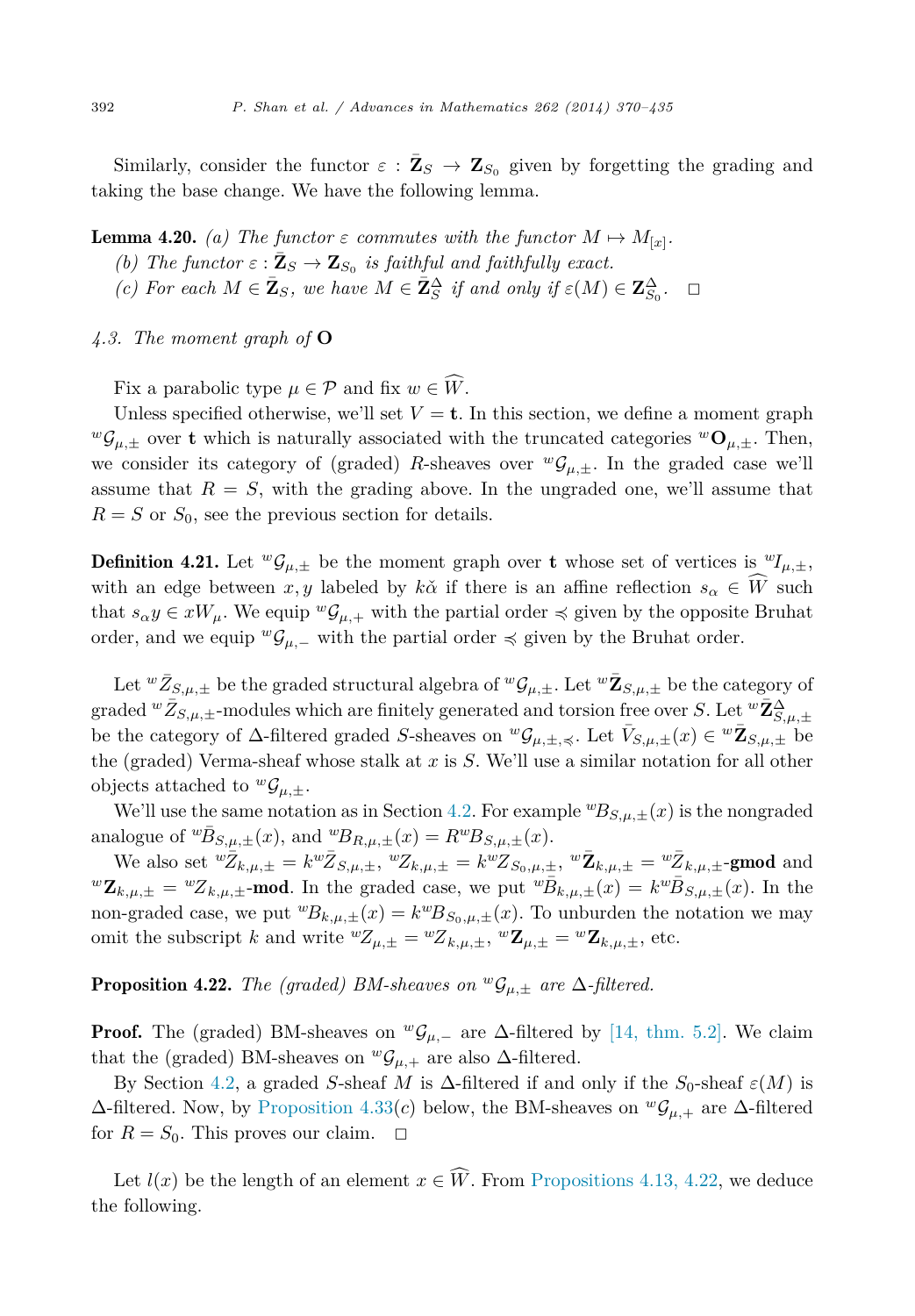<span id="page-23-0"></span>**Proposition 4.23.** For each  $x \in {}^{w}I_{\mu,\pm}$ , there is a unique  $\Delta$ -filtered graded *S*-sheaf  $^{w}B_{S,\mu,\pm}(x) \in {^{w}Z_{S,\mu,\pm}^{\Delta}}$  which is indecomposable, F-projective, supported on the coideal  $\{\succcurlyeq x\}$  *and whose stalk at x is equal to*  $S\langle \pm l(x) \rangle$ .  $\Box$ 

Assume that  $w \in I_{\mu,+}$  and let  $v = w_- \in I_{\mu,-}$ . From the anti-isomorphism of posets  ${}^wI_{\mu,+} \simeq {}^vI_{\mu,-}$  in [Corollary 3.3\(](#page-13-0)*c*), we deduce that  ${}^w\mathcal{G}_{\mu,+}$  and  ${}^v\mathcal{G}_{\mu,-}$  are the same moment graph with opposite orders. In particular, we have  ${}^w\bar{Z}_{S,\mu,+} = {}^v\bar{Z}_{S,\mu,-}$  as graded algebras. Further, by [Proposition 4.12,](#page-19-0) there is an exact equivalence

$$
D: {}^{w}\bar{\mathbf{Z}}^{\Delta}_{S,\mu,+}\to \left({}^{v}\bar{\mathbf{Z}}^{\Delta}_{S,\mu,-}\right)^{\text{op}}.
$$

The same is true if + and - are switched everywhere. We define  ${}^w\bar{C}_{S,\mu,\pm}(x)$  =  $D(^{v\bar{B}}_{S,\mu,\mp}(y))$  with  $y = x_{\mp}$ ,  $v = w_{\mp}$  for each  $x \in {}^{w}I_{\mu,\pm}$ . It is a  $\Delta$ -filtered graded *S*-sheaf on  $^w\mathcal{G}_{\mu,\pm}$  which is indecomposable, tilting, supported on the ideal  $\{\preccurlyeq x\}$  and whose costalk at *x* is equal to  $S\langle \pm l(x) \rangle$ . We abbreviate  ${}^w\bar{B}_{S,\mu,\pm} = \bigoplus_x {}^w\bar{B}_{S,\mu,\pm}(x)$  and  ${}^w\bar{C}_{S,\mu,\pm} = \bigoplus_x {}^w\bar{C}_{S,\mu,\pm}(x)$ .  ${}^w\bar{C}_{S,\mu,\pm} = \bigoplus_{x} {}^w\bar{C}_{S,\mu,\pm}(x).$ 

By [Remark](#page-21-0) 4.18 we have the following lemma.

**Lemma 4.24.** (a) The graded S-sheaf  ${}^w\overline{B}_{S,\mu,\pm}(x)$  is filtered by graded Verma-sheaves. *The top term in this filtration is*  $\bar{V}_{S,\mu,\pm}(x)\langle \pm l(x) \rangle$ *, which is a quotient of*  ${}^w\bar{B}_{S,\mu,\pm}(x)$ *. The other subquotients are of the form*  $\bar{V}_{S,\mu,\pm}(y)\langle j \rangle$  *with*  $y \succ x$  *and*  $j \in \mathbb{Z}$ *.* 

*(b)* The graded S-sheaf  ${}^wC_{S,\mu,\pm}(x)$  is filtered by graded Verma-sheaves. The first term *in this filtration is the sub-object*  $\bar{V}_{S,\mu,\pm}(x)\langle \pm l(x) \rangle$ . The other subquotients are of the *form*  $V_{S,\mu,\pm}(y)\langle j \rangle$  *with*  $y \prec x$  *and*  $j \in \mathbb{Z}$ *.* 

Since  ${}^w\bar{Z}_{S,\mu,+} = {}^v\bar{Z}_{S,\mu,-}$  we may also regard  ${}^v\bar{C}_{S,\mu,-}(x-) = D({}^w\bar{B}_{S,\mu,+}(x))$  as a graded  ${}^w\bar{Z}_{S,\mu,+}$ -module. The following proposition says that  ${}^w\bar{B}_{S,\mu,+}(x)$  is self-dual.

**Proposition 4.25.** For each  $x \in {}^wI_{\mu,+}$ , we have  ${}^w\bar{B}_{S,\mu,+}(x) = {}^v\bar{C}_{S,\mu,-}(x_-)$  as graded  ${}^w\bar{Z}_{S,\mu,+}$  modules.

**Proof.** If  $\mu = \phi$  is regular then the claim is [\[15, thm. 6.1\].](#page-64-0)

Assume now that  $\mu$  is not regular. We abbreviate  $\bar{B}_{\mu}(x) = {}^{w}B_{S,\mu,+}(x)$ . We must prove that  $D(\bar{B}_\mu(x)) = \bar{B}_\mu(x)$ . The regular case implies that  $D(\bar{B}_\phi(x)) = \bar{B}_\phi(x)$ . We can assume that  $w \in I_{\mu,-}$  and that  $x \in {^wI}_{\mu}$ .

From Proposition 4.41 $(e)$ ,  $(f)$  below, we deduce that

$$
\bigoplus_{y\in W_{\mu}} D(\bar{B}_{\mu}(x)) \langle 2l(y) - l(w_{\mu})\rangle \oplus D(M) = \bigoplus_{y\in W_{\mu}} \bar{B}_{\mu}(x) \langle l(w_{\mu}) - 2l(y)\rangle \oplus M,
$$

where *M* is a direct sum of objects of the form  $B_{\mu}(z)\langle j \rangle$  with  $z < x$ . We have also  $D(B_\mu(e)) = B_\mu(e)$ . Thus, by induction, we may assume that  $D(B_\mu(z)) = B_\mu(z)$  for all  $z < x$ , and the equality above implies that  $D(B_\mu(x)) = B_\mu(x)$ .  $\Box$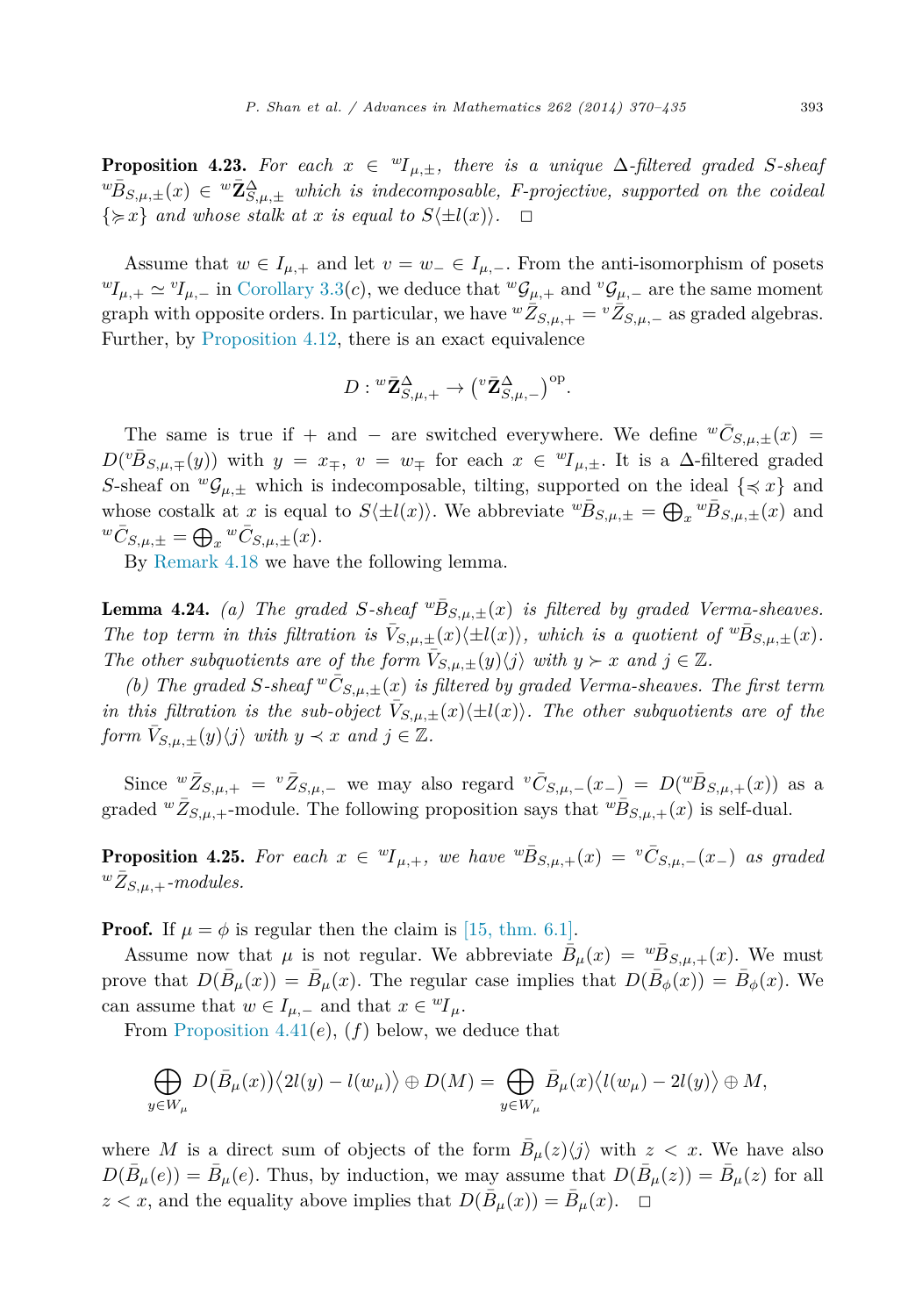<span id="page-24-0"></span>**Remark 4.26.** The graded sheaf  $^{w}B_{S,\mu,-}(x)$  is not self-dual, i.e.,  $^{w}\overline{B}_{S,\mu,-}(x)$  is not isomorphic to  ${}^v\bar{C}_{S,\mu,+}(x_+)$  in general.

Let  $P_{y,x}^{\mu,q}(t) = \sum_i P_{y,x,i}^{\mu,q} t^i$  be Deodhar's parabolic Kazhdan–Lusztig polynomial "of type *q*" associated with the parabolic subgroup *W<sup>μ</sup>* of *W* .

Let  $Q_{x,y}^{\mu,-1}(t) = \sum_i Q_{x,y,i}^{\mu,-1} t^i$  be Deodhar's inverse parabolic Kazhdan–Lusztig polynomial "of type  $-1$ ".

We use the notation in [26, [rk. 2.1\],](#page-64-0) which is not the usual one. We abbreviate  $P_{y,x}$  =  $P_{y,x}^{\phi,q}$  and  $Q_{y,x} = Q_{y,x}^{\phi,-1}$ .

**Proposition 4.27.** For each  $x, y \in {^wI}_{\mu,+}$ , we have graded *S*-module isomorphisms

(a) 
$$
{}^{w}B_{S,\mu,+}(x)_y = \bigoplus_{i \geq 0} (S\langle l(x) - 2i \rangle)^{\oplus P_{y,x,i}^{\mu,q}},
$$
  
(b)  ${}^{w}B_{S,\mu,+}(x)_{[y]} = \bigoplus_{i \geq 0} (S\langle 2l(y) - l(x) + 2i \rangle)^{\oplus P_{y,x,i}^{\mu,q}}.$ 

Proof. Any finitely generated projective *S*-module is free, and that the *S*-module  $^{w}B_{S,\mu,+}(x)$ <sub>y</sub> is projective because  $^{w}B_{S,\mu,+}(x)$  is F-projective. Hence, part (*a*) follows from [Proposition 4.43](#page-35-0) below and [\[26, thm. 1.4\].](#page-64-0) Part (*b*) follows from (*a*) and [Proposi](#page-23-0)[tion 4.25](#page-23-0) as in [\[15, prop. 7.1\]](#page-64-0) (where it is proved for  $\mu$  regular). More precisely, write  $\bar{V}(x) = \bar{V}_{S,\phi}(x), \bar{B}(x) = {}^{w}\bar{B}_{S,\mu,+}(x)$  and  $Z = {}^{w}\!Z_{S,\mu,+}$ . Then, we have

$$
\bar{B}(x)^y = \text{Ker}(\rho_{y,e_y}) \subset \bar{B}(x)_{[y]} = \text{Ker}(\rho_{y,d_y}) \subset \bar{B}(x)_y.
$$

In particular, for  $\alpha_{u_y} = \prod_{h \in u_y} \alpha_h$ , we have  $\alpha_{u_y} \bar{B}(x)_{[y]} \subset \bar{B}(x)^y$ .

Next, the graded *S*-module  $\bar{B}(x)_y$  is free and  $\bar{B}(x)_h = \bar{B}(x)_y/\alpha_h \bar{B}(x)_y$  for  $h \in u_y$ because  $\bar{B}(x)$  is F-projective. Thus we have  $\bar{B}(x)^y \subset \alpha_{u_y} \bar{B}(x)_y$ , because  $\alpha_{h_1}$  is prime to  $\alpha_{h_2}$  in *S* if  $h_1 \neq h_2$ .

We claim that  $\bar{B}(x)^y = \alpha_{u_y} \bar{B}(x)_{[y]}$ . Let  $b \in \bar{B}(x)^y$ . Write  $b = \alpha_{u_y} b'$  with  $b' \in \bar{B}(x)_y$ .  $\text{If } \rho_{y,h}(b') \neq 0 \text{ with } h \in d_y \text{ then } \rho_{y,h}(b) = \alpha_{u_y} \rho_{y,h}(b') \neq 0, \text{ because the } \alpha_{u_y} \text{-torsion}$ submodule of  $\bar{B}(x)_h$  is zero (we have  $\bar{B}(x)_h = \bar{B}(x)_{h'}/\alpha_h \bar{B}(x)_{h'}$ , the *S*-module  $\bar{B}(x)_{h'}$ is free, and  $\alpha_h$  is prime to  $\alpha_{u_u}$ ). This implies the claim.

In particular, we have  $B(x)_{[y]} = B(x)^y \langle 2l(y) \rangle$  because  $\sharp u_y = l(y)$ . Hence, by [Re](#page-21-0)[mark 4.19](#page-21-0) and [Proposition 4.25](#page-23-0) we have a graded *S*-module isomorphism

$$
\left(\bar{B}(x)_y\right)^*\left\langle 2l(y)\right\rangle=\bar{B}(x)^y\left\langle 2l(y)\right\rangle=\bar{B}(x)_{[y]}.\qquad\Box
$$

**Definition 4.28.** Consider the graded *S*-algebra  $^w\overline{\mathcal{A}}_{S,\mu,\pm} = \text{End}_{^w\mathcal{Z}_{S,\mu,\pm}}(^w\overline{B}_{S,\mu,\pm})^{\text{op}}$  and  $\text{the graded } k\text{-algebra } {}^w\overline{\mathscr{A}}_{\mu,\pm} = k^w\overline{\mathscr{A}}_{S,\mu,\pm}$ . Set also  ${}^w\mathscr{A}_{S_0,\mu,\pm} = \text{End} {}^w\mathscr{A}_{S_0,\mu}({}^w\mathscr{B}_{S_0,\mu,\pm})^{\text{op}}$ and let  $^w\!\mathscr{A}_{\mu,\pm}$  be the *k*-algebra underlying  $^w\!\mathscr{\bar{A}}_{\mu,\pm}$ .

For each  $x \in {^wI}_{\mu,\pm}$ , let  $1_x \in {^w\mathscr{A}}_{\mu,\pm}$  be the idempotent associated with the direct summand  $^w\overline{B}_{S,\mu,+}(x)$  of  $^w\overline{B}_{S,\mu,+}$ .

**Proposition 4.29.** *The graded k*-algebra  $^w\overline{\mathscr{A}}_{\mu,\pm}$  *is basic. Its Hilbert polynomial is*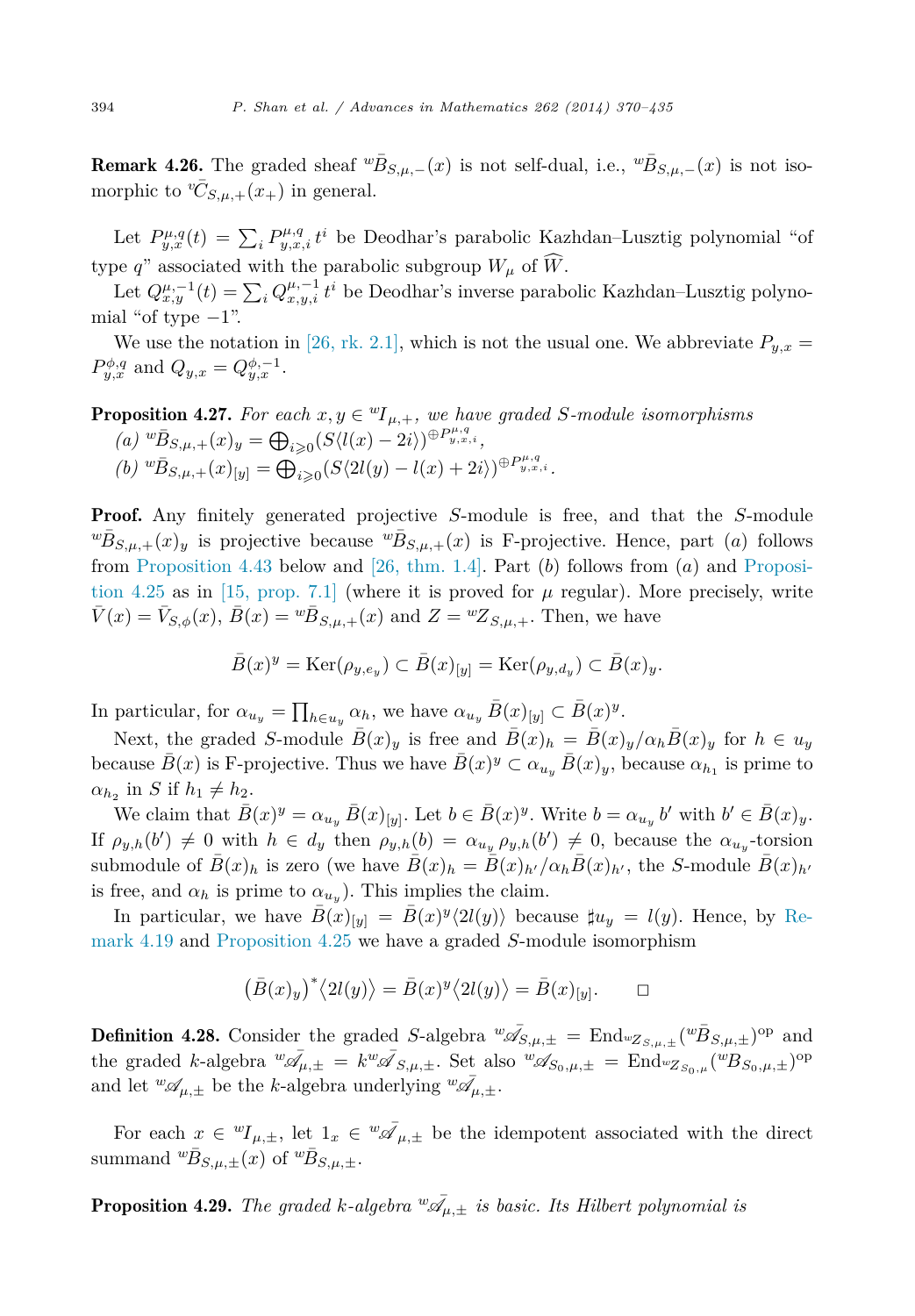$$
P({}^w\!\overline{\mathscr{A}}_{\mu,+},t)_{x,x'} = \sum_{y \leq x,x'} P^{\mu,q}_{y,x}(t^{-2}) P^{\mu,q}_{y,x'}(t^{-2}) t^{l(x)+l(x')-2l(y)},
$$
  

$$
P({}^w\!\overline{\mathscr{A}}_{\mu,-},t)_{x,x'} = \sum_{y \geq x,x'} Q^{\mu,-1}_{x,y}(t^{-2}) Q^{\mu,-1}_{x',y}(t^{-2}) t^{2l(y)-l(x)-l(x')}.
$$

*If*  $\mu = \phi$  *then the matrix equation*  $P(w\overline{A}_{\phi,-}, t) P(v\overline{A}_{\phi,+}, -t) = 1$  *holds. Here*  $v = w^{-1}$ *and the sets of indices of the matrices in the left and right factors are identified through the map*  $x \mapsto x^{-1}$ .

**Proof.** First, note that if  $M, B \in \mathbb{Z}_S^{\Delta}$  and if *B* is projective, then the filtration  $(M_r)$ of *M* in [Remark 4.18](#page-21-0) yields a filtration of the graded *S*-module  $\text{Hom}_{Z_S}(B, M)$  whose associated graded is, see [Proposition 4.17,](#page-20-0)

$$
\bigoplus_{r=1}^{n} \text{Hom}_{Z_{S}}(B, M_{r}/M_{r-1}) = \bigoplus_{r=1}^{n} (B_{y_{r}})^{*} \langle i_{r} \rangle.
$$

Further, for each *x*', the graded BM-sheaf  $^{w}$  $\bar{B}_{S,\mu,+}(x')$  is projective by [Remark 4.11](#page-19-0) and [Proposition 4.23.](#page-23-0)

Therefore, for each  $x, x'$ , there is a finite filtration of the graded  $S$ -module  $\text{Hom}_{^{wZ}S,\mu,+}(^{w\bar{B}}S,\mu,+}(x'),^{w\bar{B}}S,\mu,+}(x))$  whose associated graded is, see [Proposition 4.27,](#page-24-0)

$$
\bigoplus_{y} \bigoplus_{i \geq 0} \left( \begin{array}{c} w\bar{B}_{S,\mu,+}(x')_{y} \right)^{*} \langle 2l(y) - l(x) + 2i \rangle^{\oplus P_{y,x,i}^{\mu,q}} \\ = \bigoplus_{y} \bigoplus_{i,i' \geq 0} S \langle 2l(y) - l(x) - l(x') + 2i + 2i' \rangle^{\oplus P_{y,x,i}^{\mu,q} P_{y,x',i'}^{\mu,q}} . \end{array}
$$

Thus we have a graded *k*-vector space isomorphism

$$
1_x{}^w\bar{\mathscr{A}}_{\mu,+} 1_{x'} = \bigoplus_{y \leqslant x, x'} \bigoplus_{i,i' \geqslant 0} k \langle 2l(y) - l(x) - l(x') + 2i + 2i' \rangle^{\oplus P^{\mu,q}_{y,x,i} P^{\mu,q}_{y,x',i'}},
$$

where  $y, x, x'$  run over  $^{w}I_{\mu,+}$ .

We deduce that

$$
P\left({}^w\!\overline{\mathscr{A}}_{\mu,+},t\right)_{x,x'} = \sum_{y\leqslant x,x'} P^{\mu,q}_{y,x}\left(t^{-2}\right)P^{\mu,q}_{y,x'}\left(t^{-2}\right)t^{l(x)+l(x')-2l(y)}.
$$

In other words, the matrix equation  $P(w\overline{\mathscr{A}}_{\mu,+},t) = P_{\mu,+}(t)^T P_{\mu,+}(t)$  holds with  $P_{\mu,+}(t)_{y,x} = P_{y,x}^{\mu,q}(t^{-2}) t^{l(x)-l(y)}$  and  $x, y \in {}^{w}I_{\mu,+}.$ 

Note that  $P_{y,x,i}^{\mu,q} = 0$  if  $l(y) - l(x) + 2i > 0$  and that if  $l(y) - l(x) + 2i = 0$  then  $P_{y,x,i}^{\mu,q} = 0$  unless  $y = x$ . Thus we have  $P(\overline{w} \overline{d}_{\mu,+}, t)_{x,x'} \in \delta_{x,x'} + t\mathbb{N}[[t]]$ . Hence the graded  $\vec{k}$ -algebra  $^w\overline{\mathscr{A}}_{\mu,+}$  is basic.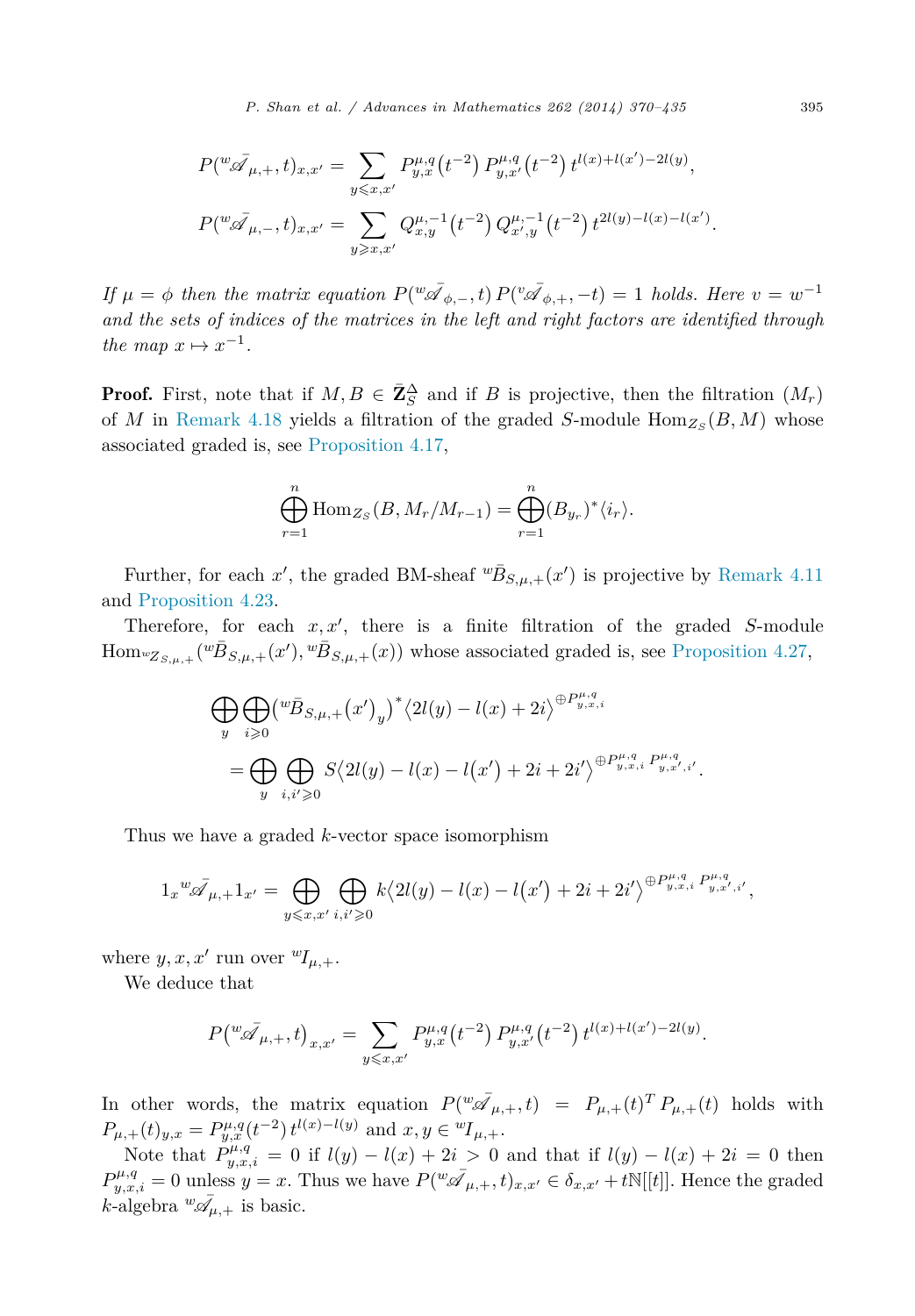<span id="page-26-0"></span> $\text{Set}_{-} Q_{\mu,-}(t)_{x,y} = Q_{x,y}^{\mu,-1}(t^{-2}) t^{l(y)-l(x)}$  for each  $x, y \in {}^{w}I_{\mu,+}$ . The matrix equation  $P(w\overline{\mathscr{A}}_{\mu,-},t) = Q_{\mu,-}(t)\overline{Q}_{\mu,-}(t)^T$  is proved in [Proposition A.5](#page-63-0) below. Hence  $w\overline{\mathscr{A}}_{\mu,-}$  is also basic.

Next, for each  $x, x', y \in {^wI}_{\mu,+}$  and  $a = -1, q$  we have, see e.g., [\[26, \(2.39\)\]](#page-64-0)

$$
\sum_{x \leq y \leq x'} (-1)^{l(y)-l(x)} Q_{x,y}^{\mu,a}(t) P_{y,x'}^{\mu,a}(t) = \delta_{x,x'}.
$$

Further, if  $\mu = \phi$  is regular then we have  $P_{y,x}(t) = P_{y,x}^{\mu,q}(t)$  and  $Q_{x,y}(t) = Q_{x,y}^{\mu,q}(t)$ . So, we have the matrix equations  $Q_{\phi,-}(t) P_{\phi,+}(-t) = 1$ ,  $P_{\phi,+}(-t) Q_{\phi,-}(t) = 1$ . We deduce that

$$
P({^w\bar{\mathscr{A}}}_{\phi,-},t)P({^w\bar{\mathscr{A}}}_{\phi,+},-t) = Q_{\phi,-}(t)Q_{\phi,-}(t)^T P_{\phi,+}(-t)^T P_{\phi,+}(-t) = 1.
$$

The matrix equation in the proposition follows easily, using the fact that  $P_{y,x} = P_{y^{-1},x^{-1}}$ and  $Q_{x,y} = Q_{x^{-1},y^{-1}}$ .  $\Box$ 

**Remark 4.30.** The grading on  $^w\overline{\mathscr{A}}_{\mu,\pm}$  is positive, because  $P_{y,x,i}^{\mu,q} = 0$  if  $l(y) - l(x) + 2i > 0$ and  $P_{y,x,i}^{\mu,q} = 0$  if  $l(y) - l(x) + 2i = 0$  and  $y \neq x$ .

Remark 4.31. The results in this section have obvious analogues in finite type. In this case, we may omit the truncation and [Proposition 4.27,](#page-24-0) [Corollary A.4](#page-63-0) yield

$$
\bar{B}_{S,\mu,+}(x)_y = \bigoplus_{i \geq 0} S \langle l(x) - 2i \rangle^{\oplus P_{y,x,i}^{\mu,q}} \n\bar{B}_{S,\mu,-}(x)_y \{l(w_0)\} = \bigoplus_{i \geq 0} S \langle l(w_0x) - 2i \rangle^{\oplus Q_{x,y,i}^{\mu,-1}},
$$

where  $w_0$  is the longest element in the Weyl group W. Indeed, we have

$$
\omega^* \bar{B}_{S,\mu,+}(w_0 x w_\mu) = \bar{B}_{S,\mu,-}(x) \langle l(w_0 w_\mu) \rangle,
$$

where  $\omega$ :  $\mathcal{G}_{\mu,-} \to \mathcal{G}_{\mu,+}$  is the ordered moment graph isomorphism induced by the bijections  $I_{\mu,+} \to I_{\mu,+}$ ,  $x \mapsto w_0 x w_\mu$  and  $t \to t$ ,  $h \mapsto w_0(h)$ . Note that [\[26, props. 2.4, 2.6\]](#page-64-0) and Kazhdan–Lusztig's inversion formula give  $Q_{x,y}^{\mu,-1} = P_{w_0yw_\mu,w_0xw_\mu}^{\mu,q}$ .

# *4.4. Deformed category* **O**

Assume that  $R = S_0$  or k. If  $R = k$  we may drop it from the notation. We define  $\mathbf{O}_{R,\mu,\pm}$  as the category consisting of the  $(\mathbf{g},R)$ -bimodules M such that

- *M* =  $\bigoplus_{\lambda \in \mathbf{t}^*} M_\lambda$  with  $M_\lambda = \{m \in M; \ xm = (\lambda(x) + x) \cdot m, \ x \in \mathbf{t}\},\$
- $U(\mathbf{b}) (R \cdot m)$  is finitely generated over R for each  $m \in M$ ,
- the highest weight of any simple subquotient is linked to  $o_{\mu,\pm}$ .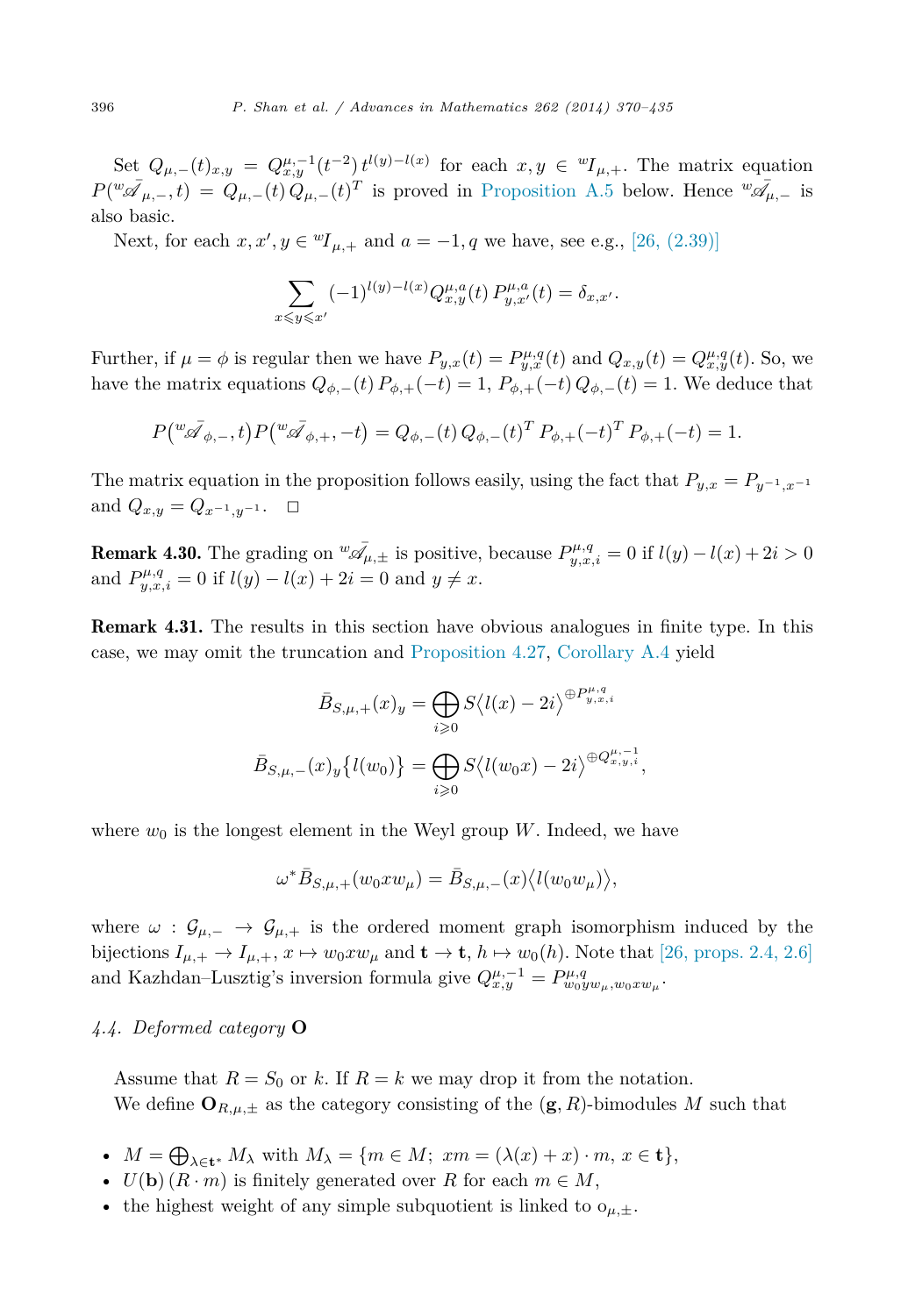Here, for each  $r \in R$  and each element *m* of an *R*-module *M*, the element  $r \cdot m$  is the action of *r* on *m*. Further, in the symbol  $\lambda(x) + x$  we view *x* as the element of *R* given by the image of *x* under the canonical map  $S = S(t) \rightarrow R$ . The morphisms are the (**g***, R*)-bimodule homomorphisms.

Next, consider the following categories

- *<sup>w</sup>***O***R,μ,*<sup>−</sup> is the Serre subcategory of **<sup>O</sup>***R,μ,*<sup>−</sup> consisting of the finitely generated modules such that the highest weight of any simple subquotient is of the form  $\lambda = x \bullet o_{\mu,-}$ with  $x \preccurlyeq w$  and  $x \in I_{\mu,-}$ .
- $^{w}O_{R,\mu,+}$  is the category of the finitely generated objects in the Serre quotient of  $\mathbf{O}_{R,\mu,+}$  by the Serre subcategory consisting of the modules such that the highest weight of any simple subquotient is of the form  $\lambda = x \bullet o_{\mu,+}$  with  $x \neq w$  and  $x \in I_{\mu,+}$ . We'll use the same notation for a module in  $\mathbf{O}_{R,\mu,+}$  and a module in the quotient category  $^wO_{R,\mu,+}$ , hoping it will not create any confusion.

For each  $\lambda \in \mathbf{t}^*$  let  $R_\lambda$  be the  $(\mathbf{t}, R)$ -bimodule which is free of rank one over R and such that the element  $x \in \mathbf{t}$  acts by multiplication by the image of the element  $\lambda(x) + x$ by the canonical map  $S \to R$ . The *deformed Verma module* with highest weight  $\lambda$  is the  $(\mathbf{g}, R)$ -bimodule given by  $V_R(\lambda) = U(\mathbf{g}) \otimes_{U(\mathbf{b})} R_\lambda$ .

**Proposition 4.32.** *(a) The category*  $^wO_{R,\mu,\pm}$  *is a highest weight R*-category. The standard *objects are the deformed Verma modules*  $V_R(x \bullet o_{\mu,\pm})$  *with*  $x \in {^wI}_{\mu,\pm}$ *.* 

*(b)* Assume that  $w \in I_{\mu,\pm}^{\nu}$ . The Ringel equivalence gives an equivalence  $(\bullet)^{\diamond}$  :  $^w\mathbf{O}_{R,\mu,\pm}^{\Delta} \to {^v\mathbf{O}_{R,\mu,\mp}^{\nabla}}$  where  $v = w_{\mp}$ .

**Proof.** First, we consider the category  $^wO_{R,\mu,-}$ . The deformed Verma modules are split, i.e., their endomorphism ring is *<sup>R</sup>*. Further, the *<sup>R</sup>*-category *<sup>w</sup>***O***R,μ,*<sup>−</sup> is Hom finite. Thus we must check that  $^wO_{R,\mu,-}$  has a projective generator and that the projective modules are  $\Delta$ -filtered. Both statements follow from [\[12, thm. 2.7\].](#page-64-0)

Next, we consider the category  $^wO_{R,\mu,+}$ . Once again it is enough to check that  $^{w}O_{R,\mu,+}$  has a projective generator and that the projective modules are  $\Delta$ -filtered. By [\[12, thm. 2.7\],](#page-64-0) a simple module  $L(x \bullet o_{\mu,+})$  in  $\mathbf{O}_{R,\mu,+}$  has a projective cover  $P_R(x \bullet o_{\mu,+})$ . Note that the deformed category O in [\[12, thm. 2.7\]](#page-64-0) is indeed a subcategory of  $\mathbf{O}_{R,\mu,+}$ containing all finitely generated modules. Since  $P_R(x \bullet o_{\mu,+})$  is finitely generated, the functor  $Hom_{\mathbf{O}_{R,\mu,+}}(P_R(x \bullet \mathfrak{O}_{\mu,+}), \bullet)$  commutes with direct limits. Thus, since any module in  $\mathbf{O}_{R,\mu,+}$  is the direct limit of its finitely generated submodules, the module  $P_R(x \bullet o_{\mu,+})$ is again projective in  $\mathbf{O}_{R,\mu,+}$ . Now, a standard argument using [\[32, thm. 3.1\]](#page-65-0) shows that the functor

$$
\operatorname{Hom}_{\mathbf{O}_{R,\mu,+}}\bigg(\bigoplus_{x} P_R(x \bullet \mathrm{o}_{\mu,+}), \bullet\bigg), \quad x \in {^wI}_{\mu,+},
$$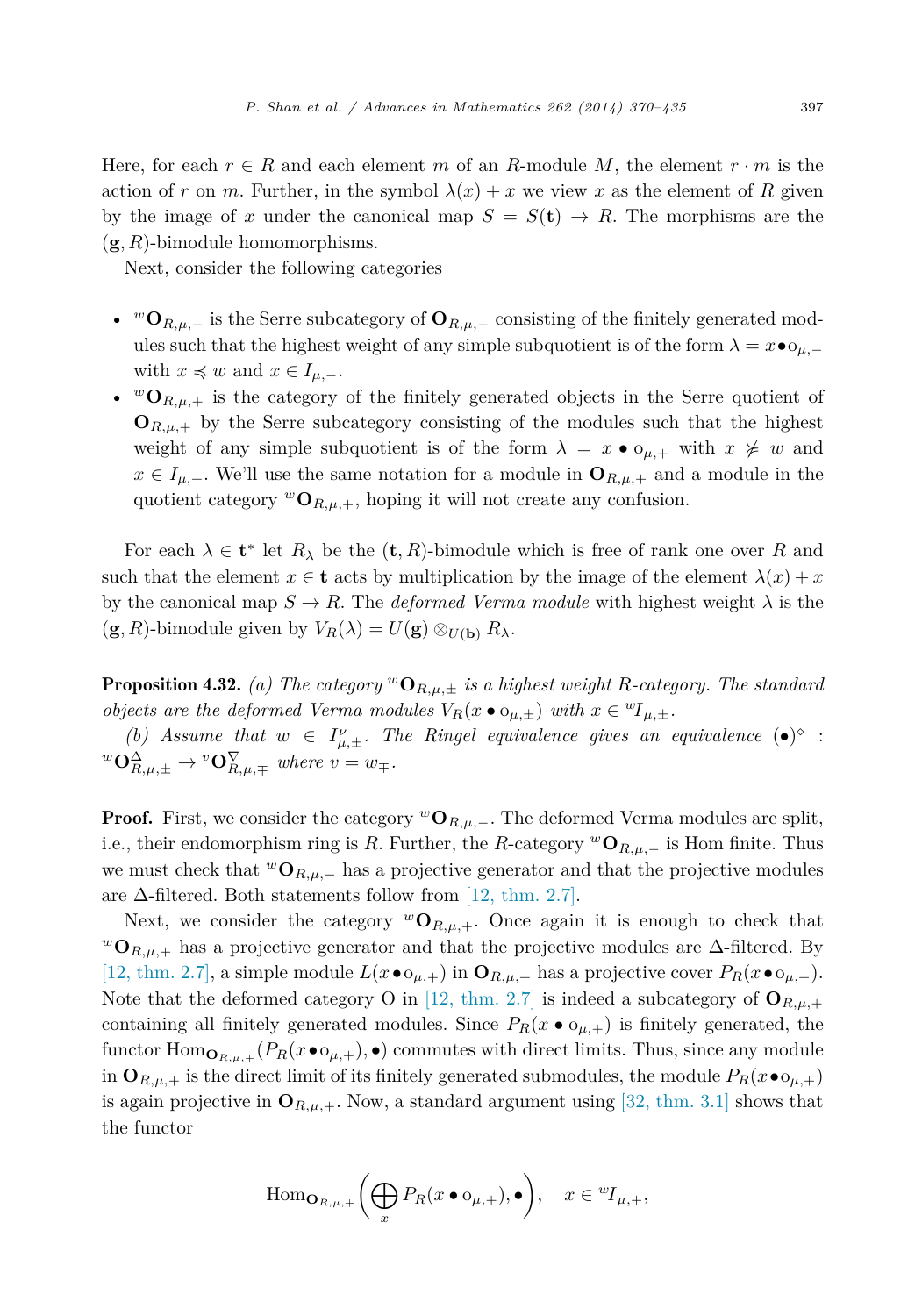<span id="page-28-0"></span>factors to an equivalence of abelian *R*-categories  $^wO_{R,\mu,+} \to A$ -mod, where *A* is the finite projective *R*-algebra

$$
A = \mathrm{End}_{\mathbf{O}_{R,\mu,+}} \bigg( \bigoplus_{x} P_R(x \bullet \mathrm{o}_{\mu,+}) \bigg)^{\mathrm{op}}.
$$

Therefore by [Proposition 3.9\(](#page-15-0)*a*) and [\[35, thm. 4.15\]](#page-65-0) the category  $^{w}O_{R,\mu+}$  is a highest weight category over *R*. This finishes the proof of (*a*).

By [13, [sec. 2.6\]](#page-64-0) there is an equivalence of exact categories  $\mathbf{O}_{R,\mu,+}^{\Delta} \xrightarrow{\sim} (\mathbf{O}_{R,\mu,-}^{\Delta})^{\text{op}}$ analogue to the one in [Lemma 3.4.](#page-13-0) It maps  $V_R(x \bullet o_{\mu,+})$  to  $V_R(x \bullet o_{\mu,-})$ , and  $P_R(x \bullet o_{\mu,+})$  $\text{to } T_R(x_{-}\bullet o_{\mu,-})$ . We deduce that  $({}^v\mathbf{O}_{R,\mu,-})^{\diamond} = {}^w\mathbf{O}_{R,\mu,+}$  for  $w \in I_{\mu,+}$  and  $v = w_{-} \in I_{\mu,-}$ . Now part (b) follows from generalities on Ringel equivalences, see Section [2.5.](#page-7-0)  $\Box$ 

Let  ${}^wP_R(x \bullet o_{\mu,\pm})$  and  ${}^wT_R(x \bullet o_{\mu,\pm})$  be respectively the projective and the tilting objects in the highest weight categories  $^wO_{R,\mu,\pm}$  as given by [Lemma 2.3.](#page-6-0) Set  $^wP_{R,\mu,\pm}$  =  $\oint_{x}^{w} P_R(x \bullet o_{\mu,\pm})$  and  ${}^{w} T_{R,\mu,\pm} = \bigoplus_{x} {}^{w} T_R(x \bullet o_{\mu,\pm})$ , where *x* runs over the set  ${}^{w} I_{\mu,\pm}$ . Composing the Ringel duality and the BGG duality, we get an equivalence

$$
D = d \circ (\bullet)^{\diamond} : {}^{w}O_{R,\mu,\pm}^{\Delta} \to ({}^{v}O_{R,\mu,\mp}^{\Delta})^{\text{op}}.
$$
 (4.1)

Consider the base change functor  $^wO_{S_0,\mu,\pm} \to {^wO_{k,\mu,\pm}}$  such that  $M \mapsto kM$ . By [Proposition 2.4](#page-7-0) we have  $k^w P_{S_0}(x \bullet o_{\mu,\pm}) = {}^w P(x \bullet o_{\mu,\pm})$  and  $k^w T_{S_0}(x \bullet o_{\mu,\pm}) = {}^w T(x \bullet o_{\mu,\pm})$  for each  $x \in {}^w I_{\mu,\pm}$ .

# *4.5. The functor* V

Assume that  $R = S_0$  or k. There is a well defined functor

$$
\mathbb{V}_R = \mathrm{Hom}_{w\,\mathbf{O}_{R,\mu,-}}(\mathbf{^w}P(\mathrm{o}_{\mu,-}),\bullet):\mathbf{^w}\mathbf{O}_{R,\mu,-}^{\Delta} \to \mathbf{^w}\mathbf{Z}_{R,\mu,-},
$$

called the *structure functor*, see [\[13, sec. 3.4\].](#page-64-0)

At the positive level, following [13, [sec. before rem. 6\],](#page-64-0) we define the structure functor V*<sup>R</sup>* as the composition

$$
^w\mathbf{O}^\Delta_{R,\mu,+} \xrightarrow{\hspace{0.5cm} D}(^v\mathbf{O}^\Delta_{R,\mu,-})^{\mathrm{op}} \xrightarrow{\hspace{0.5cm} \mathbb{V}_R} (^v\mathbf{Z}_{R,\mu,-})^{\mathrm{op}} \xrightarrow{\hspace{0.5cm} D} {^w\mathbf{Z}_{R,\mu,+}}.
$$

**Proposition 4.33.** Let  $R = S_0$  or k. The following hold

- $(a)$   $\mathbb{V}_R$  *is exact on*  $^w\mathbf{O}_{R,\mu,-}$  *and on*  $^w\mathbf{O}_{R,\mu,+}^{\Delta}$ *,*
- *(b)* V*<sup>R</sup> commutes with base change,*
- *(c)* the functor  $\nabla_{S_0}$  *on*  $^w\mathbf{O}_{S_0,\mu,\pm}^{\Delta}$  *is such that*
- $(i)$   $\mathbb{V}_{S_0} \circ D = D \circ \mathbb{V}_{S_0}$
- (ii)  $\mathbb{V}_{S_0}$  *is an equivalence of exact categories*  $^w\mathbf{O}_{S_0,\mu,\pm}^{\Delta} \rightarrow {^w\mathbf{Z}_{S_0,\mu,\pm}^{\Delta}}$ ,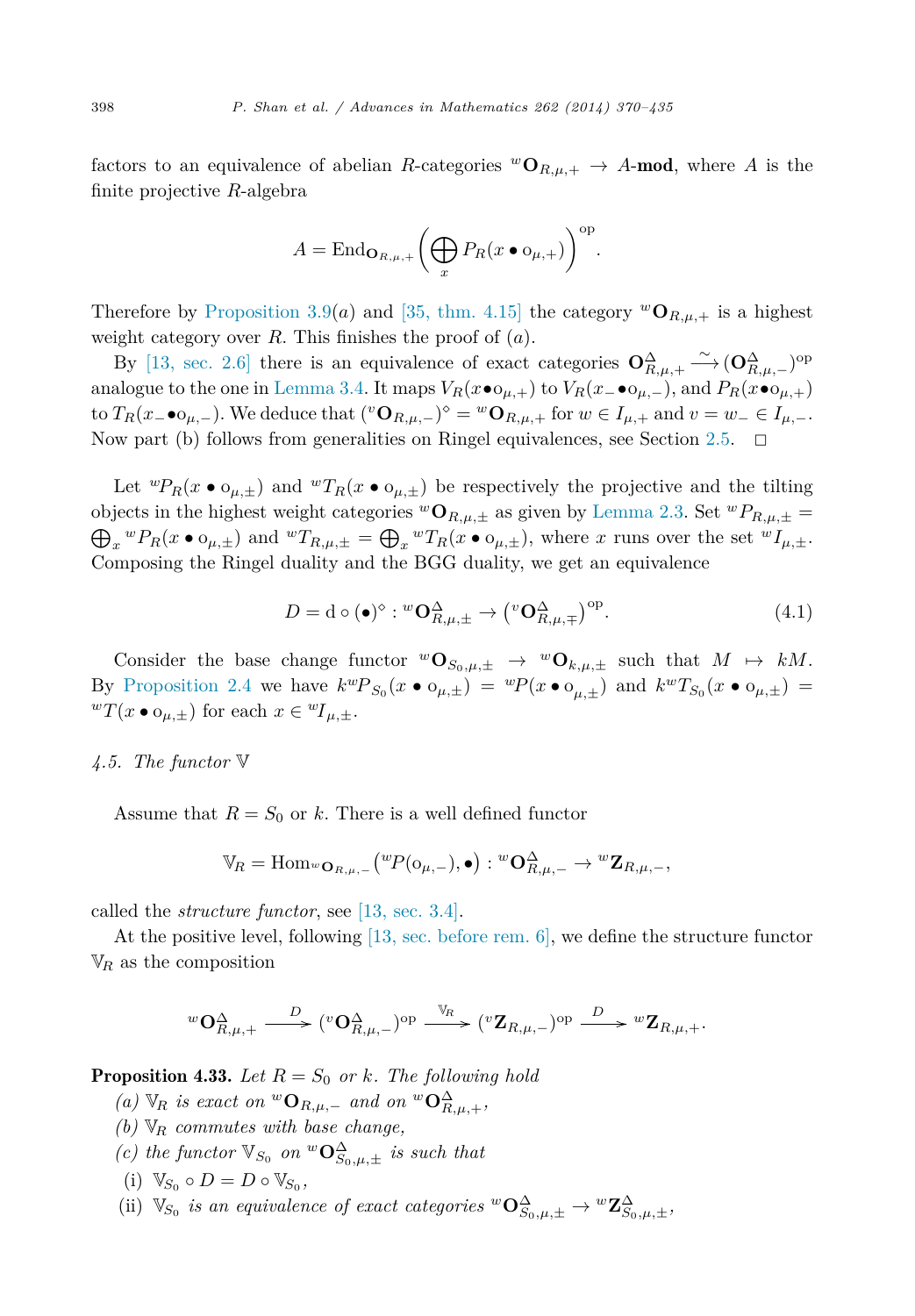<span id="page-29-0"></span>(iii) for each 
$$
x \in {}^wI_{\mu, \pm}
$$
 we have  
\n
$$
- \mathbb{V}_{S_0}(V_{S_0}(x \bullet \mathbf{o}_{\mu, \pm})) = V_{S_0, \mu, \pm}(x),
$$
\n
$$
- \mathbb{V}_{S_0}({}^wP_{S_0}(x \bullet \mathbf{o}_{\mu, \pm})) = {}^wB_{S_0, \mu, \pm}(x),
$$
\n
$$
- \mathbb{V}_{S_0}({}^wT_{S_0}(x \bullet \mathbf{o}_{\mu, \pm})) = {}^wC_{S_0, \mu, \pm}(x).
$$

**Proof.** Parts  $(a)$ ,  $(b)$  and the first claim of  $(c)$  follow from the construction of  $\mathbb{V}_R$ .

The second claim of (*c*) follows from [\[14, thm. 7.1\].](#page-64-0) Note that we use here the exact structure on  ${}^w\mathbf{Z}_{S_0,\mu,\pm}^{\Delta}$  defined before [Remark 4.8,](#page-19-0) see [\[14, sec. 7.1\].](#page-64-0)

The first claim of  $(c)$ (iii) is given by [\[13, prop. 2\(2\)\].](#page-64-0) The second one is proved in [\[14,](#page-64-0) rk. 7.6. The third one follows from the second and  $(c)(i)$ .  $\Box$ 

Now, we compare the *k*-algebra  ${}^wA_{\mu,\pm}$  in [Definition 3.6](#page-14-0) with the *k*-algebra  ${}^wA_{\mu,\pm}$  in [Definition 4.28.](#page-24-0)

Corollary 4.34. We have a *k*-algebra isomorphism  ${}^wA_{\mu,\pm} \xrightarrow{\sim} {}^w{\mathscr A}_{\mu,\pm}$  such that  $1_x \mapsto 1_x$ *for each*  $x \in {^wI}_{\mu,\pm}$ .

**Proof.** By applying [Proposition 2.4](#page-7-0) to base change functor  $^w\mathbf{O}_{S_0,\mu,\pm} \to {^w\mathbf{O}_{k,\mu,\pm}}$ , we get  $^wA_{\mu,\pm} = k \operatorname{End}_{^w\mathbf{O}_{S_0,\mu,\pm}}({^wP_{S_0,\mu,\pm}})^{\mathrm{op}}$ . Thus, [Proposition 4.33\(](#page-28-0)c) yields

$$
{}^{w}A_{\mu,\pm} = k \operatorname{End} {}^{w}Z_{S_0,\mu,\pm} \left( {}^{w}B_{S_0,\mu,\pm} \right)^{\mathrm{op}} = k \operatorname{End} {}^{w}Z_{S,\mu,\pm} \left( {}^{w}B_{S,\mu,\pm} \right)^{\mathrm{op}} = {}^{w}\mathscr{A}_{\mu,\pm}. \square
$$

*4.6. Translation functors in* **O**

Assume that  $R = S_0$  or  $k$ .

Fix positive integers *d*, *e*. Assume that  $o_{\mu,-}$ ,  $o_{\phi,-}$  have the level  $-e-N$ ,  $-d-N$ respectively. Thus, the integral affine weights  $o_{\mu,+}$ ,  $o_{\phi,+}$  have the level  $e - N$ ,  $d - N$ respectively. In particular, the integral affine weight  $o_{\mu,\pm} - o_{\phi,\pm}$  has the level  $\pm (e - d)$ . Assume that  $e - d \neq \pm N$ , hence we have  $\pm (e - d) \neq -N$ . The affine weight  $o_{\mu, \pm} - o_{\phi, \pm}$ is positive if  $\pm (e - d) > -N$  and it is negative else, see Section [3.2](#page-10-0) for the terminology.

First, we consider the translation functors on the (deformed) Δ-filtered modules. We have the following.

**Proposition 4.35.** Let  $R = S_0$  or  $k$ . Let  $w \in W$  and  $z \in I_{\mu,-}$ . Assume that  $wW_{\mu} = zW_{\mu}$ *and that*  $\pm(e-d) > -N$ *. We have k*-linear functors  $T_{\phi,\mu}: {}^{z}\mathbf{O}_{R,\phi,\pm}^{\Delta} \rightarrow {}^{w}\mathbf{O}_{R,\mu,\pm}^{\Delta}$  and  $T_{\mu,\phi}: {^w}O_{R,\mu,\pm}^{\Delta} \to {^z}O_{R,\phi,\pm}^{\Delta}$  such that  $(a)$   $T_{\phi,\mu}$ ,  $T_{\mu,\phi}$  are exact, *(b) Tφ,μ, Tμ,φ are bi-adjoint, (c)*  $T_{\phi,\mu}$ ,  $T_{\mu,\phi}$  *commute with base change.* 

**Proof.** The functors  $T_{\phi,\mu}$ ,  $T_{\mu,\phi}$  on  $\mathbf{O}_{R,\phi,\pm}^{\Delta}$ ,  $\mathbf{O}_{R,\mu,\pm}^{\Delta}$  are constructed in [\[12\],](#page-64-0) see also [\[13,](#page-64-0) [thm. 4\(2\)\].](#page-64-0) Since  $z \in I_{\mu,-}$ , the functors  $T_{\phi,\mu}$ ,  $T_{\mu,\phi}$  preserve the subcategories <sup>*z*</sup>**O** $_{R,\phi,-}^{\Delta}$ ,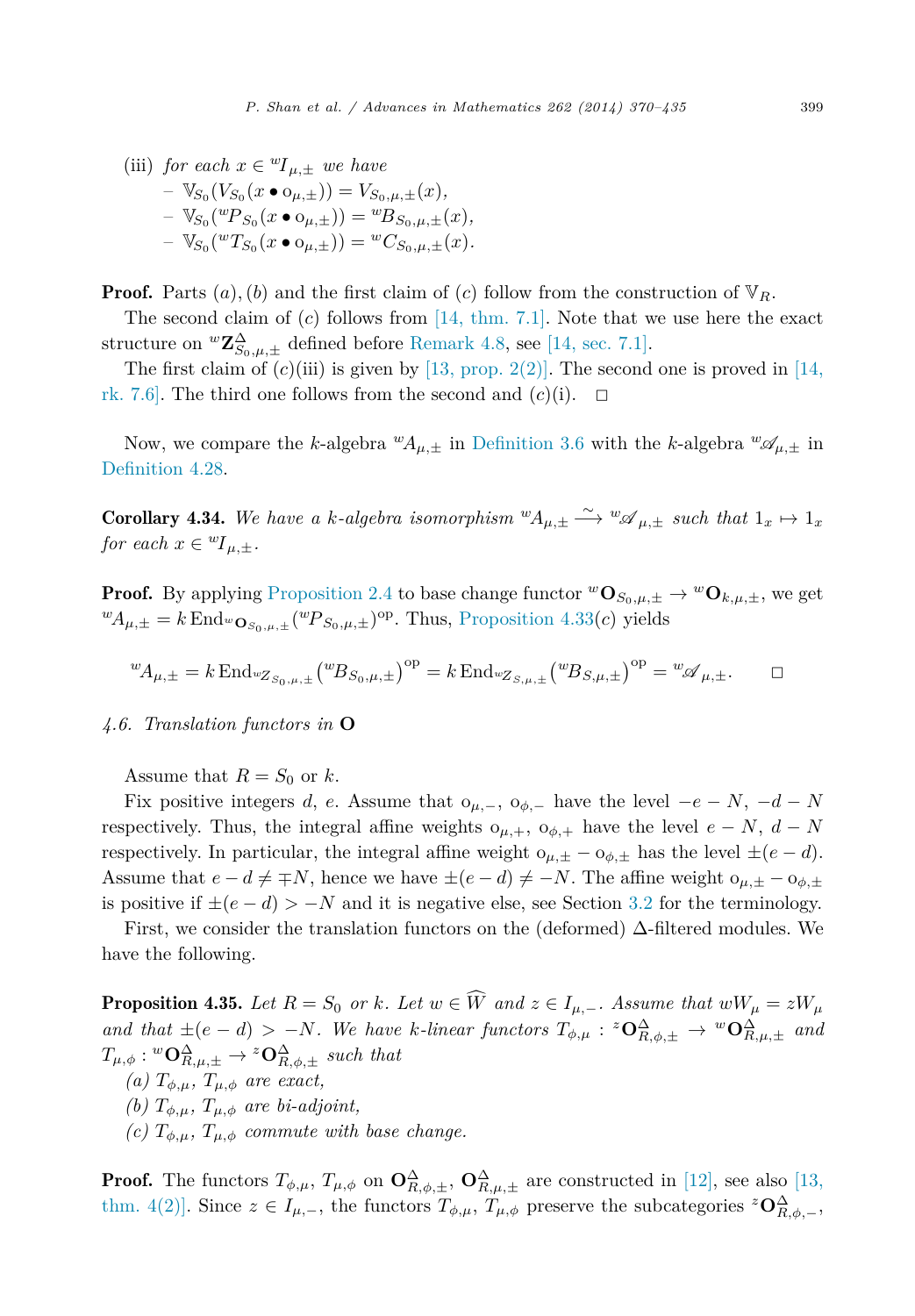<span id="page-30-0"></span> ${}^{w}O_{R,\mu,-}^{\Delta}$  by [\[13, thm. 4\(2\)\].](#page-64-0) For the same reason the functors  $T_{\phi,\mu}$ ,  $T_{\mu,\phi}$  factor to the categories  ${}^z\mathbf{O}_{R,\phi,+}^{\Delta}$ ,  ${}^w\mathbf{O}_{R,\mu,+}^{\Delta}$ . The claims  $(a), (b), (c)$  are proved in [\[13, thm. 4\(1\),\(6\)\(4\)\].](#page-64-0)  $\Box$ 

Next, in the non-deformed setting, we consider the translation functors on the whole category O. We have the following.

**Proposition 4.36.** Let  $R = k$ . Let  $w \in W$  and  $z \in I_{\mu,-}$ . Assume that  $wW_{\mu} = zW_{\mu}$  and *that*  $\pm (e - d) > -N$ *. We have a k-linear functor*  $T_{\phi,\mu}: {}^{z}O_{\phi,\pm} \to {}^{w}O_{\mu,\pm}$  *which coincides* with the functors in [Proposition 4.35](#page-29-0) on  ${}^z\mathbf{O}_{\phi,\pm}^{\Delta}$  and such that the following hold

- *(a)*  $T_{\phi,\mu}$  *has a left adjoint functor*  $T_{\mu,\phi}$ *, both functors are exact,*
- *(b)*  $T_{\phi,\mu}$ ,  $T_{\mu,\phi}$  *take projectives to projectives,*
- *(c)*  $T_{\phi,\mu}$ ,  $T_{\mu,\phi}$  preserve the parabolic category O and commute with  $i, \tau$ ,
- *(d) <sup>T</sup>φ,μ*(*L*(*xw<sup>μ</sup>* <sup>o</sup>*φ,*±)) = *<sup>L</sup>*(*<sup>x</sup>* <sup>o</sup>*μ,*±) *for each <sup>x</sup>* <sup>∈</sup> *<sup>z</sup> Iμ,*±*,*
- $(e) T_{\phi,\mu}(L(xw_{\mu} \bullet o_{\phi,\pm})) = 0$  *for each*  $x \in {}^{z}I_{\phi,\pm} \setminus {}^{z}I_{\mu,\pm},$

$$
(\mathit{f})~T_{\phi,\mu}(^zL^\nu_{\phi,\pm})={}^wL^\nu_{\mu,\pm},
$$

 $(g) T_{\mu,\phi}({}^{w}P^{\nu}(x \bullet o_{\mu,\pm})) = {}^{z}P^{\nu}(xw_{\mu} \bullet o_{\phi,\pm})$  *for each*  $x \in {}^{w}I^{\nu}_{\mu,\pm}.$ 

**Proof.** The definition of the translation functor  $T_{\phi,\mu}: \mathbf{O}_{\phi,\pm} \to \mathbf{O}_{\mu,\pm}$  is well-known, see e.g., [\[25, sec. 3\].](#page-64-0) Its restriction to  $\Delta$ -filtered objects coincides with the functor in [Proposition 4.35](#page-29-0) if  $R = k$ , see [\[12,25\]](#page-64-0) for details. Formulas (d), (e) are proved in [\[25,](#page-64-0) [prop. 3.8\].](#page-64-0) Since  $z \in I_{\mu,-}$ , they imply that  $T_{\phi,\mu}$  factors to a functor  ${}^z\mathbf{O}_{\phi,\pm} \to {}^w\mathbf{O}_{\mu,\pm}$ which satisfies again (*d*), (*e*).

The existence of the left adjoint  $T_{\mu,\phi}$  follows from the following general fact.

Claim 4.37. Let A, B be finite dimensional *k*-algebras and  $T : A$ -mod  $\rightarrow B$ -mod be an *exact k-linear functor. Then T has a left and a right adjoint.*

The exactness of  $T_{\phi,\mu}$  is obvious by construction, see e.g., [\[25, sec. 3\].](#page-64-0) It is easy to check that  $T_{\phi,\mu}$  commutes with the BGG duality. Thus, its right adjoint is the conjugate of  $T_{\mu,\phi}$  by the duality. So, to check that  $T_{\mu,\phi}$  is exact it is enough to prove that  $T_{\phi,\mu}$ takes projectives to projectives. This follows from [Proposition 4.35.](#page-29-0)

Part (*b*) follows from the proof of (*a*).

Part (*c*) for  $T_{\phi,\mu}$  is obvious by construction. For  $T_{\mu,\phi}$ , it follows by adjunction.

To prove (*f*), note that (*d*) implies that  $T_{\phi,\mu}(^zL_{\phi,\pm}) = {^wL}_{\mu,\pm}$ . Thus (*c*) gives  $T_{\phi,\mu}(^zL_{\phi,\pm}^{\nu}) \subset {}^wL_{\mu,\pm}^{\nu}$ . Further, for each  $x \in {}^zI_{\mu,\pm}^{\nu}$  part  $(e)$  yields

$$
L(xw_{\mu} \bullet \mathbf{o}_{\phi,\pm}) \subset T_{\mu,\phi} T_{\phi,\mu} L(xw_{\mu} \bullet \mathbf{o}_{\phi,\pm}) = T_{\mu,\phi} L(x \bullet \mathbf{o}_{\mu,\pm}). \tag{4.2}
$$

Thus, by adjunction, we have a surjective map  $T_{\phi,\mu}L(xw_{\mu} \bullet \mathbf{o}_{\phi,\pm}) \to L(x \bullet \mathbf{o}_{\mu,\pm})$ . Now, since the right hand side of (4.2) is in  $^wO_{\phi,\pm}^{\nu}$  by (*c*), the left hand side is also in  $^zO_{\phi,\pm}^{\nu}$ . Thus, we have a surjective map  $T_{\phi,\mu}({}^zL^{\nu}_{\phi,\pm}) \to {^wL^{\nu}_{\mu,\pm}}.$ 

Part  $(g)$  is a consequence of  $(a)$ ,  $(d)$ ,  $(e)$ .  $\Box$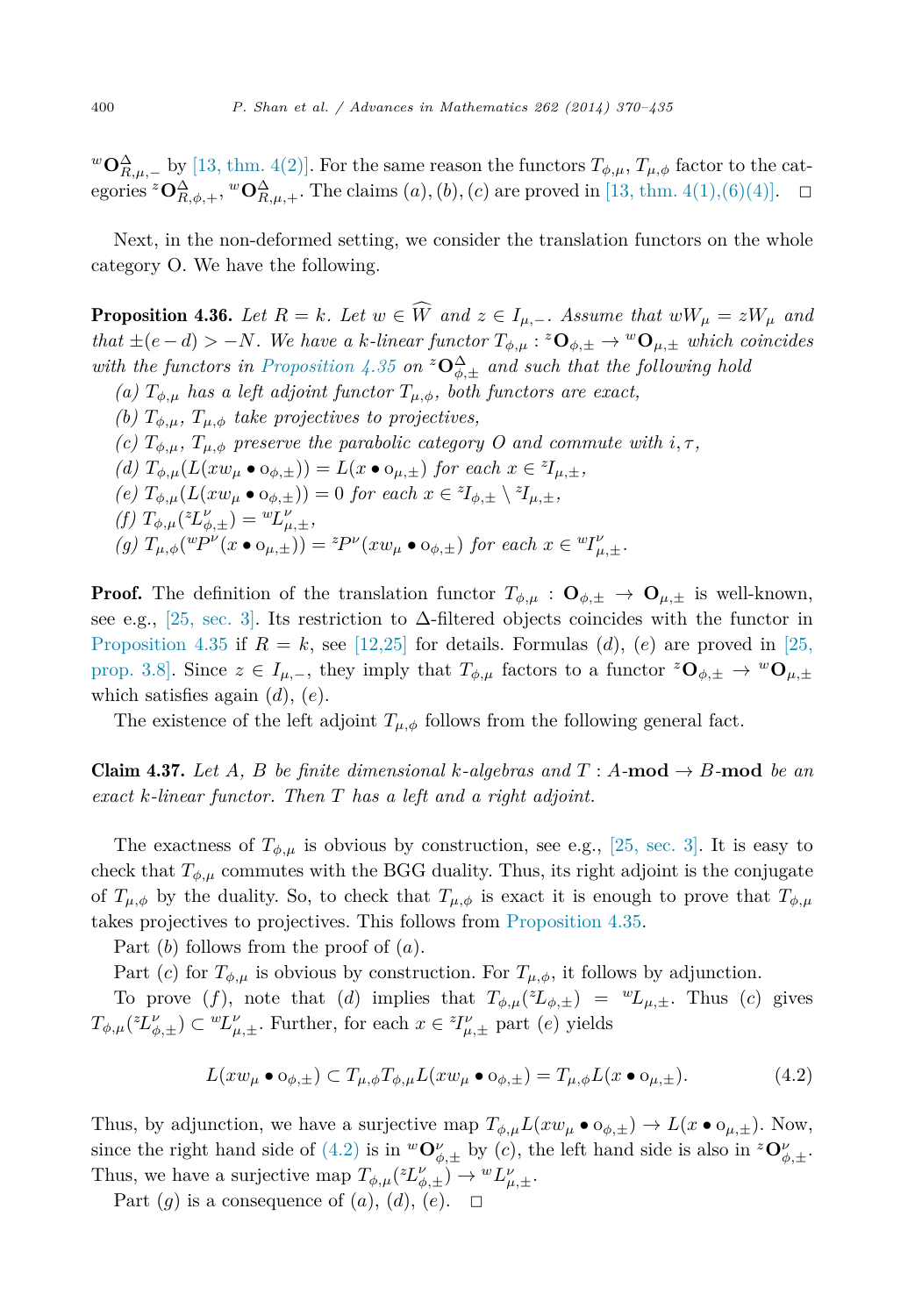<span id="page-31-0"></span>**Remark 4.38.** Let  $w \in W$  and  $w \in I_{\mu,+}^{\nu}$ . Set  $z = ww_{\mu}$ . We have  $z \in I_{\phi,+}^{\nu} \cap I_{\mu,-}$ . Assume that  $e - d > -N$ . Then, the functor  $T_{\mu,\phi}: {^w}O_{\mu,+}^{\nu} \to {^z}O_{\phi,+}^{\nu}$  is faithful. To prove this it is enough to check that  $T_{\mu,\phi}(L) \neq 0$  for any simple module L. This follows from [Proposition 4.36\(](#page-30-0)*a*), (*g*).

# *4.7. Translation functors in* **Z**

Fix elements  $w \in W$  and  $z \in I_{\mu,-}$ .

The algebra  $z\bar{Z}_{S,\phi,+} = z\bar{Z}_{S,\phi,-}$  consists of the tuples  $(a_x)$  of elements of *S* labeled by elements  $x \in W$  such that  $x \leq z$  and  $a_x - a_y \in \check{\alpha}S$  for all  $x, y$  such that  $x = s_\alpha y$ . Since *z* is maximal in the left coset  $zW_\mu$ , switching the coordinates yields a left  $W_\mu$ -action on such tuples such that  $y \cdot (a_x) = (a_{xy})$  for each  $y \in W_\mu$ . This yields a left  $W_\mu$ -action on the algebra  ${}^{z}\bar{Z}_{S,\phi,\pm}$ .

Assume that *w* belongs to the left coset  $zW_\mu$ . Then, we have a map  ${}^w\bar{Z}_{S,\mu,\pm} \to {}^z\bar{Z}_{S,\phi,\pm}$ such that  $(a_x) \mapsto (b_{xy})$ , where we define  $b_{xy} = a_x$  for each  $x \in {^wI}_{\mu, \pm}$  and  $y \in W_\mu$ . This map identifies the algebra  ${}^w\!Z_{S,\mu,\pm}$  with the set of  $W_\mu$ -invariant elements in the algebra  ${}^zZ_{S,\phi,\pm}$ .

**Lemma 4.39.** *For*  $z \in I_{\mu,-}$  *and*  $w \in I_{\mu,\pm}$  *such that*  $w \in zW_{\mu}$  *there are graded*  $w\bar{Z}_{S,\mu,\pm}$ *-module isomorphisms* 

$$
(a) z \bar{Z}_{S,\phi,\pm} \simeq \bigoplus_{y \in W_{\mu}} \mathcal{W}_{Z_{S,\mu,\pm}} \langle -2l(y) \rangle,
$$
  
\n
$$
(b) z \bar{Z}_{S,\phi,\pm} \langle 2l(w_{\mu}) \rangle \simeq \text{Hom}_{\mathcal{W}_{Z_{S,\mu,\pm}}} (\mathcal{Z}_{S,\phi,\pm}, \mathcal{W}_{Z_{S,\mu,\pm}}).
$$

**Proof.** It is enough to prove the lemma for  $^{wZ}S_{S,\mu,+}$  because we have an isomorphism of graded algebra  ${}^{w}\bar{Z}_{S,\mu,-} = {}^{v}\bar{Z}_{S,\mu,+}$  for  $w \in I_{\mu,-}$  and  $v = w_{+} \in I_{\mu,+}$ .

By [Proposition 4.43\(](#page-35-0)*a*) below, the graded *S*-algebra  ${}^w\bar{Z}_{S,\mu,+}$  is isomorphic to the equivariant cohomology (graded) algebra  $H_T(\bar{X}_{\mu,w})$  of the affine Schubert variety  $\bar{X}_{\mu,w}$  =  $X_{\mu,z}$ . Therefore, the Bruhat decomposition yields

$$
\begin{aligned}\n\omega \bar{Z}_{S,\mu,+} &= H_T(\bar{X}_{\mu,z}) = \bigoplus_{x \in I_{\mu,-}, x \leq z} H_T(X_{\mu,x}) \langle 2l(z) - 2l(x) \rangle, \\
&z \bar{Z}_{S,\phi,+} &= H_T(\bar{X}_{\phi,z}) = \bigoplus_{y \in W_\mu} \bigoplus_{x \in I_{\mu,-}, x \leq z} H_T(X_{\phi,xy}) \langle 2l(z) - 2l(y) - 2l(x) \rangle.\n\end{aligned}
$$

Since the obvious projection  $X_{\phi,xW_\mu} \to X_{\mu,x}$  is a  $P_\mu/B$ -fibration, we have  $H_T(X_{\mu,x}) =$  $\bigoplus_{y \in W_\mu} H_T(X_{\phi, xy})$ . This implies part (*a*).

Finally, part (*b*) follows from (*a*), because

$$
\mathrm{Hom}_{^{w\bar{Z}}S,\mu,+}(^{z\bar{Z}}S,\phi,+,{^{w\bar{Z}}S,\mu,+})=\bigoplus_{y\in W_{\mu}}\mathrm{Hom}_{^{w\bar{Z}}S,\mu,+}(^{w\bar{Z}}S,\mu,+(-2l(y)),{^{w\bar{Z}}S,\mu,+})
$$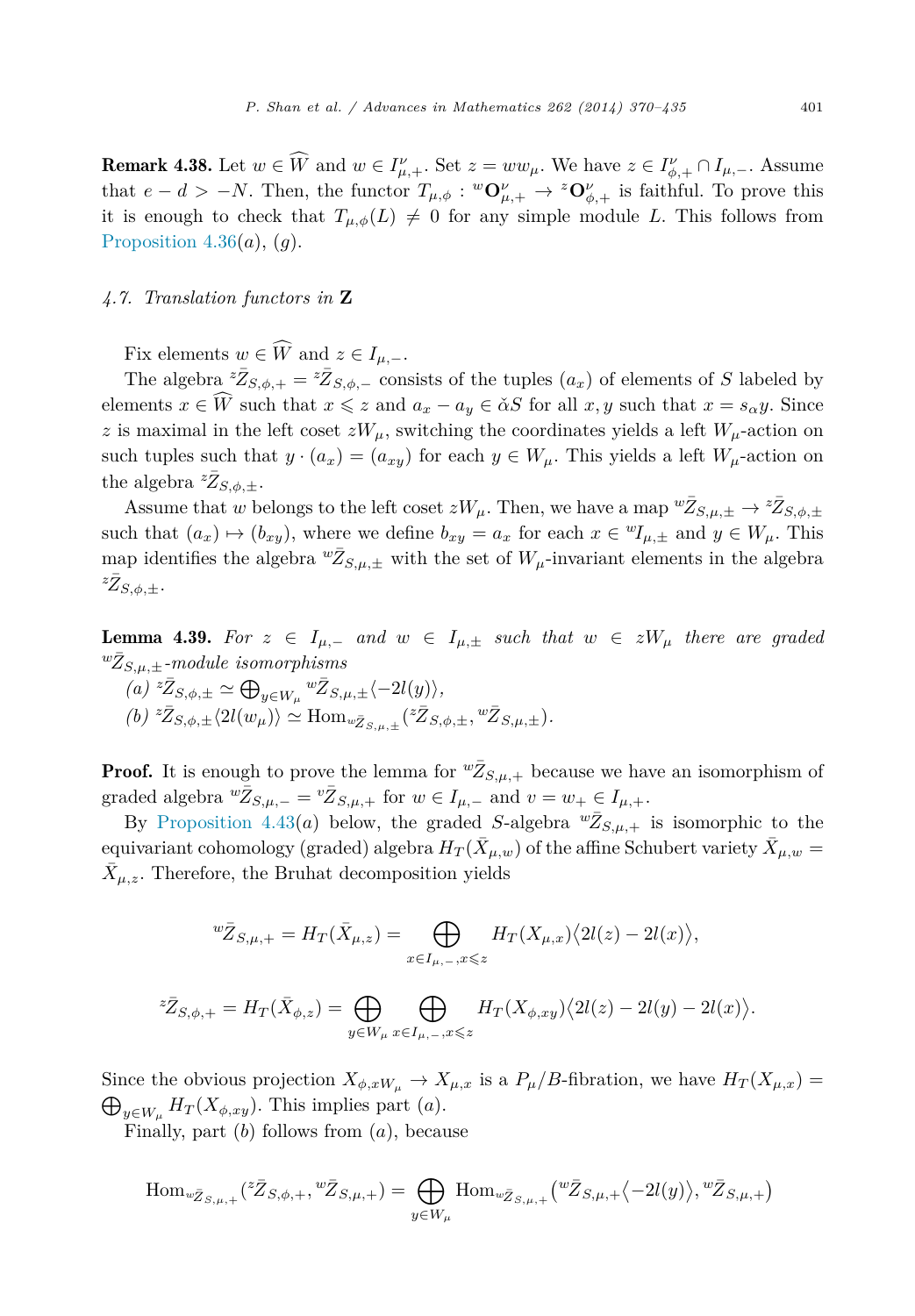$$
= \bigoplus_{y \in W_{\mu}} {}^{w\bar{Z}}S_{,\mu,+} \langle 2l(y) \rangle
$$
  

$$
= {}^{z\bar{Z}}S_{,\phi,+} \langle 2l(w_{\mu}) \rangle. \qquad \Box
$$

Remark 4.40. An algebraic proof of [Lemma 4.39](#page-31-0) is given in [\[15, lem. 5.1\]](#page-64-0) in the particular case where  $\sharp W_\mu = 2$ .

Let  $\bar{\theta}_{\phi,\mu}: \bar{z}(\mathbf{Z}_{S,\phi,\pm}) \to \bar{z}(\mathbf{Z}_{S,\mu,\pm})$  and  $\bar{\theta}_{\mu,\phi}: \bar{z}(\mathbf{Z}_{S,\mu,\pm}) \to \bar{z}(\mathbf{Z}_{S,\phi,\pm})$  be the restriction and induction functors with respect to the inclusion  ${}^w\bar{Z}_{S,\mu,\pm} \subset {}^z\bar{Z}_{S,\phi,\pm}$ .

Next, let  $R = S$  or  $S_0$ . Forgetting the gradings, we define in the same way as above the functors  $\theta_{\phi,\mu}: {}^z\mathbf{Z}_{R,\phi,\pm} \to {}^w\mathbf{Z}_{R,\mu,\pm}$  and  $\theta_{\mu,\phi}: {}^w\mathbf{Z}_{R,\mu,\pm} \to {}^z\mathbf{Z}_{R,\phi,\pm}.$ 

**Proposition 4.41.** *Assume that*  $w \in zW_\mu$  *and*  $z \in I_{\mu,-}$ *. Then, we have* 

(a)  $\mathbb{V}_{S_0} \circ T_{\phi,\mu} = \theta_{\phi,\mu} \circ \mathbb{V}_{S_0}$  on  ${}^z\mathbf{O}^{\Delta}_{S_0,\phi,\pm}$ , and  $\mathbb{V}_{S_0} \circ T_{\mu,\phi} = \theta_{\mu,\phi} \circ \mathbb{V}_{S_0}$  on  ${}^w\mathbf{O}^{\Delta}_{S_0,\mu,\pm}$ , (b)  $\bar{\theta}_{\phi,\mu}$  and  $\bar{\theta}_{\mu,\phi}$  are exact functors  ${}^2\bar{\mathbf{Z}}_{S,\phi,\pm}^{\Delta} \rightarrow {}^w\bar{\mathbf{Z}}_{S,\mu,\pm}^{\Delta}$  and  ${}^w\bar{\mathbf{Z}}_{S,\mu,\pm}^{\Delta} \rightarrow {}^z\bar{\mathbf{Z}}_{S,\phi,\pm}^{\Delta}$  $(c)$   $(\bar{\theta}_{\mu,\phi}, \bar{\theta}_{\phi,\mu}, \bar{\theta}_{\mu,\phi} \langle 2l(w_{\mu}) \rangle)$  *is a triple of adjoint functors,*  $(d) \bar{\theta}_{\phi,\mu} \circ D = D \circ \bar{\theta}_{\phi,\mu} \text{ and } \bar{\theta}_{\mu,\phi} \circ D = D \circ \theta_{\mu,\phi} \circ \langle 2l(w_{\mu}) \rangle,$ *(e)* for each  $x \in {^wI}_{\mu,+}$ , there is a summand M of  ${^wB}_{S,\mu,+}(t)\langle j \rangle$ 's with  $t < x$  such that

$$
\bar{\theta}_{\phi,\mu}\left(^{z} \bar{B}_{S,\phi,+}(x w_{\mu})\right) = \bigoplus_{y \in W_{\mu}} {}^{w} \bar{B}_{S,\mu,+}(x) \langle l(w_{\mu}) - 2l(y) \rangle \bigoplus M,
$$

*(f) We have*

(i)  $\bar{\theta}_{\mu,\phi}(^w\bar{B}_{S,\mu,+}(x)) = {^z\!\bar{B}}_{S,\phi,+}(x w_\mu) \langle -l(w_\mu) \rangle$  *for*  $x \in {^w\!I}_{\mu,+},$ (ii)  $\bar{\theta}_{\mu,\phi}(^w\bar{B}_{S,\mu,-}(x)) = {^z\bar{B}}_{S,\phi,-}(xw_\mu)$  *for*  $x \in {^wI}_{\mu,-}$ .

**Proof.** Part  $(a)$  is proved in [\[13, thm. 9\].](#page-64-0)

For (*b*), note that the base change with respect to  $S \to S_0$  commutes with  $\theta_{\phi,\mu}$ ,  $\theta_{\mu,\phi}$ and with the functor  $M \mapsto M_{[x]}$ , see Section [4.2.](#page-21-0) Now, by (*a*) and by [Propositions 4.33\(](#page-28-0)*c*), [4.35\(](#page-29-0)*a*), the functors  $\theta_{\phi,\mu}$ ,  $\theta_{\mu,\phi}$  preserve  ${}^z\mathbf{Z}^{\Delta}_{\mathcal{S}_0,\phi,\pm}$ ,  ${}^w\mathbf{Z}^{\Delta}_{\mathcal{S}_0,\mu,\pm}$ . Hence, by [Lemma 4.20\(](#page-22-0)*c*),  $\text{the functor } \bar{\theta}_{\phi,\mu}, \bar{\theta}_{\mu,\phi} \text{ preserve } {}^z\bar{\mathbf{Z}}_{S,\phi,\pm}^{\Delta}, {}^{w\bar{\mathbf{Z}}_{\underline{S},\mu,\pm}^{\Delta},\dots}$ 

Next, to prove the exactness of  $\theta_{\phi,\mu}$ ,  $\theta_{\mu,\phi}$  it is enough to check the exactness of *θ*<sub>φ,μ</sub>, *θ*<sub>μ,φ</sub>, because *ε* is faithfully exact by [Lemma 4.20\(](#page-22-0)*b*). This follows from (*a*) and [Propositions 4.33\(](#page-28-0)*c*), [4.35\(](#page-29-0)*a*).

The proof of part  $(c)$  is similar to [\[15, prop. 5.2\].](#page-64-0) More precisely, by Lemma 4.39 $(b)$ there is an isomorphism of functors

$$
{}^z\bar{Z}_{S,\phi,\pm}\langle 2l(w_{\mu})\rangle \otimes_{w\bar{Z}_{S,\mu,\pm}} \bullet \simeq \text{Hom}_{w\bar{Z}_{S,\mu,\pm}}({}^z\bar{Z}_{S,\phi,\pm},{}^w\bar{Z}_{S,\mu,\pm}) \otimes_{w\bar{Z}_{S,\mu,\pm}} \bullet \simeq \text{Hom}_{w\bar{Z}_{S,\mu,\pm}}({}^z\bar{Z}_{S,\phi,\pm},\bullet).
$$

Therefore  $(\bar{\theta}_{\mu,\phi}, \bar{\theta}_{\phi,\mu}, \bar{\theta}_{\mu,\phi}\langle 2l(w_{\mu})\rangle)$  is a triple of adjoint of functors.

<span id="page-32-0"></span>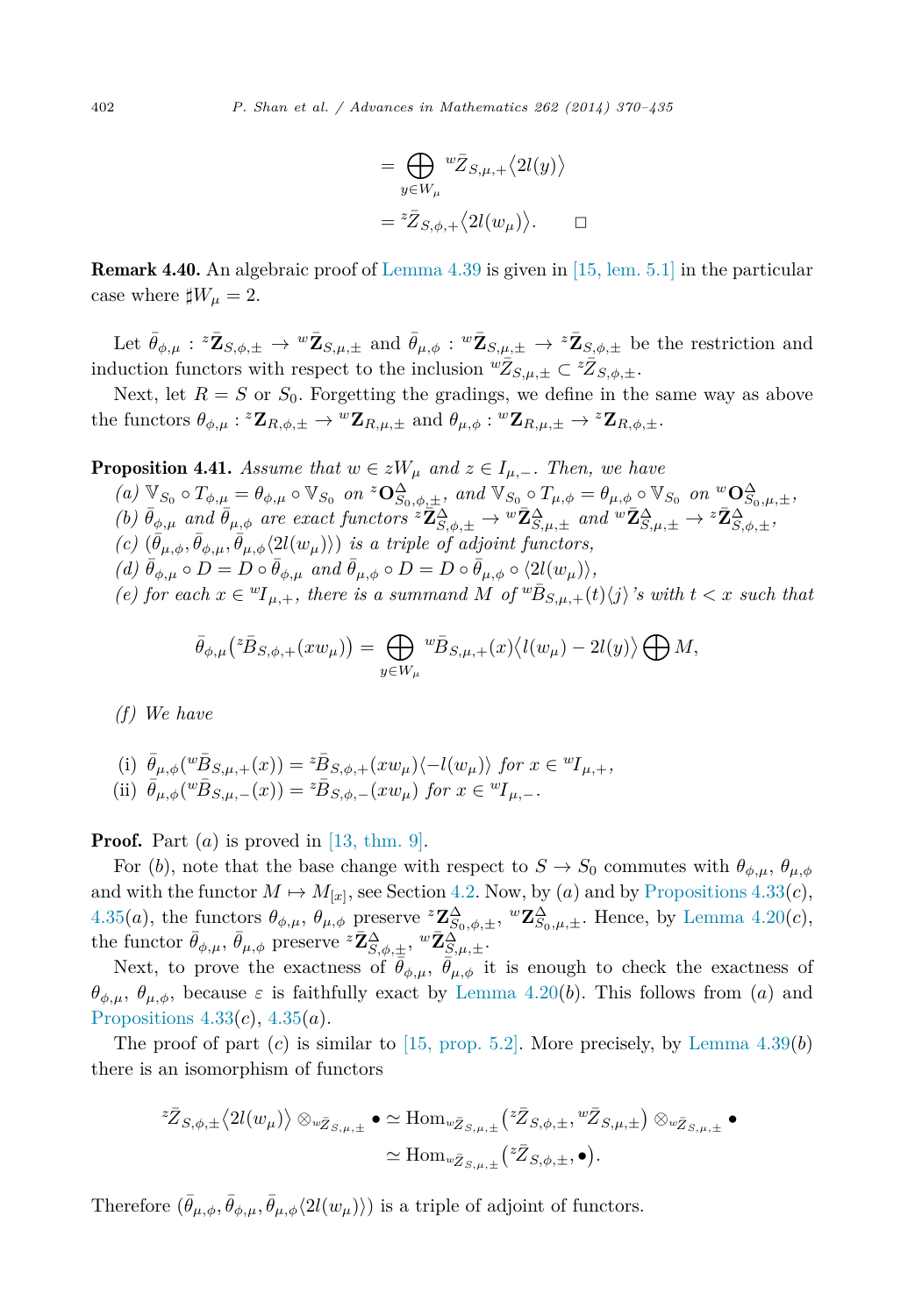Part (*d*) follows from (*c*). Indeed, since  $\bar{\theta}_{\phi,\mu}(M) = M$  as a graded *S*-module, we have  $\theta_{\phi,\mu} \circ D = D \circ \theta_{\phi,\mu}$ . Then, part (*c*) implies  $\theta_{\mu,\phi} \circ D = D \circ \theta_{\mu,\phi} \langle 2l(w_{\mu}) \rangle$  by unicity of adjoint functors.

Now, we prove (*e*). To unburden the notation let us temporarily abbreviate  $\bar{B}_{\mu}(x)$  ${}^{w\bar{B}}S_{,\mu,+}(x),\,\bar{B}_{\phi}(x)={}^{z\bar{B}}S_{,\phi,+}(x),\,\bar{Z}_{\mu}={}^{w\bar{Z}}S_{,\mu,+},\,\bar{Z}_{\phi}={}^{z\bar{Z}}S_{,\phi,+} \,\,\text{and}\,\, \bar{\mathbf{Z}}_{\phi}={}^{z\bar{\mathbf{Z}}S_{,\phi,+}}. \,\,\text{First,}$ note that  $\bar{\theta}_{\phi,\mu}(\bar{B}_{\phi}(xw_{\mu}))$  is a direct sum of objects of the form  $\bar{B}_{\mu}(z)\langle j\rangle$  by [Corollary 4.44](#page-35-0) below. Next, for each subset  $J \subset {}^{z}I_{\phi,+}$  and each object  $M \in \bar{Z}_{\phi}^{\Delta}$ , we have defined a graded *S*-module  $M_J = \mathcal{L}(M)(J)$  in [Remark 4.9.](#page-19-0) Setting  $J = xW_\mu$ , we claim that

$$
\bar{B}_{\phi}(x w_{\mu})_{x W_{\mu}} = \bar{Z}_{\phi,x W_{\mu}} \langle l(x w_{\mu}) \rangle.
$$
\n(4.3)

To prove this, we use the geometric approach to sheaves over moment graphs recalled in Section [4.8](#page-34-0) below. We also use the notation given there (for the dual root system). The  $\bar{Z}_{\phi}$ -module  $\bar{B}_{\phi}(xw_{\mu}) \in \bar{\mathbf{Z}}_{\phi}^{\Delta}$  is a graded BM-sheaf on  ${}^{z}\mathcal{G}_{\phi,+}$ . Since  $x \in I_{\mu,+}$ , the set  $xW_\mu$  is an ideal of the poset  $x^w \mu I_{\mu,+}$ . Thus, by [Lemma 4.46,](#page-35-0) we have  $\bar{B}_\phi(xw_\mu)_{xW_\mu} =$ *IH<sub>T</sub>* (*X*<sub>*φ,xW<sub><i>μ*</sub></sub>). Since  $X_{\phi,xW_{\mu}}$  is a smooth open subset of  $\bar{X}_{\phi,xw_{\mu}}$  (see comments before</sub> [Lemma 4.46\)](#page-35-0), we deduce that

$$
\bar{B}_{\phi}(xw_{\mu})_{xW_{\mu}}=IH_{T}(X_{\phi,xW_{\mu}})=H_{T}(X_{\phi,xW_{\mu}})\bigl\langle l(xw_{\mu})\bigr\rangle=\bar{Z}_{\phi,xW_{\mu}}\bigl\langle l(xw_{\mu})\bigr\rangle.
$$

Now, by [\[15, prop. 5.3\],](#page-64-0) for each  $x \in {}^{z}I_{\mu,+}$  we have  $\bar{\theta}_{\phi,\mu}(\bar{B}_{\phi}(xw_{\mu}))_{x} = \bar{B}_{\phi}(xw_{\mu})_{xW_{\mu}}$ . Thus, by (4.3) and [Lemma 4.39\(](#page-31-0)*a*) we have an isomorphism of graded *S*-modules

$$
\bar{\theta}_{\phi,\mu}(\bar{B}_{\phi}(x w_{\mu}))_{x} = (\bar{Z}_{\phi,xW_{\mu}})_{xW_{\mu}} \langle l(xw_{\mu}) \rangle
$$
  
\n
$$
= \bigoplus_{y \in W_{\mu}} (\bar{Z}_{\mu,x})_{x} \langle l(xw_{\mu}) - 2l(y) \rangle
$$
  
\n
$$
= \bigoplus_{y \in W_{\mu}} S \langle l(xw_{\mu}) - 2l(y) \rangle.
$$

Finally, since for each  $t \in I_{\mu,+}$  we have

$$
t\not\leqslant x\quad\Rightarrow\quad \bar\theta_{\phi,\mu}\big(\bar B_\phi(xw_\mu)\big)_t=\bar B_\phi(xw_\mu)_{tW_\mu}=0,
$$

the support condition in [Proposition 4.23](#page-23-0) implies that the decomposition of  $\bar{\theta}_{\phi,\mu}(\bar{B}_{\phi}(xw_{\mu}))$  into direct sums of  $\bar{B}_{\mu}(z)\langle j\rangle$ 's has the form as predicted in part *(e)*.

Finally, we prove  $(f)$ . By Propositions 4.33 $(c)$ , 4.36 $(g)$  and part  $(a)$  we have  $\theta_{\mu,\phi}(^wB_{S,\mu,\pm}(x)) = {}^zB_{S,\phi,\pm}(xw_\mu)$  for each  $x \in {}^wI_{\mu,\pm}$ . To identify the gradings, note that, by  $[15, \text{prop. } 5.3]$ , we have

$$
\bar{\theta}_{\mu,\phi} \big( {^w\bar{B}}_{S,\mu,\pm}(x) \big)_{xW_\mu} = {^z\bar{Z}}_{\phi,xW_\mu} \otimes_{^w\bar{Z}_{\mu,x}} {^w\bar{B}}_{S,\mu,\pm}(x)_x = {^z\bar{Z}}_{\phi,xW_\mu} \big( \pm l(x) \big),
$$

because  ${}^w\bar{Z}_{\mu,\underline{x}} = S$  and  ${}^w\bar{B}_{S,\mu,\pm}(x)_x = S\langle \pm l(x) \rangle$ . Since  $({}^z\bar{Z}_{\phi,x})_y = S$  for all  $y \in xW_\mu$ , we deduce that  $\theta_{\mu,\phi}(^w\overline{B}_{S,\mu,\pm}(x))_{xw_\mu} = S\langle l(x) \rangle$  and  $\theta_{\mu,\phi}(^w\overline{B}_{S,\mu,\pm}(x))_x = S\langle -l(x) \rangle$ .  $\Box$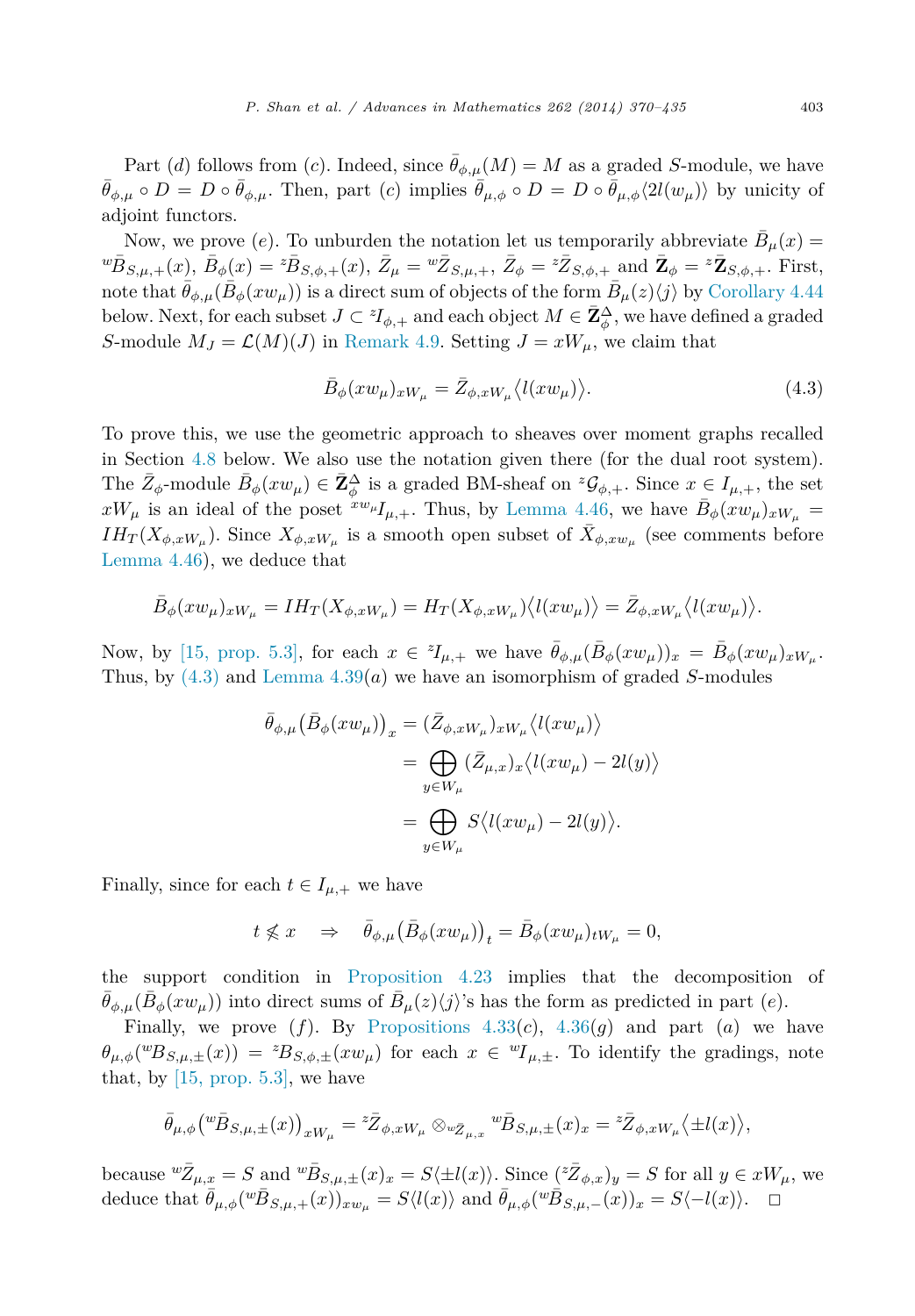<span id="page-34-0"></span>**Remark 4.42.** Now, we consider the case  $R = k$ . Recall the algebras  $^wZ_\mu$ ,  $^wZ_\mu$  and the categories  ${}^w\mathbf{Z}_\mu$ ,  ${}^w\mathbf{Z}_\mu$  from the beginning of Section [4.3,](#page-22-0) and the translation functors  $T_{\mu,\phi}$ ,  $T_{\phi,\mu}$  in Section [4.6.](#page-29-0)

We define  $\bar{\theta}_{\phi,\mu}: {}^z \bar{\mathbf{Z}}_{\phi} \to {}^w \bar{\mathbf{Z}}_{\mu}$  and  $\bar{\theta}_{\mu,\phi}: {}^w \bar{\mathbf{Z}}_{\mu} \to {}^z \bar{\mathbf{Z}}_{\phi}$  to be the restriction and induction functors with respect to the inclusion  ${}^w\bar{Z}_{\mu} \subset {}^z\bar{Z}_{\phi}$ . They are exact (for the stupid exact structure).

In the non-graded case, we define  $\theta_{\mu,\phi}$ ,  $\theta_{\phi,\mu}$  in a similar way. Then, we have  $V_k \circ T_{\phi,\mu} =$  $\theta_{\phi,\mu} \circ \mathbb{V}_k$  and  $\mathbb{V}_k \circ T_{\mu,\phi} = \theta_{\mu,\phi} \circ \mathbb{V}_k$  on  $\Delta$ -filtered modules by [Proposition 4.41\(](#page-32-0)*a*), because  $\theta_{\phi,\mu}$ ,  $\theta_{\mu,\phi}$ ,  $T_{\phi,\mu}$ ,  $T_{\mu,\phi}$  and V commute with base change by [Propositions 4.33, 4.35.](#page-28-0)

# *4.8. Moment graphs and the flag ind-scheme*

Fix a parabolic type  $\mu \in \mathcal{P}$ . Let  $P_{\mu} \subset G(k((t)))$  be the parabolic subgroup with Lie algebra  $\mathbf{p}_{\mu}$ . Write  $B = P_{\phi}$  and let *T* be the torus with Lie algebra **t**. Note that *T* is the product of  $k^{\times} \times k^{\times}$  by the maximal torus of *G*.

Let  $X'$  be the partial (affine) flag ind-scheme  $G(k((t)))/P_\mu$ . The affine Bruhat cells are indexed by the cosets  $\hat{W}/W_{\mu}$ , which we identify with  $I_{\mu,+} (= I_{\mu}^{\min})$ . For each  $w \in I_{\mu,+}$  let  $X_w \subset \overline{X}_w \subset X'$  be the corresponding finite dimensional affine Bruhat cell and Schubert variety. To avoid confusions we may write  $X'_{\mu} = X'$ ,  $X_{\mu,w} = X_w$  and  $\bar{X}_{\mu,w} = \bar{X}_w$ . For any subset  $J \subset I_{\mu,+}$  we abbreviate  $X_J = \bigcup_{w \in J}^{\mu} X_w$ .

The group *T* acts on  $X_w$ , with the first copy of  $k^\times$  acting by rotating the loop and the last one acting trivially. The varieties  $X_w$  form an inductive system of complex projective varieties with closed embeddings and *X*- is represented by the ind-scheme  $\overline{X}_w$ . Recall that  $\overline{X}_w$  has dimension  $l(w)$  and  $\overline{X}_w = \bigcup_{x \in w_{I_{\mu,+}}} X_x$ .

Let  $\mathbf{D}^b(\bar{X}_w)$  be the bounded derived category of constructible sheaves of *k*-vector spaces on  $\bar{X}_w$ , which are locally constant along the *B*-orbits, and let  $P(\bar{X}_w)$  be the full lubcategory of perverse sheaves. Let  $\mathbf{D}_T^b(\bar{X}_w)$  and  $\mathbf{P}_T(\bar{X}_w)$  betheir *T*-equivariant analogue.

For each  $x \in {^wI}_{\mu,+}$ , let  ${^wIC}(\bar{X}_x)$  be the intersection cohomology complex in  $\mathbf{P}(\bar{X}_w)$ associated with  $\bar{X}_x$  and let  ${}^w\!I C_T(\bar{X}_x)$  be its *T*-equivariant analogue. Let  $IH(\bar{X}_x)$  be the intersection cohomology of  $\bar{X}_x$  and let  $IH_T(\bar{X}_x)$  be its *T*-equivariant analogue. Finally, let  $H(\bar{X}_x)$ ,  $H_T(\bar{X}_x)$  denote the (*T*-equivariant) cohomology of  $\bar{X}_x$ . See Section [A.1](#page-57-0) for details.

In this section we set  $V = t^*$ . Since *S* is the symmetric algebra over *V*, we have  $S = H_T(\bullet)$ . Let  $S^{\vee}$  denote the symmetric algebra over  $V^* = \mathbf{t}$ .

Let  $^w{\mathcal{G}}_{\mu,\pm}^{\vee}$  be the moment graph over *V* whose set of vertices is  $^wI_{\mu,\pm}$ , with an edge labeled by  $k \alpha$  between  $x, y$  if there is an affine reflection  $s_{\alpha}$  such that  $s_{\alpha}y \in xW_{\mu}$ .

We define  ${}^w\bar{Z}^\vee_{S,\mu,\pm}$ ,  ${}^w\bar{\mathbf{Z}}^\vee_{S,\mu,\pm}$ ,  ${}^w\bar{B}_{S,\mu,\pm}(x)^\vee$ ,  ${}^w\bar{C}_{S,\mu,\pm}(x)^\vee$ , etc., in the obvious way. We'll also write  ${}^w\bar{F}_{S,\mu,\pm}^{\vee}$  for the category of graded *S*-sheaves of finite type over  ${}^w\mathcal{G}_{\mu,\pm}^{\vee}$  whose stalks are torsion free as *S*-modules. We also write  ${}^w\bar{B}^\vee_{\mu,\pm}(x) = k\,{}^w\bar{B}^\vee_{S,\mu,\pm}(x), {}^w\bar{C}^\vee_{\mu,\pm}(x) =$  $k^{w}\bar{C}_{S,\mu,\pm}^{\vee}(x), w\bar{Z}_{\mu,\pm}^{\vee} = k^{w}\bar{Z}_{S,\mu,\pm}^{\vee}, w\bar{\mathbf{Z}}_{\mu,\pm}^{\vee} = w\bar{Z}_{\mu,\pm}^{\vee}$ -mod, etc. In the non-graded case we use a similar notation.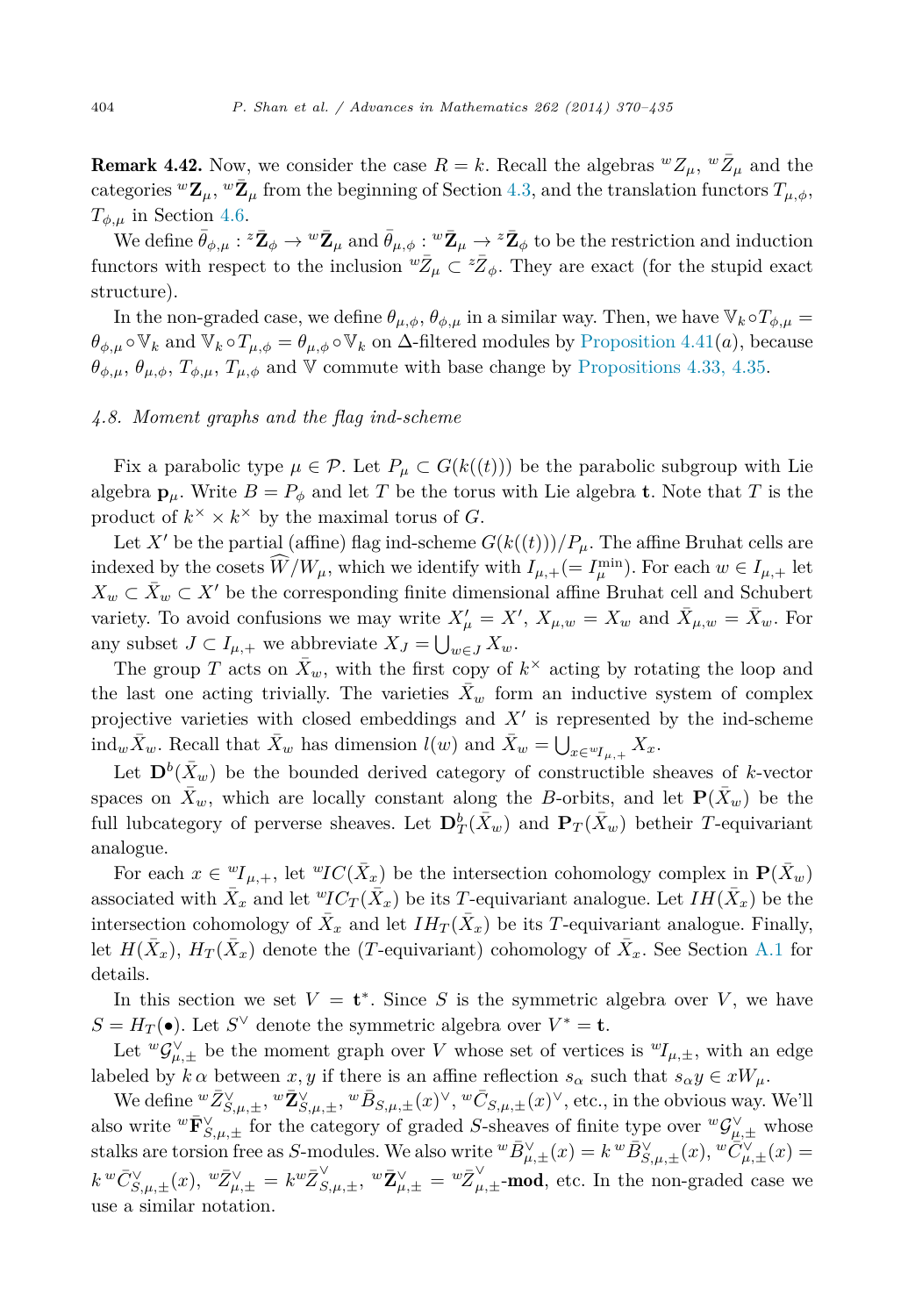<span id="page-35-0"></span>**Proposition 4.43.** For  $w \in I_{\mu,+}$  and  $x \in {}^wI_{\mu,+}$  we have

\n- (a) 
$$
H_T(\bar{X}_w) = {}^w\bar{Z}_{S,\mu,+}^{\vee}
$$
 and  $H(\bar{X}_w) = {}^w\bar{Z}_{\mu,+}^{\vee}$  as graded k-algebras,
\n- (b)  $IH_T(\bar{X}_x) = {}^w\bar{B}_{S,\mu,+}^{\vee}(x)$  as graded  ${}^w\bar{Z}_{S,\mu,+}^{\vee}$ -modules,
\n- (c)  $IH(\bar{X}_x) = {}^w\bar{B}_{\mu,+}^{\vee}(x)$  as graded  ${}^w\bar{Z}_{\mu,+}^{\vee}$ -modules.
\n

**Proof.** Part (*a*) follows from [\[19\],](#page-64-0) parts (*b*), (*c*) from [\[7, thm. 1.5, 1.6, 1.8\].](#page-64-0)  $\Box$ 

**Corollary 4.44.** Assume that  $w \in I_{\mu,+}$  and  $z = w_- \in I_{\mu,-}$ . For each  $x \in {}^zI_{\phi,+}$ , the  $graded$   $^{w}\bar{Z}_{S,\mu,+}^{\vee}$ *-module*  $\bar{\theta}_{\phi\mu}$ ( $^{z}\bar{B}_{S,\phi,+}^{\vee}(x)$ ) *is a direct sum of graded modules of the form*  $w\overline{B}_{S,\mu,+}^{\vee}(y)\langle j\rangle$  *with*  $y \in {}^{w}I_{\mu,+}$  *and*  $j \in \mathbb{Z}$ *.* 

**Proof.** The obvious projection  $\pi$  :  $\bar{X}_{\phi,z} \to \bar{X}_{\mu,w}$  is proper. By Proposition 4.43, for each  $\mathcal{E} \in \mathbf{P}_T(X_{\phi,z})$ , we may regard the cohomology spaces  $H(\mathcal{E}), H(\pi_*\mathcal{E})$  as graded modules over  ${}^{z}\bar{Z}_{S,\phi,+}^{\vee}$  and  ${}^{w}\bar{Z}_{S,\mu,+}^{\vee}$  respectively. Since  $\bar{\theta}_{\phi,\mu}$  is the restriction of graded modules with respect to the inclusion  ${}^w\bar{Z}_{S,\mu,+}^{\vee} \subset {}^z\bar{Z}_{S,\phi,+}^{\vee}$ , we have an obvious isomorphism of graded  ${}^{w}\bar{Z}_{S,\mu,+}^{\vee}$ -modules  $H(\pi_*\mathcal{E}) \cong \bar{\theta}_{\phi\mu}H(\mathcal{E})$ . Setting  $\mathcal{E} = {}^{w}\!IC_T(\bar{X}_{\phi,x})$ , we obtain a graded module isomorphism  $H(\pi_*(^zIC_T(\bar{X}_{\phi,x}))) \simeq \bar{\theta}_{\phi\mu}(*\bar{B}_{S,\phi,+}^{\vee}(x))$ . Now, by the decomposition theorem, the complex  $\pi_*({}^zIC_T(\bar{X}_{\phi,x}))$  is a direct sum of complexes of the form  ${}^wIC_T(\bar{X}_{\mu,y})[j],$  with  $y \in {}^wI_{\mu,+}$  and  $j \in \mathbb{Z}$ . We deduce that  $\bar{\theta}_{\phi\mu}({}^z\bar{B}_{S,\phi,+}^{\vee}(x))$ is a direct sum of graded  ${}^w\bar{Z}_{S,\mu,+}^{\vee}$ -modules of the form  ${}^w\bar{B}_{S,\mu,+}^{\vee}(y)\langle j\rangle$ .  $\Box$ 

**Remark 4.45.** The counterpart of Proposition 4.43 for  ${}^w\bar{Z}_{S,\mu,-}^{\vee}$  and  ${}^w\bar{B}_{S,\mu,-}^{\vee}(x)$  is proved in [Proposition A.3](#page-63-0) below.

Recall that the poset  ${}^{x}I_{\mu,+}$  is equipped with the opposite Bruhat order. An ideal  $J \subset {}^{x}\!I_{\mu,+}$  is a coideal in the set  $\{y \in I^{\min}_{\mu}; y \leqslant x\}$  equipped with the Bruhat order. Hence the variety  $X_J$  is a T-stable open subvariety of  $\overline{X}_x$ . We have the following proposition.

**Lemma 4.46.** Let  $w \in I_{\mu, \frac{1}{\sqrt{2}}}$ . For any  $x \in {}^{wI}I_{\mu, +}$  and any ideal  $J \subset {}^{xI}I_{\mu, +}$  there is an  $i$ somorphism of graded  $({}^w\overline{Z}_{S,\mu,+}^{\vee})_J$ -modules  ${}^w\overline{B}_{S,\mu,+}^{\vee}(x)_J = IH_T(X_J)$ .

**Proof.** The *T*-variety  $X_J$  satisfies the assumption in [\[7, sec. 1.1\].](#page-64-0) Hence, by [\[7, sec. 1.1\],](#page-64-0) one can associate a moment graph  $\mathcal{G}_J^{\vee}$  to it. By construction, the graph  $\mathcal{G}_J^{\vee}$  is the same as the subgraph of  $^w{\mathcal{G}}_{\mu,+}^{\vee}$  consisting of the vertices which belong to *J* and the edges *h* with  $h', h'' \in J$ . Let  $\bar{Z}_{S,J}^{\vee}$  be the graded structural algebra of  $\mathcal{G}_J^{\vee}$ . We have  $\bar{Z}_{S,J}^{\vee} = (\stackrel{w}{Z}_{S,\mu,+}^{\vee})_J$ as graded rings, see [Remark 4.9.](#page-19-0)

For any  $y \in J$ , let  $\bar{B}^{\vee}_{S,J}(y)$  be the set of sections of the graded BM-sheaf on  $\mathcal{G}^{\vee}_{J}$ associated with *y*, as defined in [Proposition-Definition 4.13.](#page-20-0) By [\[7, thm. 1.5,1.7\],](#page-64-0) we have a graded ring isomorphism  $\bar{Z}_{S,J}^{\vee} = H_T(X_J)$  and a graded  $\bar{Z}_{S,J}^{\vee}$ -module isomorphism  $\bar{B}^{\vee}_{S,J}(y) = IH_T(\bar{X}_y \cap X_J)$ . In particular, we have  $\bar{B}^{\vee}_{S,J}(x) = IH_T(X_J)$ .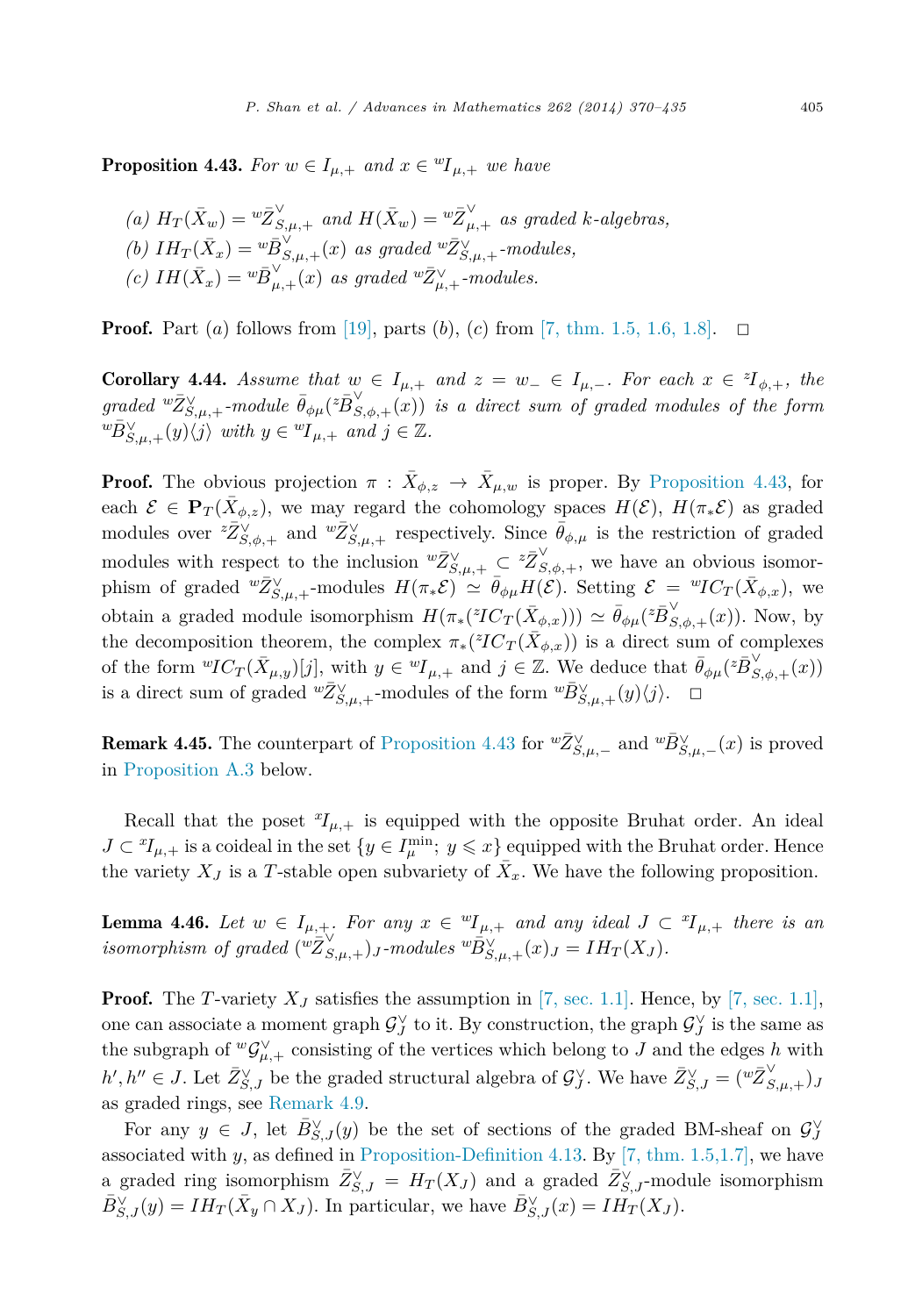<span id="page-36-0"></span>Next, since  $J \subset {}^{x}I_{\mu,+}$  is an ideal, it follows from the construction of BM-sheaves recalled in [Remark 4.14](#page-20-0) that we have canonical identifications  $\bar{B}^{\vee}_{S,J}(x)_y = {}^w \bar{B}^{\vee}_{S,\mu,+}(x)_y$ ,  $\bar{B}_{S,J}^{\vee}(x)_h = {}^w \bar{B}_{S,\mu,+}^{\vee}(x)_h$  for any *y*,  $h \in \mathcal{G}_J^{\vee}$  which are compatible with the maps  $\rho_{y,h}$ . This implies that  $\bar{B}_{S,J}^{\vee}(x) = {}^{w} \bar{B}_{S,\mu,+}^{\vee}(x)$  as graded  $\bar{Z}_{S,J}^{\vee}$ -modules. We deduce that  $^{w}\overline{B}_{S,\mu,+}^{\vee}(x)$ *J* =  $IH_{T}(X_{J})$  as  $({}^{w}\overline{Z}_{S,\mu,+}^{\vee})$ *J*-modules.  $\Box$ 

**Proposition 4.47.** *Assume that*  $w \in I_{\mu,+}$ *. Let*  $v = w_-^{-1} \in I_{\phi,-}^{\mu}$ *. There is an equivalence of* abelian categories  $\Phi = \Phi^{\mu} : {^v\mathbf{O}_{\phi,-}^{\mu}} \to \mathbf{P}(\bar{X}_{\mu,w})$  such that  $\Phi^{\mu}(L(y \bullet \mathrm{o}_{\phi,-})) = {^w}IC(\bar{X}_{\mu,x})$  $with x = y_{+}^{-1}$  *for each*  $y \in {}^{v}I_{\phi,-}^{\mu}$ .

**Proof.** Set  $z = v^{-1} \in I_{\mu,-}$ . We have  $w = zw_{\mu}$  and  $x = y^{-1}w_{\mu}$ . By [Corollary 3.3\(](#page-13-0)*b*), (*c*), the assignment  $y \mapsto x$  yields a bijection  ${}^{v}I^{\mu}_{\phi,-} \rightarrow {}^{w}I_{\mu,+}$ .

By [17, [thm. 5.5\],](#page-64-0) see also [\[4, thm. 7.15, 7.16\]](#page-64-0) and [\[24\],](#page-64-0) we have an equivalence of abelian categories  $\Phi^{\phi}: {^v\mathbf{O}_{\phi}}_{\phi,-} \to \mathbf{P}(\bar{X}_{\phi,z})$  such that  $L(u \bullet \mathrm{o}_{\phi,-}) \mapsto {^zIC(\bar{X}_{u^{-1}})}$  for each  $u \in {}^{v}I_{\phi,-}$ . Composing  $\Phi^{\phi}$  and the parabolic inclusion functor  $i_{\mu,\phi}: {}^{v}O_{\phi,-}^{\mu} \to {}^{v}O_{\phi,-}$  yields an embedding of abelian categories  $\Phi^{\phi} \circ i_{\mu,\phi}: {^v\mathbf{O}^{\mu}_{\phi,-}} \to \mathbf{P}(\bar{X}_{\phi,z})$ . It takes  $L(y \bullet \mathbf{o}_{\phi,-})$  to  ${}^zIC(\bar{X}_{-1})$  for each  $y \in {^vI}^{\mu}$ *IC*( $\bar{X}_{y^{-1}}$ ) for each  $y \in {}^vI_{\phi,-}^\mu$ .

Finally, since  $z \in I_{\mu,-}$ , the obvious projection  $\pi : \bar{X}_{\phi,z} \to \bar{X}_{\mu,w}$  is smooth. Hence, the functor  $\pi^{!*} = \pi^*$ [dim  $\pi$ ] yields an embedding of abelian categories  $\mathbf{P}(\bar{X}_{\mu,w}) \to \mathbf{P}(\bar{X}_{\phi,z})$ such that  ${}^wIC(\bar{X}_{\mu,x}) \mapsto {}^zIC(\bar{X}_{\phi,xw_\mu})$  for each  $x \in {}^wI_{\mu,\pm}$ . The essential images of the functors  $\Phi^{\phi} \circ i_{\mu,\phi}$  and  $\pi^{!*}$  are Serre subcategories of  $\mathbf{P}(\bar{X}_{\phi,v^{-1}})$  generated by the same set of simple objects. Thus, they are equivalent. Hence, the categories  $^v\mathbf{O}_{\phi,-}^\mu$  and  $\mathbf{P}(\bar{X}_{\mu,w})$ are also equivalent.  $\square$ 

By [Proposition 4.43,](#page-35-0) composing  $\Phi^{\mu}$  and the cohomology we get a functor  $\mathbb{H} = \mathbb{H}^{\mu}$ :  $v\mathbf{O}_{\phi,-}^{\mu} \to w\mathbf{Z}_{\mu,+}^{\vee}$  for each  $w \in I_{\mu,+}, v \in I_{\phi,-}^{\mu}$  such that  $v = w_-^{-1}$ .

**Proposition 4.48.** Let *v,w be as above and*  $z = v^{-1}$ . Let  $y, t \in {}^vI_{\phi,-}^\mu$ . Set  $x = y_+^{-1}$  and  $s = t_+^{-1}$ *. We have* 

$$
(a) \ \mathbb{H}^{\mu}(L(y \bullet \mathbf{o}_{\phi,-})) = {}^{w}B^{\vee}_{\mu,+}(x),
$$

*(b) we have graded k-vector space isomorphisms*

$$
\begin{split} \text{Ext}_{\mathbf{v}\mathbf{O}_{\phi,-}^{\mu}}\left(L(y\bullet\mathrm{o}_{\phi,-}),L(t\bullet\mathrm{o}_{\phi,-})\right) &= k \,\text{Hom}_{^{w}\!Z_{S,\mu,+}^{\vee}}\left({^{w}\!\bar{B}_{S,\mu,+}^{\vee}}(x),{^{w}\!\bar{B}_{S,\mu,+}^{\vee}}(s)\right) \\ &= \text{Hom}_{^{w}\!Z_{\mu,+}^{\vee}}\left({^{w}\!\bar{B}_{\mu,+}^{\vee}}(x),{^{w}\!\bar{B}_{\mu,+}^{\vee}}(s)\right), \end{split}
$$

*(c) there is a morphism of functors*  $\theta_{\mu,\phi} \circ \mathbb{H}^{\mu} \to \mathbb{H}^{\phi} \circ i_{\mu,\phi}$  *which yields a*  $^{z}\mathbb{Z}_{\phi,+}^{\vee}$ *-module*  $\mathcal{L}$ *isomorphism*  $\theta_{\mu,\phi} \mathbb{H}^{\mu}(L) \simeq \mathbb{H}^{\phi} i_{\mu,\phi}(L)$  *for each*  $L \in \text{Irr}({}^v\mathbf{O}_{\phi,-}^{\mu}).$ 

**Proof.** Part (*a*) follows from [Propositions 4.43, 4.47.](#page-35-0) To prove part (*b*), note that, by Proposition 4.47, we have a graded *k*-vector space isomorphism

$$
\mathrm{Ext}_{^v\mathbf{O}^\mu_{\phi,-}}\big(L(y\bullet\mathrm{o}_{\phi,-}),L(t\bullet\mathrm{o}_{\phi,-})\big)=\mathrm{Ext}_{\mathbf{D}^b(\bar{X}_w)}\big({^w}\!I\!C(\bar{X}_x),{^w}\!I\!C(\bar{X}_s)\big).
$$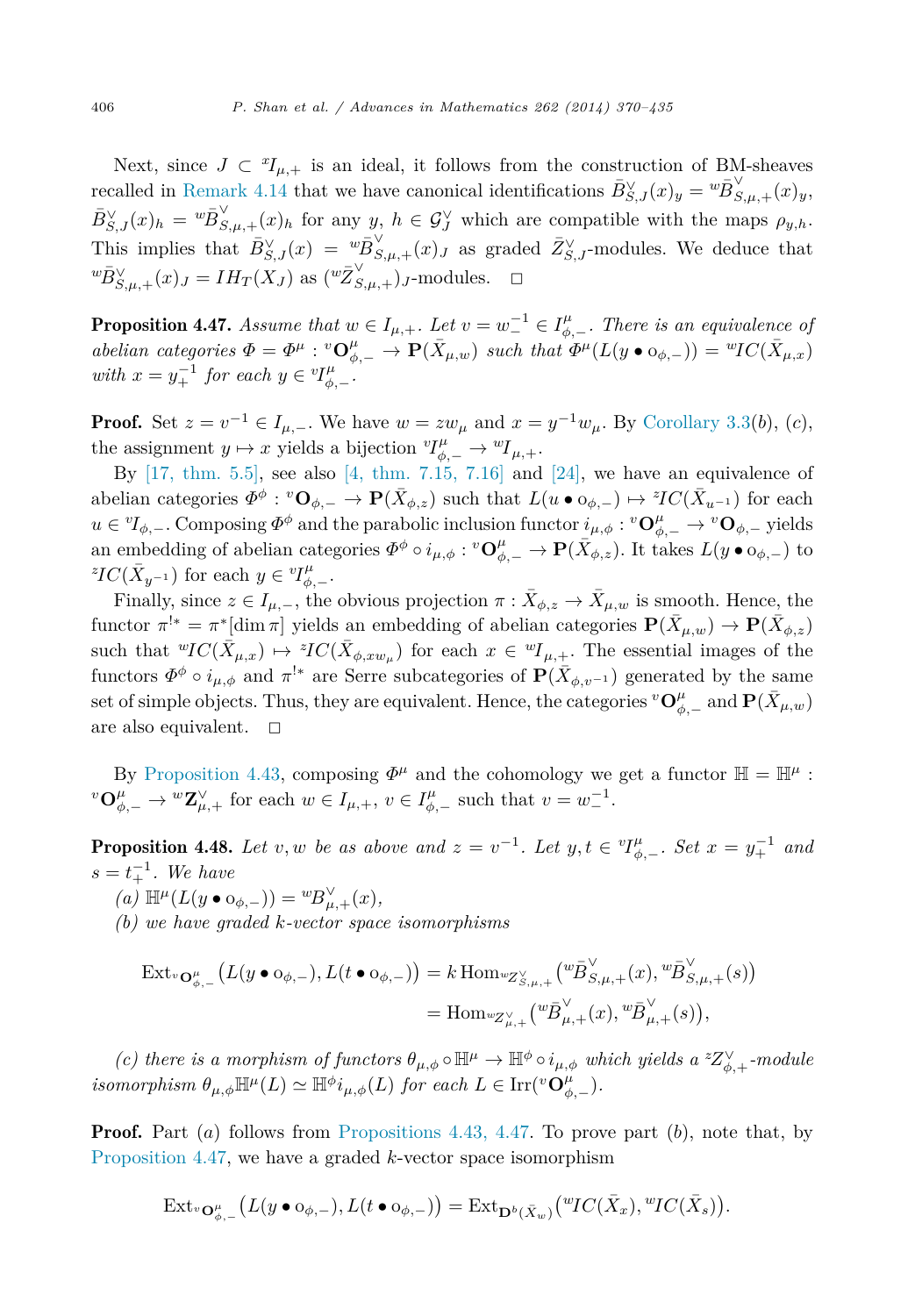Further, by [Propositions A.1, 4.43,](#page-58-0) we have graded *k*-vector space isomorphisms

$$
\begin{aligned} \text{Ext}_{\mathbf{D}_{T}^{b}(\bar{X}_{w})}(\mathbf{v}_{IC_{T}}(\bar{X}_{x}), \mathbf{v}_{IC_{T}}(\bar{X}_{s})) &= \text{Hom}_{^{w}Z_{S,\mu,+}^{\vee}}(\mathbf{v}_{\bar{B}_{S,\mu,+}^{\vee}}(x), \mathbf{v}_{\bar{B}_{S,\mu,+}^{\vee}}(s)),\\ \text{Ext}_{\mathbf{D}^{b}(\bar{X}_{w})}(\mathbf{v}_{IC}(\bar{X}_{x}), \mathbf{v}_{IC}(\bar{X}_{s})) &= k \text{Ext}_{\mathbf{D}_{T}^{b}(\bar{X}_{w})}(\mathbf{v}_{IC_{T}}(\bar{X}_{x}), \mathbf{v}_{IC_{T}}(\bar{X}_{s})). \end{aligned}
$$

This proves the first isomorphism in (*b*). To prove the second one, note that we have  $w\bar{B}^{\vee}_{\mu,+}(x) = k^w\bar{B}^{\vee}_{S,\mu,+}(x)$ . Thus, by [Propositions 4.43, A.1,](#page-35-0) we have graded *k*-vector space isomorphisms

$$
k \operatorname{Hom}_{^{wZ}\!S_{,\mu,+}}({}^{w\bar{B}}\!S_{,\mu,+}(x), {}^{w\bar{B}}\!S_{,\mu,+}(s)) = k \operatorname{End}_{H_T(\bar{X}_w)}(IH_T(\bar{X}_x), IH_T(\bar{X}_s)),
$$
  

$$
= \operatorname{End}_{H(\bar{X}_w)}(IH(\bar{X}_x), IH(\bar{X}_s)),
$$
  

$$
= \operatorname{Hom}_{^{wZ}\!L_{,\mu,+}}({}^{w\bar{B}}\!L_{\mu,+}(x), {}^{w\bar{B}}\!L_{\mu,+}(s)).
$$

Now, we prove (*c*). By [Proposition 4.43,](#page-35-0) taking the cohomology gives a functor  $\mathbf{P}(\bar{X}_{\mu,w}) \to {\nu Z_{\mu,+}^{\vee}}$ -mod such that  $\mathcal{E} \mapsto H(\mathcal{E})$ . Since  $z \in I_{\mu,-}$ , the obvious projection  $\pi : \bar{X}_{\phi,z} \to \bar{X}_{\mu,w}$  is smooth. By [Proposition 4.43,](#page-35-0) for each  $\mathcal{E} \in \mathbf{P}(\bar{X}_{\mu,w})$  we may regard the cohomology spaces  $H(\mathcal{E}), H(\pi^*\mathcal{E})$  as modules over  ${}^wZ^{\vee}_{\mu,+}$  and  ${}^zZ^{\vee}_{\phi,+}$  respectively. The unit  $1 \to \pi_* \pi^*$  yields a map  $H(\mathcal{E}) \to H(\pi_* \pi^* \mathcal{E})$ . By [Proposition 4.43,](#page-35-0) it may be viewed as natural morphism of  ${}^wZ^{\vee}_{\mu,+}$ -modules  $H(\mathcal{E}) \to \theta_{\phi,\mu}H(\pi^*\mathcal{E})$ . Hence, by adjunction, we get a morphism of functors  $\theta_{\mu,\phi} \circ H \to H \circ \pi^*$  from  $\mathbf{P}(\bar{X}_{\mu,w})$  to  $^zZ^{\vee}_{\phi,+}$ -mod. Let  $\Phi^{\mu}: {^v\mathbf{O}_{\phi,-}^{\mu}} \to \mathbf{P}(\bar{X}_{\mu,w})$  and  $\Phi^{\phi}: {^v\mathbf{O}_{\phi,-}} \to \mathbf{P}(\bar{X}_{\phi,z})$  be as above. The proof of [Proposi](#page-36-0)[tion 4.47](#page-36-0) implies that  $\mathbb{H}^{\mu} = H \circ \Phi^{\mu}$ ,  $\mathbb{H}^{\phi} = H \circ \Phi^{\phi}$  and  $\Phi^{\phi} \circ i_{\mu,\phi} = \pi^{!*} \circ \Phi^{\mu}$ . Hence, we have a morphism of functors  $\theta_{\mu,\phi} \circ \mathbb{H}^{\mu} \to \mathbb{H}^{\phi} \circ i_{\mu,\phi}$ .

We claim that, for each  $L \in \text{Irr}(^v\mathbb{O}_{\phi,-}^\mu)$ , the corresponding  $^zZ_{\phi,+}^\vee$ -module homomorphism  $f : \theta_{\mu,\phi} \mathbb{H}^{\mu}(L) \to \mathbb{H}^{\phi}i_{\mu,\phi}(L)$  is an isomorphism. Indeed, set  $L = L(y \bullet o_{\phi,-})$ with  $y \in {}^{v}I^{\mu}_{\phi_{i}}$ . By part (a), we have  $\mathbb{H}^{\mu}(L) = {}^{z}B^{\vee}_{\mu,+}(x)$ ,  $\mathbb{H}^{\phi}i_{\mu,\phi}(L) = {}^{z}B^{\vee}_{\phi,+}(x w_{\mu})$ with  $x = y_+^{-1}$ . Hence, by [Proposition 4.41\(](#page-32-0)*f*) and base change, we have  $\theta_{\mu,\phi} \mathbb{H}^{\mu}(L) =$  $\mathbb{H}^{\phi}i_{\mu,\phi}(L) = {}^{z}B^{\vee}_{\phi,+}(xw_{\mu}),$  see [Remark 4.42.](#page-34-0) Hence, the map f can be regarded as an element in  $\text{End}_{Z_{\phi,+}^{\vee}}({^z\!B}_{\phi,+}^{\vee}(xw_\mu)).$  Now, by part (*b*) and [Propositions 2.4\(](#page-7-0)*b*), [4.33\(](#page-28-0)*b*), (*c*), we have

$$
\begin{aligned} \text{End}_{^z\!Z_{\phi,+}^{\vee}}\left(^z\!B_{\phi,+}^{\vee}(x w_{\mu})\right) &= k \, \text{End}_{^z\!Z_{S,\phi,+}^{\vee}}\left(^z\!B_{S,\phi,+}^{\vee}(x w_{\mu})\right), \\ &= k \, \text{End}_{^z\mathbf{O}_{S,\phi,+}^{\vee}}\left(^z\!P_{S}^{\vee}(x w_{\mu} \bullet \mathbf{o}_{\phi,+})\right), \\ &= \text{End}_{^z\mathbf{O}_{\phi,+}^{\vee}}\left(^z\!P^{\vee}(x w_{\mu} \bullet \mathbf{o}_{\phi,+})\right). \end{aligned}
$$

Here, the symbols  $\mathbf{O}^{\vee}$  and  $P^{\vee}$  denote the category O and the projective modules associated with the dual root system. Since the module  ${}^{z}P^{\vee}(xw_{\mu} \bullet \mathfrak{o}_{\phi,+})$  is projective and indecomposable, we deduce that the *k*-algebra  $\text{End}_{z_{\phi,+}}({}^{z}B^{\vee}_{\phi,+}(xw_{\mu}))$  is local. Thus, to prove the claim it is enough to observe that the map  $f$  is not nilpotent.  $\Box$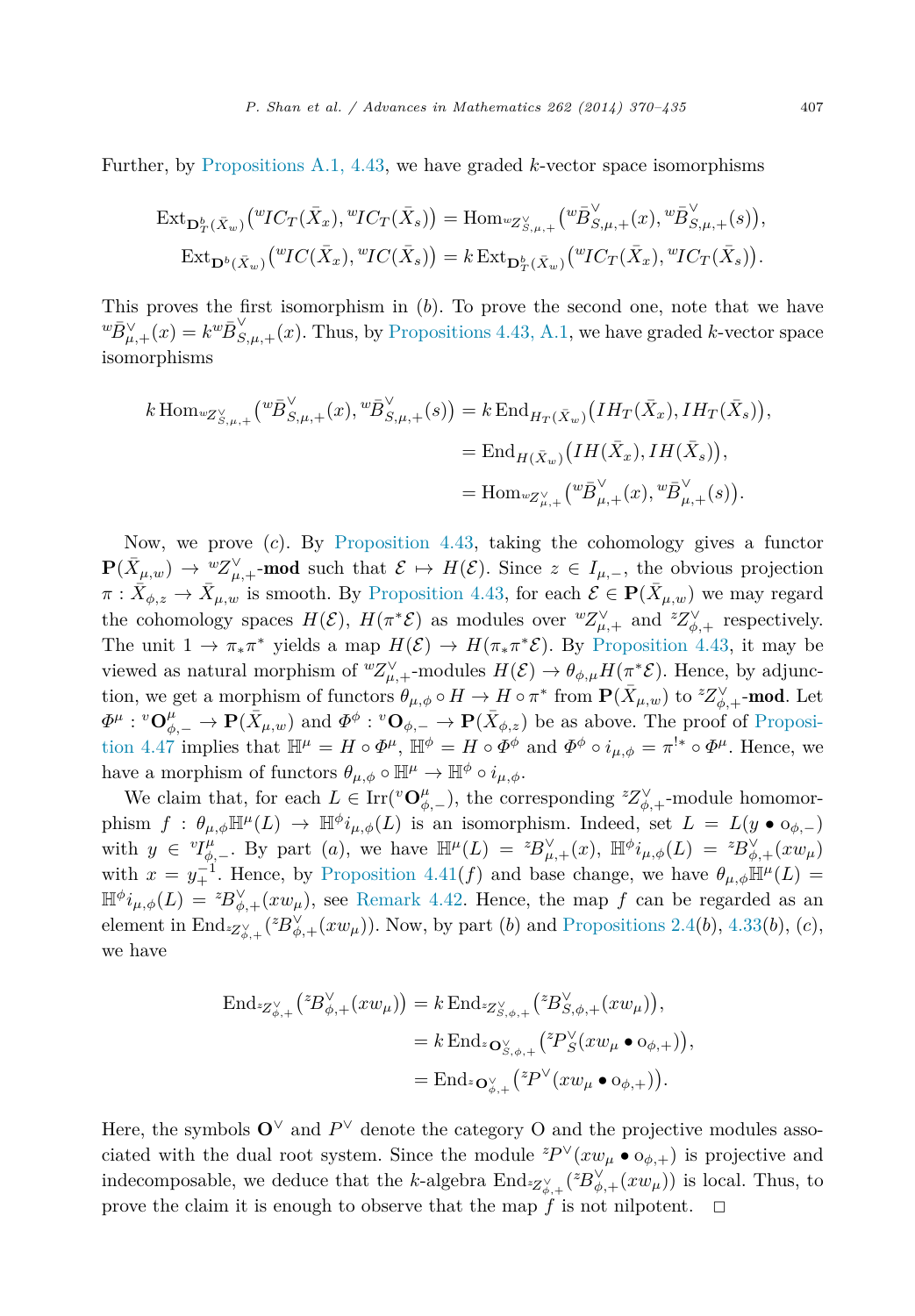<span id="page-38-0"></span>We can now prove the following graded analogue of (part of) [Corollary 4.34](#page-29-0) which compares the graded *k*-algebra  ${}^v \bar{A}^{\mu}_{\phi,-}$  in [Definition 3.6](#page-14-0) with the graded *k*-algebra  ${}^w \bar{A}^{\mu}_{\mu,+}$ in [Definition 4.28.](#page-24-0) The comparison between  ${}^u \bar{A}^{\mu}_{\phi,+}$  and  ${}^z \bar{\mathscr{A}}_{\mu,-}$  will be done in [Corollary 5.8](#page-44-0) below.

**Corollary 4.49.** *Let*  $w \in I_{\mu,+}$  and  $v = w_-^{-1} \in I_{\phi,-}^{\mu}$ . We have a graded *k*-algebra isomor $phism$   ${}^{v}\bar{A}^{\mu}_{\phi,-} \rightarrow {}^{w}\bar{\mathscr{A}}_{\mu,+}$  *such that*  $1_y \mapsto 1_x$  *with*  $x = y_+^{-1}$  *for each*  $y \in {}^{v}\!I^{\mu}_{\phi,-}$ .

**Proof.** We have  ${}^w\bar{\mathscr{A}}_{\mu,+} = k \operatorname{End} {}^w\mathcal{Z}_{S^\vee,\mu,+}({}^w\bar{B}_{S^\vee,\mu,+})^{\text{op}},$  where  ${}^w\bar{B}_{S^\vee,\mu,+} \in {}^w\bar{\mathbf{Z}}_{S^\vee,\mu,+}$  is the space of sections of a direct sum of graded BM-sheaves on  $^w\mathcal{G}_{\mu,+}$ . Next, since  $A_{\phi,-}^{\mu}$  = Ext<sub>*v*</sub>**O**<sub> $_{\phi,-}^{\mu}$  (*v*<sub>*L*</sub><sup> $\mu$ </sup><sub> $_{\phi,-}$ </sub>)<sup>op</sup> by [Definition 3.6,](#page-14-0) we have a graded *k*-algebra isomor-</sub> phism  ${}^{v} \bar{A}^{\mu}_{\phi,-} = k \text{End}_{{}^{w}Z_{S,\mu}^{\vee}}({}^{w} \bar{B}^{\vee}_{S,\mu,+})^{\text{op}}$  by [Proposition 4.48\(](#page-36-0)*b*). Thus, we must check that  $k\ \mathrm{End}_{^w\!Z_{S,\mu}^\vee}( ^w\!\bar{B}_{S,\mu,+}^\vee) \simeq k\ \mathrm{End}_{^w\!Z_{S^\vee,\mu}}(^w\!\bar{B}_{S^\vee,\mu,+}).$ 

The choice of a *W*-invariant pairing on **t** yields a *W*-equivariant isomorphism  $\mathbf{t}^* \simeq \mathbf{t}$ . It induces a W-equivariant graded algebra isomorphism  $S \simeq S^{\vee}$ . The moment graphs It induces a *W*-equivariant graded algebra isomorphism  $S \simeq S^{\vee}$ . The moment graphs  $^{w}\mathcal{G}_{\mu,+}^{\vee}$  and  $^{w}\mathcal{G}_{\mu,+}$  are indeed isomorphic. Using [Remark 4.14,](#page-20-0) it is easy to check that this isomorphism identifies the graded BM-sheaves  $\mathcal{L}(^w \overline{B}_{S,\mu,+}^{\vee})$  and  $\mathcal{L}(^w \overline{B}_{S^{\vee},\mu,+})$ . This proves the corollary.  $\square$ 

**Corollary 4.50.** For any  $w \in I_{\mu,\pm}$ , the following hold

- $(a)$  we have graded *k*-algebra isomorphisms  $^w\overline{\mathscr{A}}_{\mu,\pm} \to \text{End}_{^wZ_{\mu,\pm}}(^wB_{\mu,\pm})^{\text{op}},$
- *(b)* the functor  $\mathbb{V}_k$  *is fully-faithful on projective objects in*  $^wO_{\mu,\pm}^{\Delta}$ .

**Proof.** The obvious map  $^w\overline{\mathscr{A}}_{\mu,+} \to \text{End}_{^wZ_{\mu,+}}(^w\overline{B}_{\mu,+})^{\text{op}}$  is an isomorphism by [Proposi](#page-36-0)tion  $4.48(b)$  (applied to the dual root system). This proves (*a*) in the positive-level case. The negative one is proved in a similar way, see [Corollary A.6.](#page-64-0)

Now, let us concentrate on part (*b*). By [Proposition 4.33\(](#page-28-0)*b*), (*c*), we have  $^{w}B_{\mu,+}$  $V_k(^{w}P_{\mu,+})$  and  ${}^w\mathscr{A}_{\mu,+} = k \text{End}_{{}^w}O_{S_0,\mu,+}({}^wP_{S_0,\mu,+})^{\text{op}}$ . The latter is isomorphic to End<sub>w</sub><sub>O<sub>*u*</sub>+( $^{w}P_{\mu,+}$ )<sup>op</sup> by [Proposition 2.4\(](#page-7-0)*b*). We deduce that  $\mathbb{V}_{k}$  yields an isomorphism</sub>  $\text{End}_{{}^w\!Z_{\mu,+}}(\mathbb{V}_k({}^w\!P_{\mu,+})) = \text{End}_{{}^w\mathbf{O}_{\mu,+}}({}^w\!P_{\mu,+}),$  which proves that  $\mathbb{V}_k$  is fully-faithful on projectives in  $^wO_{\mu,+}^{\Delta}$ .

The negative-level case is similar. Indeed, since  ${}^{w}P_{\mu,-} = k{}^{w}P_{S_0,\mu,-}$  by Proposition 2.4(e), it follows from Proposition 4.33(b), (c) that  ${}^{w}B_{\mu,-} = \mathbb{V}_k({}^{w}P_{\mu,-})$  and  ${}^w\!\mathscr{A}_{\mu,-} = k \operatorname{End} {}^w\mathbf{O}_{S_0,\mu,-} ({}^w\!P_{S_0,\mu,-})^{\mathrm{op}}.$  Thus  $\operatorname{End} {}^w\!Z_{\mu,-} (\mathbb{V}_k ({}^w\!P_{\mu,-})) = \operatorname{End} {}^w\mathbf{O}_{\mu,-} ({}^w\!P_{\mu,-})$ by [Proposition 2.4\(](#page-7-0)*b*). We deduce that the functor  $V_k$  is fully faithful on projectives in  $^w$ **O**Δ<sub>μ,−</sub>. □

**Remark 4.51.** Assume that  $w \in I_{\mu,\pm}$ . We have  ${}^w\bar{C}_{S,\mu,\pm}(x) = D({}^v\bar{B}_{S,\mu,\mp}(y))$  with  $y = x_{\mp}$ ,  $v = w_{\mp}$  for each  $x \in {}^{w}I_{\mu,\pm}$ . Therefore, there are graded *k*-algebra isomorphisms  ${}^{v}\overline{\mathscr{A}}_{\mu,\mp} =$  $k \text{ End}_{\mathscr{C}_{S,\mu,\pm}}(w\bar{C}_{S,\mu,\pm})$ . By Corollary 4.50, we also have graded *k*-algebra isomorphisms  $\mathscr{A}_{\mu,\mp} = \text{End}_{^{wZ}\mu,\pm}({}^{w}\bar{C}_{\mu,\pm}).$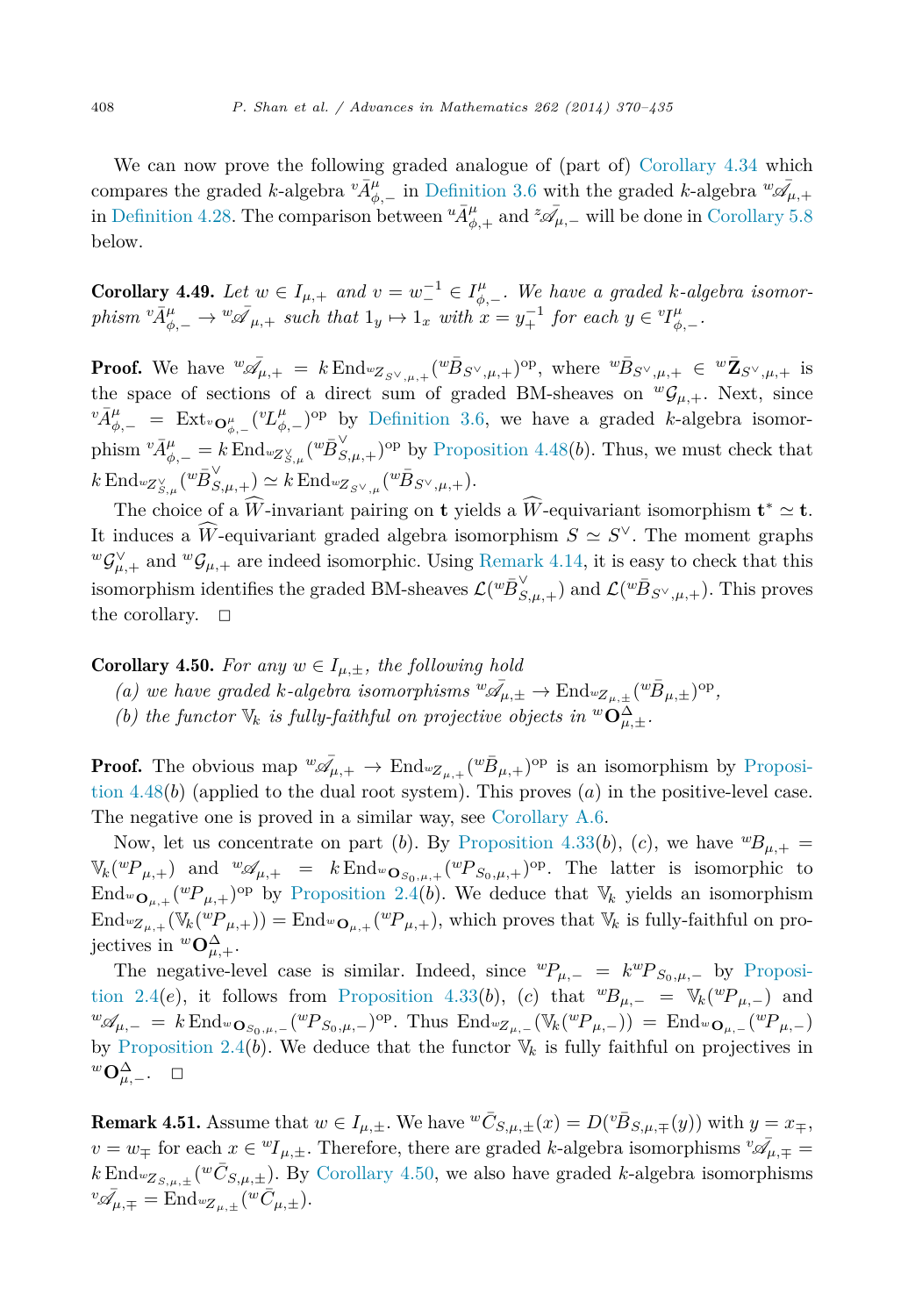# <span id="page-39-0"></span>5. Proof of the main theorem

#### *5.1. The regular case*

Fix integers  $d, e > 0$  and fix  $\mu \in \mathcal{P}$ . Assume that the weights  $o_{\mu,-}$ ,  $o_{\phi,-}$  have the level  $-e - N$  and  $-d - N$  respectively.

Let  $w \in I_{\mu,+}$  and put  $u = w^{-1}$ ,  $v = w_{-}^{-1}$  and  $z = w_{-}$ . Note that  $u \in I_{\phi,+}^{\mu}$ ,  $v \in I_{\phi,-}^{\mu}$ and  $z \in I_{\mu,-}$ .

The first step is to compare the algebras  ${}^wA_{\mu,+} = \text{End}_{}^w\mathbf{o}_{\mu,+}({}^wP_{\mu,+})^{\text{op}}$  and  ${}^v\bar{A}^{\mu}_{\phi,-} =$  $\text{Ext}_{\nu_{\phi,-}}(\nu_{L_{\phi,-}}^{\mu})^{\text{op}},$  and, then, the algebras  $\nu A_{\mu,+} = \text{Ext}_{\nu_{\phi,+}}(\nu_{L_{\mu,+}})^{\text{op}}$  and  $\nu A_{\phi,-}^{\mu'} =$  $\text{End}_{v} \mathbf{o}_{\phi,-}^{\mu} ({}^{v}P_{\phi,-}^{\mu})^{\text{op}}$ . More precisely, we prove the following.

**Proposition 5.1.** *If*  $x \in {}^{w}I_{\mu,+}$  *and*  $y = x_{-}^{-1}$ , *then*  $y \in {}^{v}I_{\phi,-}^{\mu}$ . We have a *k*-algebra iso $morphism$   $^{w}A_{\mu,\pm} = {^{v}\bar{A}_{\phi,\pm}^{\mu}}$  such that  $1_x \mapsto 1_y$  for each  $x \in {^{w}I}_{\mu,\pm}$ . We have a *k*-algebra isomorphism  ${}^w\bar{A}_{\mu,+} = {}^v\!A^\mu_{\phi,-}$  such that  $1_x \mapsto 1_y$  for each  $x \in {}^wI_{\mu,+}$ . The graded k-algebras  ${}^w\bar{A}_{\mu,+}$  and  ${}^v\bar{A}^\mu_{\phi,-}$  are Koszul and are Koszul dual to each other. Further, we have  $1_x = 1_y^1$  $A_{\phi,-}^{\mu}$  are Koszul and are Koszul dual to each other. Further, we have  $1_x = 1_y^1$ *for each*  $x \in {}^{w}I_{\mu,+}$ .

**Proof.** By [Corollaries](#page-29-0) 4.34, 4.49, composing  $\mathbb{H}$ ,  $\mathbb{V}_k$  yields *k*-algebra isomorphisms

$$
{}^{w}A_{\mu,+} = {}^{w}\mathscr{A}_{\mu,+} = {}^{v}\bar{A}^{\mu}_{\phi,-},\tag{5.1}
$$

which identify the idempotents  $1_y \in {^v\!\overline{A}}_{\phi,-}^\mu$  and  $1_x \in {^w\!A}_{\mu,+}, {^w\!{\mathscr A}}_{\mu,+}$  for each  $x \in {^w\!I}_{\mu,+}$ and  $y = x^{-1}$ .

Now, we claim that  $^vA^{\mu}_{\phi,-}$  has a Koszul grading. By [Lemma 2.2](#page-5-0) and Section [3.5,](#page-15-0) it is enough to check that  $^v\!A_{\phi,-}$  has a Koszul grading. This follows from the matrix equation in [Proposition 4.29](#page-24-0) and from [\[5, thm. 2.11.1\],](#page-64-0) because  ${}^v\!A_{\phi,-} = {}^v\!{\mathscr A}_{\phi,-}$  as *k*-algebras by [Corollary 4.34.](#page-29-0)

Equip  ${}^{v}A^{\mu}_{\phi,-}$  with the Koszul grading above. Then, [Lemma 2.1](#page-5-0) implies that

$$
{}^{v}A^{\mu,!}_{\phi,-} = \text{Ext}_{v}\mathbf{o}_{\phi,-}^{\mu} \left( {}^{v}L^{\mu}_{\phi,-} \right)^{\text{op}} = {}^{v}\bar{A}^{\mu}_{\phi,-}.
$$
 (5.2)

Thus, the graded *k*-algebra  ${}^v \bar{A}^{\mu}_{\phi,-}$  is also Koszul. Since  ${}^w A_{\mu,+} = {}^v \bar{A}^{\mu}_{\phi,-}$  as a *k*-algebra, this implies that the *k*-algebra  $^{w}A_{\mu,+}$  has a Koszul grading.

Applying [Lemma](#page-5-0) 2.1 once again, we get

$$
{}^{w}A^{!}_{\mu,+} = \text{Ext}_{w} \mathbf{O}_{\mu,+} \left( {}^{w}L_{\mu,+} \right)^{\text{op}} = {}^{w}\bar{A}_{\mu,+}. \tag{5.3}
$$

In particular, the graded *k*-algebra  $^{w}\bar{A}_{\mu,+}$  is also Koszul.

Finally, using (5.2), (5.1) and (5.3) we get *k*-algebra isomorphisms

$$
{}^{v}A^{\mu}_{\phi,-} = {}^{v}\bar{A}^{\mu,!}_{\phi,-} = {}^{w}A^!_{\mu,+} = {}^{w}\bar{A}^{\mu,+}
$$

They identify the idempotent  $1_y \in {}^v A^{\mu}_{\phi,-}$  with the idempotent  $1_x \in {}^w \bar{A}_{\mu,+}$ .  $\Box$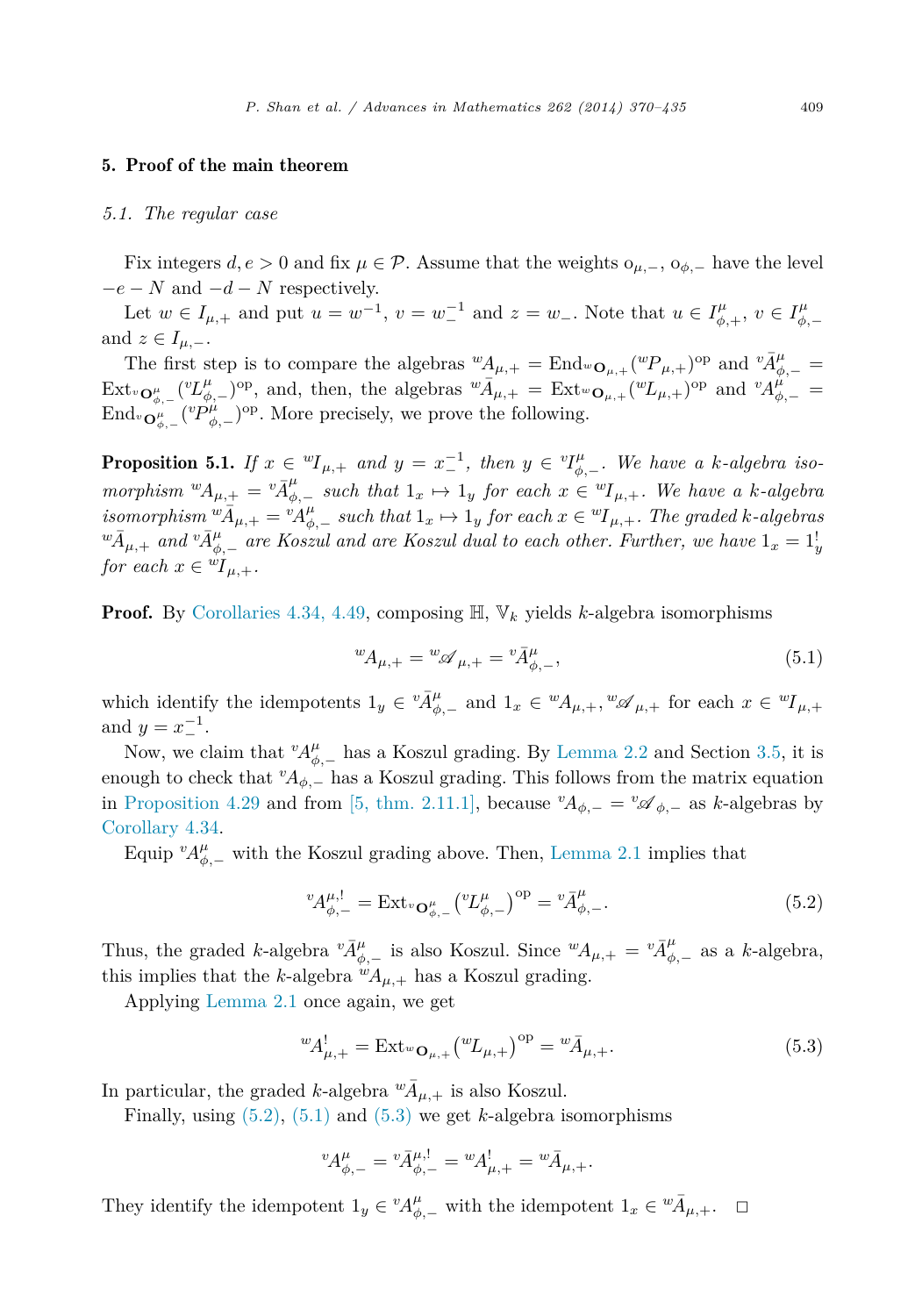<span id="page-40-0"></span>**Remark 5.2.** The Koszul grading on  $vA^{\mu}_{\phi,-}$  can also be obtained using mixed perverse sheaves on the ind-scheme  $X'$  as in  $[5, \text{thm. } 4.5.4]$ ,  $[1]$ . Note that there is no analogue of [\[5, lem. 3.9.2\]](#page-64-0) in our situation, because  ${}^v\! R_{\phi,-}$  is not Koszul self-dual.

The second step consists of comparing the *k*-algebras  $^{z}\bar{A}_{\mu,-} = \text{Ext}_{z\mathbf{O}_{\mu,-}}(^{z}L_{\mu,-})^{\text{op}},$ <br>  $u_{A}^{\mu} = \text{End}_{z\mathbf{O}_{\mu}} \left(\begin{array}{cc} u_{P}^{\mu} & \text{on} \end{array} \right)$  and the *k*-algebras  $^{z}A = \text{End}_{z\mathbf{O}} \left(\begin{array}{cc} u_{P} & \text{on} \end$  ${}^{\mu}A^{\mu}_{\phi,+} = \text{End}_{u\mathbf{O}^{\mu}_{\phi,+}}({}^{u}P^{\mu}_{\phi,+})^{\text{op}}$  and the k-algebras  ${}^{z}A_{\mu,-} = \text{End}_{z\mathbf{O}_{\mu,+}}({}^{w}P_{\mu,-})^{\text{op}},$   ${}^{u}\bar{A}^{\mu}_{\phi,+} =$  $\operatorname{Ext}_{u\mathbf{O}_{\phi,+}^{\mu}}( ^{u}L_{\phi,+}^{\mu})^{\operatorname{op}}.$ 

We cannot argue as in the previous proposition, because we have no analogue of the localization functor  $\Phi$  in [Proposition 4.47](#page-36-0) for positive levels. Hence, we have no analogue of [Proposition 4.48](#page-36-0) and [Corollary 4.49.](#page-38-0)

To remedy this, we'll use the technic of standard Koszul duality. To do so, we need the following crucial result.

**Lemma 5.3.** *The quasi-hereditary*  $k$ -algebra  $^wA_{\mu,+}$  has a balanced grading.

Now we can prove the second main result of this section.

**Proposition 5.4.** *If*  $x \in {}^{z}I_{\mu,-}$  and  $y = x_{+}^{-1}$  then  $y \in {}^{u}I_{\phi,+}^{\mu}$ . We have a *k*-algebra isomor $phism$   $z\bar{A}_{\mu,-} = uA_{\phi,+}^{\mu}$  such that  $1_x \mapsto 1_y$  for each  $x \in z\bar{I}_{\mu,-}$ , and a *k*-algebra isomorphism  ${}^zA_{\mu,-} = {}^u\bar{A}^{\mu}_{\phi,+}$  such that  $1_x \mapsto 1_y$  for each  $x \in {}^zI_{\mu,-}$ . The graded k-algebras  ${}^u\bar{A}^{\mu}_{\phi,+}$  and  ${}^z\bar{A}$  are Koszul and are Koszul dual to each other. Further, we have  $1 - 1$  for each  $\bar{A}_{\mu,-}$  *are Koszul and are Koszul dual to each other. Further, we have*  $1_x = 1$ <sup>*y*</sup> *for each*  $x \in {^zI}_{\mu,-}$ .

**Proof.** By [Proposition 3.9,](#page-15-0) the Ringel dual of  ${}^wA_{\mu,+}$  is  ${}^wA_{\mu,+}^{\diamond} = {}^zA_{\mu,-}$ . Thus, since the *k*-algebra  ${}^wA_{\mu,+}$  has a balanced grading by Lemma 5.3, we deduce that the *k*-algebra *z Aμ,*<sup>−</sup> has a Koszul grading.

We equip  $^zA_{\mu,-}$  with this grading. Then, [Lemma 2.1](#page-5-0) implies that

$$
{}^{z}A^{!}_{\mu,-} = \text{Ext}_{z_{\mathbf{O}_{\mu,-}}}({}^{z}L_{\mu,-})^{\text{op}} = {}^{z}\bar{A}_{\mu,-}.
$$
 (5.4)

Hence, the graded *k*-algebra  $^{z}\bar{A}_{\mu,-}$  is Koszul and balanced.

Therefore, [29, [thm. 1\],](#page-65-0) [Proposition 3.9](#page-15-0) and (5.4) yield a *k*-algebra isomorphism

$$
{}^{z}\bar{A}_{\mu,-} = {}^{z}A_{\mu,-}^{!} = (({}^{z}A_{\mu,-}^{\diamond})^!)^{\diamond} = ({}^{w}A_{\mu,+}^{!})^{\diamond}.
$$

Hence, using [\(5.3\)](#page-39-0) and [Propositions 5.1, 3.9,](#page-39-0) we get a *k*-algebra isomorphism

$$
{}^{z}\!\bar{A}_{\mu,-} = {}^{w}\!\bar{A}^{\diamond}_{\mu,+} = {}^{v}\!A^{\mu,\diamond}_{\phi,-} = {}^{u}\!A^{\mu}_{\phi,+}
$$

such that  $1_x \mapsto 1_y$ . So, the *k*-algebra  $^uA^{\mu}_{\phi,+}$  has a Koszul grading which is balanced.

We equip  ${}^u \! A_{\phi,+}^\mu$  with this grading. [Lemma 2.1](#page-5-0) implies that

$$
{}^{u}A^{\mu,!}_{\phi,+} = \text{Ext}_{u}\mathbf{o}_{\phi,+}^{\mu}\left({}^{u}L^{\mu}_{\phi,+}\right)^{\text{op}} = {}^{u}\bar{A}^{\mu}_{\phi,+}.
$$
 (5.5)

Hence, the graded *k*-algebra  $^u \bar{A}^{\mu}_{\phi,+}$  is Koszul and balanced.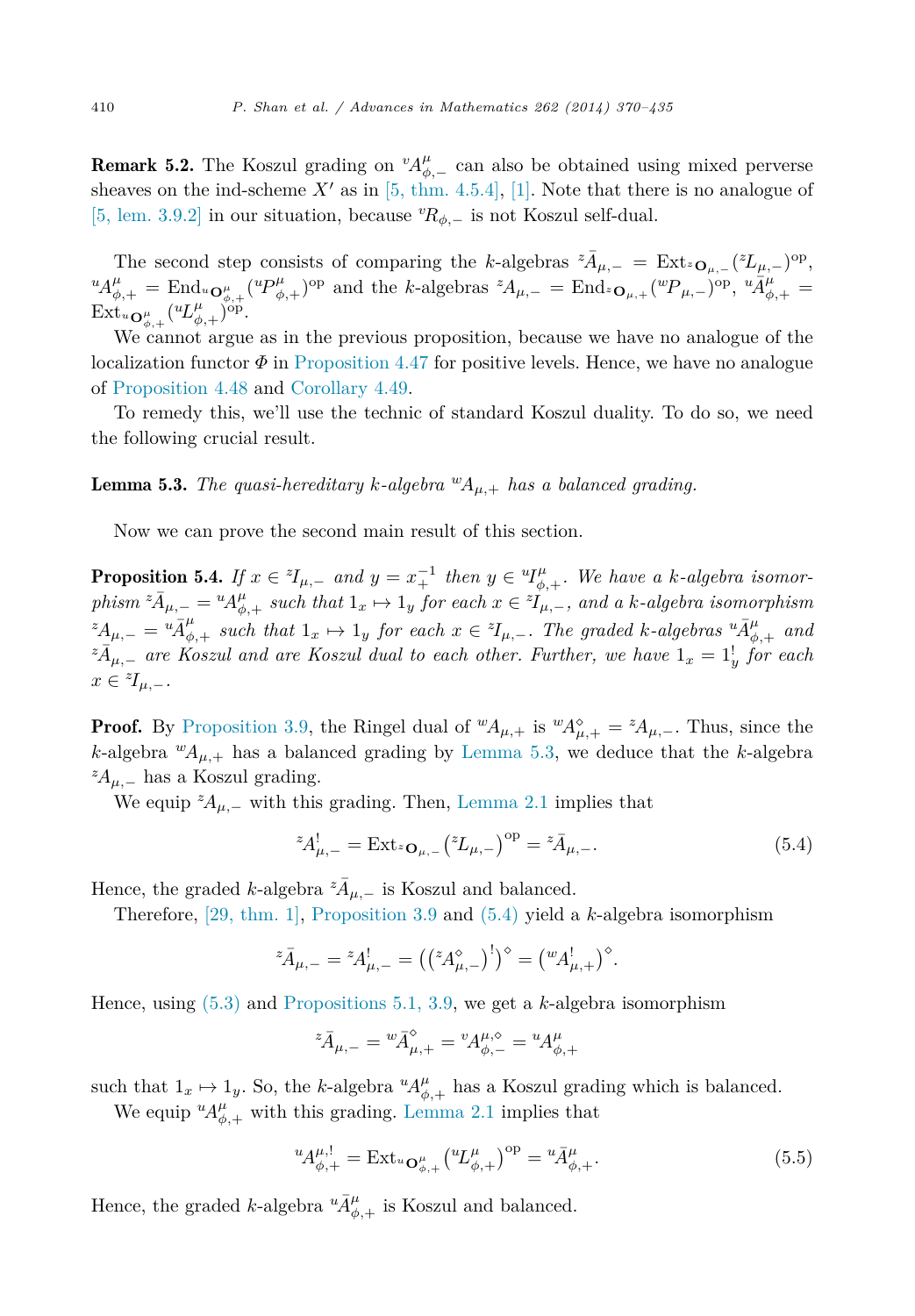<span id="page-41-0"></span>Therefore, [\[29, thm. 1\],](#page-65-0) [Proposition 3.9](#page-15-0) yield

$$
{}^{u}\bar{A}^{\mu}_{\phi,+} = {}^{u}A^{\mu,!}_{\phi,+} = (({}^{u}A^{\mu,\diamond}_{\phi,+})^!)^{\diamond} = ({}^{v}A^{\mu,!}_{\phi,-})^{\diamond}.
$$

So, using [\(5.2\)](#page-39-0) and [Propositions 5.1, 3.9,](#page-39-0) we get a *k*-algebra isomorphism

$$
{}^u \!\bar{A}^\mu_{\phi,+} = \left( {}^v \!\bar{A}^\mu_{\phi,-} \right)^\diamond = {}^w \! A^\diamond_{\mu,+} = {}^z \! A_{\mu,-}.\qquad \Box
$$

Now, let us prove [Lemma 5.3.](#page-40-0)

**Proof of Lemma 5.3.** We equip  ${}^wA_{\mu,+}$  with the grading given by  ${}^v\overline{A}^{\mu}_{\phi,-}$ , see [Proposi](#page-39-0)[tion 5.1.](#page-39-0) Since  $v \bar{A}^{\mu}_{\phi}$  is Koszul, we must prove that  $v \bar{A}^{\mu,!}_{\phi,-}$  is quasi-hereditary and that the grading on  $v\bar{A}^{\mu,\diamond}_{\phi,-}$  is positive, see Section [2.6.](#page-8-0)

We have  ${}^v\bar{A}^{\mu,1}_{\phi,-} = {}^w\bar{A}_{\mu,+}$  by [Proposition 5.1.](#page-39-0) Hence, it is quasi-hereditary. Next, the grading of  $\overline{z}_{\mathscr{A}_{\mu,-}}$  is positive by [Remark 4.30.](#page-26-0) Thus, to prove the lemma, it is enough to check that we have a graded *k*-algebra isomorphism  $v \bar{A}^{\mu, \diamond}_{\phi, -} = z \bar{\mathscr{A}}_{\mu, -}$ .

First, we check that  ${}^wA^{\diamond}_{\mu,+} = {}^z\mathscr{A}_{\mu,-}$  as (ungraded) *k*-algebras.

To do this, note that [Proposition 3.9\(](#page-15-0)*c*) yields a *k*-algebra isomorphism  ${}^wA^\diamond_{\mu,+} = {}^zA_{\mu,-}$ . Further, we have  ${}^zA_{\mu,-} = \text{End}_{}^z \mathbf{o}_{\mu,-} ({}^zP_{\mu,-})^{\text{op}}$  and, by [Proposition 3.9\(](#page-15-0)*b*), the Ringel equivalence takes <sup>z</sup> $O_{\mu,-}^{\Delta}$  to <sup>z</sup> $O_{\mu,+}^{\Delta}$ . Thus, [Propositions 2.4\(](#page-7-0)*b*), [4.33\(](#page-28-0)*c*) yield

$$
{}^{w}A^{\diamond}_{\mu,+} = \text{End}_{^z\mathbf{O}_{\mu,+}}({^zT_{\mu,+}})^{\text{op}}
$$
  
=  $k \text{End}_{^z\mathbf{O}_{S_0,\mu,+}}({^zT_{S_0,\mu,+}})^{\text{op}}$   
=  $k \text{End}_{^z\mathbf{Z}_{S_0,\mu,+}}({^zC_{S_0,\mu,+}})^{\text{op}}$   
=  ${}^{z}\mathscr{A}_{\mu,-}$ ,

where the last equality is [Definition 4.28.](#page-24-0)

Now, we must identify the gradings of  ${}^v \bar{A}^{\mu,\circ}_{\phi,-}$  and  ${}^z \bar{\mathscr{A}}_{\mu,-}$  under the isomorphism  ${}^w A^{\circ}_{\mu,+} = {}^z \mathscr{A}_{\mu,-}$  above.  $\phi_{\mu,+}^{\diamond} = {}^z\mathscr{A}_{\mu,-}$  above.

First, we consider the grading on  ${}^v \bar{A}^{\mu,\diamond}_{\phi,-}$ . Let  ${}^w \bar{T}_{\mu,+}$  be the graded  ${}^v \bar{A}^{\mu}_{\phi,-}$ -module equal to  ${}^{w}T_{\mu,+}$  as an  ${}^{w}A_{\mu,+}$ -module, with the natural grading (this is well-defined, because  $v\bar{A}^{\mu}_{\phi,-}$  is Koszul). Then, by Section [2.6,](#page-8-0) we have  $v\bar{A}^{\mu,\diamond}_{\phi,-} = \text{End}_{{}^w\!A_{\mu,+}}({}^w\bar{T}_{\mu,+})^{\text{op}}$ .

Next, we consider the grading on  $z\bar{A}_{\mu,-}$ . By [Corollary A.6,](#page-64-0) we have  $z\bar{A}_{\mu,-}$  $k \text{ End}_{wZ_{S,\mu,+}}(w\bar{C}_{S,\mu,+}) = \text{End}_{wZ_{\mu,+}}(w\bar{C}_{\mu,+}).$ 

Let us identify  $^{w}A_{\mu,+} = {^{w}\mathscr{A}}_{\mu,+}$  via [\(5.1\).](#page-39-0) We must prove the following.

Claim 5.5. *There is a graded k-algebra isomorphism*

$$
\text{End}_{\mathscr{A}_{\mu,+}}({}^{w}\bar{T}_{\mu,+})=\text{End}_{{}^{w}\!}\bar{Z}_{\mu,+}}({}^{w}\bar{C}_{\mu,+}).
$$

To do that, we'll need some new material.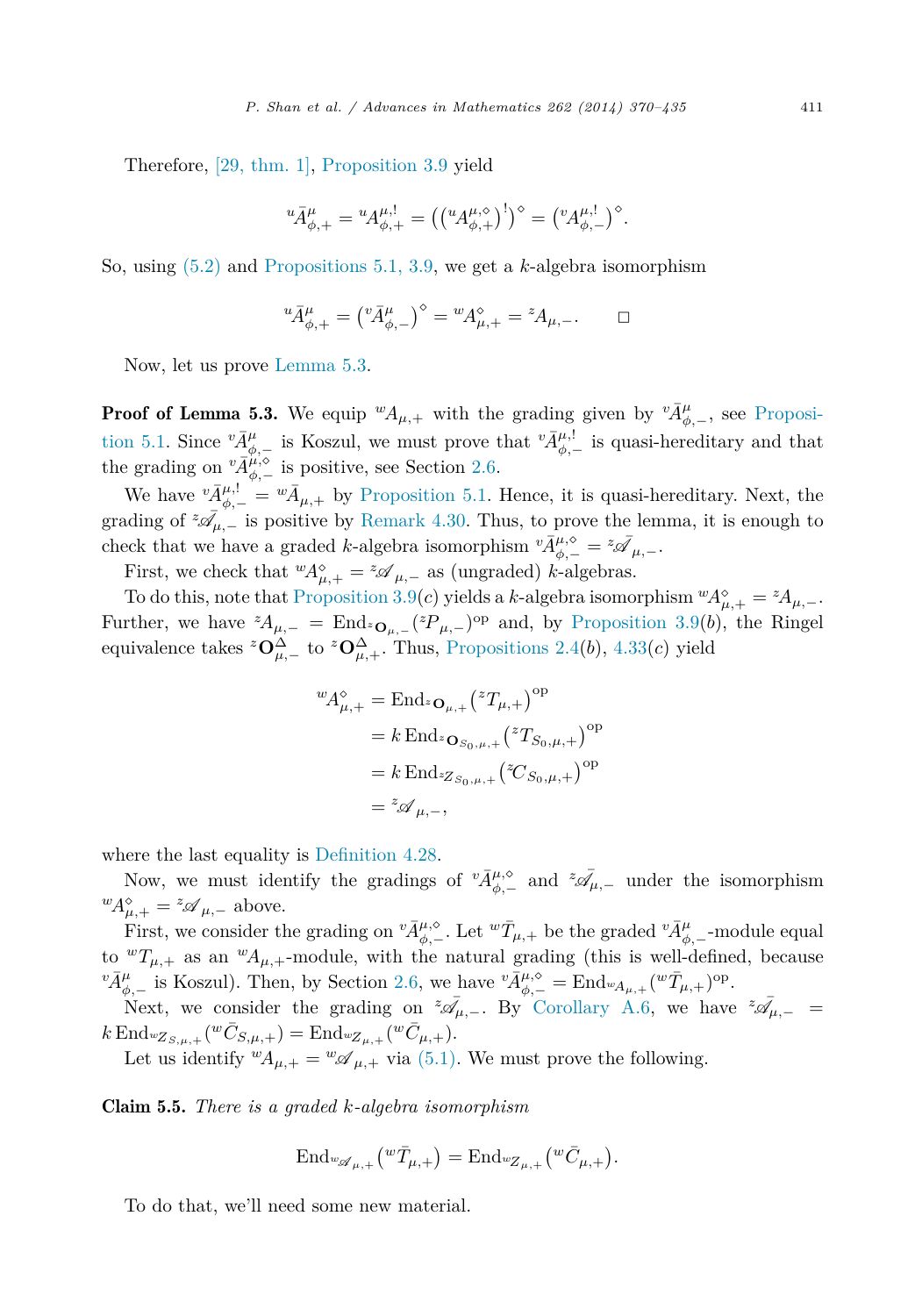<span id="page-42-0"></span>Consider the graded categories given by  $^w\overline{O}_{\mu,+} = {^w\mathscr{A}}_{\mu,+}$ -gmod and  $^w\overline{O}_{S,\mu,+}$  ${}^w\bar{\mathscr{A}}_{S,\mu,+}$ **-gmod**. Since we have  ${}^w\bar{T}_{\mu,+} \in {}^v\!\bar{A}^{\mu}_{\phi,-}$ **-gmod** and  ${}^w\bar{\mathscr{A}}_{\mu,+} = {}^v\!\bar{A}^{\mu}_{\phi,-}$  by [Corol](#page-38-0)[lary 4.49,](#page-38-0) we may view  ${}^w\bar{T}_{\mu,+}$  as an object of  ${}^w\bar{\mathbf{O}}_{\mu,+}$ .

We have an isomorphism of graded *S*-algebras  $^w\overline{\mathcal{A}}_{S,\mu,+} = \text{End}_{^{wZ_{S,\mu,+}}}({}^{w\overline{B}_{S,\mu,+}})^{\text{op}}$ . Consider the pair of adjoint functors  $(\bar{\mathbb{V}}_S, \bar{\psi}_S)$  between  $^w\bar{\mathbf{O}}_{S,\mu,+}$  and  $^w\bar{Z}_{S,\mu,+}$ **gmod** given by

$$
\begin{aligned}\n\bar{\mathbb{V}}_S &= {}^{w}\bar{B}_{S,\mu,+} \otimes {}_{^{w}\bar{\mathscr{A}}_{S,\mu,+}} \bullet : {}^{w}\bar{\mathbf{O}}_{S,\mu,+} \to {}^{w}\bar{Z}_{S,\mu,+} \text{-gmod}, \\
\bar{\psi}_S &= \text{Hom}_{{}^{w}\!Z_{S,\mu,+}}({}^{w}\!\bar{B}_{S,\mu,+}, \bullet) : {}^{w}\bar{Z}_{S,\mu,+} \text{-gmod} \to {}^{w}\bar{\mathbf{O}}_{S,\mu,+}.\n\end{aligned}
$$

We consider the object  ${}^{w}\bar{T}_{S,\mu,+}$  of  ${}^{w}\bar{O}_{S,\mu,+}$  given by  ${}^{w}\bar{T}_{S,\mu,+} = \bar{\psi}_{S}({}^{w}\bar{C}_{S,\mu,+}).$ 

Recall the functor  $\mathbb{V}_{S_0}:$   $^w\mathbb{O}_{S_0,\mu,+}^{\Delta} \to {^w\mathbb{Z}_{S_0,\mu,+}^{\Delta}}$  studied in [Proposition 4.33.](#page-28-0) It yields an *S*<sub>0</sub>-algebra isomorphism End<sub>*w*</sub>**O**<sub>*S*<sub>0</sub>,*u*<sub>*i*</sub>,  $(y^{\text{op}})$   $\rightarrow$  *w*<sub> $\mathscr{A}_{S_0,\mu}$ <sub>*i*</sub>, Thus, since *w*<sub>*P*<sub>S<sub>0</sub>,*u*<sub>*i*</sub></sub></sub></sub></sub> is a pro-generator of  ${}^w\mathbf{O}_{S_0,\mu,+}$ , the functor  $\phi_{S_0} = \text{Hom}_{{}^w\mathbf{O}_{S_0,\mu,+}}({}^wP_{S_0,\mu,+},\bullet)$  identifies  ${}^w\mathbf{O}_{S_0,\mu,+}$  with the category  ${}^w\mathscr{A}_{S_0,\mu,+}$ **mod**.

Consider the functor  $\psi_{S_0}$ :  ${}^wZ_{S_0,\mu,+}$ -mod  $\rightarrow {}^w\mathscr{A}_{S_0,\mu,+}$ -mod given by  $\psi_{S_0}$  =  $\text{Hom}_{^{wZ}S_0,\mu,+}(^{w}B_{S_0,\mu,+},\bullet)$ . We have the commutative triangle

$$
w\mathbf{O}_{S_0,\mu,+}^{\Delta} \xrightarrow{\nabla_{S_0}} w\mathbf{Z}_{S_0,\mu,+}^{\Delta}
$$
  
\n
$$
\phi_{S_0}
$$
\n
$$
w_{\mathscr{A}_{S_0,\mu,+}} \xrightarrow{\nabla_{S_0}} w\mathbf{Z}_{S_0,\mu,+}^{\Delta}
$$
\n
$$
(5.6)
$$

 $\text{such that } V_{S_0}({}^w T_{S_0,\mu,+}) = {}^w C_{S_0,\mu,+}$ . Now, we define the module  ${}^w T'_{S_0,\mu,+} =$  $\psi_{S_0}(^wC_{S_0,\mu,+})$  in  $^w\mathscr{A}_{S_0,\mu,+}$ -mod. It is identified with  $^wT_{S_0,\mu,+}$  by  $\phi_{S_0}$ , because (5.6) is commutative. By [Proposition 4.33\(](#page-28-0)*c*), the functor  $\psi_{S_0}$  yields a *k*-algebra isomorphism  $\text{End}_{{}^w\!Z_{S_0,\mu,+}}({}^wC_{S_0,\mu,+}) \to \text{End}_{{}^w\!M_{S_0,\mu,+}}({}^wT'_{S_0,\mu,+}).$  Note that  $\phi_{S_0}$  and  $\psi_{S_0}$  are both exact.

Since taking Hom's commutes with localization, we have  $\varepsilon({^w\mathscr{A}}_{S,\mu,+}) = {^w\mathscr{A}}_{S_0,\mu,+}$ . Thus, forgetting the grading and taking base change yield a functor  $\varepsilon : {}^wO_{S,\mu,+} \to$  ${}^w\mathbf{O}_{S_0,\mu,+}$  which is faithful and faithfully exact, see Section 4.2. Let  ${}^w\mathbf{O}_{S_0,\mu,+}^S \subset {}^w\mathbf{O}_{S,\mu,+}$ be the full subcategory of the modules taken to  $^wO_{S_0,\mu,+}^{\Delta}$  by  $\varepsilon$ .

We identify  $^wO_{S_0,\mu,+}$  with  $^w\mathscr{A}_{S_0,\mu,+}$ -mod by  $\phi_{S_0}$ . We have the following.

Claim 5.6. *We have the following commutative diagram*

$$
\begin{array}{ccc}\nw\bar{\mathbf{O}}_{S,\mu,+}^{\Delta} & \stackrel{\bar{\mathbb{V}}_S}{\longrightarrow} w\bar{\mathbf{Z}}_{S,\mu,+}^{\Delta} & \stackrel{\bar{\psi}_S}{\longrightarrow} w\bar{\mathbf{O}}_{S,\mu,+}^{\Delta}\\ \varepsilon & \Big\downarrow & \Big\downarrow\varepsilon & \varepsilon & \Big\downarrow\\ w\mathbf{O}_{S_0,\mu,+}^{\Delta} & \stackrel{\mathbb{V}_{S_0}}{\longrightarrow} w\mathbf{Z}_{S_0,\mu,+}^{\Delta} & \stackrel{\psi_{S_0}}{\longrightarrow} w\mathbf{O}_{S_0,\mu,+}^{\Delta}.\end{array}
$$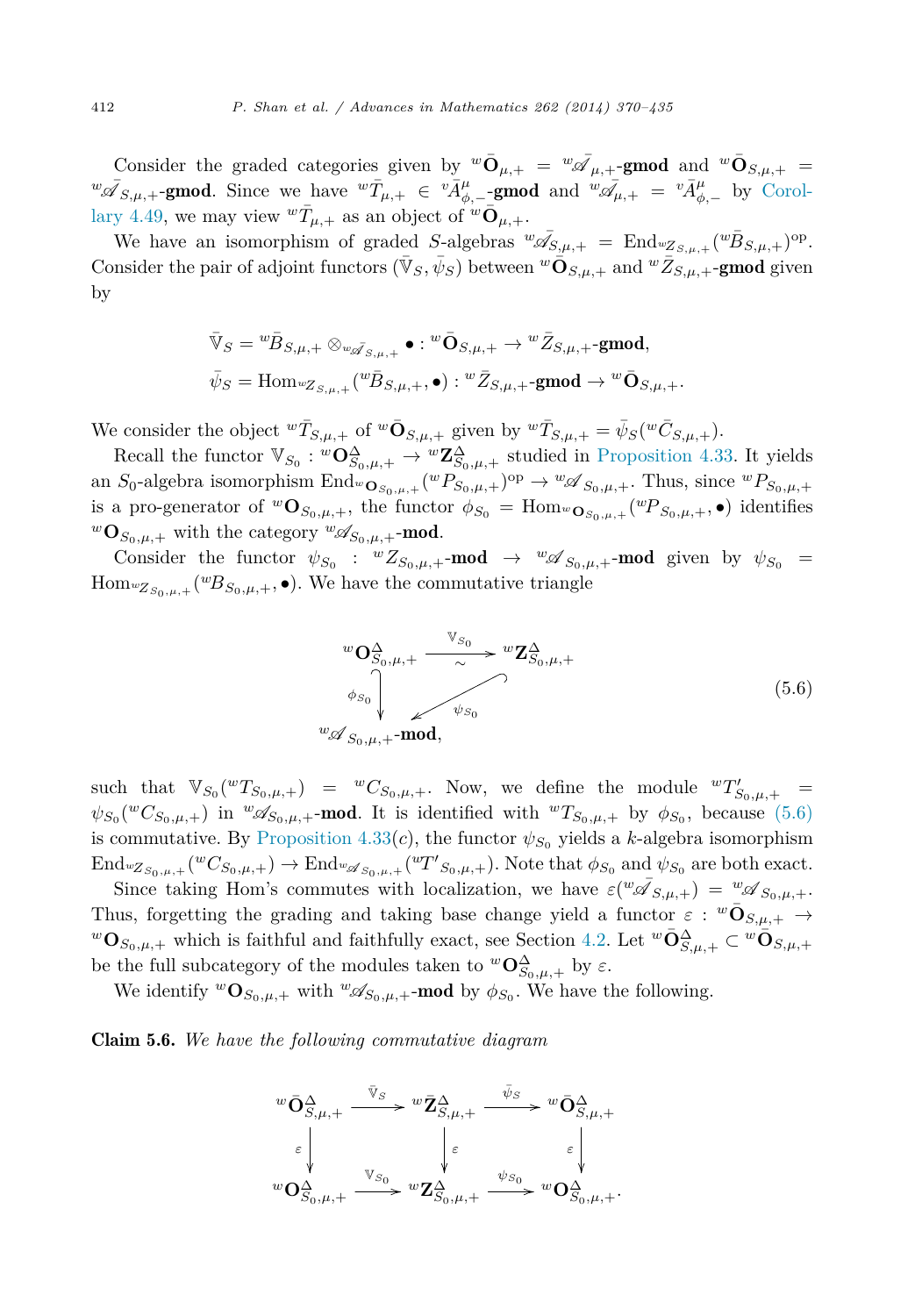<span id="page-43-0"></span>Since  $^w\mathscr{A}_{S_0,\mu,+}$  is Noetherian, any finitely generated module has a finite presentation. By [Proposition 4.33\(](#page-28-0)*c*), the functor  $\mathbb{V}_{S_0}$  is exact and we have  $\mathbb{V}_{S_0}({}^w P_{S_0,\mu,+}) = {}^w B_{S_0,\mu,+}$ . We identify  $^wO_{S_0,\mu,+}$  with  $^w\mathscr{A}_{S_0,\mu,+}$ -mod as above. By the five lemma, the canonical morphism  ${}^w\!B_{S_0,\mu,+}\otimes{}^w\!\mathcal{A}_{S_0,\mu,+}\bullet\to{}^w\!S_0$  is an isomorphism. We deduce that the left square in [Claim 5.6](#page-42-0) is commutative.

Next, by definition we have  $\varepsilon \circ \bar{\psi}_s = \psi_{s_0} \circ \varepsilon$ . From the diagram [5.6,](#page-42-0) we deduce that  $\psi_{S_0}$  maps into  $^wO_{S_0,\mu,+}^{\Delta}$  and is a quasi-inverse to  $\mathbb{V}_{S_0}$ . [Claim 5.6](#page-42-0) follows.

From [Claim](#page-42-0) 5.6 we deduce that  $\varepsilon({}^w \bar{T}_{S,\mu,+}) = {}^w T_{S_0,\mu,+}$  and  ${}^w \bar{T}_{S,\mu,+} \in {}^w \bar{\mathbf{O}}_{S,\mu,+}^{\Delta}$ .

Next, since  $\varepsilon$  : *S*-gmod  $\rightarrow$  *S*<sub>0</sub>-mod is faithfully exact by Section [4.2](#page-21-0) and  $\psi_{S_0}$ gives an isomorphism  $\text{End}_{^{wZ}S_0,\mu,+}(^{w}C_{S_0,\mu,+}) \to \text{End}_{^{w\mathscr{A}}S_0,\mu,+}(^{w}T_{S_0,\mu,+}),$  we deduce from [Claim 5.6](#page-42-0) that  $\bar{\psi}_S$  gives a graded *k*-algebra isomorphism  $\text{End}_{Z_{S,\mu,+}}({}^w\bar{C}_{S,\mu,+}) \rightarrow$  $\operatorname{End}_{{}^w\!\mathscr{A}_{S,\mu,+}}(^w\bar{T}_{S,\mu,+}).$ 

Finally, since the functor  $\psi_{S_0}$  is exact and  $\varepsilon$  is faithfully exact by Section [4.2,](#page-21-0) we deduce from [Claim 5.6](#page-42-0) that  $\bar{\psi}_S$  is exact on  ${}^w\bar{\mathbf{Z}}_{S,\mu,+}^{\Delta}$ .

Now, by [Definition](#page-24-0) 4.28, we have  ${}^w\overline{\mathscr{A}}_{\mu,+} = k^w\overline{\mathscr{A}}_{S,\mu,+}$ . Thus, the specialization at *k* gives the module  $k^w \bar{T}_{S,\mu,+}$  in  ${}^w \bar{O}_{\mu,+} = {}^w \bar{\mathscr{A}}_{\mu,+}$ -gmod.

 $\textbf{Claim 5.7.} \ \textit{We have} \ k^w \bar{T}_{S,\mu,+} = {}^w \bar{T}_{\mu,+}.$ 

The specialization gives a graded ring homomorphism  $k \text{ End}_{\mathscr{A}_{S,\mu,+}}({}^w \bar{T}_{S,\mu,+}) \rightarrow$  $\text{End}_{\mathscr{A}_{\mu,+}}(k^w \bar{T}_{S,\mu,+})$ . Since  $\varepsilon({}^w \bar{T}_{S,\mu,+}) = {}^w T_{S_0,\mu,+}$ , forgetting the grading it is taken to the obvious map  $k \text{ End}_{\mathcal{W}_{\mathcal{O}_{S_0,\mu,+}}}(\mathcal{W}_{S_0,\mu,+}) \to \text{End}_{\mathcal{W}_{\mathcal{O}_{\mu,+}}}(\mathcal{W}_{S_0,\mu,+})$ . The latter is an isomorphism by [Proposition 2.4\(](#page-7-0)*b*). Since  $k^w \bar{T}_{S,\mu,+} = w \bar{T}_{\mu,+}$ , we deduce that  $k \operatorname{End}_{\mathscr{A}_{S,\mu,+}}(^w \bar{T}_{S,\mu,+}) = \operatorname{End}_{^w\!\mathscr{A}_{\mu,+}}(^w \bar{T}_{\mu,+}).$ 

Since we have  $k \operatorname{End}_{Z_{S,\mu,+}}(w\overline{\tilde{C}}_{S,\mu,+}) = \operatorname{End}_{w_{Z_\mu}}(w\overline{\tilde{C}}_{\mu,+})$  and  $\operatorname{End}_{w_{Z_{S,\mu,+}}}(w\overline{\tilde{C}}_{S,\mu,+}) =$  $\text{End}_{\mathscr{A}_{S,\mu,+}}(^w \bar{T}_{S,\mu,+}),$  this implies [Claim 5.5.](#page-41-0)

Now, we prove Claim 5.7. The grading of  ${}^{w}\bar{T}_{\mu,+}$  is characterized in the following way. First, we have a decomposition  ${}^w\bar{T}_{\mu,+} = \bigoplus_x {}^w\bar{T}(x \bullet \mathfrak{o}_{\mu,+})$  where  ${}^w\bar{T}(x \bullet \mathfrak{o}_{\mu,+})$  is the natural graded lift of  ${}^wT(x \bullet o_{\mu,+})$ . Since  ${}^wT(x \bullet o_{\mu,+})$  is indecomposable in  ${}^wO_{\mu,+}$ , it admits at most one graded lift in  $^w\bar{\mathbf{O}}_{\mu,+}$ , up to grading shift. Let  $\bar{V}(x \bullet \mathbf{o}_{\mu,+})$  be the graded  ${}^{v} \bar{A}^{\mu}_{\phi,-}$ -module equal to  $V(x \bullet o_{\mu,+})$  as an  ${}^{w}A_{\mu,+}$ -module, with the natural grading (this is well-defined, because  $v \bar{A}^{\mu}_{\phi,-}$  is Koszul). The natural grading is characterized by the fact that there is an inclusion  $\bar{V}(x \bullet o_{\mu,+}) \subset {}^{w}\bar{T}(x \bullet o_{\mu,+})$  which is homogeneous of degree 0.

The graded object  ${}^{w} \bar{T}_{S,\mu,+}$  satisfies a similar property. Indeed, by [Lemma 4.24,](#page-23-0) the graded *S*-sheaf  $^{w}C_{S,\mu,+}(x)$  is filtered by shifted Verma-sheaves, and the lower term of this filtration yields an inclusion  $\bar{V}_{S,\mu}(x)\langle l(x)\rangle \subset {}^{w}\bar{C}_{S,\mu,+}(x)$ . Further, consider the object  ${}^{w}\bar{T}_{S}(x \bullet o_{\mu,+})$  in  ${}^{w}\bar{O}_{S,\mu,+}$  given by  ${}^{w}\bar{T}_{S}(x \bullet o_{\mu,+}) = \bar{\psi}_{S}({}^{w}\bar{C}_{S,\mu,+}(x)).$  Then, we have the decomposition  ${}^w\bar{T}_{S,\mu,+} = \bigoplus_x {}^w\bar{T}_S(x \bullet \mathfrak{o}_{\mu,+}).$ 

For each  $x \in {}^{w}I_{\mu,+}$ , we consider also the object  $\bar{V}_{S}(x \bullet o_{\mu,+})$  in  ${}^{w}\bar{\mathbf{O}}_{S,\mu,+}$  given by  $\bar{V}_S(x \bullet o_{\mu,+}) = \bar{\psi}_S(\bar{V}_{S,\mu}(x)) \langle l(x) \rangle$ . Since  $\bar{\psi}_S$  is exact, we deduce that  ${}^w\bar{T}_S(x \bullet o_{\mu,+})$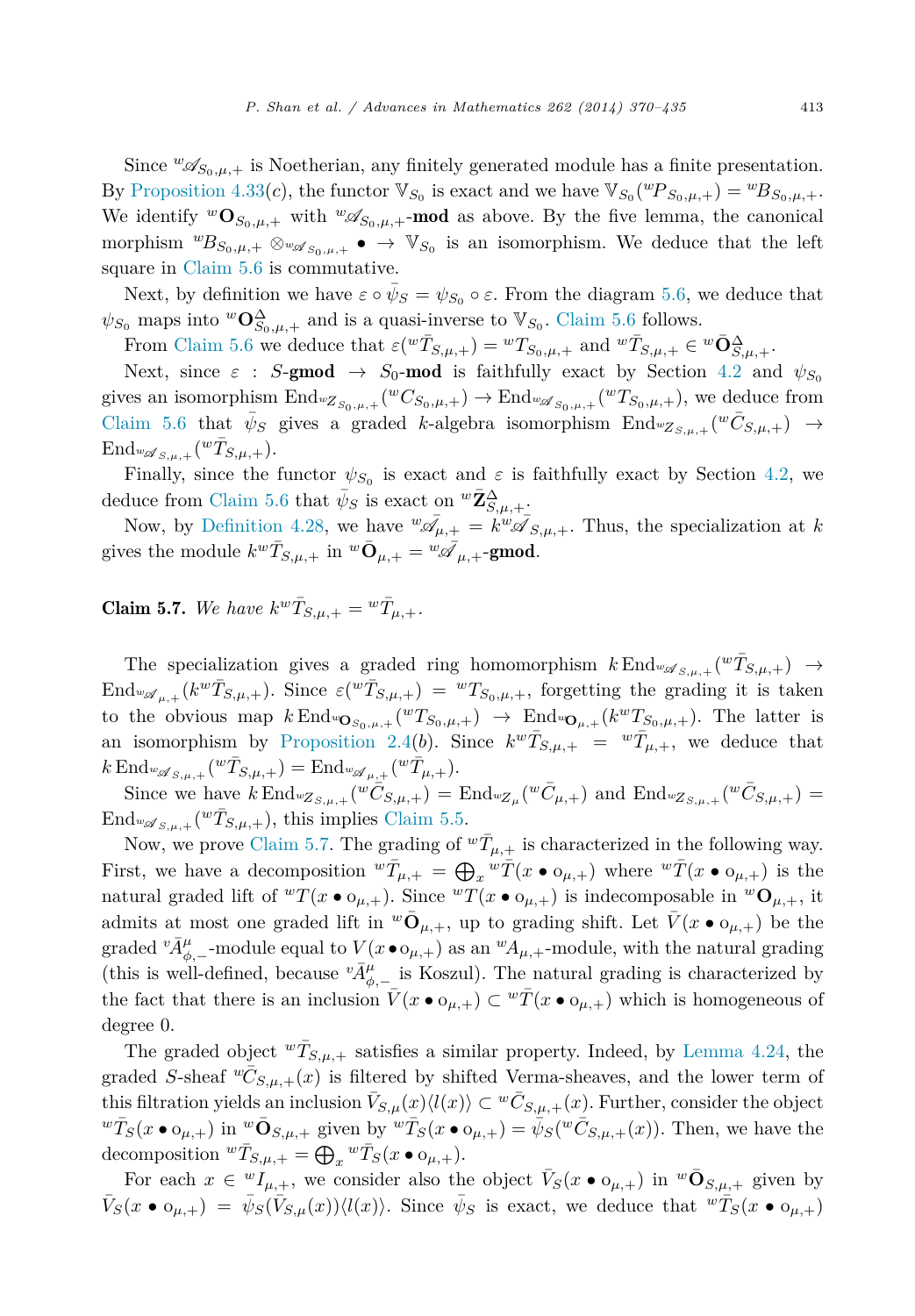<span id="page-44-0"></span>is filtered by  $\bar{V}_S(y \bullet o_{\mu,+})$ 's, and the lower term of this filtration yields an inclusion  $\bar{V}_S(x \bullet o_{\mu,+}) \subset {}^{w}\bar{T}_S(x \bullet o_{\mu,+})$  which is homogeneous of degree 0.

Now, by [Proposition 4.33\(](#page-28-0)*c*), we have  $\mathbb{V}_{S_0}(V_{S_0}(x \bullet \mathfrak{o}_{\mu,+})) = V_{S_0,\mu}(x)$ . From the proof of [Claim 5.6,](#page-42-0) we deduce that  $\psi_{S_0}(V_{S_0,\mu}(x)) = V_{S_0}(x \bullet \mathfrak{o}_{\mu,+})$ . Thus

$$
\varepsilon(\bar{V}_S(x \bullet \mathbf{o}_{\mu,+})) = \varepsilon \bar{\psi}_S(\bar{V}_{S,\mu}(x)) = \psi_{S_0} \varepsilon(\bar{V}_{S,\mu}(x)) = V_{S_0}(x \bullet \mathbf{o}_{\mu,+}).
$$

Since  $V_{S_0}(x \bullet o_{\mu,+})$  is free over  $S_0$ , we deduce that  $\bar{V}_S(x \bullet o_{\mu,+})$  is free over *S* by Section [4.2.](#page-21-0) Therefore, the inclusion  $\bar{V}_S(x \bullet o_{\mu,+}) \subset {}^w \bar{T}_S(x \bullet o_{\mu,+})$  gives an inclusion  $k\bar{V}_S(x \bullet o_{\mu,+}) \subset$  $k^w \bar{T}_S(x \bullet \mathfrak{0}_{\mu,+})$  which is homogeneous of degree 0.

Hence, to prove [Claim](#page-43-0) 5.7 we are reduced to check that we have  $\bar{V}(x \bullet o_{\mu,+})$  =  $k\bar{V}_S(x \bullet o_{\mu,+})$  in  ${}^w\bar{\mathbf{O}}_{\mu,+}$ . Note that  $\bar{V}(x \bullet o_{\mu,+})$  and  $k\bar{V}_S(x \bullet o_{\mu,+})$  are both graded lifts of the Verma module  $V(x \bullet o_{\mu,+})$ , which is indecomposable. Thus they coincide up to a grading shift.

To identify this shift, recall that by [Lemma](#page-23-0) 4.24 we have a surjection  ${}^w\overline{B}_{S,\mu,+}(x) \rightarrow$  $\bar{V}_S(x)\langle l(x)\rangle$ . We define  ${}^w\bar{P}_S(x \bullet o_{\mu,+}) = \bar{\psi}_S({}^w\bar{B}_{S,\mu,+}(x))$ . Since  $\bar{\psi}_S$  is exact, we have a  $\text{surjection } ^{w}P_{S}(x \bullet o_{\mu,+}) \to V_{S}(x \bullet o_{\mu,+}).$ 

Now, since  ${}^v\bar{A}^{\mu}_{\phi,-}$  is Koszul, we can consider the natural graded lift  ${}^{w}\bar{P}(x \bullet o_{\mu,+})$ of  ${}^{w}P(x \bullet o_{\mu,+})$  in  ${}^{w}\overline{O}_{\mu,+}$ . By definition of the natural grading, we have a surjection  ${}^{w}\overline{P}(x \bullet o_{\mu,+}) \to \overline{V}(x \bullet o_{\mu,+})$ .

So, we must prove that  ${}^w\bar{P}(x \bullet o_{\mu,+}) = k^w\bar{P}_S(x \bullet o_{\mu,+})$  in  ${}^w\bar{O}_{\mu,+}$ . This is obvious, because  ${}^{w}\bar{P}(x \bullet o_{\mu,+}) = {}^{w}\bar{A}_{\mu,+}1_{x}$  by definition of the natural grading of  ${}^{w}P(x \bullet o_{\mu,+}),$ and because [Definition 4.28](#page-24-0) yields the chain of isomorphisms

$$
{}^{w}\bar{P}_S(x \bullet \mathbf{o}_{\mu,+}) = \bar{\psi}_S({}^{w}\bar{B}_{S,\mu,+}(x)) = \text{End}{}^{w}\mathbf{Z}_{S,\mu,+}({}^{w}\bar{B}_{S,\mu,+})^{\text{op}}\mathbf{1}_x = {}^{w}\bar{\mathbf{Z}}_{\mu,+}\mathbf{1}_x. \square
$$

We can now prove the following graded analogue of [Corollary 4.34.](#page-29-0) See also [Corol](#page-38-0)[lary 4.49.](#page-38-0)

**Corollary 5.8.** Assume that  $u \in I_{\phi,+}^{\mu}$ . Let  $z = u^{-1} \in I_{\mu,-}$ . We have an isomorphism of  $graded \ k\text{-}algebras \ ^{u\bar{A}}\!\!\!\!{}^{\mu}_{\phi,+} \to {^z\!\!\!\mathscr{A}}_{\mu,-} \ \ \textit{such that} \ 1_y \mapsto 1_x \ \ \textit{with} \ \ x = y^{-1}_- \ \ \textit{for each} \ \ y \in {^v\!I}_{\phi,+}^\mu.$ 

**Proof.** By [29, [thm. 1\]](#page-65-0) and [Lemma 5.3,](#page-40-0) the graded *k*-algebra  ${}^v \bar{A}^{\mu,\diamond}_{\phi,-} = {}^z \bar{\mathscr{A}}_{\mu,-}$  is Koszul. By [Proposition 5.4,](#page-40-0) the graded *k*-algebra  $^u \bar{A}^{\mu}_{\phi,+}$  is Koszul and is isomorphic to  $^w A_{\mu,-}$ as a *k*-algebra. By [Proposition 5.4,](#page-40-0) we have  $v \tilde{A}^{\mu}_{\phi,-} = w A_{\mu,+}$  as a *k*-algebra. Finally, by [Proposition 3.9,](#page-15-0) the Ringel dual of  ${}^wA_{\mu,+}$  is  ${}^wA_{\mu,+}^{\diamond} = {}^zA_{\mu,-}$ . Thus we have a *k*-algebra isomorphism  ${}^zA_{\mu,-} = {}^z\mathscr{A}_{\mu,-}$ , which lifts to a graded *k*-algebra isomorphism  ${}^u\bar{A}^{\mu}_{\phi,+} = {}^z\mathscr{A}$  by unicity of the Koszul grading [5, cor 2.5.2]  $\overline{\mathscr{A}}_{\mu,-}$  by unicity of the Koszul grading [\[5, cor. 2.5.2\].](#page-64-0)  $\Box$ 

# *5.2. The general case*

We can now complete the proof of [Theorem 3.12.](#page-16-0) We first prove a series of preliminary lemmas.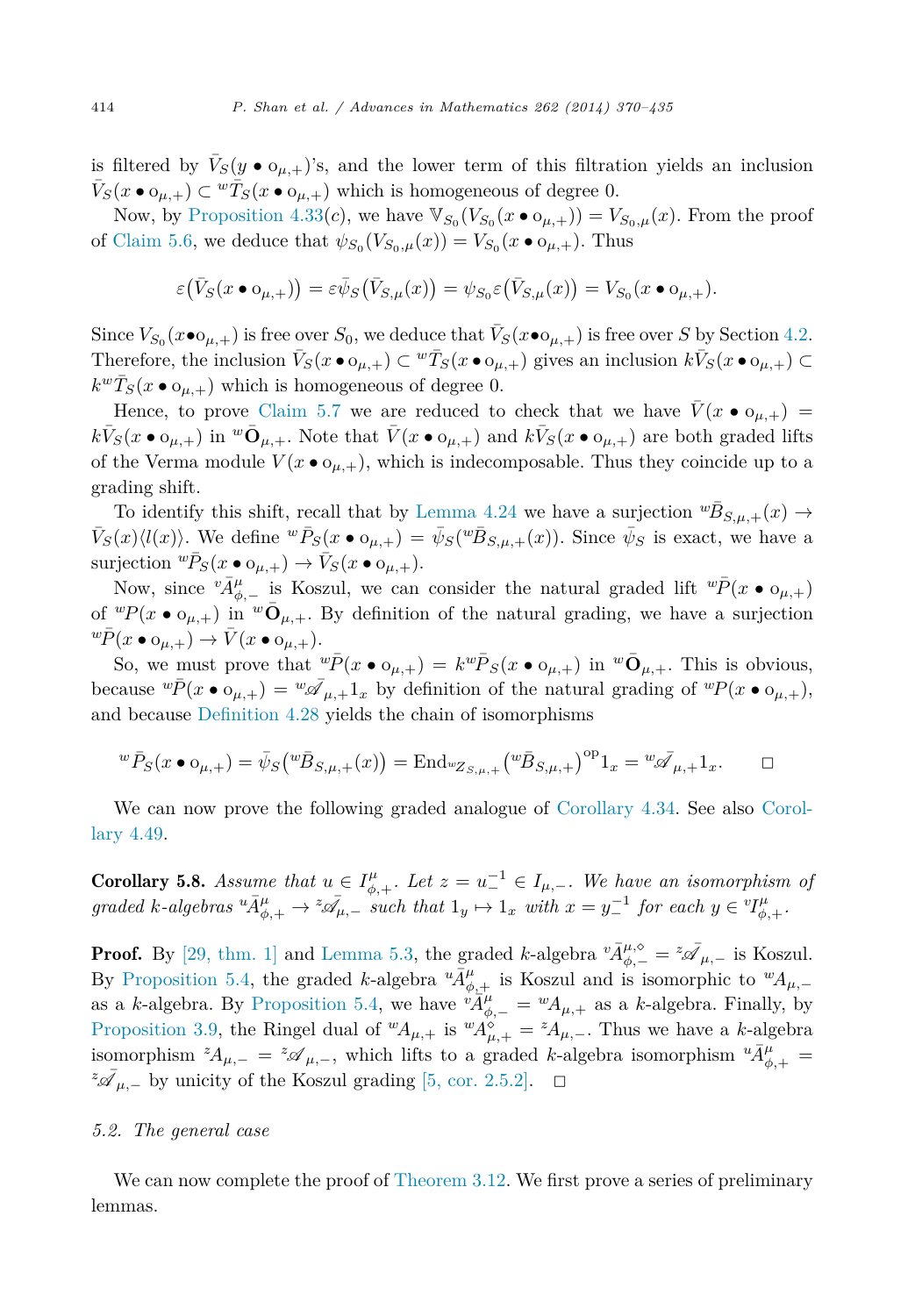<span id="page-45-0"></span>Fix parabolic types  $\mu, \nu \in \mathcal{P}$  and integers  $d, e, f > 0$ . Choose integral weights  $o_{\mu,-}$ , o*ν,*−, o*φ,*<sup>−</sup> of level −*e* − *N*, −*f* − *N* and −*d* − *N* respectively.

Fix an element  $w \in W$ . Let  $\tau_{\phi,\nu}: {^w\mathbf{O}_{\mu,+}} \to {^w\mathbf{O}_{\mu,+}}$  be the parabolic truncation functor, see Section [3.5.](#page-15-0) Applying the functor  $\tau_{\phi,\nu}$  to the module  ${}^wP_{\mu,+}$ , we get a *k*-algebra homomorphism  $\tau_{\phi,\nu}: {}^{w}A_{\mu,+} \to {}^{w}A_{\mu,+}^{\nu}$ .

**Lemma 5.9.** *Assume that*  $w \in I_{\mu,+}^{\nu}$ . *Then, the k-algebra homomorphism*  $\tau_{\phi,\nu}: {}^{w}A_{\mu,+} \to {}^{w}A_{\mu,+}^{\nu}$  is surjective. Its kernel is the two-sided ideal generated by the idempotents  $1_x$  with  $u_{A_{\mu,+}}^{\mu}$  *is surjective. Its kernel is the two-sided ideal generated by the idempotents*  $1_x$  *with*  $x \in {}^{w}I_{\mu,+} \setminus {}^{w}I^{\nu}_{\mu,+}$ *. Further, we have*  $\tau_{\phi,\nu}(1_x) = 1_x$  *for each*  $x \in {}^{w}I^{\nu}_{\mu,+}$ *.* 

**Proof.** By Section [3.5,](#page-15-0) the functor  $\tau_{\phi,\nu}$  takes the minimal projective generator of  $^wO_{\mu,+}$ to the minimal projective generator of  $^wO_{\mu,+}^{\nu}$ . Let  $i_{\nu,\phi}$  be the right adjoint of  $\tau_{\phi,\nu}$ . For any *M* the unit  $M \to i_{\nu,\phi} \tau_{\phi,\nu}(M)$  is surjective. Hence, for any projective module P we have a surjective map

$$
\mathrm{Hom}_{^w\mathbf{O}_{\mu,+}}(P,M)\to \mathrm{Hom}_{^w\mathbf{O}_{\mu,+}}(P,i_{\nu,\phi}\tau_{\phi,\nu}(M))=\mathrm{Hom}_{^w\mathbf{O}_{\mu,+}^{\nu}}(\tau_{\phi,\nu}(P),\tau_{\phi,\nu}(M)).
$$

Thus, the *k*-algebra homomorphism  $\tau_{\phi,\nu}$  is surjective.

Let  $I \subset {}^{w}A_{\mu,+}$  be the 2-sided ideal generated by the idempotents  $1_x$  such that  $x \in {}^{w}I_{\mu,+}$  and  $\tau_{\phi,\nu}(1_x) = 0$ . By Section [3.5\(](#page-15-0)c), the latter are precisely the idempotents  $1_x$ with  $x \in {}^{w}I_{\mu,+} \setminus {}^{w}I_{\mu,+}^{\nu}$ .

We have a *k*-algebra isomorphism  ${}^wA_{\mu,+}/I \simeq {}^wA_{\mu,+}^{\nu}$ , because  ${}^w\mathbf{O}_{\mu,+}^{\nu}$  is the Serre subcategory of  $^wO_{\mu,+}$  generated by the simple modules killed by *I*. Under this isomorphism, the map  $\tau_{\phi,\nu}$  is the canonical projection  ${}^wA_{\mu,+} \to {}^wA_{\mu,+}/I$ .

The last claim in the lemma follows from Section [3.5\(](#page-15-0)b).  $\Box$ 

Now, let  $v \in I_{\nu,-}$  and  $w = v_{+}^{-1}$ . We have  $w \in I_{\phi,+}^{\nu}$ .

We equip the *k*-algebras  ${}^v A_{\nu,-}$ ,  ${}^v A_{\phi,-}$  with the gradings  ${}^w \bar{A}^{\nu}_{\phi,+}$ ,  ${}^w \bar{A}_{\phi,+}$ , see [Proposi](#page-40-0)[tion 5.4.](#page-40-0) Consider the categories  ${}^v \bar{\mathbf{O}}_{\nu,-} = {}^w \bar{A}^{\nu}_{\phi,+}$ -gmod and  ${}^v \bar{\mathbf{O}}_{\phi,-} = {}^w \bar{A}_{\phi,+}$ -gmod, which are graded analogues of the categories  $^vO_{\nu,-}$  and  $^vO_{\phi,-}$ .

To unburden the notation, we'll abbreviate  $L_{\nu} = {^v}L_{\nu,-}$  and  $L_{\phi} = {^v}L_{\phi,-}$ . Let  $L_{\nu}, L_{\phi}$  be the natural graded lifts in <sup>*v*</sup>**O**<sub>*v*</sub>,−, <sup>*v*</sup>**O**<sub>*φ*</sub>,− of the semi-simple modules  $L_{\nu}$ ,  $L_{\phi}$  respectively.

For  $v \in I_{\nu,-}$  and  $d+N>f$ , we'll use the following graded analogue of the translation functor  $T_{\phi,\nu}: {^v}O_{\phi,-} \to {^v}O_{\nu,-}$  in [Proposition 4.36.](#page-30-0)

**Lemma 5.10.** *Assume that*  $v \in I_{\nu,-}$  *and*  $d + N > f$ *. Then, there is an exact functor of* graded categories  $\bar{T}_{\phi,\nu}: {^v\bar{\mathbf{O}}}_{\phi,-} \to {^v\bar{\mathbf{O}}}_{\nu,-}$  such that  $\bar{T}_{\phi,\nu}(\bar{L}_{\phi}) = \bar{L}_{\nu}$  and  $\bar{T}_{\phi,\nu}$  coincides *with Tφ,ν when forgetting the grading.*

**Proof.** First, note that the translation functor  $T_{\phi,\nu}: {^v}O_{\phi,-} \to {^v}O_{\nu,-}$  is well-defined, because  $d + N > f$  and  $v \in I_{\nu,-}$ . See Section [4.6](#page-29-0) for more details.

Now, by [Corollary](#page-29-0) 4.34, we have  ${}^v\mathbf{O}_{\nu,-} = {}^v\mathscr{A}_{\nu,-}$ -mod and  ${}^v\mathbf{O}_{\phi,-} = {}^v\mathscr{A}_{\phi,-}$ -mod. By [Corollary 4.50,](#page-38-0) we can view  ${}^v\!B_{\nu,-}$ ,  ${}^v\!B_{\phi,-}$  as right modules over  ${}^v\!{\mathscr A}_{\nu,-}$ ,  ${}^v\!{\mathscr A}_{\phi,-}$  respectively.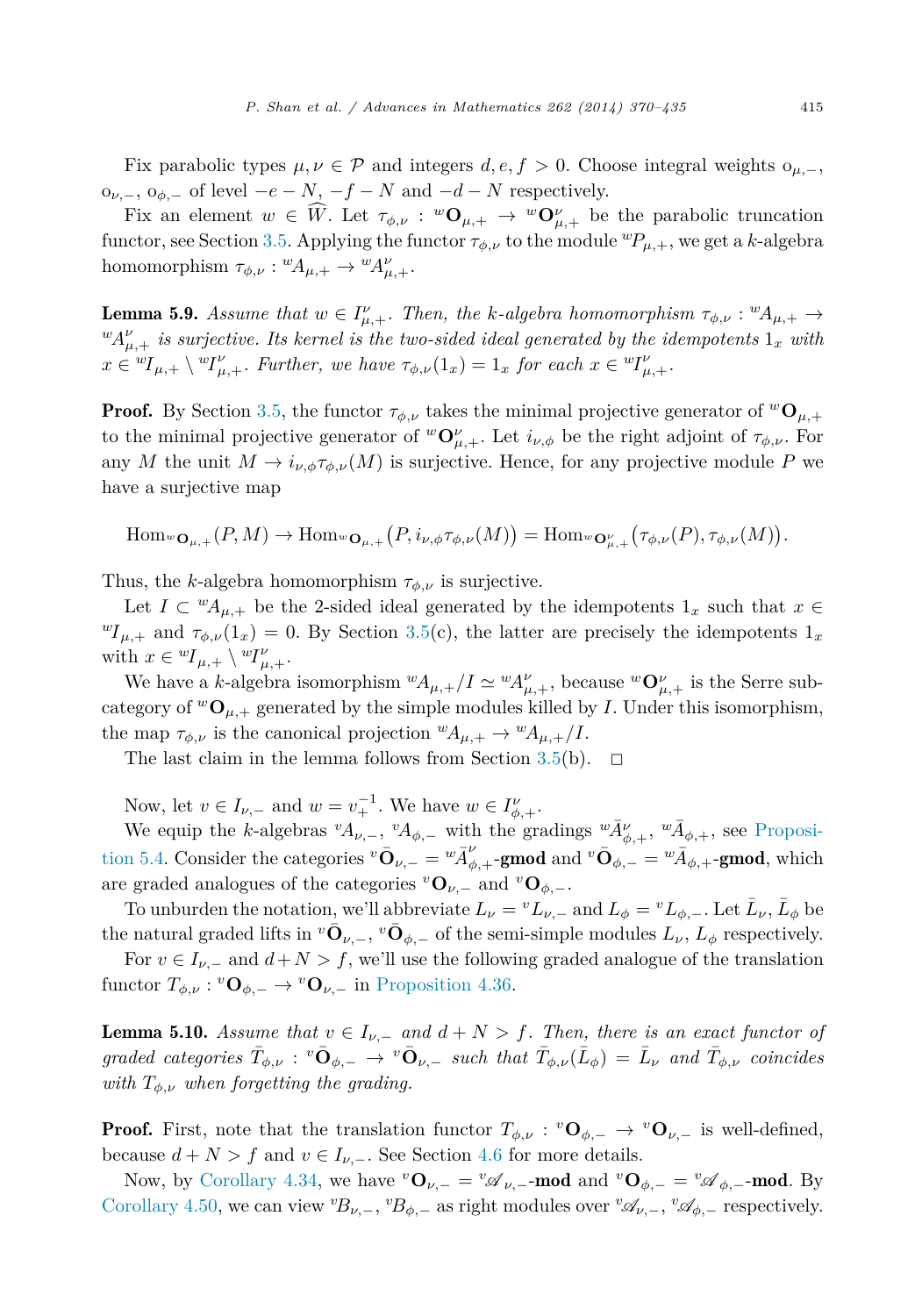Consider the functors  $\mathbb{V}_k' : {^v\mathbf{O}_{\nu,-}} \to {^v\mathbf{Z}_{\nu,-}}$  and  $\mathbb{V}_k' : {^v\mathbf{O}_{\phi,-}} \to {^v\mathbf{Z}_{\phi,-}}$  given by  $\mathbb{V}_k' = {^vR}_{\nu,-}$  and  $\mathbb{V}' = {^vR}_{\nu,-}$  some  $\mathbb{V}_k' = \mathbb{V}$ *B*<sup>*ν*</sup>,− ⊗*v*<sub>*N*</sub><sup>*γ*</sup>,− • and  $\mathbb{V}'_k = {^vB_{\phi, -}} \otimes {^v\mathscr{A}_{\phi, -}}$  •.

By [Proposition 4.33,](#page-28-0) the functors  $\mathbb{V}_k$  on  ${}^v\mathbf{O}_{\nu,-}$ ,  ${}^v\mathbf{O}_{\phi,-}$  are exact and we have  $\mathbb{V}_k(v\mathscr{A}_{\nu,-}) = {}^v\!B_{\nu,-}, \mathbb{V}_k(v\mathscr{A}_{\phi,-}) = {}^v\!B_{\phi,-}.$  Further, since  ${}^v\!\mathscr{A}_{\nu,+}, {}^v\!\mathscr{A}_{\phi,+}$  are Noetherian, any finitely generated module has a finite presentation. Thus, by the five lemma, the obvious morphism of functors  $\mathbb{V}'_k \to \mathbb{V}_k$  is invertible.

Next, by [Corollary](#page-44-0) 5.8, we have  ${}^w\bar{A}^{\nu}_{\phi,+} = {}^v\!\overline{\mathscr{A}}_{\nu,-}$  and  ${}^w\bar{A}_{\phi,+} = {}^v\!\overline{\mathscr{A}}_{\phi,-}$  as graded *k*-algebras. Thus, we have  ${}^v\bar{\mathbf{O}}_{\nu,-} = {}^v\mathscr{\bar{A}}_{\nu,-}$ -mod and  ${}^v\bar{\mathbf{O}}_{\phi,-} = {}^v\mathscr{\bar{A}}_{\phi,-}$ -mod. Consider  $\overline{\mathbf{v}}$  the functors on  ${}^v\overline{\mathbf{O}}_{\nu,-}$ ,  ${}^v\overline{\mathbf{O}}_{\phi,-}$  given by  $\overline{\mathbb{V}}_k = {}^v\overline{B}_{\nu,-} \otimes {}_{^v\mathscr{A}_{\nu,-}} \bullet$ ,  $\overline{\mathbb{V}}_k = {}^v\overline{B}_{\phi,-} \otimes {}_{^v\mathscr{A}_{\phi,-}} \bullet$ respectively. We have the commutative squares



Now, let <sup>*v*</sup> $\overrightarrow{\mathbf{O}}_{\phi,-}^{\text{proj}} \subset {}^{v} \overrightarrow{\mathbf{O}}_{\phi,-}$  be the full subcategory of the projective objects. We define  $v\overline{\mathbf{O}}_{\nu,-}^{\text{proj}}, v\mathbf{O}_{\nu,-}^{\text{proj}}$  and  $v\mathbf{O}_{\phi,-}^{\text{proj}}$  in a similar way.

The functor  $\mathbb{V}_k$  is fully faithful on  $^v\mathbb{O}_{\nu,-}^{\text{proj}}$  and  $^v\mathbb{O}_{\phi,-}^{\text{proj}}$  by [Corollary 4.50.](#page-38-0) Hence, the functor  $\bar{\mathbb{V}}_k$  is fully faithful on  ${}^v\bar{\mathbf{O}}_{\nu,-}^{\text{proj}}$  and  ${}^v\bar{\mathbf{O}}_{\nu,-}^{\text{proj}}$ . Therefore, we may identify  ${}^v\bar{\mathbf{O}}_{\nu,-}^{\text{proj}}$ ,  $v\bar{\mathbf{O}}_{\phi,-}^{\text{proj}}$  with some full subcategories  $v\bar{\mathbf{Z}}_{\nu,-}^{\text{proj}}, v\bar{\mathbf{Z}}_{\phi,-}^{\text{proj}}$  of  $v\bar{\mathbf{Z}}_{\nu,-}, v\bar{\mathbf{Z}}_{\phi,-}$  via  $\bar{\mathbb{V}}_k$ 

The functor  $\bar{\theta}_{\phi,\nu}$  in [Remark 4.42](#page-34-0) gives an exact functor  $v\bar{\mathbf{Z}}_{\phi,-}^{\text{proj}} \to v\bar{\mathbf{Z}}_{\nu,-}^{\text{proj}}$ . We define the functor  $\bar{T}_{\phi,\nu}: {^v\mathbf{\bar{O}}}_{\phi,-}^{\text{proj}} \to {^v\mathbf{\bar{O}}}_{\nu,-}^{\text{proj}}$  so that it coincides with  $\bar{\theta}_{\phi,\nu}$  under  $\bar{\mathbb{V}}_k$ . It gives a functor of triangulated categories  $\mathbf{K}^b({}^v\bar{\mathbf{O}}_{\phi,-}^{\text{proj}}) \to \mathbf{K}^b({}^v\bar{\mathbf{O}}_{\nu,-}^{\text{proj}})$ , where  $\mathbf{K}^b$  denotes the bounded homotopy category.

Since  $v\bar{\mathbf{O}}_{\nu,-}^{\text{proj}}$  and  $v\bar{\mathbf{O}}_{\phi,-}^{\text{proj}}$  have finite global dimensions, there are canonical equivalences  $\mathbf{K}^b(^v\bar{\mathbf{O}}_{\phi,-}^{\text{proj}}) \simeq \mathbf{D}^b(^v\bar{\mathbf{O}}_{\phi,-})$  and  $\mathbf{K}^b(^v\bar{\mathbf{O}}_{\nu,-}^{\text{proj}}) \simeq \mathbf{D}^b(^v\bar{\mathbf{O}}_{\nu,-})$ . Thus, we can view  $\bar{T}_{\phi,\nu}$  as a functor of triangulated categories  $\mathbf{D}^b(^v\bar{\mathbf{O}}_{\phi,-}) \to \mathbf{D}^b(^v\bar{\mathbf{O}}_{\nu,-}).$ 

By [Proposition 4.36\(](#page-30-0)*b*), the functor  $T_{\phi,\nu}$  gives an exact functor  $^v\mathbf{O}_{\phi,-}^{\text{proj}} \to {^v\mathbf{O}_{\nu,-}^{\text{proj}}}.$ By [Remark 4.42,](#page-34-0) the functor  $\bar{T}_{\phi,\nu}$  coincides with  $T_{\phi,\nu}$  when forgetting the grading. The functor  $T_{\phi,\nu}$  yields a functor of triangulated categories  $\mathbf{D}^b(^v\mathbf{O}_{\phi,-}) \to \mathbf{K}^b(^v\mathbf{O}_{\nu,-})$  which is *t*-exact for the standard *t*-structures and which coincides with  $T_{\phi,\nu}$  when forgetting the grading. Hence, the functor  $\bar{T}_{\phi,\nu}$  is also *t*-exact. Thus, it gives an exact functor  $\bar{T}_{\phi,\nu}: {^v\bar{\mathbf{O}}}_{\phi,-} \to {^v\bar{\mathbf{O}}}_{\nu,-}$  which coincides with  $T_{\phi,\nu}$  when forgetting the grading.

Now, we concentrate on the equality  $\bar{T}_{\phi,\nu}(\bar{L}_{\phi}) = \bar{L}_{\nu}$ .

Since  $\bar{T}_{\phi,\nu}$  coincides with  $T_{\phi,\nu}$  when forgetting the grading, by [Proposition 4.36\(](#page-30-0)*d*), for each  $x \in {}^{w}I_{\nu,-}$  there is an integer *j* such that  $\overline{T}_{\phi,\nu}(\overline{L}(xw_{\nu} \bullet o_{\phi,-})) = \overline{L}(x \bullet o_{\nu,-})\langle j \rangle$ . We must check that  $j = 0$ .

Let  $\bar{T}_{\nu,\phi}$  be the left adjoint to  $\bar{T}_{\phi,\nu}$ , see [Remark 5.11](#page-47-0) below. By [Corollary 5.8](#page-44-0) we have  $v\bar{\mathbf{O}}_{\nu,-} = v\bar{\mathscr{A}}_{\nu,-}$ -mod and  $v\bar{\mathbf{O}}_{\phi,-} = v\bar{\mathscr{A}}_{\phi,-}$ -mod. The graded *k*-algebras  $w\bar{A}^{\nu}_{\phi,+}, w\bar{A}_{\phi,+}$ (=  $\vec{v}_{\mathscr{A}_{\nu,-}}$ ,  $\vec{v}_{\mathscr{A}_{\phi,-}}$ ) are Koszul. The natural graded indecomposable projective modules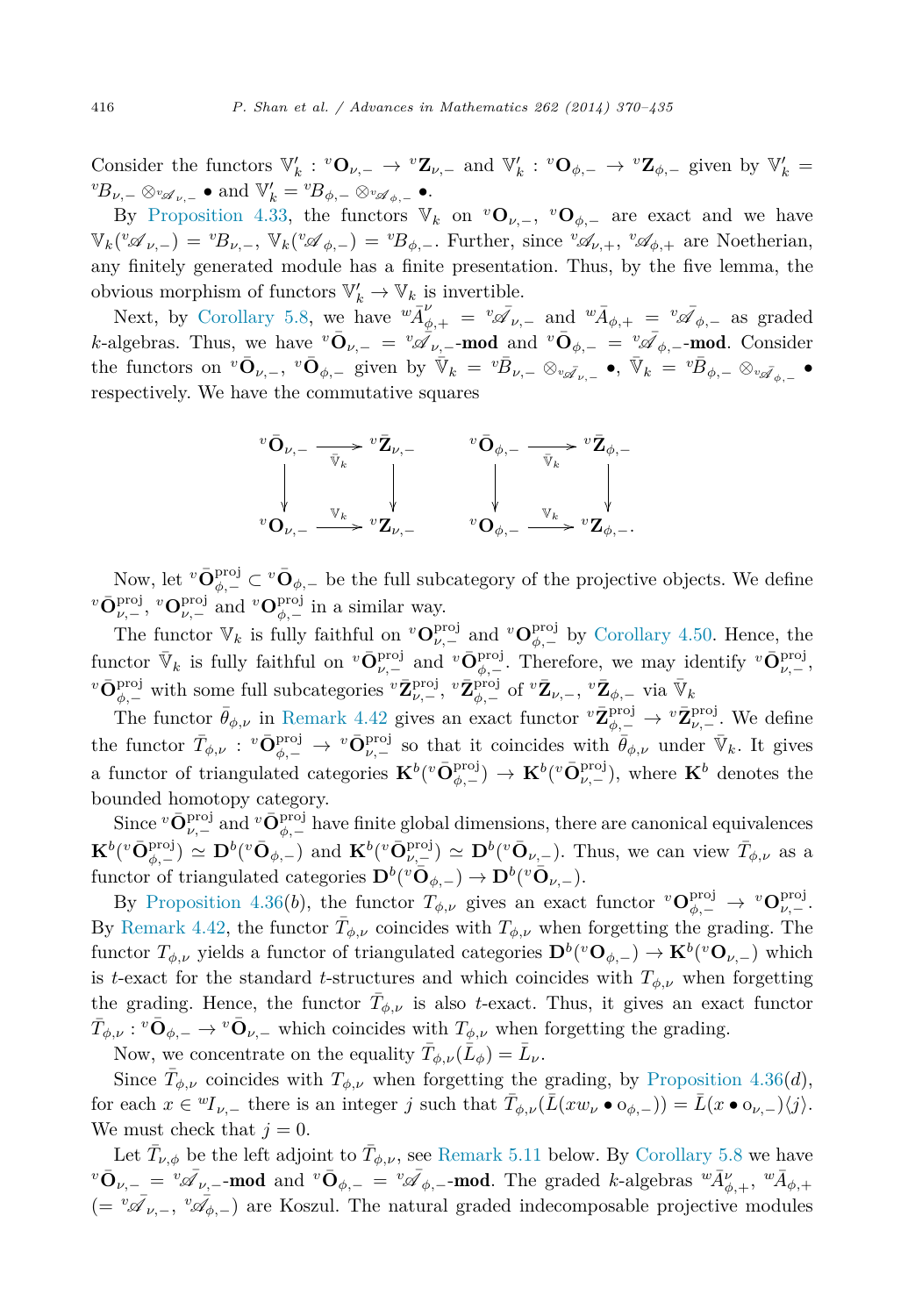<span id="page-47-0"></span>are of the form  $\sqrt[n]{\mathscr{A}}_{\nu,-}1_x$ ,  $\sqrt[n]{\mathscr{A}}_{\phi,-}1_x$  with  $x \in {^vI}_{\nu,-}$ ,  ${^vI}_{\phi,-}$  respectively. We must check that  $\bar{T}_{\nu,\phi}(^v\bar{a}_{\nu,-1x}) = {^v\bar{a}_{\phi,-1xw_{\nu}}}$  for each  $x \in {^wI}_{\nu,-1}$ .

By definition of  $\overline{T}_{\phi,\nu}$  we have an isomorphism  $\overline{\theta}_{\phi,\nu} \circ \overline{V}_k \simeq \overline{V}_k \circ \overline{T}_{\phi,\nu}$  of functors on  $^v \overline{Q}_{\phi,-}^{\text{proj}}$ . Further, by definition of  $\bar{\mathbb{V}}_k$ , we have  $\bar{\mathbb{V}}_k({}^v\bar{\mathscr{A}}_{\nu,-1x}) = {}^v\bar{B}_{\nu,-}(x)$  and  $\bar{\mathbb{V}}_k({}^v\bar{\mathscr{A}}_{\phi,-1xw_{\nu}}) = {}^v\bar{B}_{\nu-}(xv)$ . Therefore it is enough to check that  $\bar{\theta}_{\nu-1}({}^v\bar{B}_{\nu-1}(x)) = {}^v$  $B_{\phi,-}(xw_{\nu})$ . Therefore, it is enough to check that  $\bar{\theta}_{\nu,\phi}(^v\bar{B}_{\nu,-}(x)) = {}^v\bar{B}_{\phi,-}(xw_{\nu})$ .

By [Remark](#page-34-0) 4.42, this follows from Proposition  $4.41(f)$  by base change.  $\Box$ 

**Remark 5.11.** General facts imply that the functor  $\bar{T}_{\phi,\nu}$  has a left adjoint  $\bar{T}_{\nu,\phi}: {^v\mathbf{O}_{\nu,-}} \to {^v\mathbf{O}_{\phi,-}}$ , see the proof of [Proposition 4.36.](#page-30-0) By definition of  $T_{\nu,\phi}$  and the unicity of the left adjoint, the functor  $\bar{T}_{\nu,\phi}$  coincides with  $T_{\nu,\phi}$  when forgetting the grading.

Now, we prove the following lemma which is dual to [Lemma](#page-45-0) 5.9.

**Lemma 5.12.** Assume that  $v \in I_{\nu,-}$  and  $d + N > f$ . Then, the functor  $T_{\phi,\nu}: {^v\mathbf{O}_{\phi,-}} \to {^v\mathbf{O}_{\nu,-}}$  induces a surjective graded k-algebra homomorphism  $T_{\phi,\nu}: {^v\bar{A}_{\phi,-}^{\mu}} \to {^v\bar{A}_{\nu,-}^{\mu}}$ . Its *kernel contains the two-sided ideal generated by*  $\{1_x; x \in {}^vI^{\mu}_{\phi,-}, x \notin I_{\nu,+}\}\)$ *. Further, for*  $x \in {}^{v}I_{\phi,-}^{\mu} \cap I_{\nu,+}$  *we have*  $xw_{\nu} \in {}^{v}I_{\nu,-}^{\mu}$  *and*  $T_{\phi,\nu}(1_{x})=1_{xw_{\nu}}$ *.* 

**Proof.** First, note that, since  $v \in I_{\nu,-}$  and  $d+N>f$ , the functor  $T_{\phi,\nu}: {^v}O_{\phi,-} \to {^v}O_{\nu,-}$ is well-defined and it takes  $^v\mathbf{O}_{\phi,-}^{\mu}$  into  $^v\mathbf{O}_{\nu,-}^{\mu}$  by [Proposition 4.36\(](#page-30-0)*c*).

We'll abbreviate  $L_{\phi} = v L^{\mu}_{\phi,-}$  and  $L_{\nu} = v L^{\mu}_{\nu,-}$ . By [Proposition 4.36\(](#page-30-0)*f*), we have  $T_{\phi,\nu}(L_{\phi}) = L_{\nu}$ . Thus, since  $T_{\phi,\nu}$  is exact, it induces a graded *k*-algebra homomorphism  $T_{\phi,\nu}: {^v\!\bar{A}}_{\phi,-}^\mu = \mathrm{Ext}_v\mathbf{o}_{\phi,-}^\mu (L_\phi)^{\mathrm{op}} \to {^v\!\bar{A}}_{\nu,-}^\mu = \mathrm{Ext}_v\mathbf{o}_{\nu,-}^\mu (L_\nu)^{\mathrm{op}}.$ 

Composing  $T_{\phi,\nu}$  with its left adjoint  $T_{\nu,\phi}$ , we get the functor  $\Theta = T_{\nu,\phi} \circ T_{\phi,\nu}$ . To prove that  $T_{\phi,\nu}$  is surjective, we must prove that the counit  $\theta \to 1$  yields a surjective map  $\operatorname{Ext}_{\nu} \mathbf{o}_{\phi,-}^{\mu}(L_{\phi}) \to \operatorname{Ext}_{\nu} \mathbf{o}_{\phi,-}^{\mu}(\Theta(L_{\phi}), L_{\phi}).$ 

The parabolic inclusion  $^v\mathbf{O}_{\phi,-}^{\mu} \subset {}^v\mathbf{O}_{\phi,-}$  is injective on extensions by Section [3.5.](#page-15-0) So we must prove that the counit yields a surjective map  $Ext_{\nu_{\mathbf{O}_{\phi_{-}}}}(L_{\phi}) \to Ext_{\nu_{\mathbf{O}_{\phi_{-}}}}(\Theta(L_{\phi}), L_{\phi}).$ 

Let us consider the graded analogue of this statement. Set  $\bar{\Theta} = \bar{T}_{\nu,\phi} \circ \bar{T}_{\phi,\nu}$ , where  $\bar{T}_{\nu,\phi}$ ,  $\bar{T}_{\phi,\nu}$  are as in [Lemma 5.10](#page-45-0) and Remark 5.11. We have

$$
\operatorname{Ext}_{\mathbf{v}}_{\mathbf{O}_{\phi,-}}(L_{\phi}) = \bigoplus_{j} \operatorname{Ext}_{\mathbf{v}}_{\bar{\mathbf{O}}_{\phi,-}}(\bar{L}_{\phi}, \bar{L}_{\phi}\langle j \rangle),
$$
  

$$
\operatorname{Ext}_{\mathbf{v}}_{\mathbf{O}_{\phi,-}}(\Theta(L_{\phi}), L_{\phi}) = \bigoplus_{j} \operatorname{Ext}_{\mathbf{v}}_{\bar{\mathbf{O}}_{\phi,-}}(\bar{\Theta}(\bar{L}_{\phi}), \bar{L}_{\phi}\langle j \rangle).
$$

Thus we must prove that for each *i, j* the counit  $\eta : \bar{\Theta} \to \mathbf{1}$  yields a surjective map

$$
\operatorname{Ext}^i_{\nu} \bar{\mathbf{O}}_{\phi,-} (\bar{L}_{\phi}, \bar{L}_{\phi} \langle j \rangle) \to \operatorname{Ext}^i_{\nu} \bar{\mathbf{O}}_{\phi,-} (\bar{\Theta}(\bar{L}_{\phi}), \bar{L}_{\phi} \langle j \rangle). \tag{5.7}
$$

By [Lemma 5.10,](#page-45-0) we have  $\bar{T}_{\phi,\nu}(\bar{L}_{\phi}) = \bar{L}_{\nu}$ . Further, since  ${}^v\bar{\mathbf{O}}_{\nu,-} = {}^w\bar{A}^{\nu}_{\phi,+}$ -gmod and  $v\bar{\mathbf{O}}_{\phi,-} = w\bar{A}_{\phi,+}$ -gmod, the gradings on  $v\bar{\mathbf{O}}_{\phi,-}$  and  $v\bar{\mathbf{O}}_{\nu,-}$  are Koszul by [Proposition 5.4.](#page-40-0) Hence, since the right hand side of  $(5.7)$  is  $\text{Ext}_{v}^{i} \bar{\mathbf{o}}_{\nu,-}(\bar{L}_{\nu}, \bar{L}_{\nu}(j))$ , it is zero unless  $i = j$ .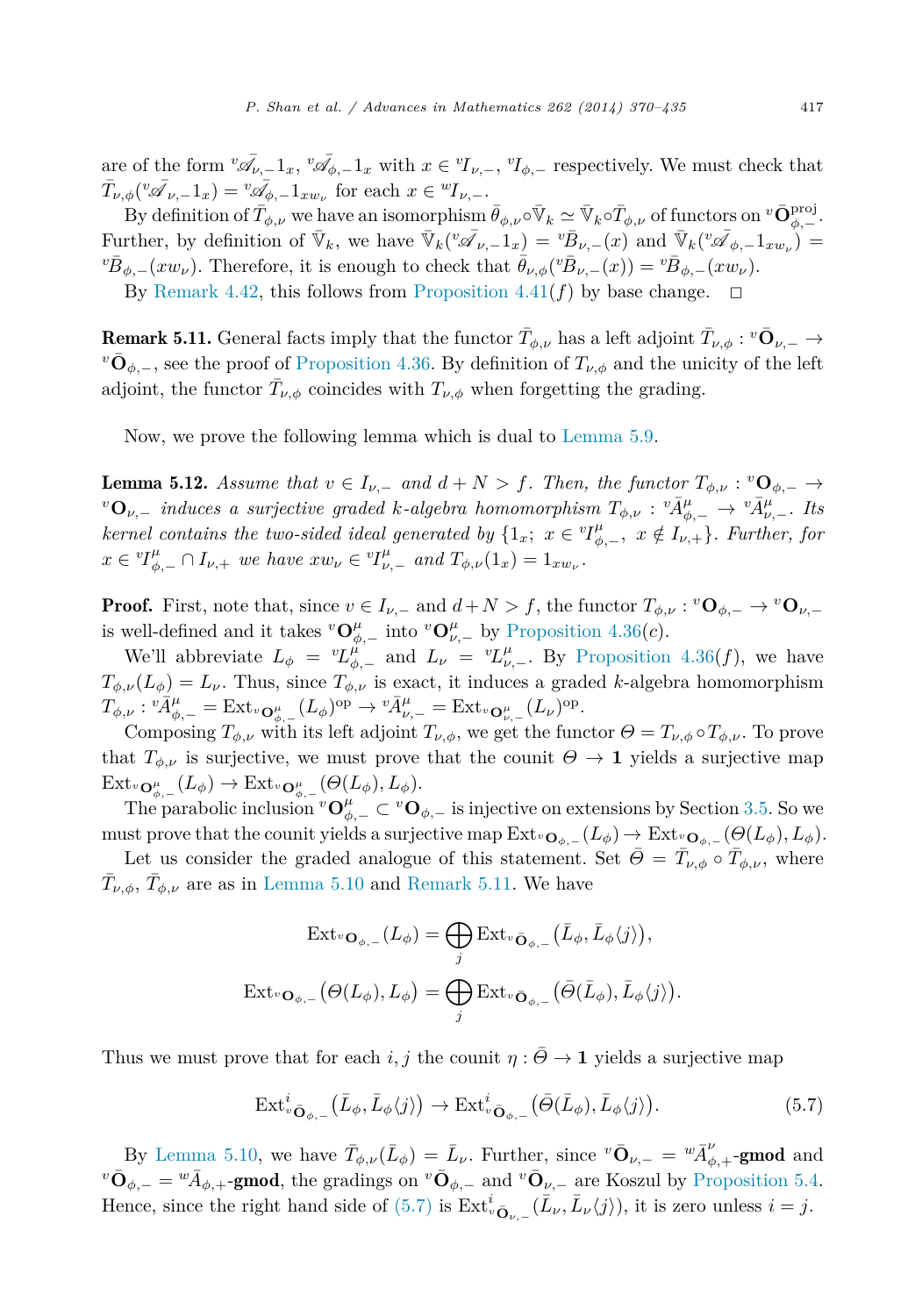<span id="page-48-0"></span>Now, we define the integer  $\ell = \min\{d; \overline{\Theta}(\overline{L}_{\phi})^d \neq 0\}$ . Recall that the grading on  ${}^w\overline{A}_{\phi,+}$  is positive. Further, since  ${}^v\overline{\mathbf{O}}_{\phi,-} = {}^w\overline{A}_{\phi,+}$ -gmod, we can view  $\overline{\Theta}(\overline{L}_{\phi})$  as a graded  ${}^w\bar{A}_{\phi,+}$ -module. Thus  $\bar{\Theta}(\bar{L}_{\phi})^{\ell}$  is a quotient of  $\bar{\Theta}(\bar{L}_{\phi})$  which is killed by the radical of  ${}^{w\bar{A}}\phi$ <sub>,+</sub>. We deduce that  $\bar{\Theta}(\bar{L}_{\phi})^{\ell} \subset \text{top}(\bar{\Theta}(\bar{L}_{\phi}))$ .

Next, we claim that for any simple graded  ${}^w\bar{A}_{\phi,+}$ -module  $\bar{L}$  such that  $\bar{T}_{\phi,\nu}(\bar{L}) \neq 0$ , the  $\text{map } \eta(\bar{L}) : \bar{\Theta}(\bar{L}) \to \bar{L}$  yields an isomorphism  $\text{top}(\bar{\Theta}(\bar{L})) \to \bar{L}$ . Indeed,  $\eta(\bar{L})$  is surjective because it is non-zero, and for any simple quotient  $\overline{\Theta}(\overline{L}) \to \overline{L}'$  we have

$$
0 \neq \text{Hom}_{\nu\bar{\mathbf{O}}_{\phi,-}}\big(\bar{\Theta}(\bar{L}),\bar{L}'\big) = \text{Hom}_{\nu\bar{\mathbf{O}}_{\nu}}\big(\bar{T}_{\phi,\nu}(\bar{L}),\bar{T}_{\phi,\nu}\big(\bar{L}'\big)\big).
$$

By [Proposition 4.36\(](#page-30-0)*d*), (*e*) this implies that  $\bar{T}_{\phi,\nu}(\bar{L}) = \bar{T}_{\phi,\nu}(\bar{L}')$ , and that it is non-zero. Therefore, we have  $\bar{L} = \bar{L}'$ , proving the claim.

Recall that  $L_{\phi}$  is a semi-simple module, see Section [3.4.](#page-13-0) Applying the claim to the  $\lim_{\Delta \to 0} \lim_{\Delta \to 0} \frac{1}{\Delta} \leq \bar{L}_{\phi} \text{ such that } \bar{T}_{\phi,\nu}(\bar{L}) \neq 0$ , we get that  $\text{top}(\bar{\Theta}(\bar{L}_{\phi})) = \text{Im } \eta(\bar{L}_{\phi})$ . In particular top( $\Theta(L_{\phi})$ ) is pure of degree zero. This implies that we have  $\ell = 0$ . Therefore, the kernel of  $\eta(L_{\phi})$  lives in degrees > 0. Hence, by Koszulity of the grading of  ${}^{v}O_{\phi,-}$ , we get

$$
\operatorname{Ext}_{^v\bar{\mathbf{O}}_{\phi,-}}^i\bigl(\operatorname{Ker} \eta(\bar{L}_{\phi}), \bar{L}_{\phi}\langle i \rangle\bigr) = 0.
$$

Hence the surjectivity of  $(5.7)$  for  $i = j$  follows from the long exact sequence of Ext's groups associated with the exact sequence

$$
0 \to \text{Ker}(\eta(\bar{L}_{\phi})) \to \bar{\Theta}(\bar{L}_{\phi}) \to \bar{L}_{\phi}.
$$

This proves that the map  $T_{\phi,\nu}$  is surjective, proving the first part of the lemma.

Next, we have  $I_{\nu,-}^{\mu} = \{xw_{\nu}; x \in I_{\phi,-}^{\mu} \cap I_{\nu,+}\}\$  by [Corollary 3.3\(](#page-13-0)*a*). Further, we have  $T_{\phi,\nu}(1_{xw_{\nu}}) = 0$  for  $x \notin I_{\nu,-}$  by [Proposition 4.36\(](#page-30-0)*e*), and  $xw_{\nu} \in I_{\nu,+}$  if and only if  $x \in I_{\nu,-}$ . This proves the second claim of the lemma. Finally, the last claim of the lemma follows from [Proposition 4.36\(](#page-30-0)*d*).  $\Box$ 

Next, we prove the following.

**Lemma 5.13.** Assume that  $w \in I_{\mu,+}^{\nu}$ . Let  $v = w_{-}^{-1}$ . We have  $v \in I_{\nu,-}^{\mu}$ . Assume also that  $d + N > f$  and  $e + N > d$ . There is a *k*-algebra isomorphism  $p_{\mu,\nu}: {}^{w}A^{\nu}{}_{\mu,+} \to {}^{v}\bar{A}^{\mu}{}_{\nu,-}$ *such that*  $p_{\mu,\nu}(1_x) = 1_y$  *for each*  $x \in {}^{w}I^{\nu}_{\mu,+}$ , where  $y = x_{-}^{-1}$ , and such that the following *square is commutative*

$$
w_{\nu} w_{A_{\mu,+}} \xrightarrow{(\overline{5},1)} v_{A_{\phi,-}} \overline{A_{\phi,-}} \qquad (5.8)
$$

$$
w_{A_{\mu,+}} \xrightarrow{p_{\mu,\nu}} v_{A_{\nu,-}} \cdots \xrightarrow{p_{\mu,\nu}}
$$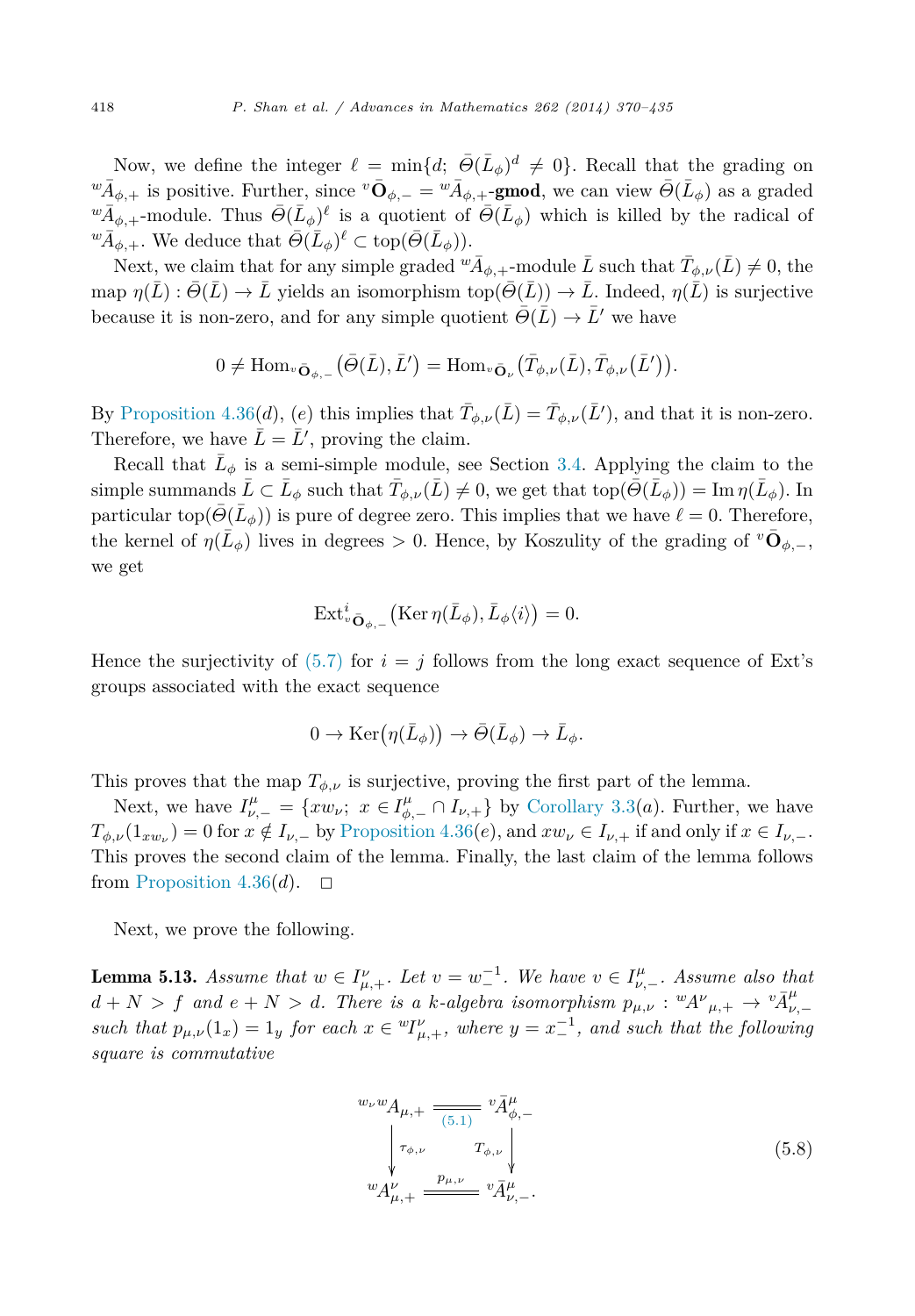<span id="page-49-0"></span>**Proof.** We have  $v = w_\mu w^{-1} w_\nu$ . Note that  $w_\nu w \in I_{\phi, -}^{\nu} \cap I_{\mu, +}$ , because by [Lemma 3.2](#page-12-0) we have  $w^{-1} \in I_{\nu,+}^{\mu}$ , hence  $w^{-1}w_{\nu} \in I_{\phi,+}^{\mu} \cap I_{\nu,-}$  and  $w_{\nu}w = (w^{-1}w_{\nu})^{-1} \in I_{\mu,+} \cap I_{\phi,-}^{\nu}$ .

Let  $\pi_{\mu,\nu}: \nu^w A_{\mu,+} \to \nu \bar{A}_{\nu,-}^{\mu}$  be the composition of the *k*-algebra homomorphism  $T_{\phi,\nu}: {^v\!\bar{A}}_{\phi,-}^{\mu}\to {^v\!\bar{A}}_{\nu,-}^{\mu}$  in [Lemma 5.12](#page-47-0) and of the k-algebra isomorphism  ${^{w_\nu w}\!A}_{\mu,+}={^v\!\bar{A}}_{\phi,-}^{\mu}$ in [\(5.1\).](#page-39-0)

Note that  ${}^{w_{\nu}w}A_{\mu,+}^{\nu} = {}^{w}A_{\mu,+}^{\nu}$ . We must construct a *k*-algebra isomorphism  $p_{\mu,\nu}$ :  ${}^wA^{\nu}_{\mu,+} \to {}^v\bar{A}^{\mu}_{\nu,-}$  such that  $\pi_{\mu,\nu} = p_{\mu,\nu} \circ \tau_{\phi,\nu}.$ 

Let  $x \in {w_{\nu}}^{w_{\nu}} U_{\mu,+}$ . Thus  $w_{\mu} x^{-1} \in {^vI}_{\phi,-}^{\mu}$ . By [Lemma 5.12,](#page-47-0) we have

$$
\pi_{\mu,\nu}(1_x) \neq 0 \quad \Leftrightarrow \quad T_{\phi,\nu}(1_{w_{\mu}x^{-1}}) \neq 0 \quad \Leftrightarrow \quad w_{\mu}x^{-1} \in I^{\mu}_{\phi,-} \cap I_{\nu,+}.
$$

By [Lemma 5.9,](#page-45-0) we have

$$
\tau_{\phi,\nu}(1_x) \neq 0 \quad \Leftrightarrow \quad x \in I_{\mu,+}^\nu.
$$

Again by [Lemma 3.2,](#page-12-0) we have

$$
w_{\mu}x^{-1} \in I^{\mu}_{\phi,-} \cap I_{\nu,+} \quad \Leftrightarrow \quad x w_{\mu} \in I^{\nu}_{\phi,+} \cap I_{\mu,-} \quad \Leftrightarrow \quad x \in I^{\nu}_{\mu,+}.
$$

Hence, we have  $\tau_{\phi,\nu}(1_x) = 0$  if and only if  $\pi_{\mu,\nu}(1_x) = 0$ . Thus, we have Ker( $\tau_{\phi,\nu}$ ) ⊂ Ker( $\pi_{\mu,\nu}$ ), because the left hand side is generated by the 1<sub>x</sub>'s killed by  $\tau_{\phi,\nu}$  and the right hand side contains the  $1_x$ 's killed by  $T_{\phi,\nu}$ .

This proves the existence of a *k*-algebra homomorphism  $p_{\mu,\nu}$  such that  $\pi_{\mu,\nu} = p_{\mu,\nu} \circ \tau_{\phi,\nu}$ and  $p_{\mu,\nu}(1_x) = 1_{w_\mu x^{-1}}$  for each  $x \in {}^{w}I_{\mu,+}^{\nu}$ . The map  $p_{\mu,\nu}$  is surjective, because the map  $T_{\phi,\nu}$  is surjective by [Lemma 5.12.](#page-47-0)

Now, we prove that  $p_{\mu,\nu}$  is injective. By Section [3.5,](#page-15-0) the parabolic inclusion functor  $i_{\mu,\phi}: {^v\mathbf{O}}_{\nu,-}^{\mu} \to {^v\mathbf{O}}_{\nu,-}$  yields a graded *k*-algebra homomorphism  $i_{\mu,\phi}: {^v\!\bar{A}}_{\nu,-}^{\mu} \to {^v\!\bar{A}}_{\nu,-}$ . Set  $z = v^{-1} = w_{\nu}ww_{\mu}$ . The following is proved below.

Claim 5.14. *We have the commutative diagram*

$$
\begin{aligned}\n & \stackrel{w_{\nu}w_{\mu,+}}{=} \frac{\overline{\phantom{w_{\nu}}\phantom{w_{\nu}}}}{(5.1)} \stackrel{v\bar{A}_{\phi,-}^{\mu}}{-} \overline{\phantom{w_{\phi,\nu}}\phantom{w_{\mu,\phi}}^{}} \stackrel{v\bar{A}_{\nu,-}^{\mu}}{=} \\
 & \downarrow \quad \mathbf{r}_{\mu,\phi} \quad \downarrow \quad \mathbf{i}_{\mu,\phi} \quad \downarrow \quad \mathbf{r}_{\mu,\phi} \\
 & \stackrel{z_{\phi,+}}{=} \frac{\overline{\phantom{w_{\phi,\nu}}\phantom{w_{\phi,\phi}}}}{-} \stackrel{T_{\phi,\nu}}{=} \stackrel{T_{\phi,\nu}}{=} \stackrel{T_{\phi,\nu}}{=} \stackrel{v\bar{A}_{\nu,-}}{=} \\
 & \downarrow \quad \mathbf{r}_{\phi,-}.\n \end{aligned} \tag{5.9}
$$

Note that  $z \in I_{\mu,-}$ , hence the map  $T_{\mu,\phi}$  is well-defined.

Now, by [Proposition 4.36\(](#page-30-0)*g*), the translation functor  $T_{\mu,\phi}$  yields a map  ${}^wA_{\mu,+}^{\nu} \to {}^{ww}_{\mu}A_{\phi,+}^{\nu}$ . Consider the diagram  $w_{\mu}A_{\phi,+}^{\nu}$ . Consider the diagram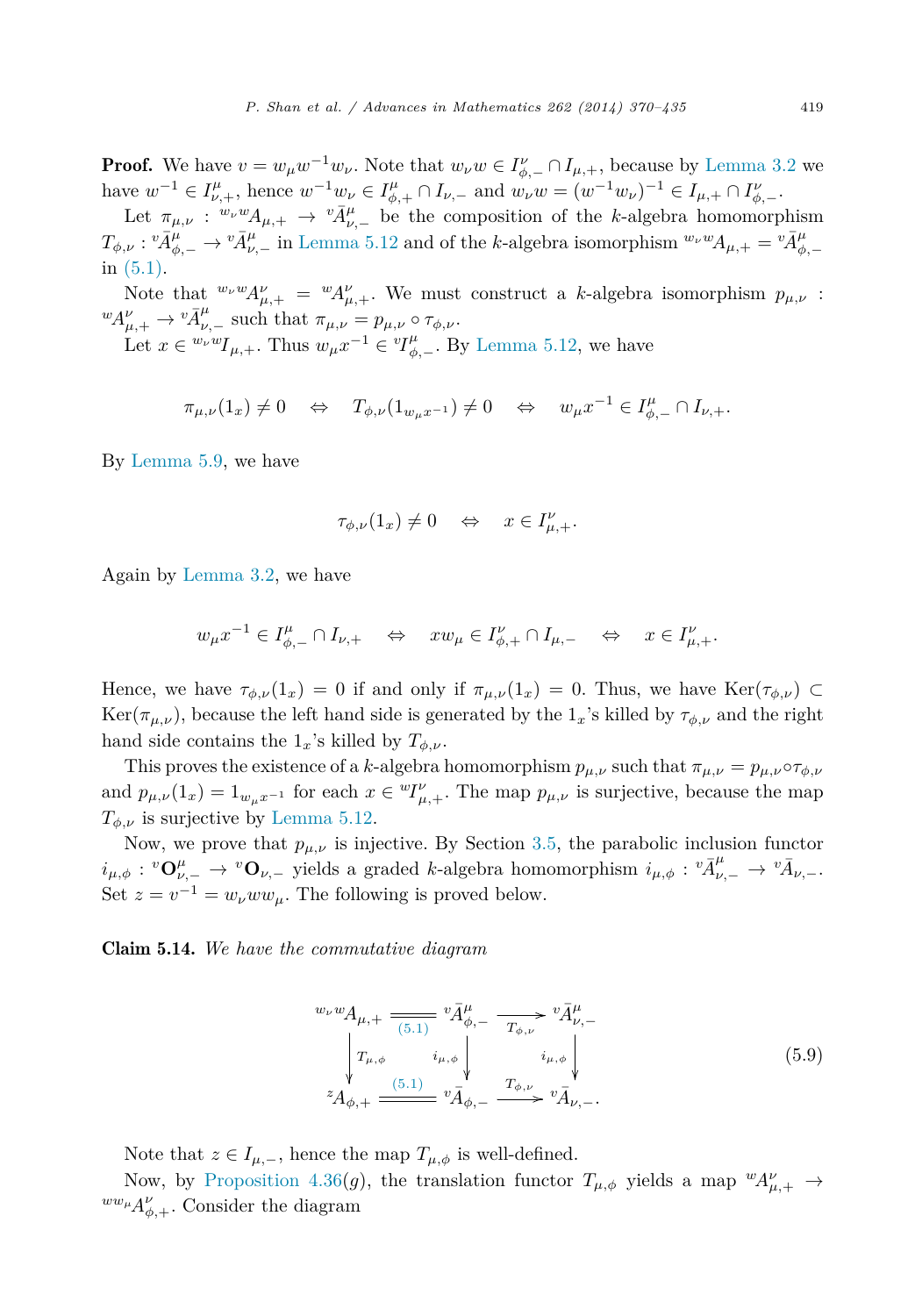$$
w_{\nu}w_{A_{\mu,+}} \longrightarrow w_{A_{\mu,+}} \longrightarrow w_{A_{\mu,+}} \longrightarrow v_{A_{\nu,-}} \longrightarrow v_{A_{\nu,-}} \longrightarrow w_{A_{\nu,-}} \longrightarrow w_{A_{\nu,-}} \longrightarrow w_{\mu,\phi} \longrightarrow w_{\mu,A_{\phi,+}} \longrightarrow w_{\mu,A_{\phi,+}} \longrightarrow w_{A_{\mu,-}} \tag{5.10}
$$

<span id="page-50-0"></span>By [Claim 5.14,](#page-49-0) the outer rectangle in [\(5.9\)](#page-49-0) is commutative. Thus, the outer rectangle in (5.10) is commutative. The left square in (5.10) is commutative, by [Proposition 4.36\(](#page-30-0)*c*). Thus, since  $\tau_{\phi,\nu}$  is surjective, the right square in  $(5.10)$  is also commutative.

The middle vertical map in (5.10) is injective by [Remark 4.38.](#page-31-0) Therefore, to prove that  $p_{\mu,\nu}$  is injective it is enough to check that  $p_{\phi,\nu}$  is injective.

Now, it is easy to see that the map  $p_{\phi,\nu}$  is indeed invertible, because it is surjective by the discussion above (applied to the choice  $\nu = \phi$ ) and  $\dim({^{ww_\mu}A_{\phi,+}}^\nu) = \dim({^{v\bar{A}}\nu,-})$ by [Proposition 5.4.](#page-40-0)

Finally, to finish the proof of [Lemma](#page-48-0) 5.13 we must check that  $p_{\mu,\nu}(1_x)=1_y$  for each  $x \in {}^{w}I_{\mu,+}^{\nu}$ , where  $y = x_{-}^{-1}$ .

To do that, it suffices to observe that  $x = w_\nu x w_\nu$ , and that, by [Proposition 5.1](#page-39-0) and Lemmas  $5.9, 5.12$ , the square of maps in  $(5.8)$  gives the following diagram



Now, we prove [Claim 5.14.](#page-49-0) The right square in [\(5.9\)](#page-49-0) is commutative, by [Proposi](#page-30-0)[tion 4.36\(](#page-30-0)*c*).

Let us concentrate on the left square. We must prove that the isomorphisms  $^{w_{\nu}w}A_{\mu,+}$  $v\bar{A}^{\mu}_{\phi,-}$  and  ${}^wA_{\phi,+} = {}^v\bar{A}_{\phi,-}$  in [Proposition 5.1](#page-39-0) yield a commutative square

$$
w_{\nu}w_{A_{\mu,+}} \frac{1}{\overline{(5.1)}} \cdot \bar{A}^{\mu}_{\phi,-}
$$
\n
$$
\begin{array}{c} \downarrow T_{\mu,\phi} & i \downarrow \\ \chi_{A_{\phi,+}} & \stackrel{(5.1)}{=} \cdot \bar{A}_{\phi,-}. \end{array} \tag{5.11}
$$

By [Proposition 4.36\(](#page-30-0)*g*), the module  $T_{\mu,\phi}(^{w_{\nu}w}P_{\mu,+})$  is a direct summand of  ${}^{z}P_{\phi,+}$ . By [Proposition 4.41\(](#page-32-0)*f*) and [Remark 4.42,](#page-34-0) the sheaf  $\theta_{\mu,\phi}(^wB_{\mu,+})$  is a direct summand of  $^{w}B_{\phi,+}$ . Thus, we have the following diagram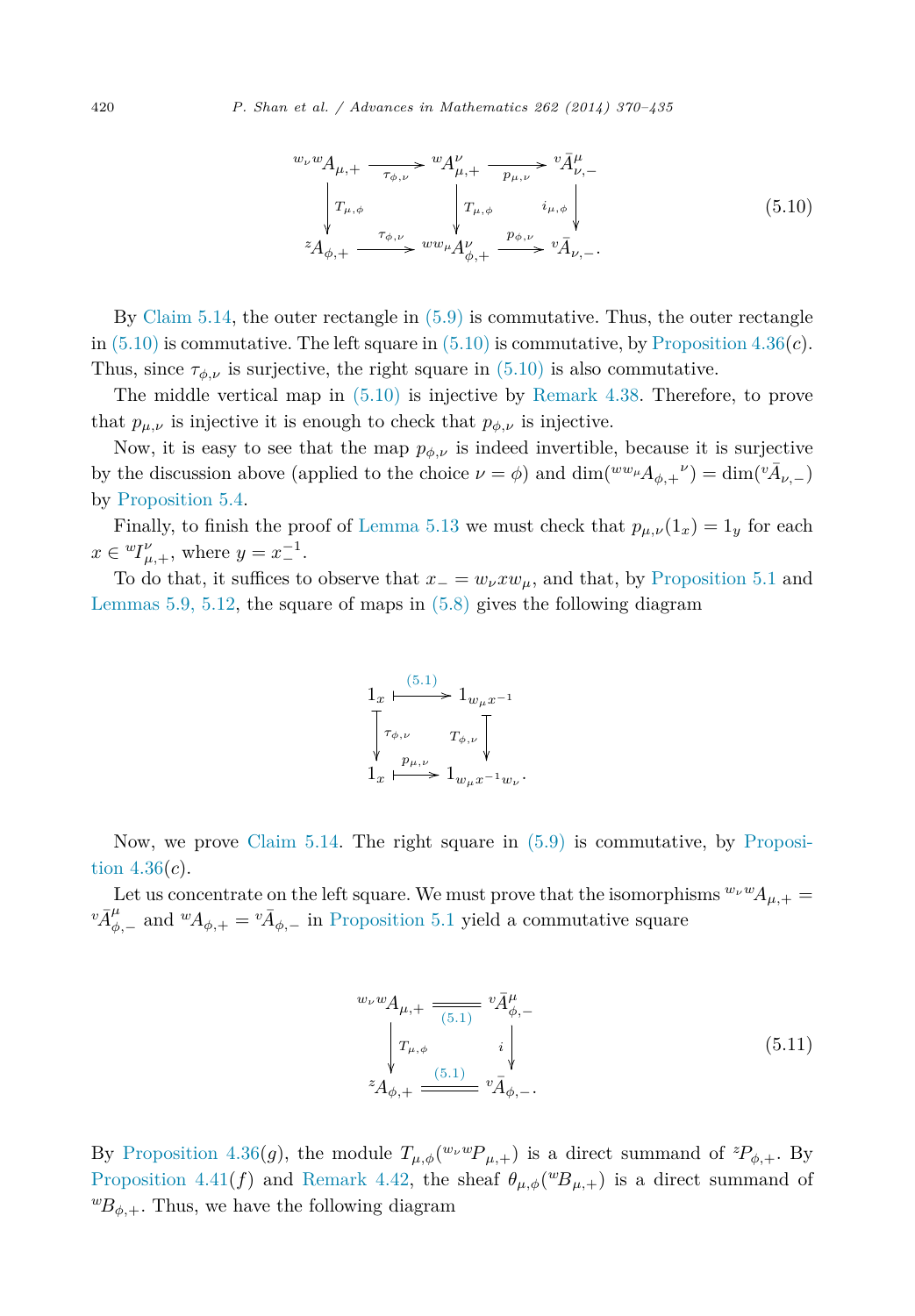$$
\begin{aligned}\n& {}^{w_\nu w}\!A_{\mu,+} \xrightarrow{\hspace{0.5cm}\mathbb{V}_k} \mathrm{End}_{{}^{w_\nu w}\!Z_{\mu,+}} \big({}^{w_\nu w}\!B_{\mu,+}\big){}^\mathrm{op}\\ \tau_{\mu,\phi} &\Bigg\downarrow{}\\ {}^{z}\!A_{\phi,+} \xrightarrow{\hspace{0.5cm}\mathbb{V}_k} \mathrm{End}_{{}^{z}\!Z_{\phi,+}} \big({}^{z}\!B_{\phi,+}\big){}^\mathrm{op}.\end{aligned}
$$

<span id="page-51-0"></span>Note that the horizontal maps are invertible by [Corollary 4.50.](#page-38-0) This diagram is commutative by [Remark 4.42,](#page-34-0) see also [Proposition 4.41\(](#page-32-0)*a*). Next, by [Proposition 4.48\(](#page-36-0)*c*) and [Corollary 4.49,](#page-38-0) we have a commutative diagram

$$
\begin{aligned}\n\text{End}_{^{w_{\nu}wZ_{\mu,+}}}({}^{w_{\nu}w\!}B_{\mu,+})^{\text{op}} & \xrightarrow{\mathbb{H}} {}^{v\!\overline{A}_{\phi,-}^{\mu}} \\
&\theta_{\mu,\phi} \, \Bigg\downarrow_{i} \\
\text{End}_{^{z\!}Z_{\phi,+}}({}^{z\!}B_{\phi,+})^{\text{op}} & \xrightarrow{\mathbb{H}} {}^{v\!\overline{A}_{\phi,-}}.\n\end{aligned}
$$

Finally, the horizontal maps in [\(5.11\)](#page-50-0) are equal to the composition of  $\mathbb{H}$  and  $\mathbb{V}_k$ .  $\Box$ 

Finally, we prove our main theorem.

**Proof of Theorem 3.12.** Since the highest weight categories  $^wO_{\mu,+}^\nu, {^vO}_{\nu,-}^\mu$  do not depend on *e*, *f* by [Remark 3.10,](#page-15-0) we can assume that there is a positive integer *d* such that  $d + N > f$  and  $e + N > d$ . Thus the hypothesis of [Lemma 5.13](#page-48-0) is satisfied.

By [Propositions 5.1, 5.4](#page-39-0) the *k*-algebra  $^{w}A_{\mu,\pm}$  has a Koszul grading. Thus, by [Lemma 2.2](#page-5-0) and Section [3.5,](#page-15-0) the *k*-algebra  $^{w}A^{\nu}_{\mu,\pm}$  has also a Koszul grading.

Let us equip  ${}^wA^{\nu}_{\mu,\pm}$  with this grading. By [Lemma 2.1,](#page-5-0) we have  ${}^wA^{\nu,!}_{\mu,\pm} = {}^w{\bar A}^{\nu}_{\mu,\pm}$  as graded *k*-algebras. Therefore, the graded *k*-algebra  $^w\bar{A}^{\nu}_{\mu,\pm}$  is Koszul and its Koszul dual is isomorphic to  $^wA^{\nu}_{\mu,\pm}$  as a *k*-algebra.

We have  ${}^w\bar{A}^{\nu,!}_{\mu,+} = {}^wA^{\nu}_{\mu,+}$  as a *k*-algebra. By [Lemma 5.13,](#page-48-0) we have also a *k*-algebra isomorphism  ${}^wA^{\nu}_{\mu,+} = {}^v\overline{A}^{\mu}_{\nu,-}$ . Thus, we have  ${}^w\overline{A}^{\nu,!}_{\mu,+} = {}^v\overline{A}^{\mu}_{\nu,-}$  as *k*-algebras. By unicity of the Koszul grading, we deduce that  ${}^{w}\bar{A}^{\nu,!}_{\mu,+} = {}^{v}\bar{A}^{\mu'}_{\nu,-}$  as graded *k*-algebras.

The involutivity of the Koszul duality implies that we have also  ${}^w\bar{A}^{\nu,!}_{\mu,-} = {}^v\bar{A}^{\mu}_{\nu,+}$  as graded *k*-algebras, and  $^{w}A^{\nu}_{\mu,-} = {^{v}\bar{A}}^{\mu}_{\nu,+}$  as *k*-algebras.

Finally, we must check that under the isomorphism  ${}^w \bar{A}^{\nu,!}_{\mu,+} = {}^v \bar{A}^{\mu}_{\nu,-}$  we have  $1_x^! = 1_y$ with  $y = x^{-1}$  for each  $x \in {}^{w}I^{\nu}_{\mu,+}$ .

If  $\nu = \phi$  this is [Proposition 5.1.](#page-39-0) If  $\mu = \phi$  this is [Proposition 5.4.](#page-40-0)

The isomorphism  ${}^w \bar{A}^{\nu,!}_{\mu,+} = {}^w A^{\nu}_{\mu,+}$  above, which is given by [Lemma 2.1,](#page-5-0) identifies the idempotents  $1_x^!$  and  $1_x$  for each  $x \in {}^{w}I^{\nu}_{\mu,+}$ . Thus, by [Lemma 5.13,](#page-48-0) the isomorphism  $w\bar{A}^{\nu,!}_{\mu,+} = v\bar{A}^{\mu}_{\nu,-}$  identifies the idempotents  $1_x^{\nu}$  and  $1_y$ , where  $y = x_-^{-1}$ .  $\Box$ 

# 6. Type A and applications to CRDAHA

Fix integers  $e, \ell, N > 0$ . Let  $\mathfrak{g} = \mathfrak{gl}(N)$ .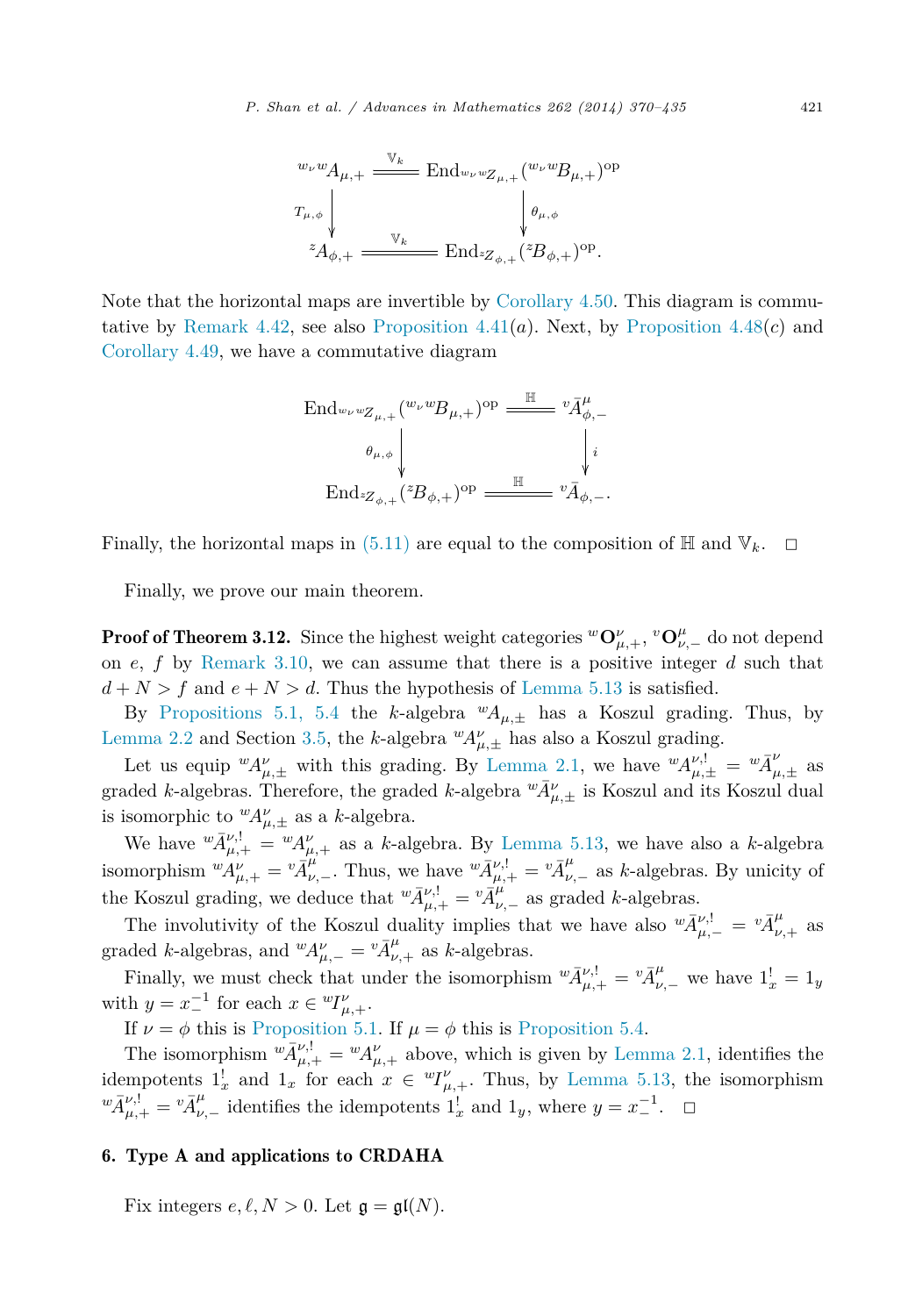# *6.1. Koszul duality in the type A case*

Let  $\mathfrak{b}, \mathfrak{t} \subset \mathfrak{g}$  be the Borel subalgebra of upper triangular matrices and the maximal torus of diagonal matrices. Let  $(\epsilon_i)$  be the canonical basis of  $\mathbb{C}^N$ . We identify  $\mathfrak{t}^* = \mathbb{C}^N$ ,  $\mathbf{t} = \mathbb{C}^N$  and  $W = \mathfrak{S}_N$  in the obvious way. Put  $\rho = (0, -1, \ldots, 1 - N)$  and  $\alpha_i = \epsilon_i - \epsilon_{i+1}$ for each  $i \in [1, N)$ .

We define the affine Lie algebra **g** of **g** as in Section [3.2.](#page-10-0) For any subset  $X \subset \mathbb{C}^{\ell}$  and any  $d \in \mathbb{C}$  let  $X(d) = \{(x_1, \ldots, x_\ell) \in X; \sum_i x_i = d\}$ . Set  $\mathscr{C}_d^{\ell} = \mathbb{N}^{\ell}(d)$  and fix an element  $\nu \in \mathscr{C}_N^{\ell}$ . Let  $\nu$  denote also the parabolic type  $\{\alpha_i; i \neq \nu_1, \nu_1 + \nu_2, ...\}$ . Let  $\mathbf{p}_{\nu} \subset \mathbf{g}$  be the corresponding parabolic subalgebra. The Levi subalgebra of **p***<sup>ν</sup>* is the Lie subalgebra  $\mathfrak{g}_{\nu} = \mathfrak{gl}(\nu_1) \oplus \ldots \oplus \mathfrak{gl}(\nu_{\ell})$  of  $\mathfrak g$  consisting of block diagonal elements.

Let  $P = \mathbb{Z}^N$  be the set of integral weights of g and let  $P^{\nu} \subset P$  be the subset of *ν*-dominant integral weights. Fix an element  $\mu \in \mathcal{C}_N^e$ . Consider the *N*-tuple  $1_\mu =$  $(1^{\mu_1}2^{\mu_2}\cdots e^{\mu_e})$ . Since  $1_{\mu} \in P + \rho$ , the affine weight  $o_{\mu,-} = (1_{\mu} - \rho)_e$  is an antidominant integral classical affine weight of **g** of level  $-e - N$ , see Section [3.3.](#page-11-0)

Recall that  $W_\mu \subset W$  is the parabolic subgroup generated by the simple affine reflections  $s_i$  with  $\alpha_i \notin \mu$ . Let  $\widetilde{W} = \mathfrak{S}_N \ltimes \mathbb{Z}^N$  be the extended affine symmetric group. We define the *e*-action of  $\widetilde{W}$  on  $\mathbb{Z}^N$  to be such that  $\mathfrak{S}_N$  acts by permutation of the entries of an *N*-tuple, while  $\tau \in \mathbb{Z}^N$  acts by translation by the *N*-tuple  $-e\tau$ . Let  $w \cdot_e x$  be the result of the *e*-action of *w* on the element  $x \in \mathbb{Z}^N$ . The stabilizer of the *N*-tuple  $1_\mu$  is equal to  $W_\mu$ . It is a standard parabolic subgroup.

Consider the analogue for  $\mathfrak g$  of the abelian category  $\mathbf O_{\mu,-}^\nu$  introduced in Section [3.3.](#page-11-0) See below for more details. It is canonically equivalent to an inductive limit of sums of blocks of truncated categories O of the affine Lie algebra associated with  $\mathfrak{sl}(N)$ , because  $\mathfrak{sl}(N)$  differs from g by a central element. Hence, all the results above can be applied to the category  $\mathbf{O}_{\mu,-}^{\nu}$ . We'll write  $\mathbf{O}_{\mu,-e}^{\nu} = \mathbf{O}_{\mu,-}^{\nu}$  and  $\mathbf{O}_{-e}^{\nu} = \bigoplus_{\mu \in \mathscr{C}_{N}} \mathbf{O}_{\mu,-e}^{\nu}$ . The classes  $[V^{\nu}(\lambda_e)]$  with  $\lambda \in P^{\nu}$  form a  $\mathbb{C}$ -basis of the complexified Grothendieck group  $[\mathbf{O}^{\nu}_{-e}]$ . Composing the Koszul equivalence in [Theorem 3.12](#page-16-0) and the tilting equivalence, we get a C-linear isomorphism  $K : [\mathbf{O}_{\mu, -e}^{\nu}] \to [\mathbf{O}_{\nu, -\ell}^{\mu}]$ .

### *6.2. The level-rank duality*

In this section, we'll relate the map *K* above to the level-rank duality. Consider the Lie algebra  $\mathfrak{sl}(e)$ . We identify the set of weights of  $\mathfrak{sl}(e)$  with  $\mathbb{C}^e/\mathbb{C}1^e$ . Thus, elements of  $\mathbb{C}^e$  can be viewed as weights of  $\mathfrak{sl}(e)$ , or equivalently, as level 0 classical affine weights of the affine Kac–Moody algebra  $\mathfrak{sl}(e)$ . Let  $\{\varepsilon_i; i \in [1,e]\}$  be the canonical basis of  $\mathbb{C}^e$ . For each  $\lambda \in P$  and each  $k \in [1, N]$ , we decompose the *k*-th entry of  $\lambda + \rho$  as the sum  $\lambda_k + \rho_k = i_k + e r_k$  with  $i_k \in [1, e]$  and  $r_k \in \mathbb{Z}$ . Then, we can view the  $\widehat{\text{wt}}_e(\lambda) = \sum_{k=1}^N \varepsilon_{i_k} + (\sum_{k=1}^N r_k) \delta$  as a level 0 affine weight of  $\widehat{\mathfrak{sl}}(e)$ , and the sum  $\mathrm{wt}_e(\lambda) = \sum_{k=1}^N \varepsilon_{i_k}$  as a weight of  $\mathfrak{sl}(e)$ .

The vector spaces  $V_e = \mathbb{C}^e \otimes \mathbb{C}[z^{-1}, z]$  carries an obvious level zero action of  $\widehat{\mathfrak{sl}}(e)$ . It induces an action of  $\widehat{\mathfrak{sl}}(e)$  on the space  $\bigwedge^{\nu}(V_e) = \bigotimes_{p=1}^{\ell} \bigwedge^{\nu_p}(V_e)$  of tensor prod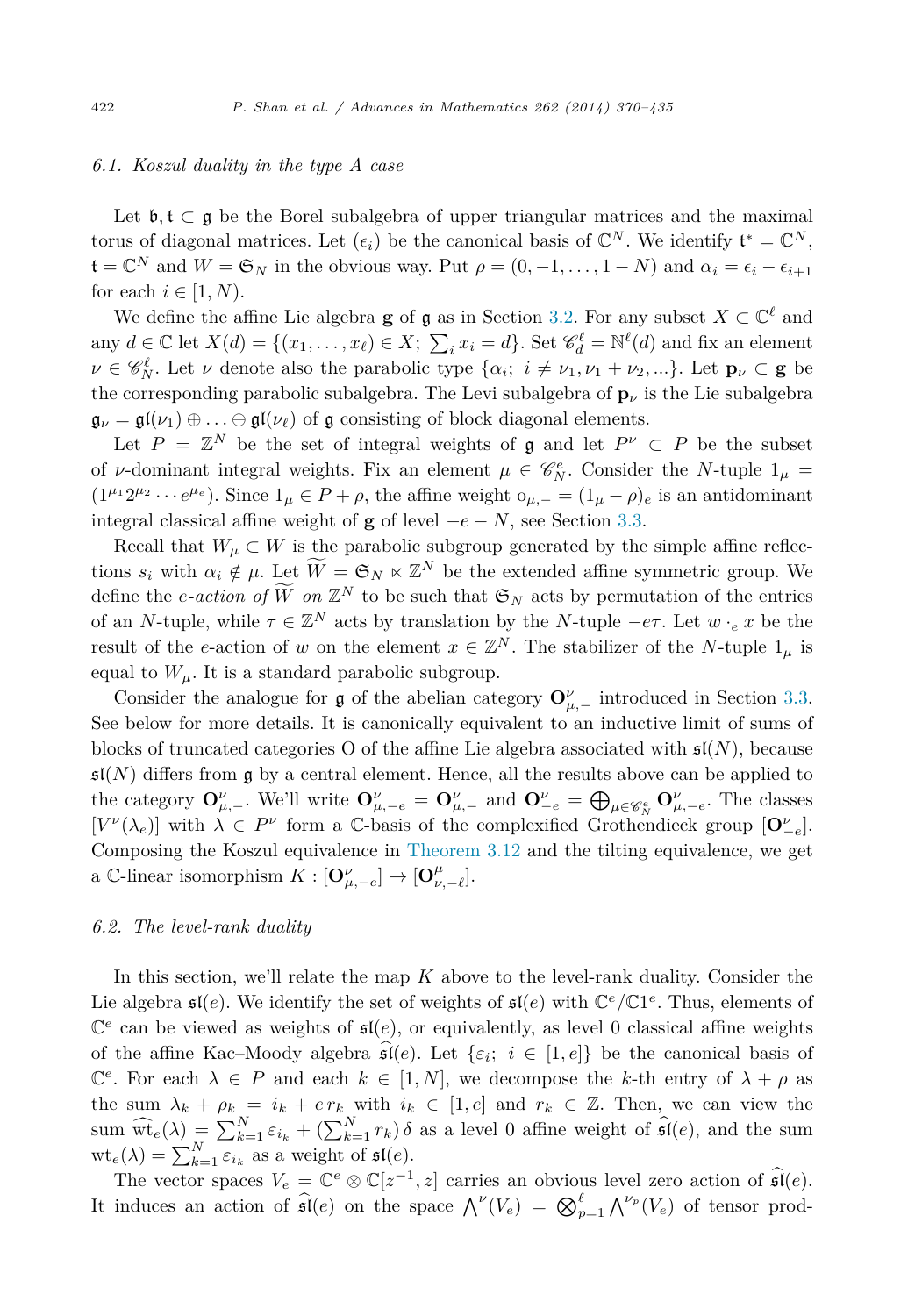<span id="page-53-0"></span>uct of wedge powers. Write  $v_{i+er} = \varepsilon_i \otimes z^r \in V_e$  for each  $i \in [1, e], r \in \mathbb{Z}$ . Note that a tuple  $a \in \mathbb{Z}^N$  of the form  $a = (a_{1,1}, a_{1,2}, \ldots, a_{\ell,\nu_\ell})$  belongs to  $P^{\nu} + \rho$  if and only if we have  $a_{p,1} > a_{p,2} > \cdots > a_{p,\nu_p}$  for each  $p \in [1,\ell]$ . Set  $\wedge^{\nu}(a) =$  $\bigotimes_{p=1}^{\ell} (v_{a_{p,1}} \wedge v_{a_{p,2}} \wedge ... \wedge v_{a_{p,\nu_p}})$ . Then the set { $\wedge^{\nu}(a)$ ;  $a \in P^{\nu} + \rho$ } is a basis of  $\overline{\Lambda}^{\nu}(V_e)$ . Further, for each  $\lambda \in P^{\nu}$  the element  $\wedge^{\nu}(\lambda + \rho)$  has the weight  $\widehat{\mathrm{wt}}_e(\lambda)$ . Let  $\bigwedge^{\nu} (V_e)_{\mu}$  be the weight subspace of  $\bigwedge^{\nu} (V_e)$  of weight  $\bar{\mu} = \sum_{i=1}^{e} \mu_i \varepsilon_i$  with respect to the action of  $\mathfrak{sl}(e)$ . The set  $\{\wedge^{\nu}(a); a \in (P^{\nu} + \rho) \cap (W \cdot_{e} 1_{\mu})\}\$ is a basis of  $\bigwedge^{\nu} (V_e)_{\mu}$ . In a similar way, we equip the vector space  $V_{\ell} = \mathbb{C}^{\ell} \otimes \mathbb{C}[z^{-1}, z]$  with the basis  $\{v_{p+\ell r}; p \in [1,\ell], r \in \mathbb{Z}\}$ . Then, we define the  $\widehat{\mathfrak{sl}}(\ell)$ -module  $\bigwedge^{\mu}(V_{\ell})$  as above.

Next, consider the  $\widehat{\mathfrak{sl}}(e) \times \widehat{\mathfrak{sl}}(\ell)$ -module  $\bigwedge^N(V_{e,\ell})$  with  $V_{e,\ell} = \mathbb{C}^e \otimes \mathbb{C}^{\ell} \otimes \mathbb{C}[z^{-1},z]$ . Let  $\bar{\nu} = \sum_{p=1}^{\ell} \nu_p \epsilon_p$ , viewed as a weight of  $\mathfrak{sl}(\ell)$ . The weight subspace of  $\bigwedge^N (V_{e,\ell})$  of weight  $\bar{\mu}$  for the  $\mathfrak{sl}(e)$ -action is isomorphic to the  $\widehat{\mathfrak{sl}}(\ell)$ -module  $\bigwedge^{\mu}(V_{\ell})$ , and the weight subspace of weight  $\bar{\nu}$  for the  $\mathfrak{sl}(\ell)$ -action is isomorphic to the  $\widehat{\mathfrak{sl}}(e)$ -module  $\bigwedge^{\nu}(V_e)$ .

Since  $\bigwedge^{\nu} (V_e)_{\mu}$  and  $\bigwedge^{\mu} (V_{\ell})_{\nu}$  are both canonically identified with the weight  $(\bar{\mu}, \bar{\nu})$ subspace  $\bigwedge^N (V_{e,\ell})_{\mu,\nu}$  of  $\bigwedge^N (V_{e,\ell})$  for the  $\mathfrak{sl}(e) \times \mathfrak{sl}(\ell)$ -action, we have a canonical linear isomorphism  $LR$  :  $\bigwedge^{\nu}(V_e)_{\mu} \to \bigwedge^{\mu}(V_{\ell})_{\nu}$ . More precisely, we have an isomorphism  $f_{\mu,\nu}$  :  $\bigwedge^{\nu} (V_e)_{\mu} \to \bigwedge^N (V_{e,\ell})_{\mu,\nu}$  which takes the element  $\wedge^{\nu}(a)$ , with  $a = (a_{p,k})$  in  $P^{\nu} + \rho$ , to the monomial  $\bigwedge_{(p,k)} (v_{i_{p,k}} \otimes v_p \otimes z^{r_{p,k}})$ . Here  $i_{p,k} \in$ [1, e],  $r_{p,k} \in \mathbb{Z}$  are such that  $a_{p,k} = i_{p,k} + e r_{p,k}$ , and the pair  $(p,k)$  runs from  $(1,1)$  to  $(\ell,\nu_{\ell})$  in lexicographic order. Next, there is an obvious isomorphism of  $\mathfrak{sl}(e) \times \mathfrak{sl}(\ell)$ -modules  $\tau : \bigwedge^N(V_{e,\ell}) \to \bigwedge^N(V_{\ell,e})$  which exchanges the vector spaces  $\mathbb{C}^e$  and  $\mathbb{C}^{\ell}$ . Then, we define  $LR = (f_{\nu,\mu})^{-1} \circ \tau \circ f_{\mu,\nu}$ . We'll call  $LR$  the *level-rank duality*.

Our next result compares the isomorphisms *LR* and *K*. To do so, we consider the C-linear isomorphism  $\theta : [\mathbf{O}^{\nu}_{-e}] \to \bigwedge^{\nu}(V_e)$  such that  $\theta([V^{\nu}(\lambda_e)]) = \wedge^{\nu}(\lambda + \rho)$  for each  $\lambda \in P^{\nu}$ . It takes  $[\mathbf{O}^{\nu}_{\mu,-e}]$  onto the weight subspace  $\Lambda^{\nu}(V_e)_{\mu}$ . We can now prove the following.

Proposition 6.1. *We have a commutative square*



**Proof.** Let triv<sub>μ</sub>, sgn<sub>μ</sub> be the idempotents of the C-algebra of the parabolic subgroup  $W_{\mu} \subset W$  associated with the trivial representation and the signature.

For each tuple  $a \in \mathbb{Z}^N$  we write  $v(a) = \bigotimes_{k=1}^N v_{a_k}$ . Let  $(V_e)_{\mu}^{\otimes N}$  be the subspace of  $(V_e)^{\otimes N}$  of weight  $\bar{\mu}$  relatively to the  $\mathfrak{sl}(e)$ -action. The element  $v(a)$  of  $(V_e)^{\otimes N}$  belongs to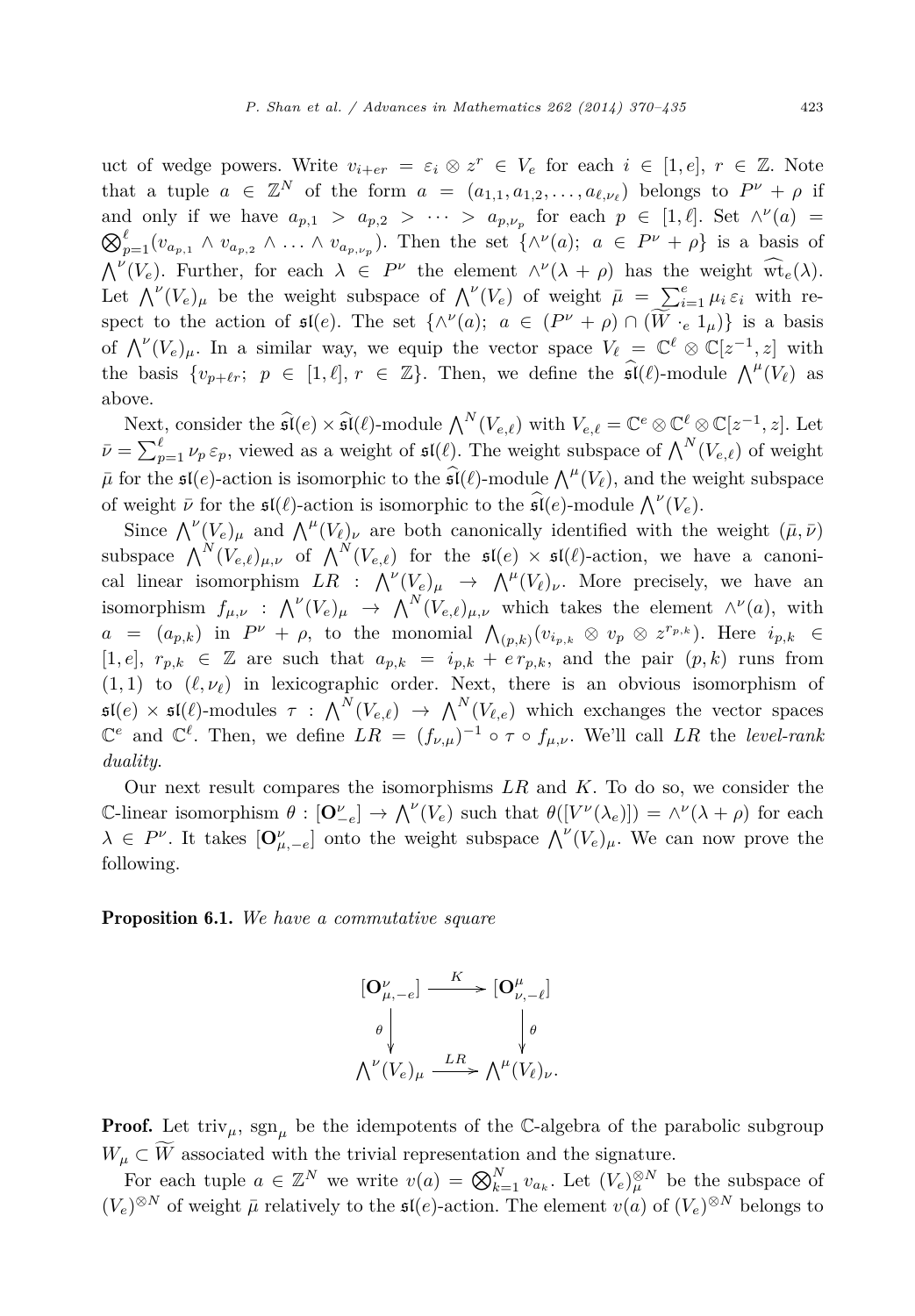$(V_e)_{\mu}^{\otimes N}$  if and only if  $a \in W \cdot_e 1_\mu$ . Therefore, the assignment  $x \cdot \text{triv}_\mu \mapsto v(x \cdot_e 1_\mu)$  with  $x \in W$  yields a  $\mathbb{C}\text{-linear}$  isomorphism  $\mathbb{C}W$  · triv<sub>*μ*</sub>  $\rightarrow (V_e)_{\mu}^{\otimes N}$ .

Since  $x \bullet o_{\mu,-} = (x \cdot e 1_{\mu} - \rho)e$ , we have  $x \in I_{\mu,-}^{\nu}$  if and only if the *N*-tuple  $x \cdot e 1_{\mu}$ lies in  $P^{\nu} + \rho$ . We deduce that the isomorphism above factors to a C-linear isomorphism  $B_{\nu,\mu}: \text{sgn}_{\nu} \cdot \mathbb{C}\widetilde{W} \cdot \text{triv}_{\mu} \to \bigwedge^{\nu}(V_e)_{\mu}$  such that  $\text{sgn}_{\nu} \cdot x \cdot \text{triv}_{\mu} \mapsto \bigwedge^{\nu}(x \cdot_e 1_{\mu})$ . Under this isomorphism, the basis  $\{\wedge^{\nu}(a); a \in (P^{\nu} + \rho) \cap (\widetilde{W} \cdot_e 1_{\mu})\}$  of  $\bigwedge^{\nu}(V_e)_{\mu}$  is identified with  $\{\operatorname{sgn}_{\nu} \cdot x \cdot \operatorname{triv}_{\mu}; \ x \in I_{\mu,-}^{\nu}\}.$ 

By [Corollary](#page-13-0) 3.3, we have a bijection  $I_{\mu,-}^{\nu} \to I_{\nu,-}^{\mu}$  such that  $x \mapsto x^{-1}$ . We claim that, under the isomorphisms  $B_{\nu,\mu}$  and  $B_{\mu,\nu}$ , the map *LR* is identified with the C-linear map  $\operatorname{sgn}_{\nu} \cdot \mathbb{C}W$  ·  $\operatorname{triv}_{\mu} \to \operatorname{sgn}_{\mu} \cdot \mathbb{C}W$  ·  $\operatorname{triv}_{\nu}$  such that  $\operatorname{sgn}_{\nu} \cdot x$  ·  $\operatorname{triv}_{\mu} \mapsto \operatorname{sgn}_{\mu} \cdot x^{-1}$  ·  $\operatorname{triv}_{\nu}$ . Since, by [Remark 3.13,](#page-16-0) the isomorphism *K* takes the element  $[V^{\nu}(x \bullet o_{\mu,-})]$  to  $[V^{\mu}(x^{-1} \bullet o_{\nu,-})]$ , this finishes the proof of the proposition.

The claim is a direct consequence of the definition of the map  $LR$ .  $\Box$ 

# *6.3. The CRDAHA*

Let  $\Gamma \subset \mathbb{C}^\times$  be the group of the  $\ell$ -th roots of 1. Fix  $\nu \in \mathbb{Z}^{\ell}(N)$  and fix an integer  $d > 0$ .

Let  $\Gamma_d = \mathfrak{S}_d \ltimes \Gamma^d$ . It is a complex reflection group. Let  $\mathscr{P}_d$  be the set of *partitions of d*. Write  $|\lambda| = d$  and let  $l(\lambda)$  be the *length* of  $\lambda$ . Let  $\mathscr{P}_d^{\ell}$  be the set of  $\ell$ -partitions *of d*, i.e., the set of  $\ell$ -tuples  $\lambda = (\lambda_p)$  of partitions with  $\sum_p |\lambda_p| = d$ . There is a bijection between the set of irreducible representations of  $\Gamma_d$  and  $\mathscr{P}_d^{\ell}$ , see e.g. [\[35, sec. 6\].](#page-65-0)

We set  $h = 1/e$  and  $h_p = \nu_{p+1}/e - p/\ell$  for each  $p \in \mathbb{Z}/\ell\mathbb{Z}$ . Let  $H^{\nu}(d)$  be the CRDAHA of *Γ<sup>d</sup>* with parameters *h* and (*hp*). It is the quotient of the smash product of C*Γ<sup>d</sup>* and the tensor algebra of  $(\mathbb{C}^2)^{\oplus d}$  by the relations

$$
[y_i, x_i] = 1 - k \sum_{j \neq i} \sum_{\gamma \in \Gamma} s_{ij}^{\gamma} - \sum_{\gamma \in \Gamma \setminus \{1\}} c_{\gamma} \gamma_i,
$$

$$
[y_i, x_j] = k \sum_{\gamma \in \Gamma} \gamma s_{ij}^{\gamma} \quad \text{if } i \neq j,
$$

$$
[x_i, x_j] = [y_i, y_j] = 0.
$$

The parameters are such that  $k = -h$  and  $-c_{\gamma} = \sum_{p=0}^{\ell-1} \gamma^{-p} (h_p - h_{p-1})$  for  $\gamma \neq 1$ .

Let  $\mathcal{O}_{-e}^{\nu}\lbrace d \rbrace$  be the category O of  $H^{\nu}(d)$ . It is a highest weight category with set of standard modules  $\Delta(\mathcal{O}_{-e}^{\nu}\lbrace d \rbrace) = \lbrace \Delta(\lambda); \lambda \in \mathcal{P}_d^{\ell} \rbrace$ , see [\[38, secs. 3.3, 3.6\],](#page-65-0) [\[40, sec. 3.6\].](#page-65-0) To avoid confusions we may write  $\Delta_e^{\nu}(\lambda) = \Delta(\lambda)$ . Let  $S_e^{\nu}(\lambda)$  be the top of  $\Delta_e^{\nu}(\lambda)$ .

We have the block decomposition  $\mathcal{O}_{-e}^{\nu}\lbrace d \rbrace = \bigoplus_{\mu} \mathcal{O}_{\mu}^{\nu}\lbrace d \rbrace$ , where  $\mu = (\mu_1, \ldots, \mu_e)$  is identified with  $\bar{\mu} = \sum_{i=1}^{e} \mu_i \varepsilon_i$  and it runs over the set of all integral weights of  $\mathfrak{sl}(e)$ . By [\[28\],](#page-64-0) these blocks are determined by the following combinatorial rule.

For each  $\lambda \in \mathscr{P}_d^{\ell}$ , an  $(i, \nu)$ -node in  $\lambda$  is a triple  $(x, y, p)$  with  $x, y > 0$  and  $y \leq (\lambda_p)_x$ such that  $y - x + \nu_p = i$  modulo *e*. Let  $n_i^{\nu}(\lambda)$  be the number of  $(i, \nu)$ -nodes in  $\lambda$ . Then, we have  $\Delta_e^{\nu}(\lambda) \in \mathcal{O}_{\mu}^{\nu}\{d\}$  if and only if  $\lambda \in \Lambda_{\mu}^{\nu}\{d\}$ , where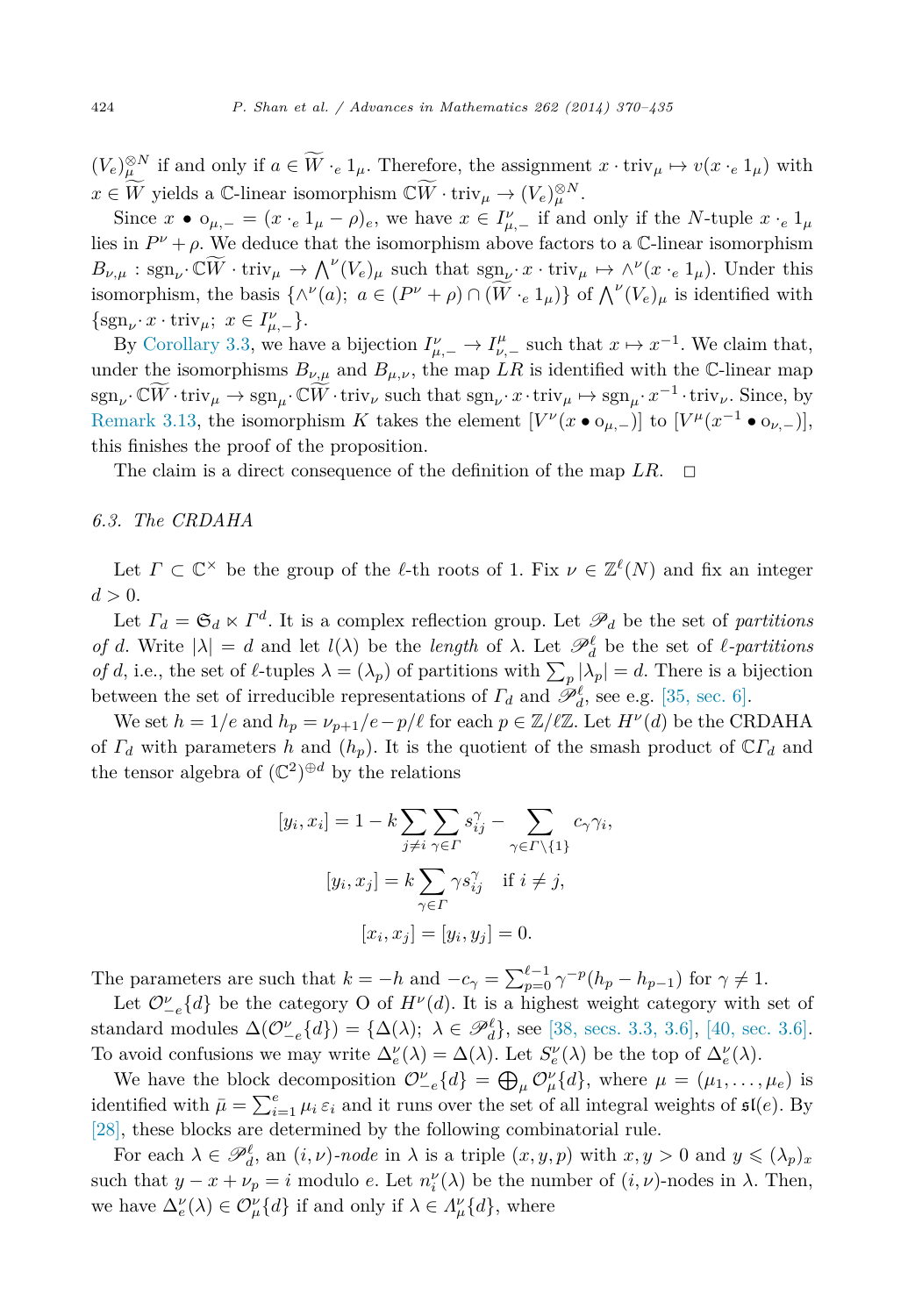*P. Shan et al. / Advances in Mathematics 262 (2014) 370–435* 425

$$
A^{\nu}_{\mu}\{d\} = \left\{\lambda \in \mathscr{P}_{d}^{\ell}; \ \sum_{p=1}^{\ell} \omega_{\nu_p} - \sum_{i=1}^{e-1} \left(n_i^{\nu}(\lambda) - n_0^{\nu}(\lambda)\right)\alpha_i = \bar{\mu}\right\}.
$$
 (6.1)

<span id="page-55-0"></span>The expression above should be regarded as an equality of integral weights of  $\mathfrak{sl}(e)$ . More precisely, the symbols  $\omega_1, \omega_2, \ldots, \omega_{e-1}$  and  $\alpha_1, \alpha_2, \ldots, \alpha_{e-1}$  are respectively the fundamental weights and the simple roots of  $\mathfrak{sl}(e)$ , and the subscript  $\nu_p$  in (6.1) should be viewed as the residue class of  $\nu_p$  in [1, e). See [\[38, lem. 5.16\]](#page-65-0) for details.

By  $[36, \text{ rem. } 7.2]$ , the condition  $(6.1)$  is equivalent to

$$
\Lambda_{\mu}^{\nu}\{d\} = \left\{\lambda \in \mathscr{P}_d^{\ell}; \ \mathrm{wt}_e(\lambda + \rho_{\nu} - \rho) = \bar{\mu}\right\}.
$$

Note that an integral weight of  $\mathfrak{sl}(e)$  can be represented by an element of  $\mathbb{Z}^e(k)$  if and only if it lies in  $\omega_k + e \mathbb{Z} \Pi$ . Thus, since  $\nu \in \mathbb{Z}^{\ell}(N)$ , if  $\Lambda^{\nu}_{\mu}\{d\} \neq \emptyset$  then  $\mu$  can be represented by an *e*-tuple in  $\mathbb{Z}^e(N)$ . Indeed, it is not difficult to check that if  $\Lambda^{\nu}_{\mu}\{d\} \neq \emptyset$  then  $\mu \in \mathscr{C}_N^e$ .

For each  $\mu \in \mathscr{C}_N^e$  and  $a \in \mathbb{N}$ , we write  $\mathcal{O}_{\mu}^{\nu}[a] = \mathcal{O}_{\mu}^{\nu}\{d\}$  and  $\Lambda_{\mu}^{\nu}[a] = \Lambda_{\mu}^{\nu}\{d\}$ , where  $d = a e + \langle \sum_{p=1}^{\ell} \omega_{\nu_p} - \mu : \rho \rangle$ . For each  $\lambda \in \mathscr{P}^{\ell}$ , we have  $\lambda \in \Lambda_{\mu}^{\nu}[a]$  if and only if  $n_0^{\nu}(\lambda) = a$ and  $\mathrm{wt}_e(\lambda + \rho_\nu - \rho) = \bar{\mu}$ .

We are interested by the following conjecture [9, [conj. 6\].](#page-64-0)

**Conjecture 6.2.** *The blocks*  $\mathcal{O}_{\mu}^{\nu}[a]$  *and*  $\mathcal{O}_{\nu}^{\mu}[a]$  *have a (standard) Koszul grading. The Koszul dual of*  $\mathcal{O}_{\mu}^{\nu}[a]$  *is equivalent to the Ringel dual of*  $\mathcal{O}_{\nu}^{\mu}[a]$ *.* 

# *6.4. The Schur category*

Fix a composition  $\nu \in \mathscr{C}_N^{\ell}$ . Let  $\mathscr{P}_d^{\nu} = {\lambda \in \mathscr{P}_d^{\ell}}; l(\lambda_p) \leq \nu_p$ . There is an inclusion  $\mathscr{P}_d^{\nu} \subset P^{\nu} \subset \mathbb{Z}^N$  such that

$$
\lambda \mapsto (\lambda_1 0^{\nu_1 - l(\lambda_1)}, \lambda_2 0^{\nu_2 - l(\lambda_2)}, \dots, \lambda_\ell 0^{\nu_\ell - l(\lambda_\ell)}),
$$

where the partition  $\lambda_p$  is viewed as an element in  $\mathbb{Z}^{l(\lambda_p)}$ .

Consider the *ν*-dominant weight  $\rho_{\nu} = (\nu_1, \nu_1 - 1, \dots, 1, \nu_2, \nu_2 - 1, \dots, \nu_{\ell}, \dots) \in P^{\nu}$ . For each  $\lambda \in \mathscr{P}^{\nu}$ , we abbreviate  $V_e^{\nu}(\lambda) = V^{\nu}((\lambda + \rho_{\nu} - \rho)_e)$  and  $L_e^{\nu}(\lambda) = L^{\nu}((\lambda + \rho_{\nu} - \rho)_e)$ .

Following [\[40\],](#page-65-0) let  $\mathbf{A}^{\nu}_{-e}$  {*d*}  $\subset \mathbf{O}^{\nu}_{-e}$  be the Serre subcategory consisting of the finite length **g**-modules of level  $-e-N$  whose constituents belong to the set  $\{L_e^{\nu}(\lambda); \lambda \in \mathcal{P}_d^{\nu}\}.$ By [\[40\],](#page-65-0) it is a highest weight category with the set of standard modules  $\Delta(\mathbf{A}_{-e}^{\nu}\{d\}) =$  $\{V_e^{\nu}(\lambda); \lambda \in \mathscr{P}_d^{\nu}\}.$ 

We have the following conjecture [40, [conj. 8.8\].](#page-65-0)

**Conjecture 6.3.** There is a quotient functor  $\mathcal{O}_{-e}^{\nu} \{d\} \to \mathbf{A}_{-e}^{\nu} \{d\}$  taking  $S_e^{\nu}(\lambda)$  to  $L_e^{\nu}(\lambda)$ *if*  $\lambda \in \mathcal{P}_d^{\nu}$  and to 0 else. If  $\nu_p \geq d$  for each p, then we have  $\mathcal{P}_d^{\nu} = \mathcal{P}_d$  and the functor *above is an equivalence of highest weight categories.*

A proof of Conjecture 6.3 is given in [\[36\].](#page-65-0)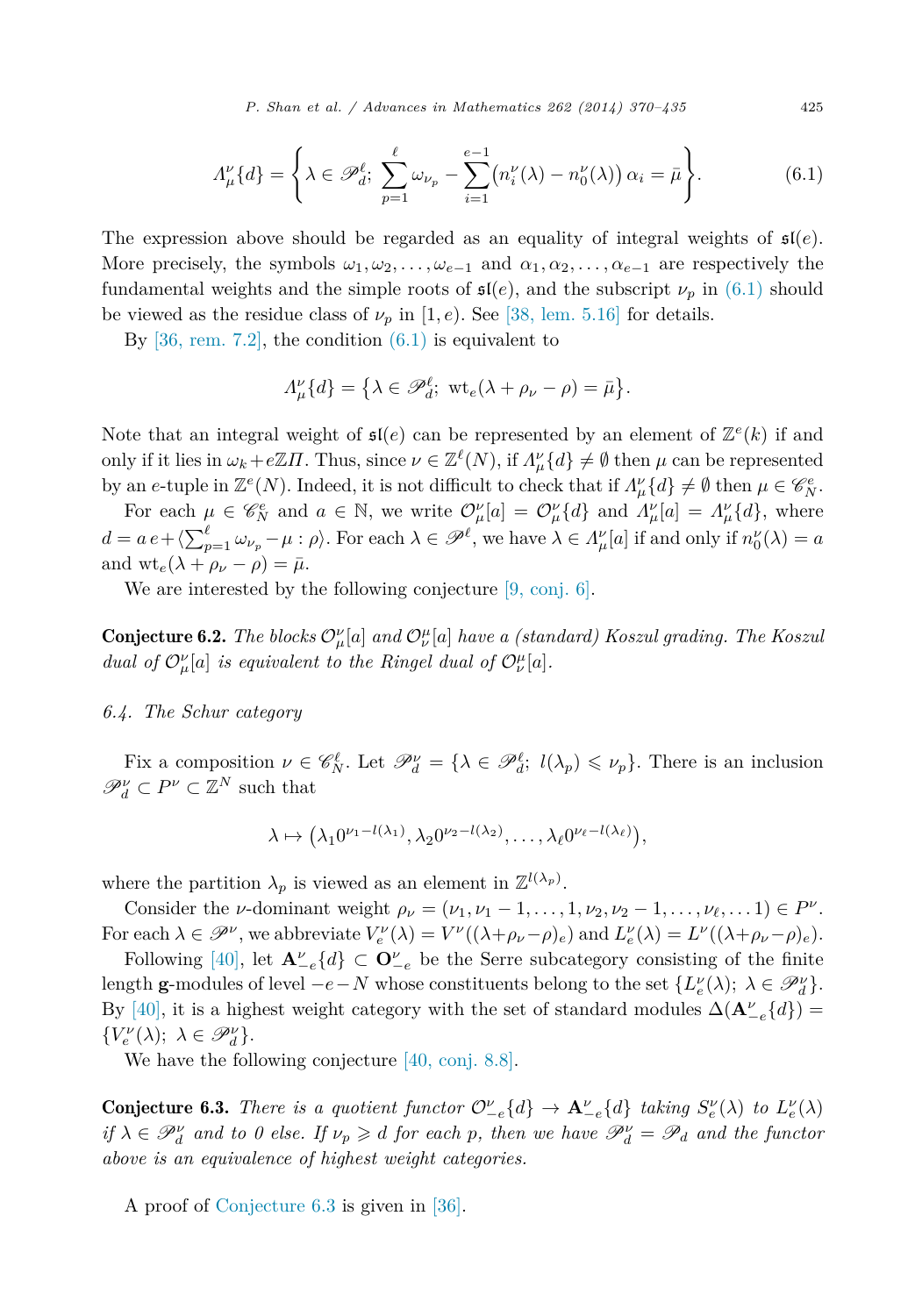# <span id="page-56-0"></span>*6.5. Koszul duality of the Schur category*

Fix an integer  $d \geq 0$  and compositions  $\mu \in \mathscr{C}_N^e$ ,  $\nu \in \mathscr{C}_N^{\ell}$ . Let  $\mathbf{A}_{\mu}^{\nu}[d]$ ,  $\mathbf{A}_{\mu}^{\nu}[a]$  be the Serre subcategories of  $\mathbf{A}^{\nu}_{-e} = \bigoplus_{d \in \mathbb{N}} \mathbf{A}^{\nu}_{-e} \{d\}$  generated by the modules  $L^{\nu}_e(\lambda)$  such that  $\lambda \in \Lambda^{\nu}_{\mu}\{d\}, \Lambda^{\nu}_{\mu}[a]$  respectively. Write  $\mathbf{A}^{\nu}_{\mu,-e} = \bigoplus_{d \in \mathbb{N}} \mathbf{A}^{\nu}_{\mu,-e}\{d\}.$ 

In view of [Conjecture](#page-55-0) 6.3, the following claim can be regarded as an analogue of [Conjecture 6.2.](#page-55-0)

Theorem 6.4. *The category* **A***<sup>ν</sup> <sup>μ</sup>*[*a*] *has a (standard) Koszul grading. The Koszul dual of*  $\mathbf{A}_{\mu}^{\nu}[a]$  *is equivalent to the Ringel dual of*  $\mathbf{A}_{\nu}^{\mu}[a]$ *.* 

**Proof.** Recall the  $\mathbb{C}\text{-linear map } K : [\mathbf{O}^{\nu}_{\mu,-e}] \to [\mathbf{O}^{\mu}_{\nu,-e}]$ . First, we claim that  $K([\mathbf{A}^{\nu}_{\mu,-e}]) =$  $[\mathbf{A}_{\nu,-\ell}^{\mu}]$ . By [Proposition 6.1](#page-53-0) and the definition of the Schur category, we must compute the element  $LR(\wedge^{\nu}(a))$ , for each  $a = \lambda + \rho_{\nu}$  such that  $\lambda \in \mathscr{P}^{\nu}$  and  $\wedge^{\nu}(a) \in \bigwedge^{\nu}(V_e)_{\mu}$ .

First, we consider the C-vector space  $LR(\bigwedge^{\nu}(V_e)_{\mu})$ . The map  $f_{\mu,\nu}$  takes the monomial  $\bigwedge^{\nu}(a)$ , with  $a = (a_{p,k}) \in P^{\nu} + \rho$ , to the monomial  $\bigwedge_{(p,k)} (v_{i_{p,k}} \otimes v_p \otimes z^{r_{p,k}})$  such that  $a_{p,k} = i_{p,k} + e r_{p,k}$ . The weight subspace  $\bigwedge^{\nu}(V_e)_{\mu}$  is spanned by the monomials  $\bigwedge^{\nu}(a)$ as above such that  $\mu_i = \sharp \{(p, k); i_{p,k} = i\}$  for each  $i \in [1, e]$ . Therefore, we have  $f_{\mu,\nu}(\Lambda^{\nu}(V_e)_{\mu}) = \Lambda^N(V_{e,\ell})_{\mu,\nu}$ , which is the subspace of  $\Lambda^N(V_{e,\ell})$  spanned by all the monomials  $\bigwedge^N(x) = \bigwedge_{(i',p',r')}(v_{i'} \otimes v_{p'} \otimes z^{r'})$  where  $(i',p',r')$  runs over the entries of an *N*-tuple  $x \in ([1, e] \times [1, \ell] \times \mathbb{Z})^N$  such that  $\mu_i = \sharp \{(i', p', r') \in x; i' = i\}$  and  $\nu_p = \sharp\{(i', p', r') \in x; \ p' = p\}$  for each  $i \in [1, e], \ p \in [1, \ell].$ 

Next, we consider the subspace  $LR \circ \theta([\mathbf{A}_{\mu,-e}^{\nu}])$ . The subspace  $\theta([\mathbf{A}_{\mu,-e}^{\nu}])$  of  $\bigwedge^{\nu}(V_e)_{\mu}$ is spanned by the monomials  $\wedge$ <sup>*ν*</sup>(*a*) such that there is an *l*-partition  $\lambda \in \Lambda^{\nu}_{\mu}$  with  $a_{p,k} =$  $λ_{p,k} + ν_p + 1 - k$  for each *p, k*. Here  $λ_{p,k}$  is the *k*-th part of the *p*-th partition  $λ_p$  of  $λ$ . Thus, the map  $f_{\mu,\nu}$  takes  $\theta([\mathbf{A}_{\mu,-e}^{\nu}])$  to the subspace of  $\bigwedge^{N}(V_{e,\ell})_{\mu,\nu}$  spanned by all the monomials  $\bigwedge^N(x)$  as above such that  $x \in ([1, e] \times [1, \ell] \times \mathbb{N})^N$ . This implies in particular that  $LR \circ \theta([\mathbf{A}_{\mu,-e}^{\nu}]) = \theta([\mathbf{A}_{\nu,-\ell}^{\mu}]),$  proving the claim.

Now, to finish the proof of the theorem, it is enough to observe that  $\theta([\mathbf{A}^{\nu}_{-e}[a]])$  is the sum, over all affine weights  $\hat{\mu} \in P + a\delta$ , of the intersection of  $\theta([\mathbf{A}_{-e}^{\nu}])$  with the subspace of  $\bigwedge^{\nu}(V_e)$  of weight  $\hat{\mu}$  for the  $\hat{\mathfrak{sl}}(e)$ -action.  $\Box$ 

The following is obvious.

# Corollary 6.5. *[Conjecture 6.3](#page-55-0) implies [Conjecture 6.2.](#page-55-0)* ✷

#### *6.6. Koszulity of the q-Schur algebra*

Now, we consider the case  $\ell = 1$ .

By the Kazhdan–Lusztig equivalence [27, [thm. 38.1\],](#page-64-0) the category  $\mathbf{A}_{-e}^{(N)}\{d\}$  is equivalent to the module category of the *q*-Schur algebra. This equivalence is an equivalence of highest-weight categories. This follows from the fact that an equivalence of abelian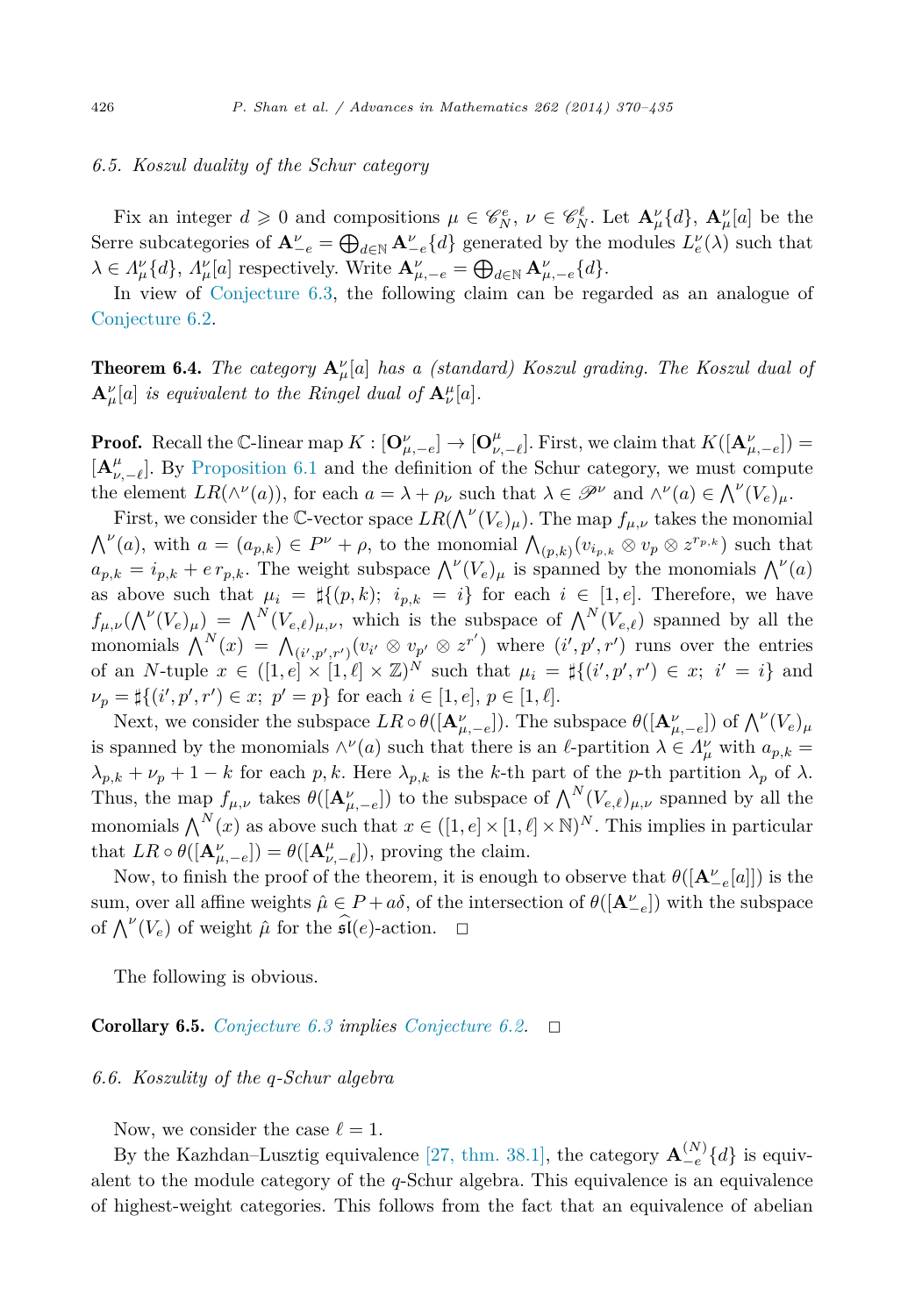<span id="page-57-0"></span>categories  $C_1 \rightarrow C_2$  such that  $C_1$ ,  $C_2$  are of highest weight and that the induced bijection  $\text{Irr}(\mathbf{C}_1) \to \text{Irr}(\mathbf{C}_2)$  is increasing is an equivalence of highest weight categories, i.e., it induces a bijection  $\Delta(\mathbf{C}_1) \rightarrow \Delta(\mathbf{C}_2)$ . See also [\[40, thm. A.5.1\]](#page-65-0) for a more detailed proof. Therefore, [Theorem](#page-56-0) 6.4 implies the following.

Corollary 6.6. *The q-Schur algebra is Morita equivalent to a Koszul algebra which is balanced.* □

See also [\[9\]](#page-64-0) for a different approach to this result. Note that our proof gives an explicit description of the Koszul dual of the *q*-Schur algebra in term of affine Lie algebras.

# Appendix A. Finite codimensional affine Schubert varieties

By a scheme we always mean a scheme over the field *k*, and by a variety we'll mean a reduced scheme of finite type which is quasi-projective. Let *T* be a torus. A *T-scheme* is a scheme with an algebraic *T*-action.

Fix a contractible topological *T*-space *ET* with a topologically free *T*-action. For any *T*-scheme *X*, we set  $X_T = X \times_T ET$ . There are obvious projections  $p: X \times ET \rightarrow X$ and  $q: X \times ET \rightarrow X_T$ .

We'll identify *S* with the *T*-equivariant cohomology *k*-space  $H_T(\bullet)$  of a point.

# *A.1. Equivariant perverse sheaves on finite dimensional varieties*

Fix a *T*-variety *X*. Let  $\mathbf{D}_T^b(X)$  be the *T*-equivariant bounded derived category. It is the full subcategory of the bounded derived category  $\mathbf{D}^b(X_T)$  of sheaves of *k*-vector spaces on  $X_T$  (for the analytic topology on X), consisting of the complexes of sheaves *F* with an isomorphism  $q^*$   $F$   $\cong$   $p^*$   $F_X$  for some  $F_X$  ∈  $\mathbf{D}^b(X)$ .

The cohomology of an object  $\mathcal{F} \in \mathbf{D}_T^b(X)$  is the graded *S*-module  $H(\mathcal{F}) =$  $\bigoplus_{i\in\mathbb{Z}}\text{Hom}_{\mathbf{D}_T^b(X)}(k_X,\mathcal{F}[i])$ . For each  $\mathcal{E},\mathcal{F}\in\mathbf{D}_T^b(X)$  we have an object  $\mathcal{RH}om(\mathcal{E},\mathcal{F})$ in  $\mathbf{D}^b(X_T)$  such that  $\mathrm{Ext}_{\mathbf{D}_T^b(X)}(\mathcal{E}, \mathcal{F}) = H(\mathcal{RH}_{\mathcal{O}}^m(\mathcal{E}, \mathcal{F})).$ 

If *Y*  $\subset X$  is a *T*-equivariant embedding, let  $\overline{Y}$  be its closure in *X*. Let  $IC_T(\overline{Y})$  be the minimal extension of  $k_Y$  dim *Y* | (the shifted equivariant constant sheaf). It is a perverse sheaf on  $X$  supported on  $Y$ .

Let  $IH_{T}(\overline{Y})$  be the *k*-space of equivariant intersection cohomology of  $\overline{Y}$  and let  $H_{T}(\overline{Y})$ be its equivariant cohomology. We have  $IH_T(\overline{Y}) = H(IC_T(\overline{Y}))$  and  $H_T(\overline{Y}) = H(k_{\overline{Y}})$ . Forgetting the *T*-action we define  $IC(\overline{Y})$ ,  $IH(\overline{Y})$  and  $H(\overline{Y})$  in the same way.

We'll say that *X* is *good* if the following hold

- *X* has a Whitney stratification  $X = \bigsqcup_x X_x$  by *T*-stable subvarieties,
- $X_x = \mathbb{A}^{l(x)}$  with a linear *T*-action, for some integer  $l(x) \in \mathbb{N}$ ,
- there are integers  $n_{x,y,i} \in \mathbb{N}$  such that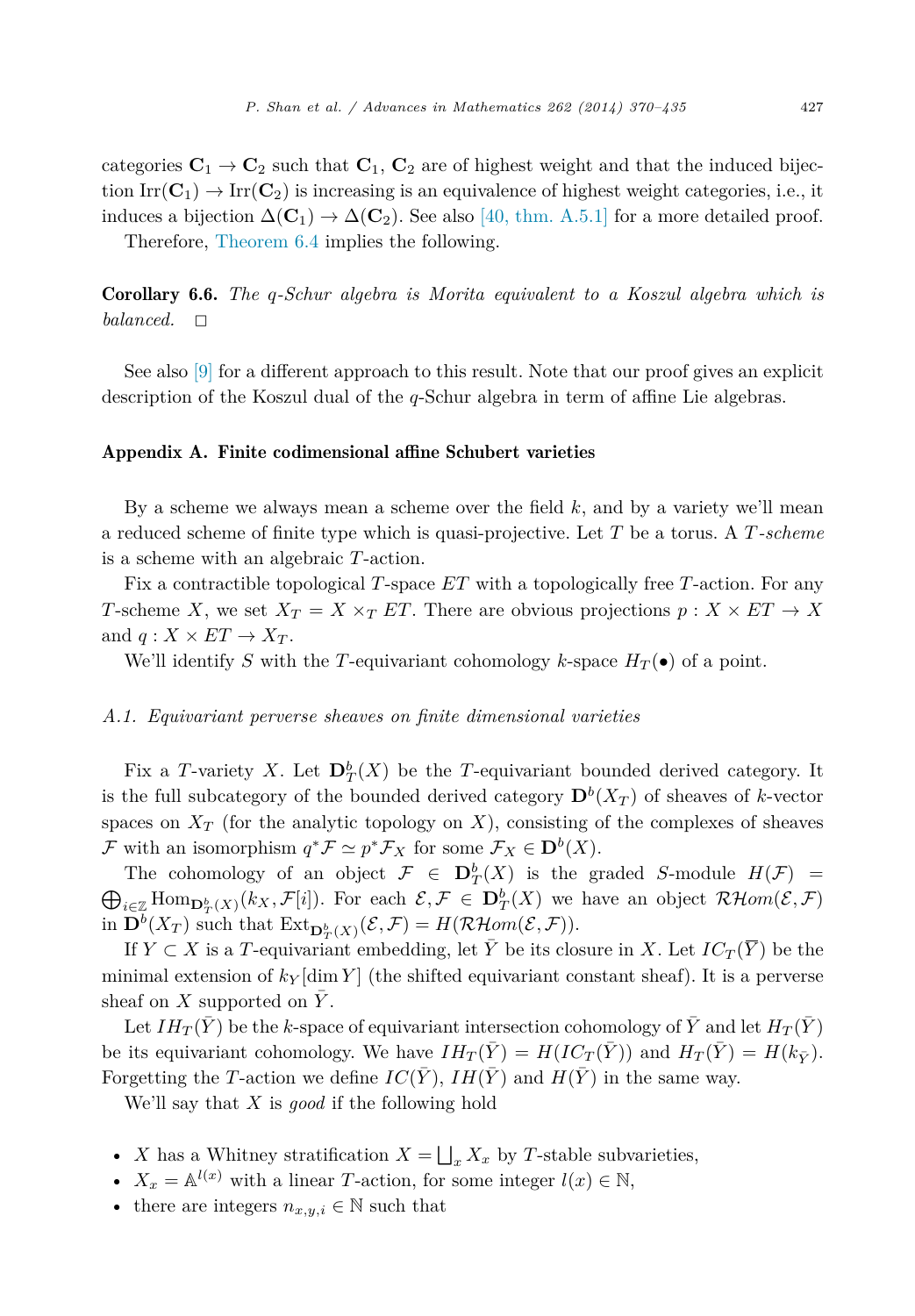<span id="page-58-0"></span>428 *P. Shan et al. / Advances in Mathematics 262 (2014) 370–435*

$$
j_y^* IC_T(\bar{X}_x) = \bigoplus_p k_{X_y} [l(y)] [l(x) - l(y) - 2p]^{\oplus n_{x,y,p}}
$$
(A.1)

where  $j_x$  is the inclusion  $X_x \subset X$ . Equivalently, we have

$$
j_y^! IC_T(\bar{X}_x) = \bigoplus_{q} k_{X_y} [l(y)] [l(y) - l(x) + 2q]^{\oplus n_{x,y,q}}.
$$
 (A.2)

We call the third property the *parity vanishing*.

Proposition A.1. *If X is a good T-variety, then the following hold*

 $\sum_{z,p,q} n_{x,z,p} n_{y,z,q}$  *where*  $z, p, q$  *runs over the set of triples such that*  $2l(z) - l(y) - l(x) + 2p + 2q = i$ ,

- (b)  $\mathrm{Ext}_{\mathbf{D}^b(X)}(IC(\bar{X}_x),IC(\bar{X}_y)) = k \, \mathrm{Ext}_{\mathbf{D}_T^b(X)}(IC_T(\bar{X}_x),IC_T(\bar{X}_y)),$
- (c)  $\operatorname{Ext}_{\mathbf{D}_T^b(X)}(IC_T(\bar{X}_x),IC_T(\bar{X}_y)) = \operatorname{Hom}_{H_T(X)}(IH_T(\bar{X}_x),IH_T(\bar{X}_y)),$
- $(d)$  Ext<sub>D</sub><sub>*b*</sub>(*X*)( $IC(\bar{X}_x)$ ,  $IC(\bar{X}_y)) =$  Hom<sub>*H*(*X*)</sub>( $IH(\bar{X}_x)$ ,  $IH(\bar{X}_y)$ ),
- *(e) IH*( $X_x$ ) *vanishes in degrees*  $\not\equiv l(x)$  *modulo 2 and*  $IH(X_x) = kIH(X_x)$ .

**Proof.** Part (*a*) is [\[5, thm. 3.4.1\].](#page-64-0) We sketch briefly the proof for the comfort of the reader. Set  $X_p = \bigsqcup_{p=l(z)} X_z$ . Let  $j_p$  be the inclusion of  $X_p$  into *X*. For each  $\mathcal{F} \in$  $\mathbf{D}^{b}(X)$ , there is a spectral sequence  $E_1^{p,q} = H^{p+q}(j_p^!\mathcal{F}) \Rightarrow H^{p+q}(\mathcal{F})$ . Therefore, if  $\mathcal{F} =$  $\mathcal{R}Hom(IC(X_x), IC(X_y))$ , we get a spectral sequence

$$
E_1^{p,q} = \bigoplus_z H^{p+q} \mathcal{RH}om(j_z^* IC(\bar{X}_x), j_z^! IC(\bar{X}_y)) \Rightarrow \operatorname{Ext}_{\mathbf{D}^b(X)}^{p+q} (IC(\bar{X}_x), IC(\bar{X}_y)),
$$

where *z* runs over the set of elements with  $l(z) = p$ . By  $(A.1)$ ,  $(A.2)$  the spectral sequence degenerates at *E*1, and we get

$$
\dim \operatorname{Ext}^i_{\mathbf{D}^b(X)}\big( IC(\bar{X}_x), IC(\bar{X}_y) \big) = \sum_{z,p,q} n_{x,z,p} n_{y,z,q},
$$

where  $z, p, q$  are as in  $(a)$ .

Now, we prove (*b*). For each  $\mathcal{F} \in \mathbf{D}_T^b(X)$ , there is a spectral sequence  $E_2^{p,q} = S^p \otimes$  $H^q(\mathcal{F}_X) \Rightarrow H^{p+q}(\mathcal{F})$ , see [\[19, sec. 5.5\].](#page-64-0) Thus, if  $\mathcal{F} = \mathcal{RH}om(IC_T(\bar{X}_x), IC_T(\bar{X}_y))$ , we get a spectral sequence

$$
E_2^{p,q} = S^p \otimes \text{Ext}^q_{\mathbf{D}^b(X)}\big( IC(\bar{X}_x), IC(\bar{X}_y) \big) \quad \Rightarrow \quad \text{Ext}^{p+q}_{\mathbf{D}_T^b(X)}\big( IC_T(\bar{X}_x), IC_T(\bar{X}_y) \big).
$$

Now, we have  $\text{Ext}^q_{\mathbf{D}^b(X)}(IC(\bar{X}_x),IC(\bar{X}_y)) = 0$  for  $q \neq l(x) + l(y)$  modulo 2 by (*a*). Therefore, since *S* vanishes in odd degrees, the spectral sequence degenerates at *E*2. Thus, we have

$$
S\otimes \text{Ext}_{\mathbf{D}^b(X)}\big( IC(\bar{X}_x), IC(\bar{X}_y) \big) = \text{Ext}_{\mathbf{D}_T^b(X)}\big( IC_T(\bar{X}_x), IC_T(\bar{X}_y) \big).
$$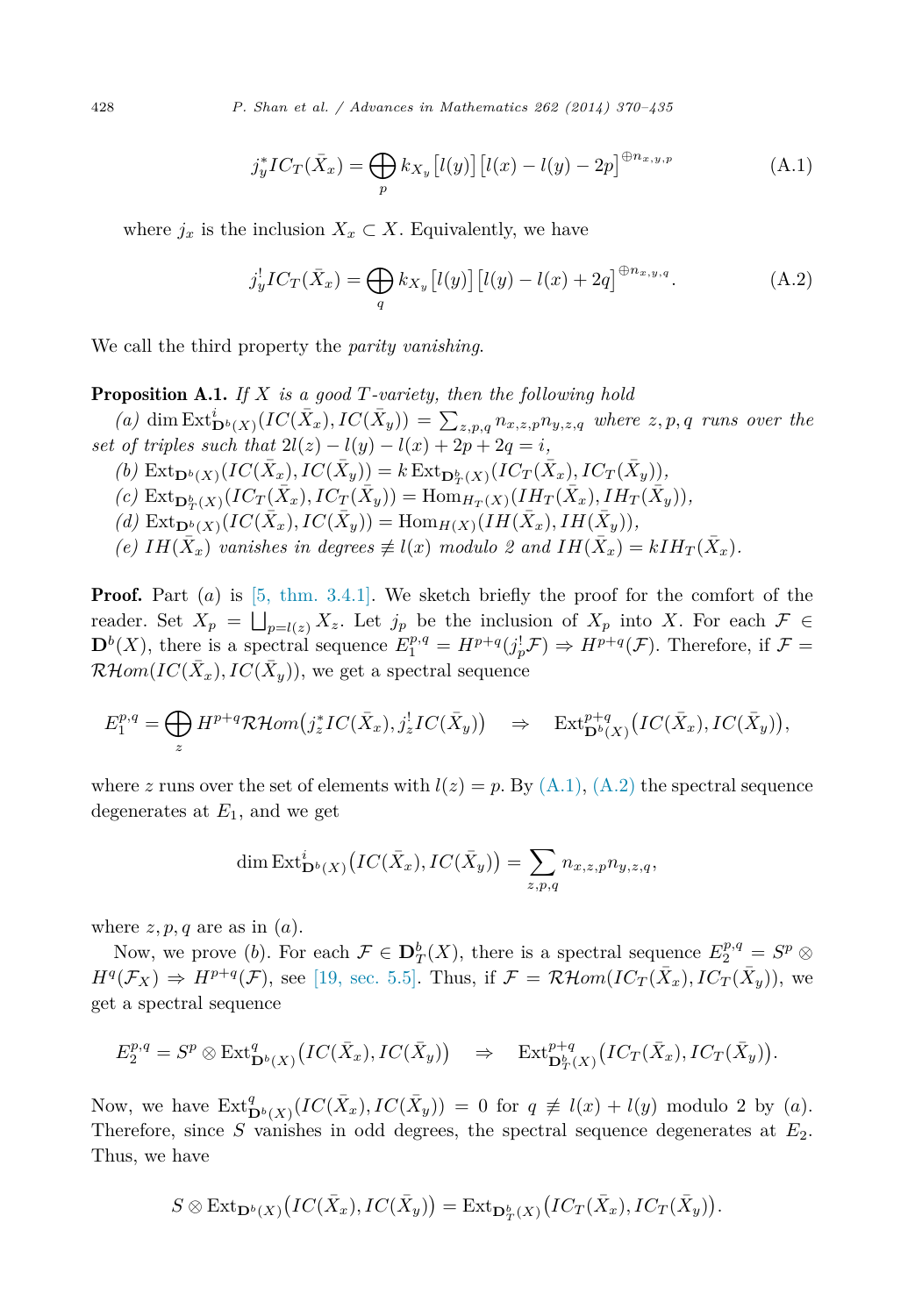The proof of  $(d)$  is as in [\[18, sec. 1\],](#page-64-0) [\[6, sec. 3.3\].](#page-64-0) Since our setting is slightly different we sketch briefly the main arguments. Fix a partial order on the set of strata such that  $\bar{X}_x = X_{\leq x} = \bigsqcup_{y \leq x} X_y$ . Consider the obvious inclusions  $j_{\leq x} : X_{\leq x} \to X$ ,  $i = j_{\leq x}$ :  $X_{\leq x} \to X_{\leq x}$  and  $\hat{j} = j_x : X_x \to X_{\leq x}$ . For each  $y \leq x$ , we set  $\mathcal{F}_1 = j_{\leq x}^* IC(\bar{X}_x)$  and  $\mathcal{F}_2 = j^*_{\leq x}IC(\bar{X}_y)$ . For  $s = 1, 2$  and  $p \in \mathbb{N}$ , there are integers  $d_s$  and  $d_{s,y,p}$  such that

$$
j_y^* \mathcal{F}_s = \bigoplus_p k_{X_y} [d_s - 2p]^{\oplus d_{s,y,p}}, \qquad j_y^! \mathcal{F}_s = \bigoplus_q k_{X_y} [2l(y) - d_s + 2q]^{\oplus d_{s,y,q}}.
$$
 (A.3)

Consider the diagram of graded *k*-vector spaces given by

$$
\begin{aligned}\n\text{Ext}_{\mathbf{D}^{b}(X_{< x})}(i^{*}\mathcal{F}_{1}, i^{!}\mathcal{F}_{2}) &\longrightarrow \text{Hom}_{H(X_{< x})}(H(i^{*}\mathcal{F}_{1}), H(i^{!}\mathcal{F}_{2})) \\
&\downarrow \qquad \qquad \downarrow a \\
\text{Ext}_{\mathbf{D}^{b}(X_{< x})}(\mathcal{F}_{1}, \mathcal{F}_{2}) &\longrightarrow \text{Hom}_{H(X_{< x})}(H(\mathcal{F}_{1}), H(\mathcal{F}_{2})) \\
&\downarrow \qquad \qquad \downarrow b \\
\text{Ext}_{\mathbf{D}^{b}(X_{x})}(j^{*}\mathcal{F}_{1}, j^{*}\mathcal{F}_{2}) &\longrightarrow \text{Hom}_{H(X_{x})}(H(j^{*}\mathcal{F}_{1}), H(j^{*}\mathcal{F}_{2})).\n\end{aligned}
$$

In the right side sequence, the Hom's are the *k*-spaces of graded module homomorphisms over the graded *k*-algebras  $H(X_{\leq x})$ ,  $H(X_{\leq x})$ ,  $H(X_x)$  respectively, which are computed in the category of non-graded modules. The horizontal maps are given by taking hypercohomology.

We'll prove that the middle map is invertible by induction on *x*. This proves part (*d*). The short exact sequence associated with the left side is exact by  $(A.3)$ , see e.g., [\[16,](#page-64-0) [lem. 5.3\]](#page-64-0) and the references there. The lower map is obviously invertible, because  $j^* \mathcal{F}_s$ are constant sheaves on  $X_x$  for each  $s = 1, 2$ . The complexes  $i^* \mathcal{F}_s$  and  $i^! \mathcal{F}_s$  on  $X_{< x}$ satisfy again (A.3) for any stratum  $X_y \subset X_{\leq x}$ . Thus, by induction, we may assume that the upper map is invertible. Then, to prove that the middle map is invertible it is enough to check that *a* is injective and that  $\text{Im}(a) = \text{Ker}(b)$ .

By (A.3), the distinguished triangles  $i_*i^! \to 1 \to j_*j^* \xrightarrow{+1}$  and  $j_!j^* \to 1 \to i_*i^* \xrightarrow{+1}$ yield exact sequences of  $H(X_{\leq x})$ -modules

$$
0 \to H(i^! \mathcal{F}_s) \xrightarrow{\alpha_s} H(\mathcal{F}_s) \xrightarrow{\beta_s} H(j^* \mathcal{F}_s) \to 0,
$$
  

$$
0 \to H_c(j^* \mathcal{F}_s) \xrightarrow{\gamma_s} H(\mathcal{F}_s) \xrightarrow{\delta_s} H(i^* \mathcal{F}_s) \to 0,
$$

where  $H_c(j^*\mathcal{F}_s) = H(j_1j^*\mathcal{F}_s)$  is the cohomology with compact supports of  $j^*\mathcal{F}_s$ . Thus, the map *a* is injective, because  $a(\phi) = \alpha_2 \circ \phi \circ \delta_1$  for each  $\phi$ ,  $\alpha_2$  is injective and  $\delta_1$  is surjective.

Next, fix an element  $\phi \in \text{Ker}(b)$ . Since  $b(\phi) \circ \beta_1 = \beta_2 \circ \phi$  by construction and  $\beta_1$  is surjective, we have  $\beta_2 \circ \phi = 0$ . Hence, there is an  $H(X_{\leq x})$ -linear map  $\phi' : H(\mathcal{F}_1) \to$ *H*(*i*<sup>1</sup> $\mathcal{F}_2$ ) such that  $\phi = \alpha_2 \circ \phi'$ . We must check that  $\phi' \circ \gamma_1 = 0$ .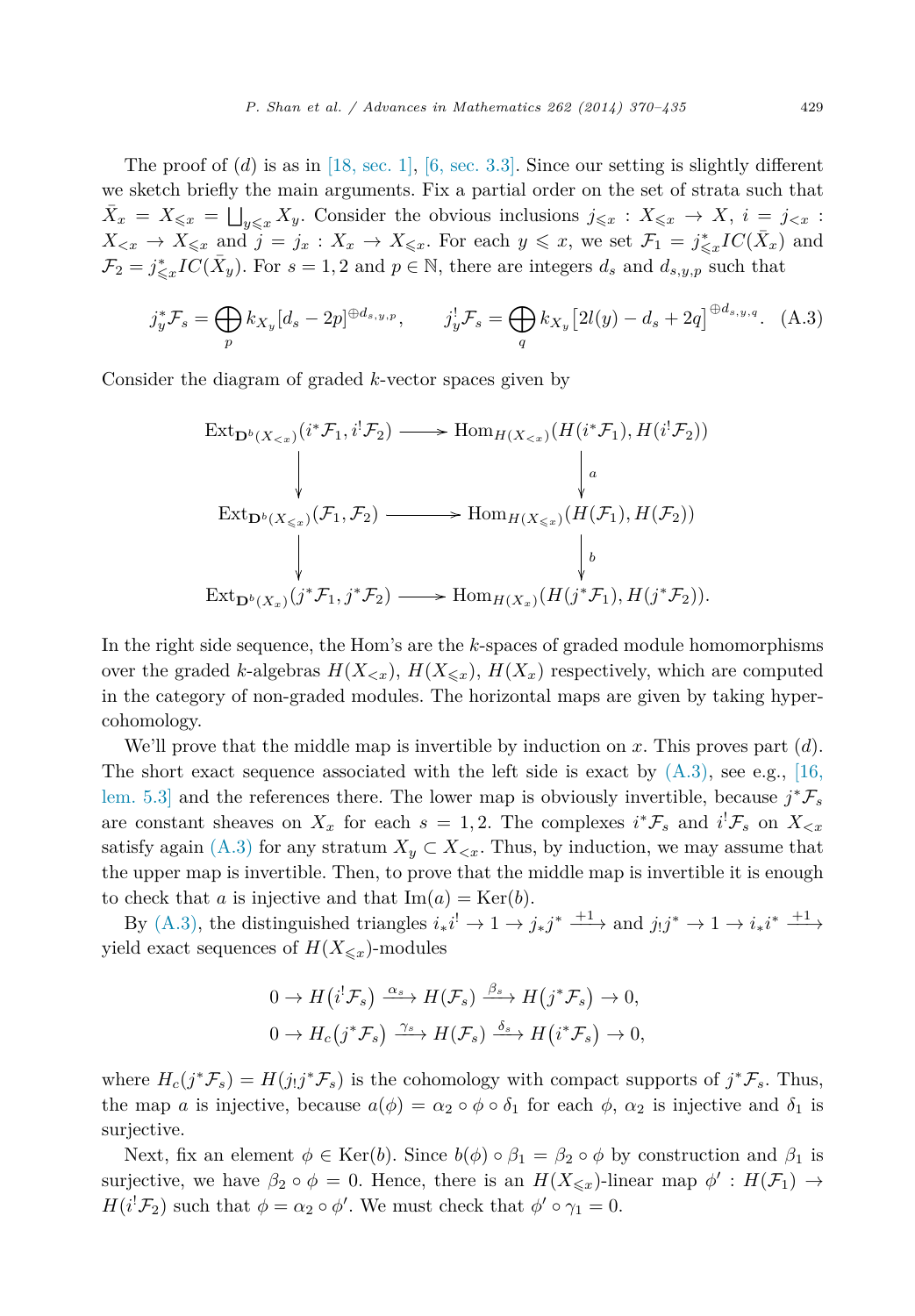To do that, set  $d = \dim X_x$ . Since  $X_x \simeq k^d$ , the fundamental class  $\omega$  of  $X_x$  belongs to  $H_c^{2d}(X_x)$ . The cup product with  $\omega$  restricts to 0 on  $X_{\leq x}$ , because there is an exact sequence  $0 \to H_c(X_x) \to H(X_{\leq x}) \to H(X_{\leq x}) \to 0$ . Thus, it yields a map  $g_s : H(\mathcal{F}_s) \to$  $H_c(j^* \mathcal{F}_s)[2d]$  which vanishes on Im( $\alpha_s$ ). We deduce that  $g_2 \circ \phi = 0$ . Since  $H_c(X_x) \subset$  $H_c(X_{\leq x})$  and  $\phi$  is  $H_c(X_{\leq x})$ -linear, we have also  $\phi \circ g_1 = 0$ . Since  $g_1$  is surjective, we deduce that  $\phi \circ \gamma_1 = 0$ . Hence, we have  $\phi' \circ \gamma_1 = 0$ , because  $\alpha_2$  is injective.

Part (*c*) is proved as part (*d*), using equivariant cohomology.

Finally, we prove (*e*). By parity vanishing, the spectral sequence

$$
E_1^{p,q} = H^{p+q} (j_p^! IC(\bar{X}_x)) \quad \Rightarrow \quad IH^{p+q} (\bar{X}_x)
$$

degenerates at *E*1. This yields the first claim, as in part (*a*). The second one follows from the first one, because the spectral sequence  $E_2^{p,q} = S^p \otimes IH^q(\bar{X}_x) \Rightarrow IH^{p+q}(\bar{X}_x)$ degenerates at  $E_2$ .  $\Box$ 

# *A.2. Equivariant perverse sheaves on infinite dimensional varieties*

This section is a reminder on equivariant perverse sheaves on infinite dimensional varieties, to be used in the next section.

Let X be an *essentially smooth* T-scheme, in the sense of  $[23, \text{sec}, 1.6]$ . In  $[23, \text{sec}, 2]$ the derived category of constructible complexes on *X* and perverse sheaves on *X* (for the analytic topology) are defined. Note that the convention for perverse sheaves here differs from the convention for perverse sheaves on varieties (as in Section  $A.1$ ): indeed  $k_Y$  [− codim *Y* ] is perverse if *Y* is an essentially smooth *T*-scheme, while  $k_Y$  [dim *Y* ] is perverse for a smooth variety *Y* . We'll use the same terminology as in [\[23, sec. 2\]](#page-64-0) and we formulate our results in the *T*-equivariant setting. The equivariant version of the constructions in [\[23\]](#page-64-0) is left to the reader.

Let  $\mathbf{D}_T(X)$  be the *T*-equivariant derived category on *X*. If *X*, *Y* are essentially smooth and  $Y \to X$  is a *T*-equivariant embedding of finite presentation, let  $IC_T(Y)$  be the minimal extension of the equivariant constant shifted sheaf  $k_Y$ [− codim *Y*] on *Y*. It is a perverse sheaf on *X* supported on the Zariski closure *Y* in *X*. If  $\mathcal{F} \in \mathbf{D}_T(X)$ , we set  $H(\mathcal{F}) = \bigoplus_{i \in \mathbb{Z}} \text{Hom}_{\mathbf{D}_T(X)}(k_X, \mathcal{F}[i])$ , a graded *S*-module. We abbreviate  $IH_T(\overline{Y}) =$  $H(IC_T(Y))$  and  $H_T(Y) = H(k_Y)$ . We call  $H_T(Y)$  the *equivariant cohomology of Y*. It is an  $H_T(X)$ -module.

Recall that for a morphism  $f: Z \to X$  of essentially smooth *T*-schemes there is a functor  $f^*$ :  $\mathbf{D}_T(X) \to \mathbf{D}_T(Z)$ , see [\[23, sec. 3.7\].](#page-64-0) If f is the inclusion of a T-stable subscheme we write  $\mathcal{F}_Z = i^*\mathcal{F}$  and  $IH_T(Y)_Z = H(IC_T(Y)_Z)$ .

Now, assume that *X* is the limit of a projective system of smooth schemes

$$
X = \varprojlim_{n} X_{n} \tag{A.4}
$$

as in [\[23, sec. 1.3\].](#page-64-0) Let  $p_n: X \to X_n$  be the projection and set  $Y_n = p_n(Y)$ . Assume that *Y<sub>n</sub>* is locally closed in *X<sub>n</sub>*. Since  $k_Y = p_n^* k_{Y_n}$  we have an obvious map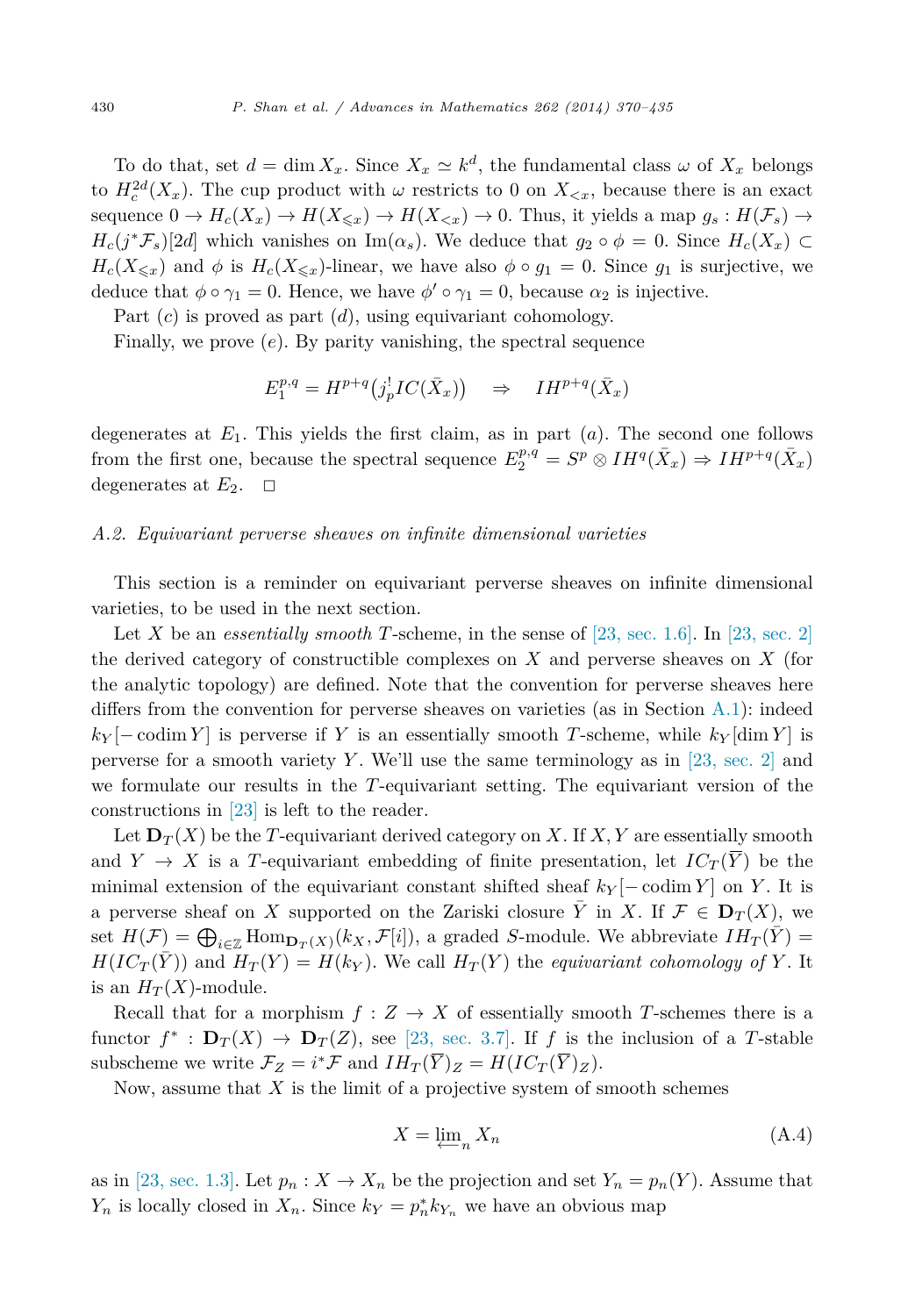*P. Shan et al. / Advances in Mathematics 262 (2014) 370–435* 431

$$
H_T(Y_n) = \bigoplus_{i \in \mathbb{Z}} \text{Hom}_{\mathbf{D}_T(X_n)}(k_{X_n}, k_{Y_n}[i])
$$

$$
\to \bigoplus_{i \in \mathbb{Z}} \text{Hom}_{\mathbf{D}_T(X)}(p_n^* k_{X_n}, p_n^* k_{Y_n}[i])
$$

$$
\to \bigoplus_{i \in \mathbb{Z}} \text{Hom}_{\mathbf{D}_T(X)}(k_X, k_Y[i])
$$

$$
\to H_T(Y).
$$

It yields an isomorphism  $H_T(Y) = \lim_{n \to \infty} H_T(Y_n)$ .

# *A.3. Moment graphs and the Kashiwara flag manifold*

In this section we consider the localization on Kashiwara's flag manifold. The main motivation is [Corollary A.6](#page-64-0) below that we used in the rest of text, in particular in [Corollary 4.50](#page-38-0) to prove that the functor  $\mathbb{V}_k$  is fully-faithful on projectives in  $^w\mathbf{O}^\Delta_{\mu,-}$ .

Let  $P_\mu$  be the parabolic subgroup corresponding to the Lie algebra  $\mathbf{p}_\mu$ . Let  $X = X_\mu =$  $\mathcal{G}/P_\mu$  be the Kashiwara partial flag manifold associated with **g** and  $\mathbf{p}_\mu$ , see [\[22\].](#page-64-0) Here  $\mathcal{G}$  is the schematic analogue of  $G(k(\ell))$  defined in [\[22\],](#page-64-0) which has a locally free right action of the group-*k*-scheme  $P_\mu$  and a locally free left action of the group-*k*-scheme  $B^-$ , the Borel subgroup opposite to *B*. Recall that *X* is an essentially smooth, not quasi-compact, *T*-scheme, which is covered by *T*-stable quasi-compact open subsets isomorphic to  $\mathbb{A}^{\infty}$  =  $\text{Spec } k[x_k; k \in \mathbb{N}].$ 

Let  $e_X = P_\mu/P_\mu$  be the origin of *X*. For each  $x \in I_{\mu,+}$ , we set  $X^x = B^-xe_X =$  $B^{-}xP_{\mu}/P_{\mu}$ . Note that  $X^{x}$  is a locally closed *T*-stable subscheme of *X* of codimension  $l(x)$  which is isomorphic to  $\mathbb{A}^{\infty}$ . Consider the *T*-stable subschemes

$$
\overline{X^x} = X^{\geqslant x} = \bigsqcup_{y \geqslant x} X^y, \qquad X^{\leqslant x} = \bigsqcup_{y \leqslant x} X^y, \qquad X^{
$$

We call  $\overline{X^x}$  a *finite-codimensional affine Schubert variety.* We call  $X^{\leq x}$  an *admissible open set.*

If  $\Omega$  is an admissible open set, there are canonical isomorphisms

$$
IC_T(\overline{X^x})_{\Omega} = IC_T(\overline{X^x} \cap \Omega), \qquad IH_T(\overline{X^x})_{\Omega} = IH_T(\overline{X^x} \cap \Omega).
$$

We can view  $\Omega$  as the limit of a projective system of smooth schemes  $(\Omega_n)$  as in [\[23,](#page-64-0) [lem. 4.4.3\].](#page-64-0) So, the projection  $p_n: \Omega \to \Omega_n$  is a good quotient by a congruence subgroup *B*<sup>−</sup> of *B*<sup>−</sup>. Let *n* be large enough. Then, we have  $IC_T(\overline{X^x} \cap \Omega) = p_n^* IC_T(\overline{X_{\Omega,n}^x})$  with  $\overline{X_{\Omega,n}^x} = p_n(\overline{X^x} \cap \Omega)$  by [\[23, sec. 2.6\].](#page-64-0) Thus we have a map

$$
IH_{T}\left(\overline{X_{\Omega,n}^{x}}\right)=\bigoplus_{i\in\mathbb{Z}}\text{Hom}_{\mathbf{D}_{T}(\Omega_{n})}\left(k_{\Omega_{n}}, IC_{T}\left(\overline{X_{\Omega,n}^{x}}\right)[i]\right)
$$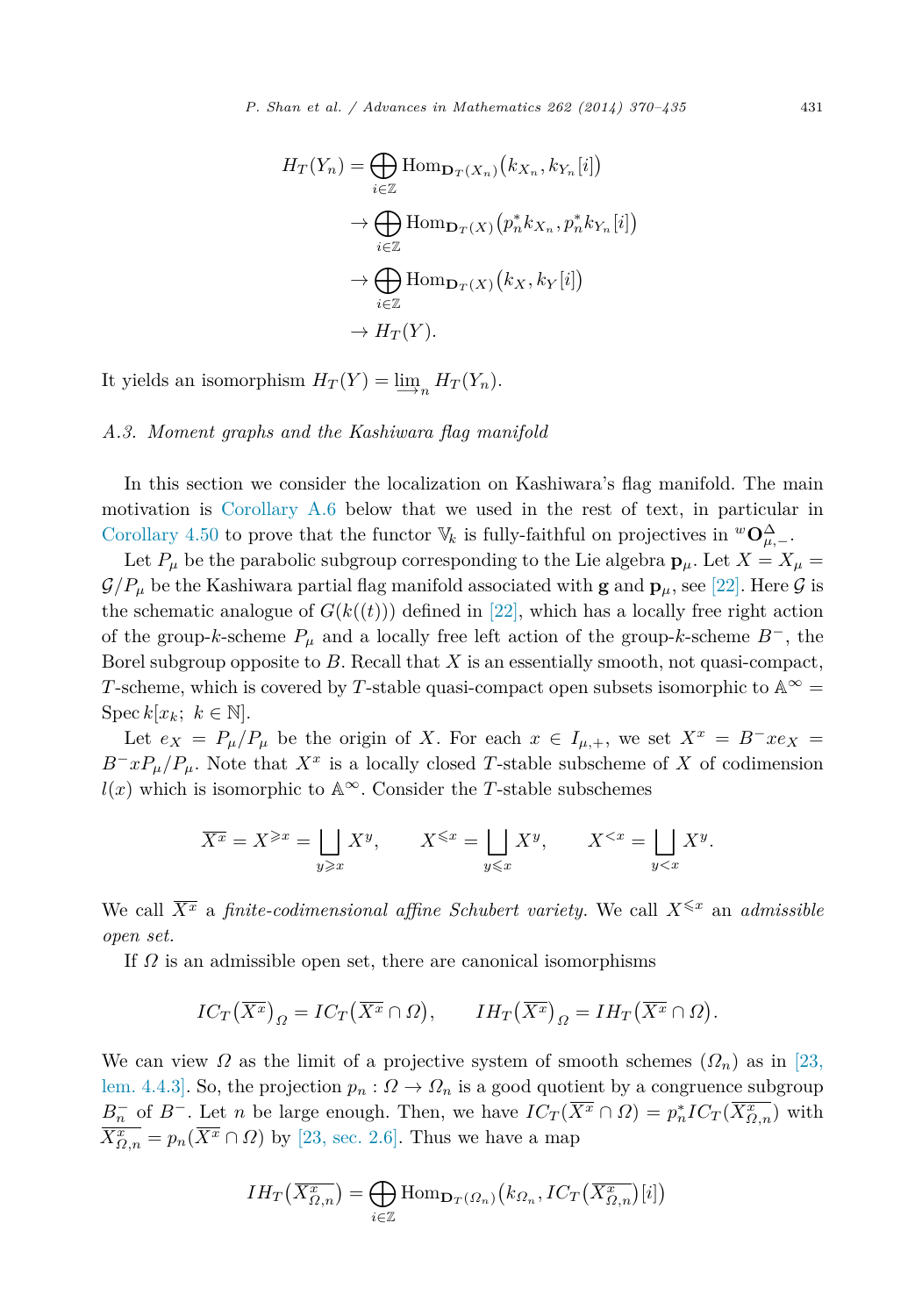$$
\rightarrow \bigoplus_{i \in \mathbb{Z}} \text{Hom}_{\mathbf{D}_T(\varOmega)} (k_\varOmega, p_n^* IC_T(\overline{X_{\varOmega,n}^x})[i])
$$
  

$$
\rightarrow IH_T(\overline{X^x} \cap \varOmega)
$$

which yields an isomorphism

$$
IH_T(\overline{X^x} \cap \Omega) = \underline{\lim}_n IH_T(\overline{X^x_{\Omega,n}}).
$$

For  $\Omega = X^{\leq w}$  and  $x \leq w$  we abbreviate  $X^{[x,w]} = \overline{X^x} \cap X^{\leq w}$  and  $X_n^{[x,w]} = p_n(X^{[x,w]})$ . Since  $p_n$  is a good quotient by  $B_n^-$  and since  $X^x$  is  $B_n^-$ -stable, we have an algebraic stratification  $X_n^{\leq w} = \bigsqcup_{x \leq w} X_n^x$ , where  $X_n^x$  is an affine space whose Zariski closure is  $X_n^{[x,w]}$ .

**Lemma A.2.** *(a) The T-variety*  $X_n^{\leq w}$  *is smooth and good.* 

*(b) It is covered by T-stable open affine subsets with an attractive fixed point. The fixed points subset is naturally identified with*  ${}^wI_{\mu,+}$ *.* 

*(c) There is a finite number of one-dimensional orbits. The closure of each of them is smooth. Two fixed points are joined by a one-dimensional orbit if and only if the corresponding points in*  $^{w}I_{\mu,+}$  *are joined by an edge in*  $^{w}G_{\mu}$ *.* 

**Proof.** The *T*-variety  $X_n^{\leq w}$  is smooth by [\[23\],](#page-64-0) because  $X^{\leq w}$  is smooth and  $p_n$  is a  $B_n^-$ -torsor for *n* large enough. We claim that it is also quasi-projective.

Let  $X_0$  be the stack of *G*-bundles on  $\mathbb{P}^1$ . We may assume that  $P_\mu$  is maximal parabolic. Then, by the Drinfeld–Simpson theorem, a *k*-point of *X* is the same as a *k*-point of  $X_0$ with a trivialization of its pullback to Spec(*k*[[*t*]]). Here *t* is regarded as a local coordinate at  $\infty \in \mathbb{P}^1$  and we identify  $B^-$  with the Iwahori subgroup in  $G(k[[t]])$ . We may choose  $B_n^$ to be the kernel of the restriction  $G(k[[t]]) \to G(k[t]/t^n)$ . Then, a *k*-point of  $X_n = X/B_n^$ is the same as a *k*-point of  $X_0$  with a trivialization of its pullback to  $Spec(k[t]/t^n)$ . We'll prove that there is an increasing system of open subsets  $\mathcal{U}_m \subset X_0$  such that for each *m* and for  $n \gg 0$  the fiber product  $X_n \times_{X_0} U_m$  is representable by a quasi-projective variety. This implies our claim.

Choosing a faithful representation  $G \subset SL_r$  we can assume that  $G = SL_r$ . So a *k*-point of  $X_0$  is the same as a rank *r* vector bundle on  $\mathbb{P}^1$  of degree 0. For an integer  $m > 0$ let  $\mathcal{U}_m(k)$  be the set of *V* in  $X_0(k)$  with  $H^1(\mathbb{P}^1, V \otimes \mathcal{O}(m)) = 0$  which are generated by global sections. It is the set of  $k$ -points of an open substack  $\mathcal{U}_m$  of  $X_0$ . Note that  $\mathcal{U}_m \subset \mathcal{U}_{m+1}$  and  $X_0 = \bigcup_m \mathcal{U}_m$ . Now, the set  $\mathcal{Y}_m(k)$  of pairs  $(V, b)$  where  $V \in \mathcal{U}_m(k)$  and *b* is a basis of  $H^0(\mathbb{P}^1, V \otimes \mathcal{O}(m))$  is the set of *k*-points of a quasi-projective variety  $\mathcal{Y}_m$  by the Grothendieck theory of Quot-schemes. Further, there is a canonical  $GL_{r(m+1)}$ -action on  $\mathcal{Y}_m$  such that the morphism  $\mathcal{Y}_m \to \mathcal{U}_m$ ,  $(V, b) \mapsto V$  is a  $GL_{r(m+1)}$ -bundle. Now, for  $n \gg 0$  the fiber product  $X_n \times_{X_0} U_m$  is representable by a quasi-projective variety, see e.g., [\[41, thm. 5.0.14\].](#page-65-0)

<span id="page-62-0"></span>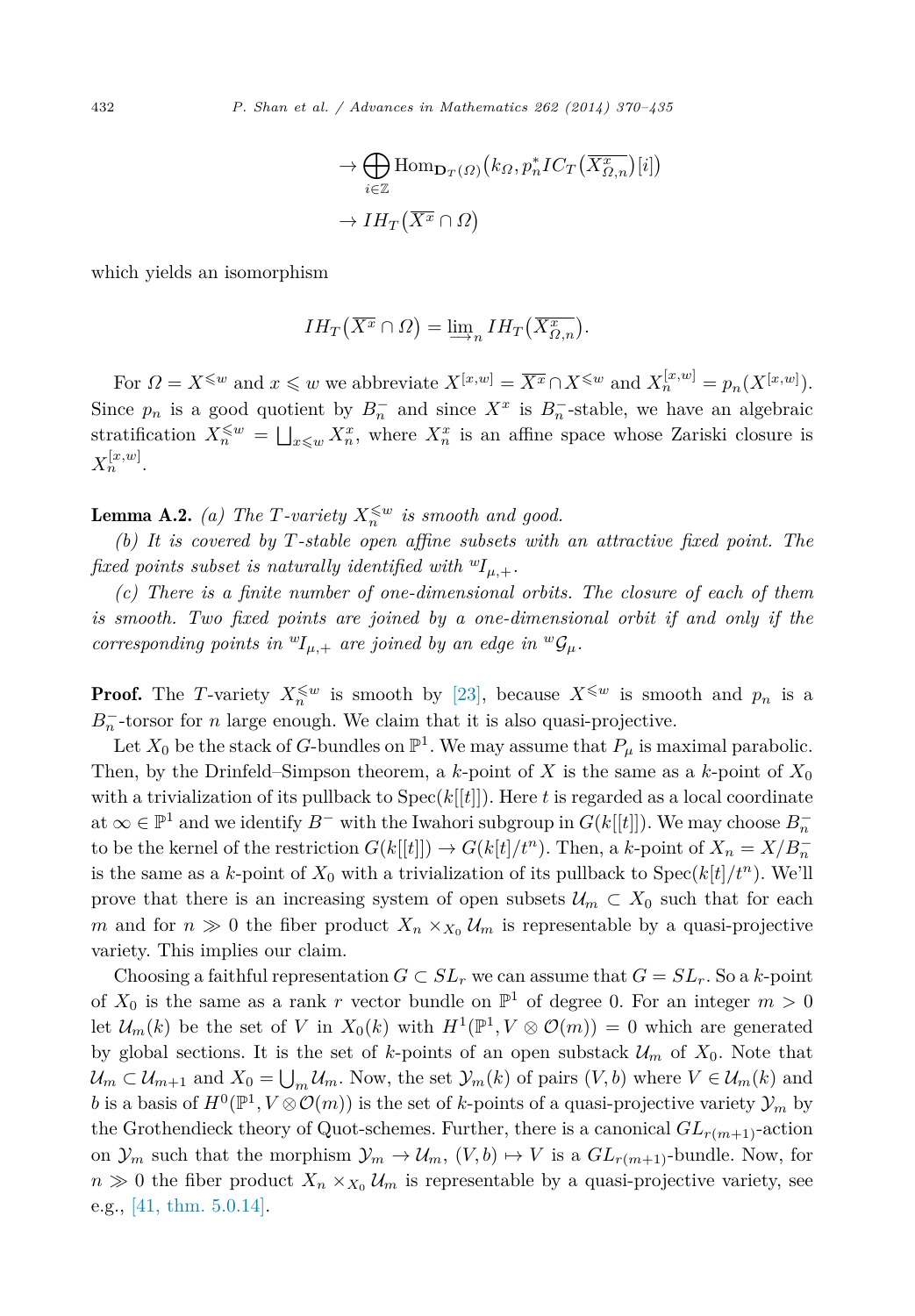<span id="page-63-0"></span>Next, note that  $X_n^{\leq w}$  is recovered by the open subsets  $V_n^x = p_n(V^x)$  with  $x \leq w$ . Each of them contains a unique fixed point under the *T*-action and finitely many onedimensional orbits.

Finally, the parity vanishing holds: since  $IC(X^{[x,w]}) = p_n^* IC(X_n^{[x,w]})$  we have

$$
IC\big(X_n^{[x,w]}\big)_{X_n^y} = \bigoplus_i k_{X_n^y} \big[ -l(y) \big] \big[ l(y) - l(x) - 2i \big]^{\oplus Q_{x,y,i}^{\mu,-1}}
$$

by [\[26, thm. 1.3\].](#page-64-0) The change in the degrees with respect to Section [A.1](#page-57-0) is due to the change of convention for perverse sheaves mentioned above.  $\Box$ 

Now we set  $V = \mathbf{t}^*$  and we consider the moment graph  $^wG^{\vee}$ .

# Proposition A.3. *We have*

 $H_T(X^{\leq w}) = w\overline{Z}_{S,\mu,-}^{\vee}$  *and*  $H(X^{\leq w}) = w\overline{Z}_{\mu,-}^{\vee}$  *as graded k-algebras,*  $(b) \ IH_{T}(X^{[x,w]}) = \sum_{j=0}^{w} \sum_{j=0}^{w} f_{j}^{(j)}(x)$  *as a graded*  $\sum_{j=0}^{w} \bar{Z}_{S,\mu,-}$ *-module,*  $(c)$  *IH*( $X^{[x,w]}$ ) =  $^{w}\overline{B}_{\mu,-}^{\vee}(x)$  *as a graded*  $^{w}\overline{Z}_{\mu,-}^{\vee}$ *-module.* 

**Proof.** Assuming *n* to be large enough we may assume that  $H_T(X^{\leq w}) = H_T(X^{\leq w}_n)$ ,  $IH_{T}(X^{[x,w]}) = IH_{T}(X^{[x,w]}_{n})$ , etc. By [Lemma A.2](#page-62-0) the *S*-module  $H_{T}(X^{(\leq w)}_{n})$  is free. Thus we can apply the localization theorem [\[19, thm. 6.3\],](#page-64-0) which proves (*a*).

Now, we concentrate on (*b*). The graded *k*-module  $IH(X_n^{[x,w]})$  vanishes in odd degree by [Proposition A.1](#page-58-0) and [Lemma A.2.](#page-62-0) Thus, applying [\[7\]](#page-64-0) to  $X_n^{[x,w]}$ , we get a graded  ${}^{w}\bar{Z}_{S,\mu,-}$ -module isomorphism  $IH_{T}^{*}(X_{n}^{[x,w]}) = {}^{w}\bar{B}_{S,\mu,-}^{\vee}(x)$ .

Part  $(c)$  follows from  $(b)$ , [Proposition A.1](#page-58-0) and [Lemma A.2.](#page-62-0)  $\Box$ 

Corollary A.4. *We have a graded S-module isomorphism*

$$
{}^{w}\overline{B}_{S,\mu,-}^{\vee}(x)_y = \bigoplus_{i \geqslant 0} \left( S\bigl\langle -l(x) - 2i \bigr\rangle \right) {}^{\oplus Q_{x,y,i}^{\mu,-1}}.
$$

**Proof.** Apply Proposition A.3 and [\[26, thm. 1.3\(i\)\].](#page-64-0)  $\Box$ 

**Proposition A.5.** For each  $x, y \leq w$  we have (a)  $\sum_{i\in\mathbb{Z}}t^i\dim k\operatorname{Ext}^i_{\mathbf{D}_T(X\leqslant w)}(IC_T(X^{[x,w]}),IC_T(X^{[y,w]}))=\sum_zQ_\mu(t)_{x,z}Q_\mu(t)_{y,z},$ (b)  $\text{Ext}_{\mathbf{D}_T(X^{\{\omega\}})}(IC_T(X^{[x,w]}), IC_T(X^{[y,w]})) = \text{Hom}_{H_T(X^{\{\omega\}})}(IH_T(X^{[x,w]}), IH_T(X^{[y,w]})),$  $(C) \text{Ext}_{\mathbf{D}(X^{\leq w})}(IC(X^{[x,w]}),IC(X^{[y,w]})) = \text{Hom}_{H(X^{\leq w})}(IH(X^{[x,w]}),IH(X^{[y,w]})),$ (d)  $\text{Ext}_{\mathbf{D}(X^{\leq w})}(IC(X^{[x,w]}), IC(X^{[y,w]})) = k \text{Ext}_{\mathbf{D}_T(X^{\leq w})}(IC_T(X^{[x,w]}), IC_T(X^{[y,w]})).$ 

**Proof.** Apply [Proposition A.1](#page-58-0) and [Lemma A.2.](#page-62-0)  $\Box$ 

Finally, we obtain the following.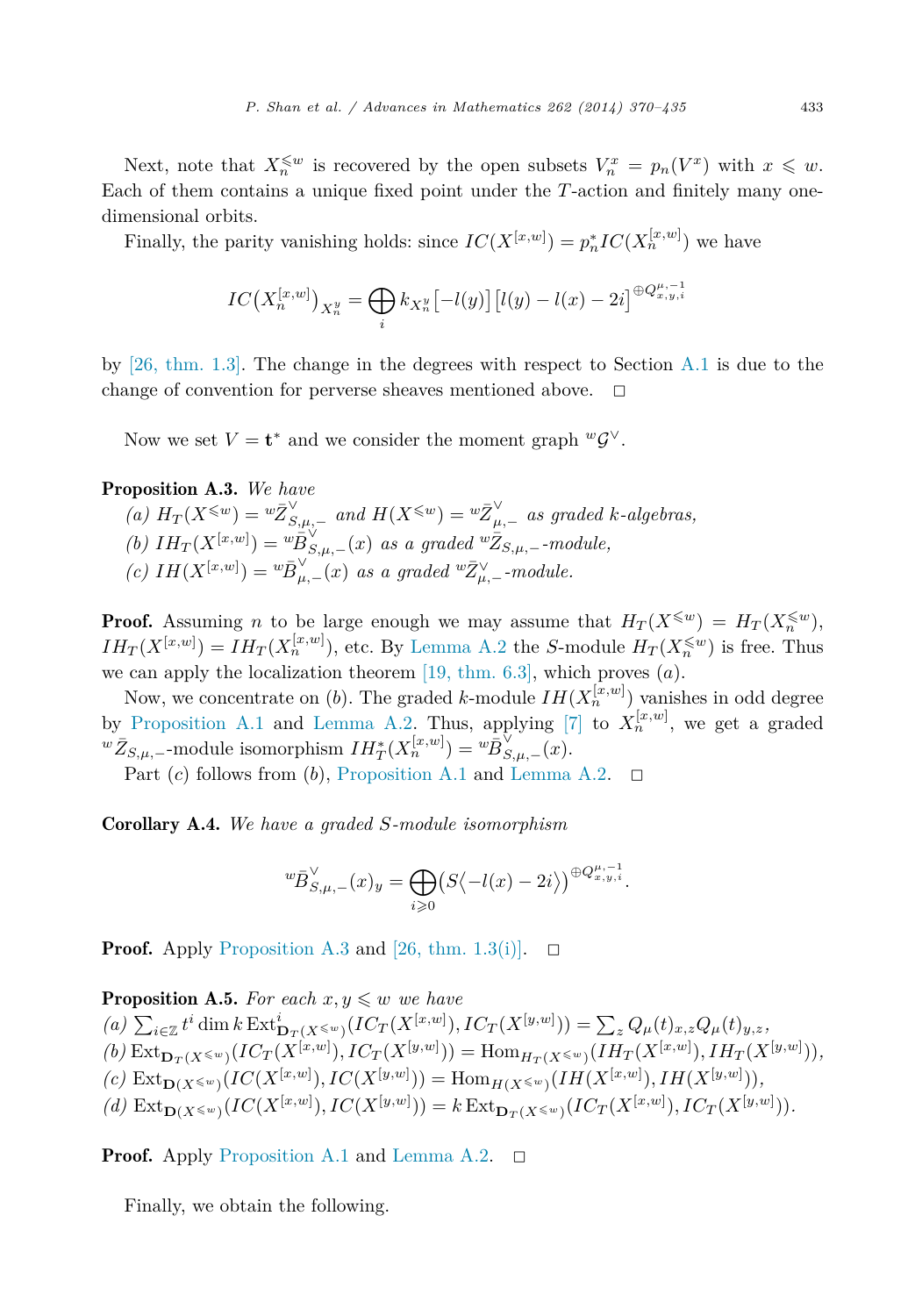<span id="page-64-0"></span> $\textbf{Corollary A.6.}$  We have a graded *k*-algebra isomorphism  $^w\bar{\mathscr{A}}_{\mu,-}^{\vee} = \text{End}_{^wZ_{\mu}^{\vee}}(^w\bar{B}_{\mu,-}^{\vee})^{\text{op}}$ .

**Proof.** Apply [Propositions A.3, A.5.](#page-63-0)  $\Box$ 

# References

- [1] [P.N. Achar, S. Kitchen, Koszul duality and mixed Hodge modules, arXiv:1105.2181.](http://refhub.elsevier.com/S0001-8708(14)00178-9/bib414Bs1)
- [2] I. [Agoston, V. Dlab, E. Lukacs, Quasi-hereditary extension algebras, Algebr. Represent. Theory 6](http://refhub.elsevier.com/S0001-8708(14)00178-9/bib41444Cs1) [\(2003\) 97–117.](http://refhub.elsevier.com/S0001-8708(14)00178-9/bib41444Cs1)
- [3] E. [Backelin, Koszul duality for parabolic and singular category](http://refhub.elsevier.com/S0001-8708(14)00178-9/bib42s1) O, Represent. Theory 3 (1999) [139–152.](http://refhub.elsevier.com/S0001-8708(14)00178-9/bib42s1)
- [4] A. Beilinson, V. Drinfeld, Quantization of Hitchin's integrable system and Hecke eigensheaves, Unpublished notes.
- [5] A. [Beilinson, V. Ginzburg, W. Soergel, Koszul duality patterns in representation theory, J. Amer.](http://refhub.elsevier.com/S0001-8708(14)00178-9/bib424753s1) [Math. Soc. 9 \(1996\) 473–527.](http://refhub.elsevier.com/S0001-8708(14)00178-9/bib424753s1)
- [6] R. [Bezrukavnikov, Z. Yun, On Koszul duality for Kac–Moody groups, arXiv:1101.1253v1.](http://refhub.elsevier.com/S0001-8708(14)00178-9/bib4259s1)
- [7] T. [Braden, R. MacPherson, From moment graphs to intersection cohomology, Math. Ann. 321](http://refhub.elsevier.com/S0001-8708(14)00178-9/bib424Ds1) [\(2001\) 533–551.](http://refhub.elsevier.com/S0001-8708(14)00178-9/bib424Ds1)
- [8] R.W. [Carter, Finite Groups of Lie Type, Conjugacy Classes and Complex Characters, Pure Appl.](http://refhub.elsevier.com/S0001-8708(14)00178-9/bib4361s1) [Math. \(New York\), Wiley–Interscience Publication, John Wiley and Sons, Inc., New York, 1985.](http://refhub.elsevier.com/S0001-8708(14)00178-9/bib4361s1)
- [9] J. Chuang, H. Miyachi, Hidden Hecke algebras and Koszul duality, preprint.
- [10] E. [Cline, B.J. Parshall, L.L. Scott, Finite dimensional algebras and highest weight categories,](http://refhub.elsevier.com/S0001-8708(14)00178-9/bib43505332s1) [J. Reine Angew. Math. 391 \(1988\) 85–99.](http://refhub.elsevier.com/S0001-8708(14)00178-9/bib43505332s1)
- [11] S. Donkin, The *q*[-Schur Algebra, London Math. Soc. Lecture Note Ser., vol. 253, Cambridge Uni](http://refhub.elsevier.com/S0001-8708(14)00178-9/bib446Fs1)[versity Press, Cambridge, 1998.](http://refhub.elsevier.com/S0001-8708(14)00178-9/bib446Fs1)
- [12] [P. Fiebig, Centers and translation functors for the category O over Kac–Moody algebras, Math. Z.](http://refhub.elsevier.com/S0001-8708(14)00178-9/bib4631s1) [243 \(2003\) 689–717.](http://refhub.elsevier.com/S0001-8708(14)00178-9/bib4631s1)
- [13] [P. Fiebig, The combinatorics of category O over symmetrizable Kac–Moody algebras, Transform.](http://refhub.elsevier.com/S0001-8708(14)00178-9/bib4632s1) [Groups 11 \(2006\) 26–49.](http://refhub.elsevier.com/S0001-8708(14)00178-9/bib4632s1)
- [14] [P. Fiebig, Sheaves on moment graphs and a localization of Verma flags, Adv. Math. 217 \(2008\)](http://refhub.elsevier.com/S0001-8708(14)00178-9/bib4633s1) [683–712.](http://refhub.elsevier.com/S0001-8708(14)00178-9/bib4633s1)
- [15] [P. Fiebig, The combinatorics of Coxeter categories, Trans. Amer. Math. Soc. 360 \(2008\) 4211–4233.](http://refhub.elsevier.com/S0001-8708(14)00178-9/bib4634s1)
- [16] [P. Fiebig, G. Williamson, Parity sheaves, moment graphs and the](http://refhub.elsevier.com/S0001-8708(14)00178-9/bib4657s1) *p*-smooth locus of Schubert [varieties, arXiv:1008.0719v1.](http://refhub.elsevier.com/S0001-8708(14)00178-9/bib4657s1)
- [17] E. Frenkel, D. Gaitsgory, Localization of g[-modules on the affine Grassmannian, Ann. of Math. 170](http://refhub.elsevier.com/S0001-8708(14)00178-9/bib464732s1) [\(2009\) 1339–1381.](http://refhub.elsevier.com/S0001-8708(14)00178-9/bib464732s1)
- [18] V. Ginzburg, Perverse sheaves and C∗[-actions, J. Amer. Math. Soc. 4 \(1991\) 483–490.](http://refhub.elsevier.com/S0001-8708(14)00178-9/bib47s1)
- [19] M. [Goresky, R. Kottwitz, R. MacPherson, Equivariant cohomology, Koszul duality and the local](http://refhub.elsevier.com/S0001-8708(14)00178-9/bib474B4Ds1)[ization theorem, Invent. Math. 131 \(1998\) 25–83.](http://refhub.elsevier.com/S0001-8708(14)00178-9/bib474B4Ds1)
- [20] T. [Ishikawa, Faithfully exact functors and their applications to projective modules and injective](http://refhub.elsevier.com/S0001-8708(14)00178-9/bib49736869s1) [modules, Nagoya Math. J. 24 \(1964\) 29–42.](http://refhub.elsevier.com/S0001-8708(14)00178-9/bib49736869s1)
- [21] J.C. [Jantzen, Moment graphs and representations, in: Séminaires et Congrès 24-I, 2012, pp. 227–318.](http://refhub.elsevier.com/S0001-8708(14)00178-9/bib4As1)
- [22] M. [Kashiwara, The flag manifold of Kac–Moody Lie algebra, in: Algebraic Analysis, Geometry and](http://refhub.elsevier.com/S0001-8708(14)00178-9/bib4Bs1) [Number theory, Johns Hopkins Press, Baltimore, 1990.](http://refhub.elsevier.com/S0001-8708(14)00178-9/bib4Bs1)
- [23] M. [Kashiwara, T. Tanisaki, Kazhdan–Lusztig conjecture for symmetrizable Kac–Moody Lie al](http://refhub.elsevier.com/S0001-8708(14)00178-9/bib4B5433s1)[gebras, II, in: Operator Algebras, Unitary Representations, Enveloping Algebras, and Invariant](http://refhub.elsevier.com/S0001-8708(14)00178-9/bib4B5433s1) [Theory, in: Progr. Math., vol. 92, Birkhäuser, 1990, pp. 159–195.](http://refhub.elsevier.com/S0001-8708(14)00178-9/bib4B5433s1)
- [24] M. [Kashiwara, T. Tanisaki, Kazhdan–Lusztig conjecture for affine Lie algebras with negative level,](http://refhub.elsevier.com/S0001-8708(14)00178-9/bib4B5434s1) [Duke Math. J. 77 \(1995\) 21–62.](http://refhub.elsevier.com/S0001-8708(14)00178-9/bib4B5434s1)
- [25] M. [Kashiwara, T. Tanisaki, Characters of irreducible modules with non-critical highest weights](http://refhub.elsevier.com/S0001-8708(14)00178-9/bib4B54s1) [over affine Lie algebras, in: Representations and Quantizations, Shanghai, 1998, China High. Educ.](http://refhub.elsevier.com/S0001-8708(14)00178-9/bib4B54s1) [Press, Beijing, 2000, pp. 275–296.](http://refhub.elsevier.com/S0001-8708(14)00178-9/bib4B54s1)
- [26] M. [Kashiwara, T. Tanisaki, Parabolic Kazhdan–Lusztig polynomials and Schubert varieties, J. Al](http://refhub.elsevier.com/S0001-8708(14)00178-9/bib4B5432s1)[gebra 249 \(2002\) 306–325.](http://refhub.elsevier.com/S0001-8708(14)00178-9/bib4B5432s1)
- [27] D. [Kazhdan, G. Lusztig, Tensor structures arising from affine Lie algebras, I–IV, J. Amer. Math.](http://refhub.elsevier.com/S0001-8708(14)00178-9/bib4B4Cs1) [Soc. 6–7 \(1993–1994\) 905–947, 949–1011, 335–381, 383–453.](http://refhub.elsevier.com/S0001-8708(14)00178-9/bib4B4Cs1)
- [28] S. [Lyle, A. Mathas, Blocks of cyclotomic Hecke algebras, Adv. Math. 216 \(2007\) 854–878.](http://refhub.elsevier.com/S0001-8708(14)00178-9/bib4C4Ds1)